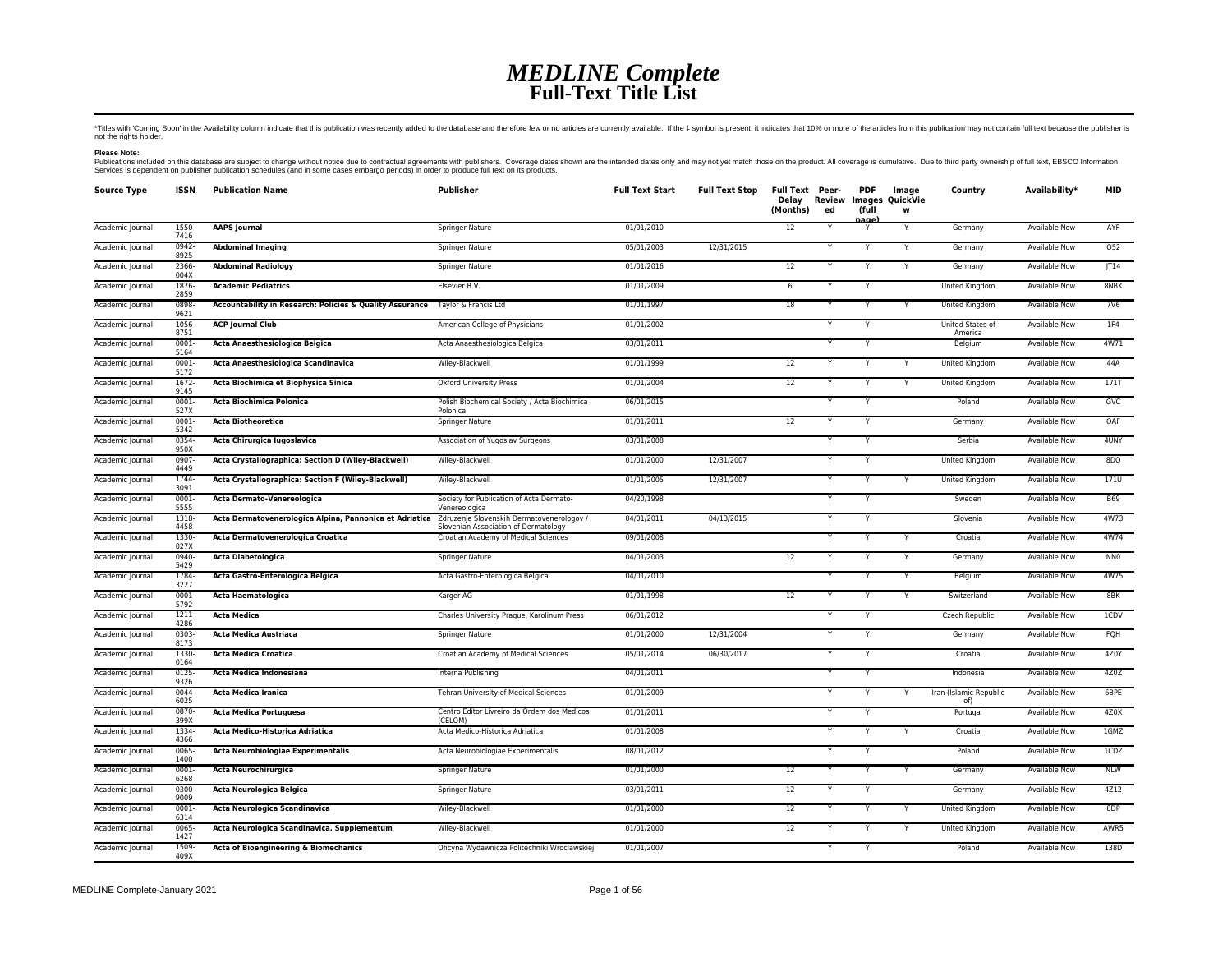| <b>Source Type</b> | <b>ISSN</b>              | <b>Publication Name</b>                                                                    | Publisher                                                    | <b>Full Text Start</b> | <b>Full Text Stop</b> | Full Text Peer-<br>Delay<br>(Months) | Review<br>ed | <b>PDF</b><br>(full<br>aane | Image<br><b>Images QuickVie</b><br>W | Country                     | Availability*        | <b>MID</b>     |
|--------------------|--------------------------|--------------------------------------------------------------------------------------------|--------------------------------------------------------------|------------------------|-----------------------|--------------------------------------|--------------|-----------------------------|--------------------------------------|-----------------------------|----------------------|----------------|
| Academic Journal   | 0284<br>186X             | <b>Acta Oncologica</b>                                                                     | Taylor & Francis Ltd                                         | 05/18/1998             |                       | 18                                   |              |                             |                                      | United Kingdom              | <b>Available Now</b> | <b>B84</b>     |
| Academic Journal   | 1100-<br>1704            | Acta Oncologica. Supplement                                                                | Taylor & Francis Ltd                                         | 06/01/1998             |                       | 18                                   |              | Y                           |                                      | United Kingdom              | <b>Available Now</b> | 61KT           |
| Academic Journal   | 1755-<br>375X            | Acta Ophthalmologica (1755375X)                                                            | Wiley-Blackwell                                              | 02/01/2008             |                       | 12                                   |              | Y                           | Y                                    | United Kingdom              | <b>Available Now</b> | 84PE           |
| Academic Journal   | 1395-<br>3907            | Acta Ophthalmologica Scandinavica                                                          | Wiley-Blackwell                                              | 01/01/2000             | 01/31/2008            |                                      |              | Y                           | Y                                    | United Kingdom              | <b>Available Now</b> | 2SW            |
| Academic Journal   | 1745-<br>3674            | Acta Orthopaedica                                                                          | Taylor & Francis Ltd                                         | 01/01/2005             |                       |                                      |              | Y                           | Y                                    | United Kingdom              | Available Now        | 1BVL           |
| Academic Journal   | 1745<br>3690             | Acta Orthopaedica (Supplement)                                                             | Taylor & Francis Ltd                                         | 01/01/2005             |                       |                                      |              | Y                           | Y                                    | United Kingdom              | Available Now        | 1WHY           |
| Academic Journal   | 0001                     | Acta Orthopaedica Scandinavica                                                             | Taylor & Francis Ltd                                         | 08/01/1998             | 12/31/2004            |                                      |              |                             |                                      | United Kingdom              | <b>Available Now</b> | 1XH            |
| Academic Journal   | 6470<br>$1017 -$<br>995X | Acta Orthopaedica Traumatologica Turcica                                                   | Turk Ortopedi ve Travmatoloji Dernegi                        | 07/01/2010             |                       |                                      |              |                             |                                      | Turkey                      | <b>Available Now</b> | 4Z15           |
| Academic Journal   | 2306<br>4102             | Acta Ortopedica Mexicana                                                                   | Sociedad Mexicana de Ortopedia, AC                           | 01/01/2007             |                       |                                      |              |                             |                                      | Mexico                      | <b>Available Now</b> | <b>SZQ</b>     |
| Academic Journal   | $0001 -$<br>6489         | Acta Oto-Laryngologica                                                                     | Taylor & Francis Ltd                                         | 01/01/1998             |                       | $18\,$                               |              | Y                           | Y                                    | United Kingdom              | <b>Available Now</b> | B6D            |
| Academic Journal   | 0365                     | Acta Oto-Laryngologica (Supplement)                                                        | Taylor & Francis Ltd                                         | 05/27/1998             |                       | 18                                   |              | Y                           | Y                                    | United Kingdom              | <b>Available Now</b> | Z25            |
| Academic Journal   | 5237<br>0803-<br>5326    | Acta Paediatrica. Supplement                                                               | Wiley-Blackwell                                              | 10/01/1998             | 12/31/2006            |                                      |              |                             |                                      | United Kingdom              | <b>Available Now</b> | 61KU           |
| Academic Journal   | 1671-<br>4083            | Acta Pharmacologica Sinica                                                                 | Springer Nature                                              | 01/01/2005             | 11/30/2015            |                                      |              |                             | Y                                    | United Kingdom              | <b>Available Now</b> | 171V           |
| Academic Journal   | 1748-<br>1708            | <b>Acta Physiologica</b>                                                                   | Wiley-Blackwell                                              | 01/01/2006             |                       | 12                                   |              |                             |                                      | United Kingdom              | Available Now        | 2QJP           |
| Academic Journal   | 0001-<br>6772            | Acta Physiologica Scandinavica                                                             | Wiley-Blackwell                                              | 01/01/1998             | 12/31/2005            |                                      |              | Y                           |                                      | United Kingdom              | Available Now        | F <sub>0</sub> |
| Academic Journal   | 0001-<br>690X            | Acta Psychiatrica Scandinavica                                                             | Wiley-Blackwell                                              | 01/01/2000             |                       | 12                                   |              |                             |                                      | United Kingdom              | Available Now        | 44D            |
| Academic Journal   | 0065-<br>1591            | Acta Psychiatrica Scandinavica. Supplementum                                               | Wiley-Blackwell                                              | 01/01/2000             | 09/30/2013            |                                      |              | Y                           |                                      | <b>United Kingdom</b>       | <b>Available Now</b> | 69SC           |
| Academic Journal   | $0303 -$<br>464X         | Acta Reumatológica Portuguesa                                                              | Sociedade Portuguesa de Reumatologia                         | 01/01/2007             |                       |                                      |              | Y                           | Y                                    | Portugal                    | <b>Available Now</b> | 4Z1D           |
| Academic Journal   | 1644<br>0730             | Acta Scientiarum Polonorum. Technologia Alimentaria                                        | Acta Scientarium Polonorum: Technologia<br>Alimentaria       | 01/01/2011             |                       |                                      |              | Y                           | Y                                    | Poland                      | Available Now        | 6SJL           |
| Academic Journal   | 0044<br>605X             | Acta Veterinaria Scandinavica                                                              | <b>BioMed Central</b>                                        | 01/01/2001             |                       |                                      |              | Y                           |                                      | United Kingdom              | Available Now        | GZD            |
| Academic Journal   | 1139<br>9287             | Actas Espanolas de Psiquiatria                                                             | Comunicacion y Ediciones Sanitarias SL                       | 01/01/2001             |                       |                                      |              |                             | Y                                    | Spain                       | <b>Available Now</b> | IVZ            |
| Academic Journal   | 0360-<br>1293            | <b>Acupuncture &amp; Electro-Therapeutics Research</b>                                     | Cognizant, LLC                                               | 01/01/1995             |                       |                                      |              |                             |                                      | United States of<br>America | Available Now        | 115            |
| Academic Journal   | 0965-<br>2140            | <b>Addiction</b>                                                                           | Wiley-Blackwell                                              | 01/01/1993             |                       | 12                                   |              |                             |                                      | United Kingdom              | <b>Available Now</b> | AIO            |
| Academic Journal   | 1355<br>6215             | <b>Addiction Biology</b>                                                                   | Wiley-Blackwell                                              | 01/01/2002             |                       | 12                                   |              |                             |                                      | United Kingdom              | <b>Available Now</b> | ADB            |
| Academic Journal   | 1940-<br>0632            | <b>Addiction Science &amp; Clinical Practice</b>                                           | <b>BioMed Central</b>                                        | 04/01/2009             |                       |                                      |              | Y                           | Y                                    | United Kingdom              | <b>Available Now</b> | 8T3T           |
| Academic Journal   | $0214 -$<br>4840         | <b>Adicciones</b>                                                                          | Sociedad Cientifica Espanola de Estudios sobre<br>el Alcohol | 12/01/2010             |                       |                                      |              | Y                           | Y                                    | Spain                       | <b>Available Now</b> | 17VA           |
| Academic Journal   | 0001<br>8449             | Adolescence                                                                                | Libra Publishers Inc.                                        | 03/01/1990             | 12/31/2009            |                                      |              | Y                           |                                      | United States of<br>America | Available Now        | ADO            |
| Magazine           | $0147 -$<br>3956         | Advance Data from Vital & Health Statistics                                                | US Department of Health & Human Services                     | 01/01/2008             | 05/21/2008            |                                      |              |                             |                                      | United States of<br>America | Available Now        | 4Z11           |
| Academic Journal   | 2192-<br>2640            | <b>Advanced Healthcare Materials</b>                                                       | Wiley-Blackwell                                              | 04/01/2014             |                       | 12                                   |              | Y                           |                                      | United Kingdom              | Available Now        | EEGY           |
| Academic Journal   | 1382-<br>4996            | <b>Advances in Health Sciences Education</b>                                               | Springer Nature                                              | 01/01/2000             |                       | 12                                   |              |                             |                                      | Germany                     | <b>Available Now</b> | OAK            |
| Academic Journal   | 1732-<br>2693            | Advances in Hygiene & Experimental Medicine / Postepy<br>Higieny i Medycyny Doswiadczalnej | Joanna Lewczuk                                               | 06/01/2011             |                       |                                      |              | Y                           |                                      | Poland                      | <b>Available Now</b> | BE4T           |
| Academic Journal   | 1896-<br>1126            | Advances in Medical Sciences (De Gruyter Open)                                             | Sciendo                                                      | 01/01/2007             | 12/31/2013            |                                      |              | Y                           |                                      | Germany                     | <b>Available Now</b> | 3QK3           |
| Academic Journal   | $2161 -$<br>8313         | <b>Advances in Nutrition</b>                                                               | <b>Oxford University Press</b>                               | 11/01/2010             |                       |                                      |              | Y                           |                                      | United Kingdom              | <b>Available Now</b> | F2MC           |
| Academic Journal   | 2451-<br>4934            | <b>Advances in Respiratory Medicine</b>                                                    | VM Medica-VM Group (Via Medica)                              | 11/01/2016             |                       |                                      |              | Y                           |                                      | Poland                      | <b>Available Now</b> | KT1            |
| Academic Journal   | 0741<br>238X             | <b>Advances in Therapy</b>                                                                 | Springer Nature                                              | 01/01/2000             |                       | 12                                   |              | Y                           |                                      | Germany                     | <b>Available Now</b> | 1XDX           |
| Academic Journal   | 0364-<br>216X            | <b>Aesthetic Plastic Surgery</b>                                                           | Springer Nature                                              | 01/01/2003             |                       | 12                                   |              | Y                           |                                      | Germany                     | Available Now        | 053            |
| Academic Journal   | 1090-<br>820X            | <b>Aesthetic Surgery Journal</b>                                                           | <b>Oxford University Press</b>                               | 06/01/2014             |                       | 12                                   |              |                             |                                      | United Kingdom              | Available Now        | 1XDY           |
| Academic Journal   | 1680<br>6905             | <b>African Health Sciences</b>                                                             | African Health Sciences                                      | 01/01/2013             |                       |                                      |              |                             |                                      | Uganda                      | <b>Available Now</b> | 50CW           |
| Academic Journal   | 0309<br>3913             | African Journal of Medicine & Medical Sciences                                             | University of Ibadan, College of Medicine                    | 06/01/2011             | 08/01/2018            |                                      |              |                             |                                      | Nigeria                     | Available Now        | <b>50DW</b>    |
| Academic Journal   | 0189<br>6725             | <b>African Journal of Paediatric Surgery</b>                                               | Wolters Kluwer India Pvt Ltd                                 | 01/01/2009             |                       |                                      |              | Y                           |                                      | India                       | <b>Available Now</b> | 52Y6           |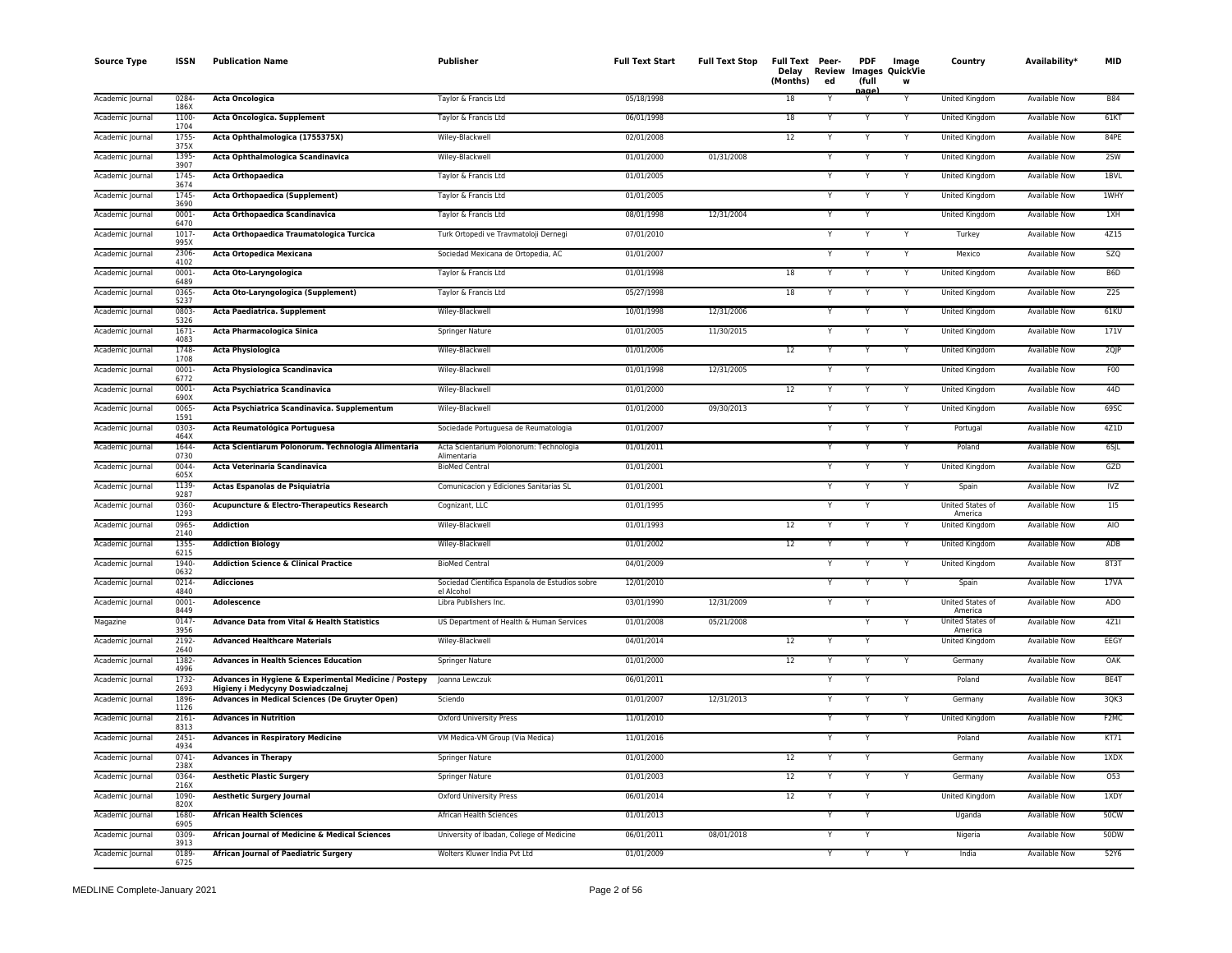| <b>Source Type</b> | <b>ISSN</b>      | <b>Publication Name</b>                                                   | Publisher                                        | <b>Full Text Start</b> | <b>Full Text Stop</b> | Full Text Peer-<br>Delay<br>(Months) | Review<br>ed | <b>PDF</b><br>(full<br>aane | Image<br>Images QuickVie<br>w | Country                            | Availability*        | <b>MID</b>  |
|--------------------|------------------|---------------------------------------------------------------------------|--------------------------------------------------|------------------------|-----------------------|--------------------------------------|--------------|-----------------------------|-------------------------------|------------------------------------|----------------------|-------------|
| Academic Journal   | 1118<br>4841     | African Journal of Reproductive Health                                    | Women's Health & Action Research Centre          | 04/01/2003             |                       |                                      |              |                             |                               | Nigeria                            | <b>Available Now</b> | G7W         |
| Academic Journal   | $0002 -$<br>0729 | Age & Ageing                                                              | <b>Oxford University Press</b>                   | 01/01/1996             |                       | 12                                   |              | Y                           |                               | <b>United Kingdom</b>              | <b>Available Now</b> | AGA         |
| Academic Journal   | 1360-<br>7863    | Aging & Mental Health                                                     | Routledge                                        | 02/01/1997             |                       | 18                                   |              | Y                           |                               | United Kingdom                     | <b>Available Now</b> | 57E         |
| Academic Journal   | 1474<br>9718     | <b>Aging Cell</b>                                                         | Wiley-Blackwell                                  | 01/01/2003             |                       |                                      |              | Y                           | Y                             | United Kingdom                     | <b>Available Now</b> | K8V         |
| Academic Journal   | 1368-<br>5538    | <b>Aging Male</b>                                                         | Taylor & Francis Ltd                             | 03/01/2003             |                       | 18                                   |              | Y                           | Y                             | United Kingdom                     | Available Now        | QJ          |
| Report             | 1932<br>1643     | <b>Aging Trends</b>                                                       | US Department of Health & Human Services         | 01/01/2008             | 02/28/2009            |                                      |              | Y                           |                               | United States of<br>America        | Available Now        | 50EG        |
| Academic Journal   | 1090-<br>7165    | <b>AIDS &amp; Behavior</b>                                                | Springer Nature                                  | 01/01/2004             |                       | 12                                   |              |                             |                               | Germany                            | Available Now        | G1T         |
| Academic Journal   | 0954<br>0121     | <b>AIDS Care</b>                                                          | Routledge                                        | 01/01/1990             |                       | 18                                   |              |                             |                               | <b>United Kingdom</b>              | <b>Available Now</b> | AAE         |
| Academic Journal   | 1139<br>6121     | <b>AIDS Reviews</b>                                                       | Publicidad Permanyer SLU                         | 07/01/2014             |                       |                                      |              |                             |                               | Spain                              | <b>Available Now</b> | 3PWJ        |
| Magazine           | 1052<br>4207     | <b>AIDS Treatment News</b>                                                | <b>AIDS Treatment News</b>                       | 01/01/2006             | 07/31/2007            |                                      |              | Y                           |                               | United States of<br>America        | <b>Available Now</b> | G89         |
| Magazine           | 0300-<br>9092    | Akusherstvo i Ginekologiia                                                | LLC Bionika Media                                | 11/01/2013             |                       |                                      |              | Y                           |                               | <b>Russian Federation</b>          | <b>Available Now</b> | 235Z        |
| Academic Journal   | $0741 -$<br>8329 | Alcohol                                                                   | Elsevier B.V.                                    | 09/01/2012             | 08/26/2015            |                                      |              | Y                           |                               | United States of<br>America        | Available Now        | J8J         |
| Academic Journal   | 0735<br>0414     | Alcohol & Alcoholism                                                      | Oxford University Press                          | 01/01/1996             |                       | $\overline{12}$                      |              | Y                           |                               | United Kingdom                     | <b>Available Now</b> | FA3         |
| Academic Journal   | 1358<br>6173     | Alcohol & Alcoholism. Supplement                                          | <b>Oxford University Press</b>                   | 08/01/2005             |                       | 12                                   |              |                             |                               | United Kingdom                     | Available Now        | AWR7        |
| Academic Journal   | 0090-<br>838X    | Alcohol Health & Research World                                           | National Institute on Alcohol Abuse & Alcoholism | 01/01/1990             | 12/31/1998            |                                      |              | Y                           |                               | United States of<br>America        | Available Now        | AHR         |
| Academic Journal   | 1535<br>7414     | Alcohol Research & Health                                                 | National Institute on Alcohol Abuse & Alcoholism | 03/01/1999             | 12/31/2011            |                                      |              |                             |                               | <b>United States of</b><br>America | Available Now        | 73T         |
| Academic Journal   | 2168<br>3492     | <b>Alcohol Research: Current Reviews</b>                                  | National Institute on Alcohol Abuse & Alcoholism | 01/01/2012             |                       |                                      |              | Y                           |                               | United States of<br>America        | <b>Available Now</b> | <b>FIOE</b> |
| Academic Journal   | $0145 -$<br>6008 | Alcoholism: Clinical & Experimental Research                              | Wiley-Blackwell                                  | 01/01/2006             |                       | 12                                   |              | Y                           | Y                             | United Kingdom                     | <b>Available Now</b> | IQE         |
| Academic Journal   | 0269-<br>2813    | Alimentary Pharmacology & Therapeutics                                    | Wiley-Blackwell                                  | 01/01/1998             |                       | 12                                   |              | Y                           | Y                             | <b>United Kingdom</b>              | <b>Available Now</b> | ERQ         |
| Academic Journal   | 1088<br>5412     | Allergy & Asthma Proceedings                                              | OceanSide Publications Inc.                      | 01/01/2003             |                       |                                      |              | Y                           |                               | United States of<br>America        | <b>Available Now</b> | UG8         |
| Academic Journal   | 1078<br>6791     | Alternative Therapies in Health & Medicine                                | InnoVisions Professional Media                   | 01/01/1996             |                       |                                      |              | Y                           |                               | United States of<br>America        | Available Now        | 88C         |
| Academic Journal   | 1868<br>596X     | Altex                                                                     | Springer Nature                                  | 01/01/2012             |                       |                                      |              |                             |                               | Germany                            | Available Now        | 3KIY        |
| Academic Journal   | 2376-<br>6980    | <b>AMA Journal of Ethics</b>                                              | American Medical Association                     | 02/01/2015             |                       |                                      |              |                             |                               | United States of<br>America        | <b>Available Now</b> | IT3R        |
| Academic Journal   | 0044<br>7447     | AMBIO - A Journal of the Human Environment                                | Springer Nature                                  | 06/01/2007             |                       | 12                                   |              |                             |                               | Germany                            | <b>Available Now</b> | KNR         |
| Academic Journal   | $0002 -$<br>6980 | <b>AMBIX</b>                                                              | Taylor & Francis Ltd                             | 01/01/2004             |                       | 12                                   |              | Y                           |                               | United Kingdom                     | Available Now        | VS3         |
| Academic Journal   | 1530-<br>1567    | <b>Ambulatory Pediatrics</b>                                              | Elsevier B.V.                                    | 01/01/2004             | 12/31/2008            |                                      |              | Y                           |                               | United Kingdom                     | <b>Available Now</b> | V4N         |
| Academic Journal   | 0002<br>838X     | <b>American Family Physician</b>                                          | American Academy of Family Physicians            | 07/01/1993             |                       |                                      |              |                             |                               | United States of<br>America        | Available Now        | AFP         |
| Academic Journal   | 1541-<br>9215    | American Heart Hospital Journal (Business Briefings Ltd.) Touch Briefings |                                                  | 01/01/2009             | 12/31/2011            |                                      |              |                             |                               | United Kingdom                     | Available Now        | B6TP        |
| Academic Journal   | $1541 -$<br>9215 | American Heart Hospital Journal (Wiley-Blackwell)                         | Wiley-Blackwell                                  | 01/01/2003             | 01/31/2008            |                                      |              |                             |                               | United Kingdom                     | Available Now        | <b>VSV</b>  |
| Academic Journal   | 1059<br>0889     | <b>American Journal of Audiology</b>                                      | American Speech-Language-Hearing Association     | 01/01/2000             |                       |                                      |              |                             |                               | United States of<br>America        | <b>Available Now</b> | 5KS         |
| Academic Journal   | 1526<br>5161     | <b>American Journal of Bioethics</b>                                      | Routledge                                        | 01/01/2001             |                       | 18                                   |              | Y                           |                               | United Kingdom                     | Available Now        | FKZ         |
| Academic Journal   | $0002 -$<br>9149 | <b>American Journal of Cardiology</b>                                     | Elsevier B.V.                                    | 09/01/2012             | 07/31/2015            |                                      |              | Y                           |                               | <b>United States of</b><br>America | <b>Available Now</b> | AJD         |
| Academic Journal   | $1175 -$<br>3277 | American Journal of Cardiovascular Drugs                                  | Springer Nature                                  | 09/01/2004             | 06/30/2015            |                                      |              | Y                           |                               | Germany                            | <b>Available Now</b> | G7S         |
| Academic Journal   | $1175-$<br>0561  | <b>American Journal of Clinical Dermatology</b>                           | Springer Nature                                  | 01/01/2000             | 06/30/2015            |                                      |              | Y                           | Y                             | Germany                            | <b>Available Now</b> | C4Q         |
| Academic Journal   | $0002 -$<br>9165 | <b>American Journal of Clinical Nutrition</b>                             | Oxford University Press                          | 01/01/1996             |                       |                                      |              |                             |                               | United Kingdom                     | <b>Available Now</b> | AJC         |
| Academic Journal   | $0002 -$<br>9173 | American Journal of Clinical Pathology                                    | Oxford University Press / USA                    | 08/01/2010             | 12/31/2015            |                                      |              | Y                           | Y                             | United States of<br>America        | Available Now        | 2RW         |
| Academic Journal   | 0091<br>0562     | American Journal of Community Psychology                                  | Wiley-Blackwell                                  | 01/01/2004             |                       | 12                                   |              |                             |                               | United Kingdom                     | <b>Available Now</b> | CMP         |
| Academic Journal   | 0095<br>2990     | American Journal of Drug & Alcohol Abuse                                  | Taylor & Francis Ltd                             | 01/01/1993             |                       | 18                                   |              | Y                           |                               | United Kingdom                     | <b>Available Now</b> | DAA         |
| Academic Journal   | 1086<br>508X     | American Journal of Electroneurodiagnostic Technology                     | Taylor & Francis Ltd                             | 03/01/2002             | 12/31/2011            |                                      |              |                             |                               | United Kingdom                     | Available Now        | GJ9         |
| Academic Journal   | 0735-<br>6757    | <b>American Journal of Emergency Medicine</b>                             | Elsevier B.V.                                    | 09/01/2012             | 08/26/2015            |                                      |              | Y                           |                               | United States of<br>America        | <b>Available Now</b> | 1X2         |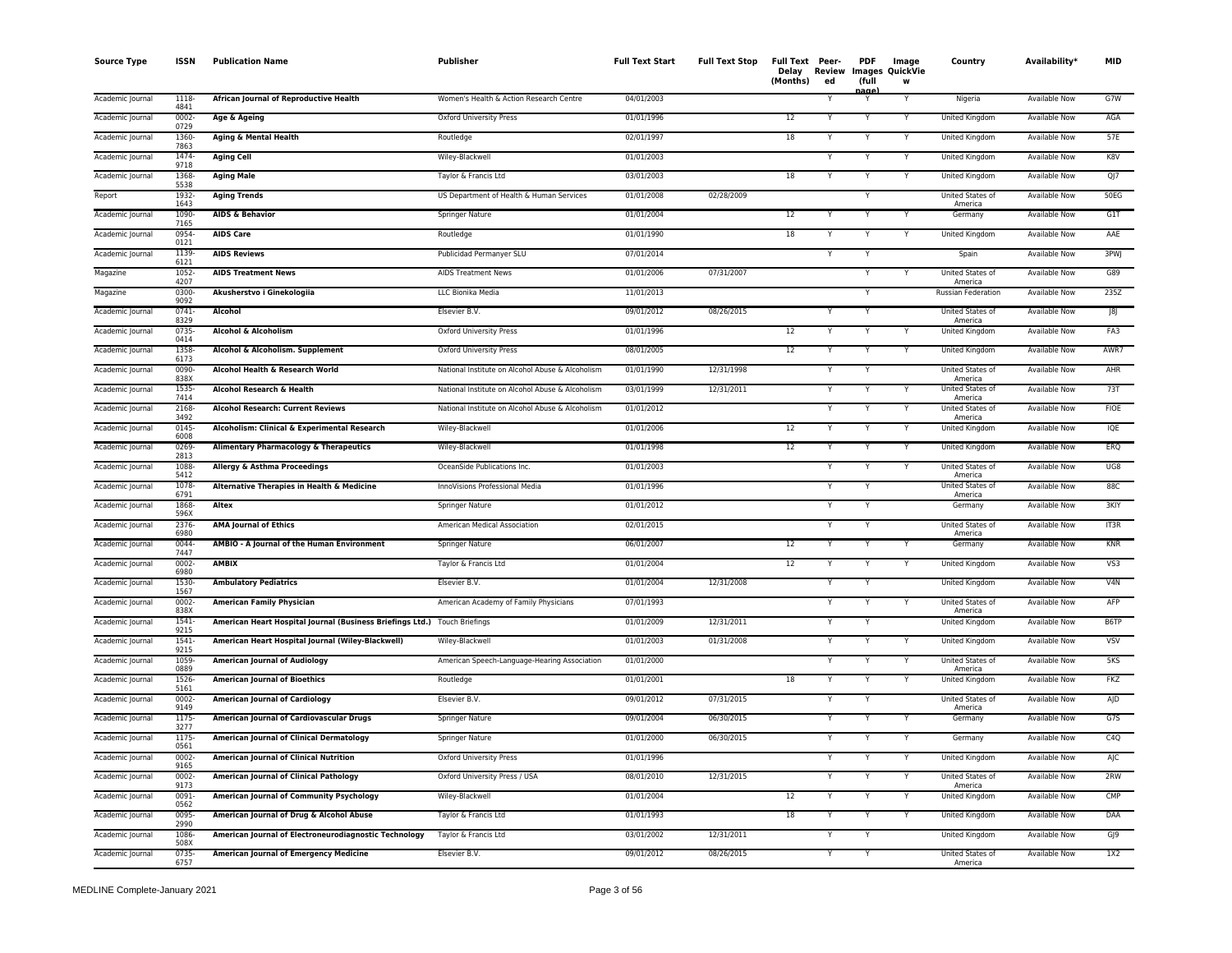| <b>Source Type</b> | ISSN             | <b>Publication Name</b>                                                                                      | Publisher                                           | <b>Full Text Start</b> | <b>Full Text Stop</b> | Full Text Peer-<br>(Months) | ed | <b>PDF</b><br>(full<br><u>nage</u> | Image<br>Delay Review Images QuickVie<br>W | Country                     | Availability*        | <b>MID</b>       |
|--------------------|------------------|--------------------------------------------------------------------------------------------------------------|-----------------------------------------------------|------------------------|-----------------------|-----------------------------|----|------------------------------------|--------------------------------------------|-----------------------------|----------------------|------------------|
| Academic Journal   | $0002 -$<br>9270 | American Journal of Gastroenterology (Springer Nature)                                                       | Springer Nature                                     | 01/01/1954             | 10/31/2015            |                             |    |                                    | Υ                                          | United Kingdom              | Available Now        | 1X0              |
| Academic Journal   | 1076<br>7460     | <b>American Journal of Geriatric Cardiology</b>                                                              | Wiley-Blackwell                                     | 01/01/2003             | 01/31/2008            |                             | Υ  | Y                                  | Y                                          | United Kingdom              | Available Now        | <b>VSW</b>       |
| Academic Journal   | 1079<br>2082     | American Journal of Health-System Pharmacy                                                                   | <b>Oxford University Press</b>                      | 01/01/2002             |                       | 12                          | Υ  | Y                                  | Y                                          | United Kingdom              | Available Now        | 1X3              |
| Academic Journal   | 1042<br>0533     | American Journal of Human Biology                                                                            | John Wiley & Sons, Inc.                             | 07/01/2012             |                       | 12                          |    | Y                                  |                                            | United States of<br>America | Available Now        | 58C              |
| Academic Journal   | 0098-<br>8588    | American Journal of Law & Medicine                                                                           | Sage Publications Inc.                              | 03/01/1975             | 11/30/2001            |                             | Y  | Y                                  |                                            | United Kingdom              | Available Now        | AJB              |
| Academic Journal   | 1552-<br>4825    | American Journal of Medical Genetics. Part A                                                                 | John Wiley & Sons, Inc.                             | 06/01/2012             |                       | 12                          |    | Y                                  |                                            | United States of<br>America | Available Now        | 65GB             |
| Academic Journal   | 1552<br>4841     | American Journal of Medical Genetics. Part B:<br><b>Neuropsychiatric Genetics</b>                            | John Wiley & Sons, Inc.                             | 04/01/2012             |                       | 12                          |    | Y                                  |                                            | United States of<br>America | Available Now        | AWLN             |
| Academic Journal   | 1552<br>4868     | American Journal of Medical Genetics. Part C: Seminars in John Wiley & Sons, Inc.<br><b>Medical Genetics</b> |                                                     | 03/01/2013             |                       | 12                          |    | Y                                  |                                            | United States of<br>America | Available Now        | AWLO             |
| Academic Journal   | 0250-<br>8095    | <b>American Journal of Nephrology</b>                                                                        | Karger AG                                           | 01/01/2005             |                       | 12                          | Y  | Y                                  | Υ                                          | Switzerland                 | Available Now        | 8BL              |
| Academic Journal   | 0002<br>9394     | American Journal of Ophthalmology                                                                            | Elsevier B.V.                                       | 09/01/2012             | 07/31/2015            |                             | Υ  | Y                                  |                                            | United States of<br>America | <b>Available Now</b> | 1WV              |
| Academic Journal   | 0196-<br>0709    | American Journal of Otolaryngology                                                                           | Elsevier B.V.                                       | 09/01/2012             | 08/26/2015            |                             |    | Y                                  |                                            | United States of<br>America | Available Now        | 819              |
| Academic Journal   | 1175<br>2203     | <b>American Journal of PharmacoGenomics</b>                                                                  | Springer Nature                                     | 09/01/2004             | 12/31/2005            |                             |    | Y                                  |                                            | Germany                     | Available Now        | N <sub>6</sub> P |
| Academic Journal   | 0002-<br>9548    | <b>American Journal of Psychoanalysis</b>                                                                    | Palgrave Macmillan Ltd.                             | 03/01/2004             | 12/09/2010            |                             |    | Y                                  |                                            | United Kingdom              | Available Now        | ACO              |
| Academic Journal   | 0002-<br>9564    | American Journal of Psychotherapy                                                                            | Association for the Advancement of<br>Psychotherapy | 01/01/1975             | 10/31/2016            |                             |    |                                    |                                            | United States of<br>America | Available Now        | ATC              |
| Academic Journal   | 0090-<br>0036    | American Journal of Public Health                                                                            | American Public Health Association                  | 08/01/1971             |                       |                             |    | Y                                  | Y                                          | United States of<br>America | Available Now        | APH              |
| Academic Journal   | 1046<br>7408     | American Journal of Reproductive Immunology                                                                  | Wiley-Blackwell                                     | 08/01/2002             |                       | 12                          | Y  | Y                                  | Y                                          | United Kingdom              | Available Now        | 8DR              |
| Academic Journal   | 0002-<br>9610    | <b>American Journal of Surgery</b>                                                                           | Elsevier B.V.                                       | 09/01/2012             | 08/26/2015            |                             | Y  | Y                                  |                                            | United States of<br>America | Available Now        | 1FJ              |
| Academic Journal   | 0002-<br>9637    | American Journal of Tropical Medicine & Hygiene                                                              | American Society of Tropical Medicine &<br>Hygiene  | 11/01/2008             |                       |                             | Y  |                                    | Υ                                          | United States of<br>America | Available Now        | 1WR              |
| Academic Journal   | 1055<br>0496     | <b>American Journal on Addictions</b>                                                                        | Wiley-Blackwell                                     | 01/01/1999             |                       | 12                          |    | Y                                  | Y                                          | <b>United Kingdom</b>       | Available Now        | B <sub>6H</sub>  |
| Academic Journal   | 0003<br>0147     | <b>American Naturalist</b>                                                                                   | University of Chicago Press                         | 01/01/2003             |                       | 12                          | Υ  | Y                                  | Y                                          | United States of<br>America | Available Now        | ANN              |
| Academic Journal   | 0003-<br>1348    | <b>American Surgeon</b>                                                                                      | Southeastern Surgical Congress                      | 01/01/1995             |                       |                             |    | Υ                                  |                                            | United States of<br>America | Available Now        | AUR              |
| Academic Journal   | 0003<br>1453     | <b>American University Law Review</b>                                                                        | American University Washington College of Law       | 01/01/2011             |                       |                             | Y  | Y                                  |                                            | United States of<br>America | Available Now        | 236A             |
| Academic Journa    | 0939-<br>4451    | Amino Acids                                                                                                  | Springer Nature                                     | 01/01/2010             |                       | 12                          |    | Y                                  | Y                                          | Germany                     | Available Now        | <b>NLZ</b>       |
| Academic Journal   | 1350-<br>6129    | Amyloid                                                                                                      | Taylor & Francis Ltd                                | 09/01/2003             |                       | 18                          |    | Y                                  | Y                                          | United Kingdom              | Available Now        | QJ3              |
| Academic Journal   | 1748<br>2968     | <b>Amyotrophic Lateral Sclerosis</b>                                                                         | Taylor & Francis Ltd                                | 01/01/2006             | 12/31/2012            |                             | Υ  | Y                                  | Y                                          | United Kingdom              | Available Now        | 2KTV             |
| Academic Journal   | 2167<br>8421     | Amyotrophic Lateral Sclerosis & Frontotemporal<br><b>Degeneration</b>                                        | Taylor & Francis Ltd                                | 01/01/2013             |                       | 18                          | Υ  | Y                                  | Y                                          | United Kingdom              | Available Now        | FQBN             |
| Academic Journal   | 1466<br>0822     | Amyotrophic Lateral Sclerosis & Other Motor Neuron<br><b>Disorders</b>                                       | Taylor & Francis Ltd                                | 12/01/1999             | 12/31/2005            |                             |    | Y                                  |                                            | United Kingdom              | Available Now        | <b>BFO</b>       |
| Academic Journal   | 1642<br>5758     | Anaesthesiology Intensive Therapy                                                                            | VM Medica-VM Group (Via Medica)                     | 01/01/2013             |                       |                             |    |                                    |                                            | Poland                      | Available Now        | 8Z8J             |
| Academic Journal   | 0003<br>2417     | Anaesthesist                                                                                                 | Springer Nature                                     | 01/01/2008             |                       | 12                          | Y  | Y                                  | Y                                          | Germany                     | Available Now        | NN3              |
| Academic Journal   | 1618<br>2642     | Analytical & Bioanalytical Chemistry                                                                         | Springer Nature                                     | 01/01/2003             |                       | 12                          | Y  | Y                                  | Y                                          | Germany                     | Available Now        | P4C              |
| Academic Journal   | 0921-<br>8912    | <b>Analytical Cellular Pathology</b>                                                                         | Hindawi Limited                                     | 01/01/1997             | 07/31/2003            |                             |    |                                    |                                            | United Kingdom              | Available Now        | 3HI              |
| Academic Journal   | 2210-<br>7177    | Analytical Cellular Pathology: Cellular Oncology                                                             | Hindawi Limited                                     | 07/01/2010             |                       |                             |    |                                    | Y                                          | United Kingdom              | Available Now        | <b>BFQA</b>      |
| Academic Journal   | 2149<br>2263     | Anatolian Journal of Cardiology / Anadolu Kardiyoloji<br>Dergisi                                             | <b>KARE Publishing</b>                              | 03/01/2007             |                       |                             |    |                                    | Y                                          | Turkey                      | Available Now        | 1XEB             |
| Academic Journal   | 0340-<br>2096    | Anatomia, Histologia, Embryologia: Journal of Veterinary Wiley-Blackwell<br><b>Medicine Series C</b>         |                                                     | 01/01/1998             |                       | 12                          |    |                                    |                                            | United Kingdom              | Available Now        | ERX              |
| Academic Journal   | 1447-<br>6959    | <b>Anatomical Science International</b>                                                                      | Springer Nature                                     | 01/01/2003             |                       | 12                          | Y  | Y                                  | Y                                          | Germany                     | Available Now        | K8Q              |
| Academic Journal   | 1935<br>9772     | <b>Anatomical Sciences Education</b>                                                                         | Wiley-Blackwell                                     | 01/01/2011             |                       | 12                          | Y  | Y                                  |                                            | United Kingdom              | Available Now        | 8Z8K             |
| Academic Journal   | 0340-<br>2061    | Anatomy & Embryology                                                                                         | Springer Nature                                     | 01/01/2000             | 11/30/2006            |                             | Y  | Y                                  |                                            | Germany                     | Available Now        | NN4              |
| Academic Journal   | 0303<br>4569     | Andrologia                                                                                                   | Wiley-Blackwell                                     | 01/01/1998             |                       | 12                          | Y  | Y                                  | Y                                          | United Kingdom              | Available Now        | ES <sub>0</sub>  |
| Academic Journal   | 2047<br>2919     | Andrology                                                                                                    | Wiley-Blackwell                                     | 01/01/2013             |                       | 12                          |    | Y                                  | Y                                          | United Kingdom              | Available Now        | <b>FSQE</b>      |
| Academic Journal   | 0003-<br>3006    | <b>Anesthesia Progress</b>                                                                                   | Allen Press Publishing Services Inc.                | 03/01/2004             |                       | $6\phantom{.0}$             | Y  | Y                                  | Y                                          | United States of<br>America | Available Now        | <b>V40</b>       |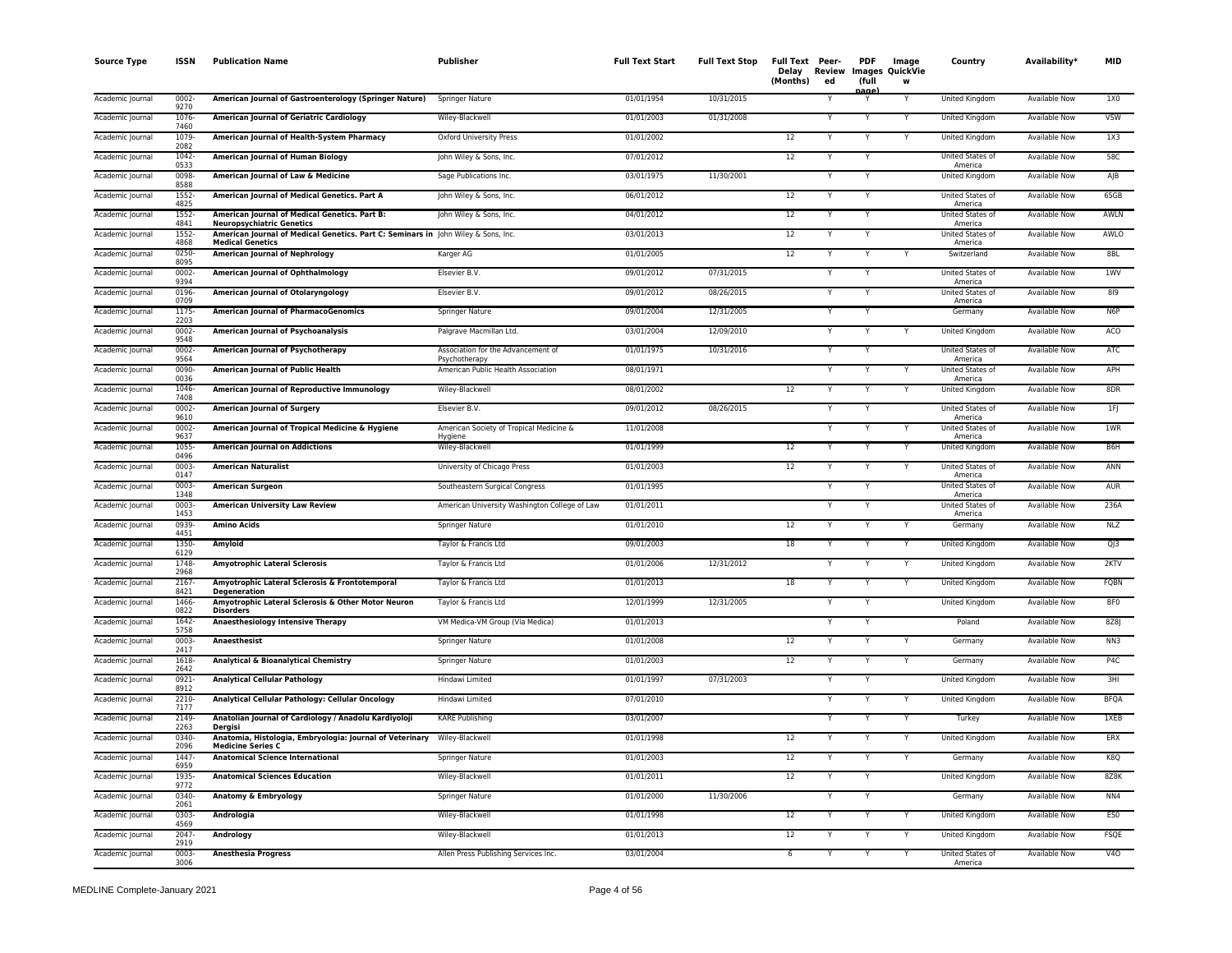| <b>Source Type</b> | <b>ISSN</b>      | <b>Publication Name</b>                                                                   | Publisher                                                             | <b>Full Text Start</b> | <b>Full Text Stop</b> | Full Text Peer-<br>Delay<br>(Months) | Review<br>ed | <b>PDF</b><br>(full | Image<br>Images QuickVie<br>W | Country                            | Availability*        | <b>MID</b>       |
|--------------------|------------------|-------------------------------------------------------------------------------------------|-----------------------------------------------------------------------|------------------------|-----------------------|--------------------------------------|--------------|---------------------|-------------------------------|------------------------------------|----------------------|------------------|
| Academic Journal   | 0969-<br>6970    | <b>Angiogenesis</b>                                                                       | Springer Nature                                                       | 01/01/2008             | 12/31/2015            |                                      |              | iaα                 | Y                             | Germany                            | <b>Available Now</b> | <b>OAQ</b>       |
| Academic Journal   | 0003<br>3197     | Angiology                                                                                 | Sage Publications                                                     | 01/01/1950             |                       |                                      |              |                     |                               | <b>United States of</b><br>America | <b>Available Now</b> | 1WO              |
| Academic Journal   | 1027<br>6661     | Angiology & Vascular Surgery / Angiologiya i Sosudistaya<br>Khirurgiya                    | Russian Society of Angiogists & Vascular<br>Surgeons                  | 01/01/2011             |                       |                                      |              | Y                   |                               | Russian Federation                 | Available Now        | $50$ IH          |
| Academic Journal   | 1049<br>5398     | <b>Animal Biotechnology</b>                                                               | Taylor & Francis Ltd                                                  | 05/01/2001             |                       |                                      |              | Y                   |                               | United Kingdom                     | <b>Available Now</b> | KU4              |
| Academic Journal   | 1435<br>9448     | <b>Animal Cognition</b>                                                                   | Springer Nature                                                       | 04/01/2003             |                       | 12                                   |              | Y                   | Y                             | Germany                            | Available Now        | NN <sub>5</sub>  |
| Academic Journal   | 0268<br>9146     | <b>Animal Genetics</b>                                                                    | Wiley-Blackwell                                                       | 01/01/1998             |                       | 12                                   |              | Y                   | Y                             | United Kingdom                     | Available Now        | F01              |
| Academic Journal   | 1344<br>3941     | <b>Animal Science Journal</b>                                                             | Wiley-Blackwell                                                       | 02/01/2009             |                       | 12                                   |              |                     |                               | United Kingdom                     | <b>Available Now</b> | <b>K80</b>       |
| Academic Journal   | 0003<br>3898     | Annales de Biologie Clinique                                                              | John Libbey Eurotext Ltd.                                             | 07/01/2016             |                       |                                      |              | Y                   |                               | France                             | Available Now        | 2YEC             |
| Academic Journal   | 0021-<br>2571    | Annali dell'Istituto Superiore di Sanita                                                  | Annali dell'Istituto Superiore di Sanita                              | 03/01/2011             |                       |                                      |              |                     |                               | Italy                              | Available Now        | 52R4             |
| Academic Journal   | 1596<br>3519     | <b>Annals of African Medicine</b>                                                         | Wolters Kluwer India Pvt Ltd                                          | 12/01/2008             |                       |                                      |              | Ÿ                   |                               | India                              | <b>Available Now</b> | 1CF7             |
| Academic Journal   | 0090-<br>6964    | <b>Annals of Biomedical Engineering</b>                                                   | Springer Nature                                                       | 01/01/2010             |                       | 12                                   |              | Y                   | Y                             | Germany                            | <b>Available Now</b> | N71              |
| Academic Journal   | 0305<br>7364     | <b>Annals of Botany</b>                                                                   | <b>Oxford University Press</b>                                        | 01/01/1996             |                       | $\overline{12}$                      |              | Y                   |                               | United Kingdom                     | <b>Available Now</b> | <b>DNU</b>       |
| Academic Journal   | 0971<br>9784     | <b>Annals of Cardiac Anaesthesia</b>                                                      | Wolters Kluwer India Pvt Ltd                                          | 01/01/2008             |                       |                                      |              | N                   |                               | India                              | <b>Available Now</b> | 1CF8             |
| Academic Journal   | 0091<br>7370     | Annals of Clinical & Laboratory Science                                                   | Association of Clinical Scientists                                    | 11/01/2013             |                       |                                      |              | Y                   |                               | United States of<br>America        | Available Now        | 52R7             |
| Academic Journal   | 1476<br>0711     | Annals of Clinical Microbiology & Antimicrobials                                          | <b>BioMed Central</b>                                                 | 01/01/2002             |                       |                                      |              | Y                   |                               | United Kingdom                     | Available Now        | 1CF9             |
| Academic Journal   | 0736<br>9387     | <b>Annals of Dyslexia</b>                                                                 | Springer Nature                                                       | 12/01/2002             |                       | 12                                   |              |                     |                               | Germany                            | <b>Available Now</b> | BM5              |
| Academic Journal   | 1544<br>1709     | <b>Annals of Family Medicine</b>                                                          | Annals of Family Medicine                                             | 05/01/2003             |                       |                                      |              |                     |                               | United States of<br>America        | <b>Available Now</b> | QMD              |
| Academic Journal   | 0939<br>5555     | <b>Annals of Hematology</b>                                                               | <b>Springer Nature</b>                                                | 01/01/2000             |                       | 12                                   |              | Y                   |                               | Germany                            | <b>Available Now</b> | 1WU              |
| Academic Journal   | 1665<br>2681     | Annals of Hepatology: Official Journal of the Mexican<br><b>Association of Hepatology</b> | Fundacion Clinica Medica Sur                                          | 11/01/2013             |                       |                                      |              | Y                   |                               | Mexico                             | <b>Available Now</b> | 3ANR             |
| Academic Journal   | 0301<br>4460     | <b>Annals of Human Biology</b>                                                            | Taylor & Francis Ltd                                                  | 01/01/1999             |                       | 18                                   |              | Y                   |                               | United Kingdom                     | Available Now        | B <sub>6I</sub>  |
| Academic Journal   | $0003 -$<br>4800 | <b>Annals of Human Genetics</b>                                                           | Wiley-Blackwell                                                       | 01/01/2003             |                       | 12                                   |              | Y                   | Y                             | United Kingdom                     | Available Now        | 7XB              |
| Academic Journal   | 0003<br>4819     | <b>Annals of Internal Medicine</b>                                                        | American College of Physicians                                        | 07/01/1960             |                       |                                      |              |                     | Y                             | United States of<br>America        | Available Now‡       | AIM              |
| Academic Journal   | 0785<br>3890     | <b>Annals of Medicine</b>                                                                 | Taylor & Francis Ltd                                                  | 01/01/2002             |                       | 18                                   |              |                     |                               | United Kingdom                     | <b>Available Now</b> | 8NT              |
| Academic Journal   | 1082<br>720X     | <b>Annals of Noninvasive Electrocardiology</b>                                            | Wiley-Blackwell                                                       | 01/01/2004             |                       |                                      |              | $\mathbf{v}$        |                               | United Kingdom                     | <b>Available Now</b> | GSF              |
| Academic Journal   | 0914<br>7187     | <b>Annals of Nuclear Medicine</b>                                                         | Springer Nature                                                       | 01/01/2011             |                       | $12\,$                               |              | Y                   |                               | Germany                            | <b>Available Now</b> | 1CFC             |
| Academic Journal   | 0250<br>6807     | <b>Annals of Nutrition &amp; Metabolism</b>                                               | Karger AG                                                             | 01/01/1998             |                       | 12                                   |              | Y                   |                               | Switzerland                        | <b>Available Now</b> | 8BM              |
| Academic Journal   | 2299<br>0631     | <b>Annals of Parasitology</b>                                                             | Polish Parasitological Society                                        | 01/01/2012             |                       |                                      |              | Y                   |                               | Poland                             | <b>Available Now</b> | FBO <sub>6</sub> |
| Academic Journal   | 0256<br>4947     | <b>Annals of Saudi Medicine</b>                                                           | Wolters Kluwer India Pvt Ltd                                          | 09/01/2009             |                       |                                      |              | Y                   |                               | India                              | <b>Available Now</b> | <b>IKW</b>       |
| Academic Journal   | 0003<br>3790     | <b>Annals of Science</b>                                                                  | Taylor & Francis Ltd                                                  | 01/01/1975             |                       | 18                                   |              |                     |                               | United Kingdom                     | Available Now        | 7J 1             |
| Academic Journal   | 1068<br>9265     | Annals of Surgical Oncology: An Oncology Journal for<br>Surgeons                          | Springer Nature                                                       | 07/01/2009             |                       | 12                                   |              |                     |                               | Germany                            | <b>Available Now</b> | <b>8C9</b>       |
| Academic Journal   | 0077<br>8923     | Annals of the New York Academy of Sciences                                                | Wiley-Blackwell                                                       | 01/01/2006             |                       | 12                                   |              | Y                   |                               | United Kingdom                     | <b>Available Now</b> | <b>YQR</b>       |
| Academic Journal   | 0035-<br>8843    | Annals of the Royal College of Surgeons of England                                        | Royal College of Surgeons of England                                  | 01/01/2012             |                       |                                      |              | Y                   |                               | <b>United Kingdom</b>              | <b>Available Now</b> | 1G9              |
| Academic Journal   | 1341-<br>1098    | Annals of Thoracic & Cardiovascular Surgery                                               | Editorial Committee of Annals of Thoracic &<br>Cardiovascular Surgery | 01/01/2016             |                       |                                      |              | Y                   |                               | Japan                              | <b>Available Now</b> | 52RI             |
| Academic Journal   | 1425<br>9524     | <b>Annals of Transplantation</b>                                                          | International Scientific Literature, Inc.                             | 08/01/2015             |                       |                                      |              | Y                   |                               | United States of<br>America        | Available Now        | 52RK             |
| Academic Journal   | 0003<br>4983     | Annals of Tropical Medicine & Parasitology                                                | Taylor & Francis Ltd                                                  | 01/01/1997             | 12/31/2008            |                                      |              | Y                   |                               | United Kingdom                     | <b>Available Now</b> | 57G              |
| Academic Journal   | $0272 -$<br>4936 | <b>Annals of Tropical Paediatrics</b>                                                     | Taylor & Francis Ltd                                                  | 03/01/1999             | 12/31/2011            |                                      |              | Y                   | Y                             | United Kingdom                     | Available Now        | 57H              |
| Academic Journal   | 0066-<br>4154    | <b>Annual Review of Biochemistry</b>                                                      | Annual Reviews Inc.                                                   | 01/01/1997             | 07/31/2005            |                                      |              |                     |                               | United States of<br>America        | Available Now        | 83E              |
| Academic Journal   | 1523<br>9829     | <b>Annual Review of Biomedical Engineering</b>                                            | Annual Reviews Inc.                                                   | 01/01/1999             | 08/31/2005            |                                      |              | Y                   |                               | United States of<br>America        | <b>Available Now</b> | 83G              |
| Academic Journal   | 1056<br>8700     | Annual Review of Biophysics & Biomolecular Structure                                      | Annual Reviews Inc.                                                   | 01/01/1997             | 06/30/2005            |                                      |              | Y                   |                               | United States of<br>America        | Available Now        | 83H              |
| Academic Journal   | 1081<br>0706     | Annual Review of Cell & Developmental Biology                                             | Annual Reviews Inc.                                                   | 01/01/1996             | 11/30/2005            |                                      |              | Y                   |                               | United States of<br>America        | <b>Available Now</b> | 25Z              |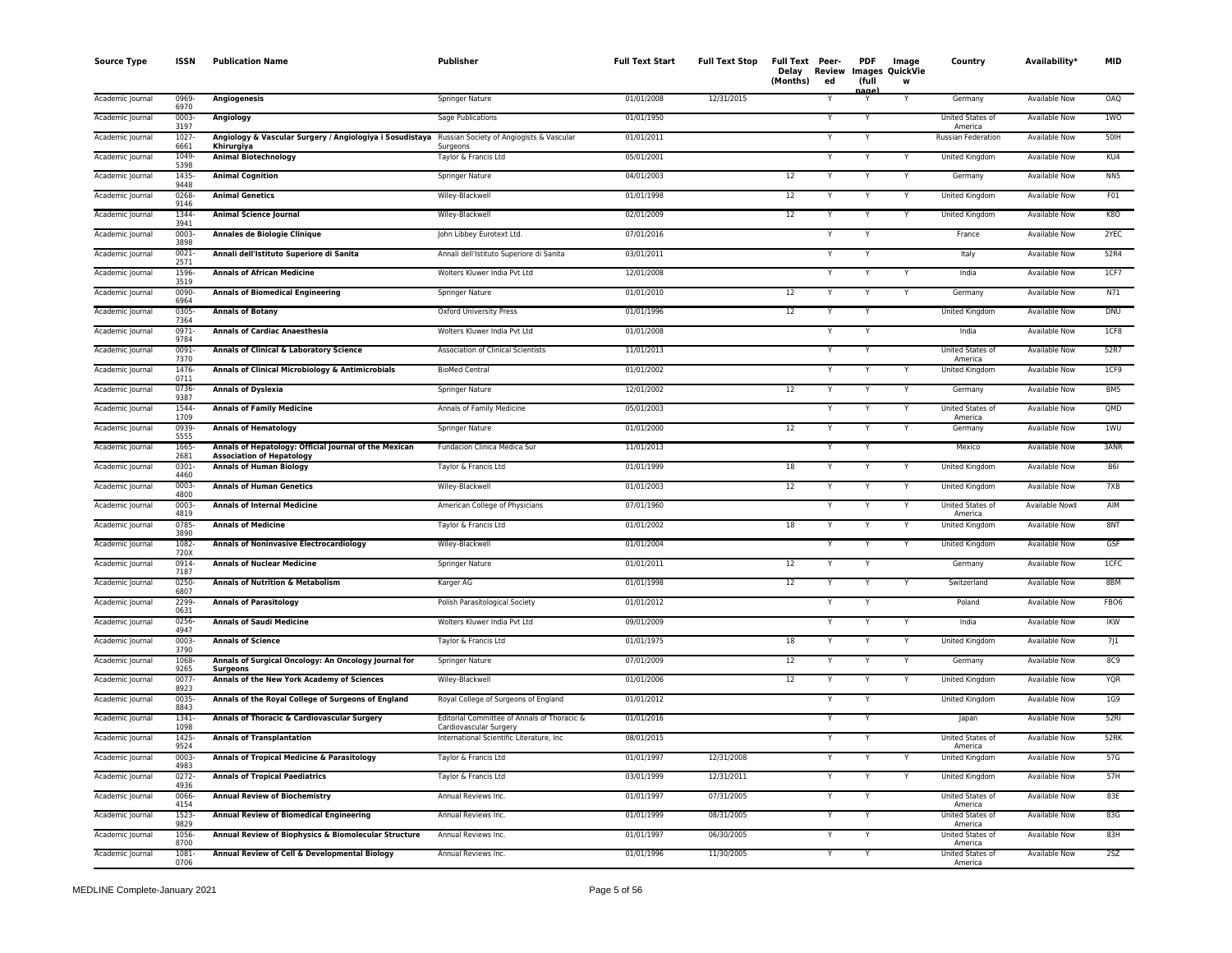| <b>Source Type</b>       | <b>ISSN</b>      | <b>Publication Name</b>                                                 | Publisher                                     | <b>Full Text Start</b> | <b>Full Text Stop</b> | Full Text Peer-<br>Delay<br>(Months)<br>ed | <b>PDF</b><br>(full<br>iaα | Image<br>Review Images QuickVie<br>W | Country                            | Availability <sup>*</sup> | <b>MID</b>      |
|--------------------------|------------------|-------------------------------------------------------------------------|-----------------------------------------------|------------------------|-----------------------|--------------------------------------------|----------------------------|--------------------------------------|------------------------------------|---------------------------|-----------------|
| Academic Journal         | 0066-<br>4170    | <b>Annual Review of Entomology</b>                                      | Annual Reviews Inc.                           | 01/01/1997             | 01/31/2005            |                                            | Y                          |                                      | United States of<br>America        | Available Now             | 83N             |
| Academic Journal         | 0066<br>4197     | <b>Annual Review of Genetics</b>                                        | Annual Reviews Inc.                           | 01/01/1967             | 12/31/2005            |                                            |                            |                                      | United States of<br>America        | <b>Available Now</b>      | ARG             |
| Academic Journal         | 1527<br>8204     | Annual Review of Genomics & Human Genetics                              | Annual Reviews Inc.                           | 01/01/2000             | 09/30/2005            |                                            | Y                          |                                      | United States of<br>America        | Available Now             | <b>DZS</b>      |
| Academic Journal         | $0732 -$<br>0582 | <b>Annual Review of Immunology</b>                                      | Annual Reviews Inc.                           | 01/01/1996             | 04/30/2005            |                                            | Y                          |                                      | United States of<br>America        | <b>Available Now</b>      | 83P             |
| Academic Journal         | 0066-<br>4219    | <b>Annual Review of Medicine</b>                                        | Annual Reviews Inc.                           | 01/01/1996             | 02/28/2005            | Y                                          | Y                          |                                      | United States of<br>America        | Available Now             | 44X             |
| Academic Journal         | 0066<br>4227     | <b>Annual Review of Microbiology</b>                                    | Annual Reviews Inc.                           | 01/01/1996             | 10/30/2005            |                                            | Y                          |                                      | <b>United States of</b><br>America | Available Now             | MIB             |
| Academic Journal         | 0147<br>006X     | <b>Annual Review of Neuroscience</b>                                    | Annual Reviews Inc.                           | 01/01/1997             | 07/31/2005            |                                            | Y                          |                                      | United States of<br>America        | <b>Available Now</b>      | 83R             |
| Academic Journal         | 0199-<br>9885    | <b>Annual Review of Nutrition</b>                                       | Annual Reviews Inc.                           | 01/01/1997             | 08/31/2005            |                                            | Y                          |                                      | United States of<br>America        | Available Now             | 83T             |
| Academic Journal         | 0362-<br>1642    | Annual Review of Pharmacology & Toxicology                              | Annual Reviews Inc.                           | 01/01/1997             | 02/28/2005            |                                            |                            |                                      | United States of<br>America        | Available Now             | 26P             |
| Academic Journal         | 0066-<br>426X    | <b>Annual Review of Physical Chemistry</b>                              | Annual Reviews Inc.                           | 01/01/1996             | 05/30/2005            |                                            | Y                          |                                      | United States of<br>America        | <b>Available Now</b>      | 83V             |
| Academic Journal         | 0066-<br>4278    | <b>Annual Review of Physiology</b>                                      | Annual Reviews Inc.                           | 01/01/1997             | 03/31/2005            |                                            | Y                          |                                      | United States of<br>America        | <b>Available Now</b>      | 83W             |
| Academic Journal         | 0066<br>4286     | Annual Review of Phytopathology                                         | Annual Reviews Inc.                           | 01/01/1996             | 09/30/2005            |                                            | Y                          |                                      | United States of<br>America        | <b>Available Now</b>      | 83Y             |
| Academic Journal         | 1543-<br>5008    | <b>Annual Review of Plant Biology</b>                                   | Annual Reviews Inc.                           | 01/01/2002             | 06/30/2005            |                                            | Y                          |                                      | United States of<br>America        | <b>Available Now</b>      | Z1              |
| Academic Journal         | 0066-<br>4308    | <b>Annual Review of Psychology</b>                                      | Annual Reviews Inc.                           | 02/01/1950             | 02/28/2005            |                                            | Υ                          |                                      | United States of<br>America        | Available Now             | ARP             |
| Academic Journal         | 0163-<br>7525    | <b>Annual Review of Public Health</b>                                   | Annual Reviews Inc.                           | 04/01/1997             | 04/30/2005            | Y                                          | Y                          |                                      | United States of<br>America        | Available Now             | 2T1             |
| Academic Journal         | 1053<br>2528     | <b>Annual Review of Sex Research</b>                                    | Society for the Scientific Study of Sexuality | 07/01/1996             | 12/31/2005            |                                            | Y                          |                                      | United States of<br>America        | <b>Available Now</b>      | ARX             |
| Academic Journal         | 1553<br>0949     | Annual Statistical Supplement to the Social Security<br><b>Bulletin</b> | Social Security Administration                | 01/01/2009             |                       |                                            | Υ                          | Y                                    | United States of<br>America        | <b>Available Now</b>      | AWRE            |
| Academic Journal         | 0003<br>6072     | <b>Antonie van Leeuwenhoek</b>                                          | <b>Springer Nature</b>                        | 01/01/2011             |                       | 12                                         | Y                          |                                      | Germany                            | <b>Available Now</b>      | OC1             |
| Academic Journal         | 1070-<br>9797    | Anxiety (10709797)                                                      | John Wiley & Sons, Inc.                       | 02/01/1994             | 12/31/1996            |                                            |                            |                                      | United States of<br>America        | <b>Available Now</b>      | <b>UFP</b>      |
| Academic Journal         | 0903-<br>4641    | <b>APMIS</b>                                                            | Wiley-Blackwell                               | 08/01/2002             |                       | 12                                         | Y                          |                                      | United Kingdom                     | Available Now             | <b>HXV</b>      |
| Academic Journal         | 1360-<br>8185    | <b>Apoptosis</b>                                                        | Springer Nature                               | 02/01/2000             |                       | 12<br>Y                                    | Y                          | Y                                    | Germany                            | Available Now             | OC3             |
| Academic Journal         | 0273-<br>2289    | Applied Biochemistry & Biotechnology                                    | Springer Nature                               | 01/01/2011             |                       | 12                                         | Y                          |                                      | Germany                            | Available Now             | SON             |
| Academic Journal         | 1175-<br>5636    | <b>Applied Bioinformatics</b>                                           | Springer Nature                               | 06/01/2006             | 12/31/2006            |                                            |                            |                                      | Germany                            | Available Now             | 2SGT            |
| Academic Journal         | 1175<br>5652     | Applied Health Economics & Health Policy                                | Springer Nature                               | 06/01/2006             | 06/30/2015            |                                            |                            |                                      | Germany                            | <b>Available Now</b>      | 24KV            |
| Academic Journal         | 0175-<br>7598    | Applied Microbiology & Biotechnology                                    | Springer Nature                               | 12/01/1999             |                       | 12                                         | Y                          | Y                                    | Germany                            | Available Now             | <b>NNA</b>      |
| Academic Journal         | 0908<br>4282     | <b>Applied Neuropsychology</b>                                          | Taylor & Francis Ltd                          | 11/01/1994             | 12/31/2011            |                                            |                            | Ÿ                                    | <b>United Kingdom</b>              | <b>Available Now</b>      | 7LH             |
| Academic Journal         | 2327-<br>9095    | Applied Neuropsychology: Adult                                          | Taylor & Francis Ltd                          | 01/01/2012             |                       | 18                                         | Y                          | Y                                    | <b>United Kingdom</b>              | <b>Available Now</b>      | FB3G            |
| Academic Journal         | 1090-<br>0586    | Applied Psychophysiology & Biofeedback                                  | Springer Nature                               | 12/01/1997             |                       | 12<br>Υ                                    | Y                          | Υ                                    | Germany                            | Available Now             | 63              |
| Academic Journal         | 1858-<br>554X    | Arab Journal of Nephrology & Transplantation                            | Arab Journal of Nephrology & Transplantation  | 05/01/2011             |                       |                                            |                            |                                      | Sudan                              | Available Now             | BM3Y            |
| Academic Journal         | 1472-<br>3646    | Archaea                                                                 | Hindawi Limited                               | 01/01/2010             |                       |                                            |                            |                                      | United Kingdom                     | <b>Available Now</b>      | 53M7            |
| <b>Trade Publication</b> | 0003<br>858X     | <b>Architectural Record</b>                                             | <b>BNP Media</b>                              | 01/01/2001             |                       |                                            | Y                          |                                      | United States of<br>America        | Available Now‡            | ARR             |
| Academic Journal         | $0365 -$<br>6233 | <b>Archiv der Pharmazie</b>                                             | John Wiley & Sons, Inc.                       | 06/01/2012             |                       | 12                                         | Υ                          |                                      | United States of<br>America        | <b>Available Now</b>      | OL5             |
| Academic Journal         | $0148 -$<br>5016 | <b>Archives of Andrology</b>                                            | Taylor & Francis Ltd                          | 01/01/1999             | 12/31/2007            | Y                                          |                            | Y                                    | United Kingdom                     | <b>Available Now</b>      | B6N             |
| Academic Journal         | 1745-<br>039X    | <b>Archives of Animal Nutrition</b>                                     | Taylor & Francis Ltd                          | 01/01/1997             |                       | 18                                         |                            | Υ                                    | United Kingdom                     | Available Now             | 7VB             |
| Academic Journal         | 0887<br>6177     | <b>Archives of Clinical Neuropsychology</b>                             | Oxford University Press                       | 01/01/1996             |                       | 12                                         |                            | Y                                    | United Kingdom                     | <b>Available Now</b>      | J97             |
| Academic Journal         | 0340-<br>3696    | <b>Archives of Dermatological Research</b>                              | Springer Nature                               | 01/01/2000             |                       | 12                                         | Y                          | Y                                    | Germany                            | Available Now             | <b>NND</b>      |
| Academic Journal         | 0003-<br>987X    | <b>Archives of Dermatology</b>                                          | American Medical Association                  | 01/01/1998             | 12/31/2012            |                                            |                            |                                      | United States of<br>America        | Available Now             | 02              |
| Academic Journal         | 1933-<br>8244    | Archives of Environmental & Occupational Health                         | Taylor & Francis Ltd                          | 01/01/2005             |                       | 18                                         | Y                          | Y                                    | United Kingdom                     | <b>Available Now</b>      | 2R0X            |
| Academic Journal         | 0090<br>4341     | Archives of Environmental Contamination & Toxicology                    | Springer Nature                               | 01/01/2000             |                       | 12                                         |                            | Y                                    | Germany                            | Available Now             | KO <sub>0</sub> |
| Academic Journal         | 0003<br>9896     | <b>Archives of Environmental Health</b>                                 | Taylor & Francis Ltd                          | 10/01/1973             | 12/31/2004            | Y                                          | Y                          |                                      | <b>United Kingdom</b>              | <b>Available Now</b>      | AEI             |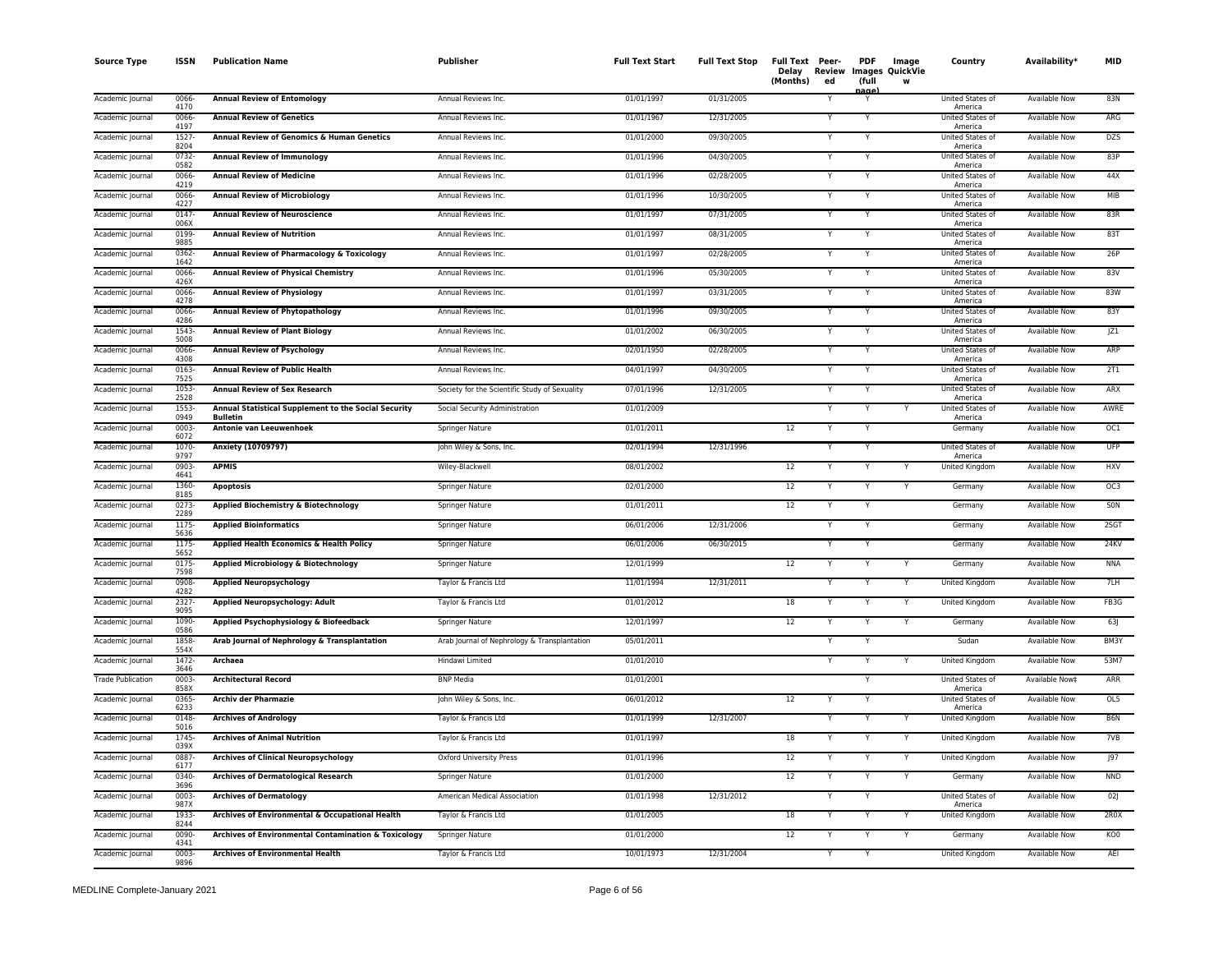| <b>Source Type</b> | <b>ISSN</b>      | <b>Publication Name</b>                                                       | Publisher                                  | <b>Full Text Start</b> | <b>Full Text Stop</b> | Full Text Peer-<br>(Months) | Delay Review<br>ed | <b>PDF</b><br>(full<br>nage) | Image<br><b>Images QuickVie</b><br>W | Country                       | Availability*        | <b>MID</b>      |
|--------------------|------------------|-------------------------------------------------------------------------------|--------------------------------------------|------------------------|-----------------------|-----------------------------|--------------------|------------------------------|--------------------------------------|-------------------------------|----------------------|-----------------|
| Academic Journal   | $0003 -$<br>ggnx | <b>Archives of General Psychiatry</b>                                         | American Medical Association               | 01/01/1998             | 12/31/2012            |                             |                    | Y                            |                                      | United States of<br>America   | <b>Available Now</b> | <b>1E4</b>      |
| Academic Journal   | 0932<br>0067     | Archives of Gynecology & Obstetrics                                           | Springer Nature                            | 01/01/2000             |                       | $\overline{12}$             |                    | Y                            |                                      | Germany                       | <b>Available Now</b> | <b>NNE</b>      |
| Academic Journal   | 0739<br>4462     | Archives of Insect Biochemistry & Physiology                                  | John Wiley & Sons, Inc.                    | 07/01/2012             |                       | 12                          |                    | Y                            |                                      | United States of<br>America   | <b>Available Now</b> | 58F             |
| Academic Journal   | 0003<br>9926     | <b>Archives of Internal Medicine</b>                                          | American Medical Association               | 01/01/1998             | 12/31/2012            |                             |                    |                              |                                      | United States of<br>America   | Available Now        | AOI             |
| Academic Journal   | 1029-<br>2977    | Archives of Iranian Medicine (AIM)                                            | Academy of Medical Sciences of I.R. Iran   | 03/01/2009             |                       |                             |                    |                              |                                      | Iran (Islamic Republic<br>of) | Available Now        | 5DHN            |
| Academic Journal   | 0302-<br>8933    | <b>Archives of Microbiology</b>                                               | Springer Nature                            | 01/01/2000             |                       | 12                          |                    | Y                            |                                      | Germany                       | <b>Available Now</b> | <b>NNF</b>      |
| Academic Journal   | 0003<br>9942     | <b>Archives of Neurology</b>                                                  | American Medical Association               | 01/01/1998             | 12/31/2012            |                             |                    |                              |                                      | United States of<br>America   | <b>Available Now</b> | 1E5             |
| Academic Journal   | 0003-<br>9950    | <b>Archives of Ophthalmology</b>                                              | American Medical Association               | 01/01/1998             | 12/31/2012            |                             |                    |                              |                                      | United States of<br>America   | Available Now        | 1E6             |
| Academic Journal   | 0936-<br>8051    | Archives of Orthopaedic & Trauma Surgery                                      | <b>Springer Nature</b>                     | 01/01/2000             |                       | 12                          |                    | Y                            |                                      | Germany                       | <b>Available Now</b> | <b>NNG</b>      |
| Academic Journal   | 0886-<br>4470    | Archives of Otolaryngology - Head & Neck Surgery                              | American Medical Association               | 01/01/1998             | 12/31/2012            |                             |                    | Y                            |                                      | United States of<br>America   | <b>Available Now</b> | 1E7             |
| Academic Journal   | 0003<br>9985     | Archives of Pathology & Laboratory Medicine                                   | College of American Pathologists           | 01/01/2003             |                       |                             |                    | Y                            |                                      | United States of<br>America   | <b>Available Now</b> | 1FS             |
| Academic Journal   | $1072 -$<br>4710 | Archives of Pediatrics & Adolescent Medicine                                  | American Medical Association               | 01/01/1998             | 12/31/2012            |                             |                    |                              |                                      | United States of<br>America   | Available Now        | APA             |
| Academic Journal   | 1381<br>3455     | Archives of Physiology & Biochemistry                                         | Taylor & Francis Ltd                       | 01/01/1998             |                       | 18                          |                    | Y                            | Y                                    | United Kingdom                | Available Now        | EHM             |
| Academic Journal   | 0004-<br>0002    | <b>Archives of Sexual Behavior</b>                                            | Springer Nature                            | 01/01/2004             |                       | 12                          |                    |                              | Y                                    | Germany                       | <b>Available Now</b> | ASX             |
| Academic Journal   | 1381<br>1118     | <b>Archives of Suicide Research</b>                                           | Taylor & Francis Ltd                       | 01/01/2005             |                       | 18                          |                    | Y                            |                                      | United Kingdom                | Available Now        | 0 <sup>0</sup>  |
| Academic Journal   | 0004<br>0010     | <b>Archives of Surgery</b>                                                    | American Medical Association               | 01/01/1998             | 12/31/2012            |                             |                    |                              |                                      | United States of<br>America   | <b>Available Now</b> | 1E8             |
| Academic Journal   | 0340-<br>5761    | <b>Archives of Toxicology</b>                                                 | <b>Springer Nature</b>                     | 01/01/2000             |                       | 12                          |                    |                              |                                      | Germany                       | <b>Available Now</b> | <b>NNH</b>      |
| Academic Journal   | 0304<br>8608     | <b>Archives of Virology</b>                                                   | <b>Springer Nature</b>                     | 01/01/2000             |                       | 12                          |                    |                              |                                      | Germany                       | Available Now        | NM <sub>0</sub> |
| Academic Journal   | 1434<br>1816     | Archives of Women's Mental Health                                             | Springer Nature                            | 01/01/1998             |                       | 12                          |                    |                              |                                      | Germany                       | <b>Available Now</b> | 8H5             |
| Academic Journal   | 0004<br>0614     | Archivos Espanoles de Urologia                                                | Iniestares SA                              | 03/01/2015             |                       |                             |                    | Y                            |                                      | Spain                         | Available Now        | 25MA            |
| Academic Journal   | 0004-<br>0622    | Archivos Latinoamericanos de Nutrición                                        | Sociedad Latinoamericana de Nutricion      | 08/01/2006             |                       |                             |                    |                              | v                                    | Chile                         | Available Now        | 1CFS            |
| Academic Journal   | 0004-<br>069X    | Archivum Immunologiae & Therapiae Experimentalis                              | Springer Nature                            | 01/01/2006             | 12/31/2015            |                             |                    | $\checkmark$                 |                                      | Germany                       | <b>Available Now</b> | 3FNX            |
| Academic Journal   | 0324<br>8267     | Archiwum Medycyny Sadowej i Kryminologii                                      | Termedia Publishing House                  | 01/01/2011             |                       |                             |                    |                              |                                      | Poland                        | <b>Available Now</b> | 53MG            |
| Academic Journal   | 0004-<br>1955    | <b>Arkhiv Patologii</b>                                                       | Media Sphere Publishing House              | 01/01/2014             |                       |                             |                    |                              |                                      | Russian Federation            | <b>Available Now</b> | 53MI            |
| Academic Journal   | 0004<br>2749     | Arquivos Brasileiros de Oftalmologia                                          | Arquivos Brasileiros de Oftalmologia       | 03/01/2009             |                       |                             |                    | Y                            | Y                                    | Brazil                        | <b>Available Now</b> | $1C = 0$        |
| Academic Journal   | 1478<br>6354     | <b>Arthritis Research &amp; Therapy</b>                                       | <b>BioMed Central</b>                      | 01/01/2011             |                       |                             |                    |                              |                                      | United Kingdom                | <b>Available Now</b> | 8VXM            |
| Academic Journal   | 1073<br>1199     | Artificial Cells, Blood Substitutes & Biotechnology                           | Taylor & Francis Ltd                       | 01/01/2003             | 12/31/2012            |                             |                    |                              |                                      | United Kingdom                | <b>Available Now</b> | PQG             |
| Academic Journal   | 1073-<br>1199    | Artificial Cells, Blood Substitutes, & Immobilization<br><b>Biotechnology</b> | Taylor & Francis Ltd                       | 01/01/2001             | 12/31/2002            |                             |                    |                              |                                      | United Kingdom                | Available Now        | KU <sub>5</sub> |
| Academic Journal   | 2169<br>1401     | Artificial Cells, Nanomedicine & Biotechnology                                | Taylor & Francis Ltd                       | 01/01/2013             |                       |                             |                    |                              | Y                                    | United Kingdom                | Available Now        | <b>FU72</b>     |
| Academic Journal   | 1064<br>5462     | <b>Artificial Life</b>                                                        | <b>MIT Press</b>                           | 01/01/1997             |                       | 12                          |                    |                              |                                      | United States of<br>America   | <b>Available Now</b> | ALF             |
| Academic Journal   | 0160-<br>564X    | <b>Artificial Organs</b>                                                      | Wiley-Blackwell                            | 01/01/1998             |                       | $\overline{12}$             |                    | Ÿ                            |                                      | <b>United Kingdom</b>         | <b>Available Now</b> | FQJ             |
| Academic Journal   | 0964-<br>7058    | Asia Pacific Journal of Clinical Nutrition                                    | Asia Pacific Journal of Clinical Nutrition | 01/01/1999             |                       |                             |                    | Y                            | Y                                    | Taiwan                        | <b>Available Now</b> | <b>UOX</b>      |
| Academic Journal   | $1743-$<br>7555  | <b>Asia Pacific Journal of Clinical Oncology</b>                              | Wiley-Blackwell                            | 01/01/2010             |                       | 12                          |                    |                              |                                      | United Kingdom                | <b>Available Now</b> | 171W            |
| Academic Journal   | 1008<br>682X     | <b>Asian Journal of Andrology</b>                                             | Wolters Kluwer India Pvt Ltd               | 03/01/2005             |                       |                             |                    |                              |                                      | India                         | <b>Available Now</b> | 171X            |
| Academic Journal   | $0125 -$<br>877X | Asian Pacific Journal of Allergy & Immunology                                 | Pakit Vichyanond                           | 07/01/2011             |                       |                             |                    |                              |                                      | Thailand                      | <b>Available Now</b> | 52X3            |
| Academic Journal   | 1759<br>0914     | <b>ASN Neuro (Portland Press Ltd.)</b>                                        | Portland Press Ltd.                        | 05/01/2012             | 12/31/2013            |                             |                    |                              |                                      | United Kingdom                | Available Now        | AZYN            |
| Academic Journal   | 1461-<br>6734    | Attachment & Human Development                                                | Routledge                                  | 04/01/2000             |                       | 18                          |                    |                              |                                      | United Kingdom                | <b>Available Now</b> | 5AW             |
| Academic Journal   | 1943-<br>3921    | Attention, Perception & Psychophysics                                         | <b>Springer Nature</b>                     | 01/01/2009             |                       | 12                          |                    | Y                            |                                      | Germany                       | <b>Available Now</b> | 8ZR2            |
| Academic Journal   | 1420<br>3030     | Audiology & Neuro-Otology                                                     | Karger AG                                  | 01/01/2005             |                       | 12                          |                    |                              |                                      | Switzerland                   | Available Now        | N11             |
| Academic Journal   | 0004<br>8380     | <b>Australasian Journal of Dermatology</b>                                    | Wiley-Blackwell                            | 01/01/1951             |                       | 12                          |                    | Y                            |                                      | United Kingdom                | <b>Available Now</b> | FQL             |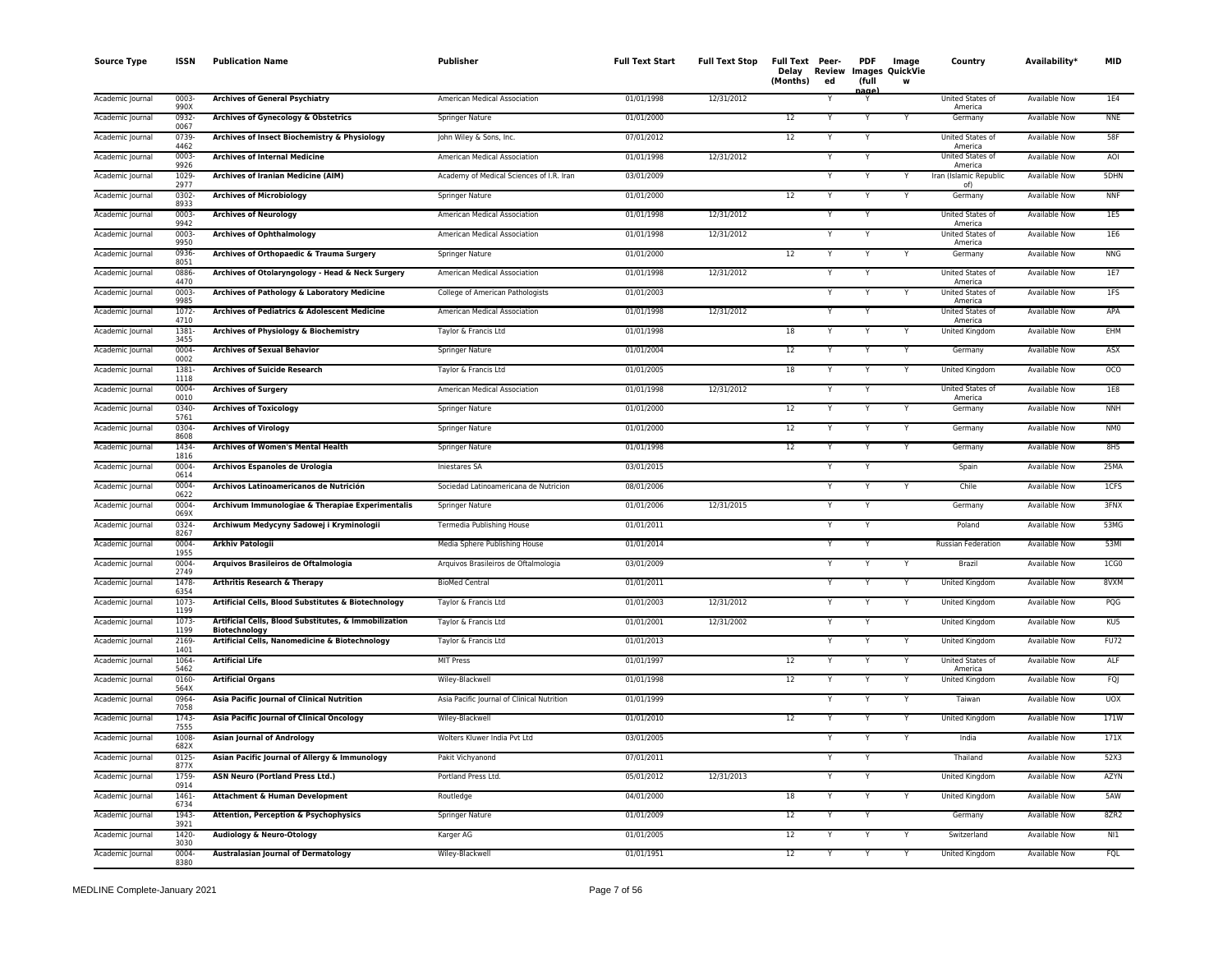| <b>Source Type</b> | <b>ISSN</b>      | <b>Publication Name</b>                                                                      | Publisher                   | <b>Full Text Start</b> | <b>Full Text Stop</b> | Full Text Peer-<br>Delay<br>(Months) | Review<br>ed | <b>PDF</b><br>(full | Image<br><b>Images QuickVie</b><br>w | Country                     | Availability*        | <b>MID</b>                    |
|--------------------|------------------|----------------------------------------------------------------------------------------------|-----------------------------|------------------------|-----------------------|--------------------------------------|--------------|---------------------|--------------------------------------|-----------------------------|----------------------|-------------------------------|
| Academic Journal   | 0158<br>9938     | Australasian Physical & Engineering Sciences in Medicine Springer Nature                     |                             | 06/01/2008             |                       | 12                                   |              | aae<br>Y            |                                      | Germany                     | <b>Available Now</b> | 52RT                          |
| Academic Journal   | 1039<br>8562     | <b>Australasian Psychiatry</b>                                                               | Sage Publications           | 08/01/1998             | 12/31/2011            |                                      |              | Y                   |                                      | United Kingdom              | Available Now        | 7ZS                           |
| Academic Journal   | 0004<br>8461     | <b>Australasian Radiology</b>                                                                | Wiley-Blackwell             | 01/01/1998             | 01/31/2008            |                                      |              |                     |                                      | United Kingdom              | Available Now        | FQM                           |
| Academic Journal   | 0814<br>9763     | Australian & New Zealand Journal of Ophthalmology                                            | Wiley-Blackwell             | 02/01/1999             | 12/31/1999            |                                      |              |                     |                                      | United Kingdom              | Available Now        | JZF                           |
| Academic Journal   | 0004-<br>8674    | Australian & New Zealand Journal of Psychiatry                                               | Sage Publications           | 01/01/1998             | 12/31/2011            |                                      |              |                     |                                      | United Kingdom              | Available Now        | 7ZU                           |
| Academic Journal   | 1326<br>0200     | Australian & New Zealand Journal of Public Health                                            | Wiley-Blackwell             | 12/01/2007             |                       |                                      |              |                     |                                      | United Kingdom              | Available Now        | $1$ J $X$                     |
| Academic Journal   | 0004-<br>945X    | Australian Journal of Experimental Biology & Medical<br>Science                              | <b>Springer Nature</b>      | 03/01/1924             | 12/31/1986            |                                      |              | Y                   |                                      | United Kingdom              | <b>Available Now</b> | <b>MDP</b>                    |
| Academic Journal   | 1448<br>7527     | <b>Australian Journal of Primary Health</b>                                                  | <b>CSIRO Publishing</b>     | 01/01/2010             |                       |                                      |              |                     |                                      | Australia                   | <b>Available Now</b> | 1DXM                          |
| Academic Journal   | 1038-<br>5282    | Australian Journal of Rural Health                                                           | Wiley-Blackwell             | 08/01/1998             |                       | 12                                   | Υ            | Y                   | Y                                    | United Kingdom              | <b>Available Now</b> | <b>FQO</b>                    |
| Academic Journal   | 1939<br>3792     | Autism Research: Official Journal of the International<br><b>Society for Autism Research</b> | Wiley-Blackwell             | 01/01/2011             |                       | 12                                   |              | Y                   |                                      | United Kingdom              | <b>Available Now</b> | 8Z8L                          |
| Academic Journal   | 0891<br>6934     | Autoimmunity                                                                                 | Taylor & Francis Ltd        | 01/01/2002             |                       | 18                                   |              | Y                   |                                      | United Kingdom              | Available Now        | JIR                           |
| Academic Journal   | 1474<br>8665     | Autonomic & Autacoid Pharmacology                                                            | Wiley-Blackwell             | 02/01/2002             | 09/30/2017            |                                      |              |                     | Y                                    | United Kingdom              | <b>Available Now</b> | K8C                           |
| Academic Journal   | $0307 -$<br>9457 | <b>Avian Pathology</b>                                                                       | Taylor & Francis Ltd        | 02/01/2002             |                       | 18                                   |              |                     | Y                                    | United Kingdom              | <b>Available Now</b> | AVP                           |
| Magazine           | $0377 -$<br>9238 | <b>Bangladesh Medical Research Council Bulletin</b>                                          | <b>BMRC</b>                 | 08/01/2008             |                       |                                      |              |                     |                                      | Bangladesh                  | <b>Available Now</b> | 4Z1L                          |
| Academic Journal   | 1742<br>7835     | <b>Basic &amp; Clinical Pharmacology &amp; Toxicology</b>                                    | Wiley-Blackwell             | 01/01/2004             |                       | $12\,$                               |              | Y                   |                                      | <b>United Kingdom</b>       | Available Now        | <b>IHR</b>                    |
| Academic Journal   | 0300-<br>8428    | <b>Basic Research in Cardiology</b>                                                          | Springer Nature             | 01/01/2000             |                       | 12                                   |              | Y                   | Y                                    | Germany                     | <b>Available Now</b> | NO1                           |
| Academic Journal   | 0001-<br>8244    | <b>Behavior Genetics</b>                                                                     | <b>Springer Nature</b>      | 01/01/1997             |                       | 12                                   |              | Y                   | Y                                    | Germany                     | <b>Available Now</b> | 5L8                           |
| Academic Journal   | 1554<br>351X     | <b>Behavior Research Methods</b>                                                             | Springer Nature             | 04/01/2011             |                       | 12                                   |              | Y                   |                                      | Germany                     | Available Now        | <b>1WIE</b>                   |
| Academic Journal   | 0896<br>4289     | <b>Behavioral Medicine</b>                                                                   | Taylor & Francis Ltd        | 01/01/1994             |                       | 18                                   |              |                     |                                      | United Kingdom              | Available Now        | <b>BMD</b>                    |
| Academic Journal   | 0735-<br>3936    | Behavioral Sciences & the Law                                                                | John Wiley & Sons, Inc.     | 01/01/1983             |                       | 12                                   |              | Y                   | Y                                    | United States of<br>America | <b>Available Now</b> | <b>BUK</b>                    |
| Academic Journal   | 1540<br>2002     | <b>Behavioral Sleep Medicine</b>                                                             | Taylor & Francis Ltd        | 03/01/2003             |                       | 18                                   |              |                     |                                      | <b>United Kingdom</b>       | <b>Available Now</b> | P6K                           |
| Academic Journal   | 0953<br>4180     | <b>Behavioural Neurology</b>                                                                 | Hindawi Limited             | 03/01/1998             |                       |                                      |              | Y                   | Y                                    | <b>United Kingdom</b>       | <b>Available Now</b> | <b>FLI</b>                    |
| Academic Journal   | 1521-<br>6918    | Best Practice & Research in Clinical Gastroenterology                                        | Elsevier B.V.               | 09/01/2012             | 06/01/2015            |                                      |              |                     |                                      | United States of<br>America | Available Now        | <b>NHP</b>                    |
| Academic Journal   | 0959<br>2989     | <b>Bio-Medical Materials &amp; Engineering</b>                                               | <b>IOS Press</b>            | 12/01/1997             |                       | $\overline{9}$                       |              | Y                   |                                      | Netherlands                 | <b>Available Now</b> | 6AY                           |
| Academic Journal   | 1949-<br>0992    | <b>BioArchitecture</b>                                                                       | Taylor & Francis Ltd        | 10/01/2011             | 07/25/2015            |                                      |              | Y                   |                                      | United Kingdom              | Available Now        | B <sub>2</sub> HA             |
| Academic Journa    | 1330<br>0962     | <b>Biochemia Medica</b>                                                                      | Biochemia Medica            | 01/01/2011             |                       |                                      |              |                     |                                      | Croatia                     | Available Now        | 46FE                          |
| Academic Journal   | 0006<br>2928     | <b>Biochemical Genetics</b>                                                                  | Springer Nature             | 02/01/2005             |                       | 12                                   |              | Y                   |                                      | Germany                     | Available Now        | 5MG                           |
| Academic Journal   | 0264-<br>6021    | <b>Biochemical Journal</b>                                                                   | Portland Press Ltd.         | 03/15/2012             |                       |                                      |              |                     |                                      | United Kingdom              | Available Now        | N9Z                           |
| Academic Journal   | 0300-<br>5127    | <b>Biochemical Society Transactions</b>                                                      | Portland Press Ltd.         | 04/01/2011             |                       |                                      |              |                     |                                      | United Kingdom              | Available Now        | 30G0                          |
| Academic Journal   | 0829<br>8211     | <b>Biochemistry &amp; Cell Biology</b>                                                       | Canadian Science Publishing | 02/01/2001             |                       | $\overline{12}$                      |              |                     |                                      | Canada                      | <b>Available Now</b> | 35G                           |
| Academic Journal   | 0006-<br>2979    | Biochemistry (00062979)                                                                      | Springer Nature             | 01/01/2003             |                       | 12                                   |              | Y                   |                                      | Germany                     | <b>Available Now</b> | N2I                           |
| Academic Journal   | 1948-<br>5565    | <b>Biodemography &amp; Social Biology</b>                                                    | Taylor & Francis Ltd        | 03/01/2008             |                       | 18                                   | Y            | Y                   | Y                                    | United Kingdom              | <b>Available Now</b> | AWPF                          |
| Academic Journal   | 1173<br>8804     | <b>BioDrugs</b>                                                                              | Springer Nature             | 01/01/1998             | 06/30/2015            |                                      |              | Y                   |                                      | Germany                     | <b>Available Now</b> | C4R                           |
| Academic Journal   | 0197-<br>8462    | <b>Bioelectromagnetics</b>                                                                   | John Wiley & Sons, Inc.     | 07/01/2012             |                       | 12                                   |              | Y                   |                                      | United States of<br>America | Available Now        | O <sub>9</sub> G              |
| Academic Journal   | 2165-<br>5979    | <b>Bioengineered</b>                                                                         | Taylor & Francis Ltd        | 07/01/2012             |                       |                                      |              | Y                   |                                      | United Kingdom              | Available Now        | F <sub>2</sub> HT             |
| Academic Journal   | 1949-<br>1018    | <b>Bioengineered Bugs</b>                                                                    | Taylor & Francis Ltd        | 01/01/2010             | 06/30/2012            |                                      |              | Y                   |                                      | United Kingdom              | Available Now        | B <sub>2</sub> H <sub>B</sub> |
| Academic Journal   | $0265 -$<br>9247 | <b>BioEssays</b>                                                                             | John Wiley & Sons, Inc.     | 07/01/2012             |                       | 12                                   |              |                     |                                      | United States of<br>America | <b>Available Now</b> | <b>BIE</b>                    |
| Academic Journal   | 0269<br>9702     | <b>Bioethics</b>                                                                             | Wiley-Blackwell             | 01/01/1998             |                       | 12                                   |              | Y                   |                                      | United Kingdom              | <b>Available Now</b> | 6P                            |
| Academic Journal   | 0951<br>6433     | <b>Biofactors</b>                                                                            | Wiley-Blackwell             | 06/01/1996             |                       | 12                                   |              |                     |                                      | United Kingdom              | <b>Available Now</b> | <b>BFT</b>                    |
| Academic Journal   | 1389<br>5729     | <b>Biogerontology</b>                                                                        | <b>Springer Nature</b>      | 01/01/2000             |                       | 12                                   |              | Y                   | Y                                    | Germany                     | <b>Available Now</b> | ODH                           |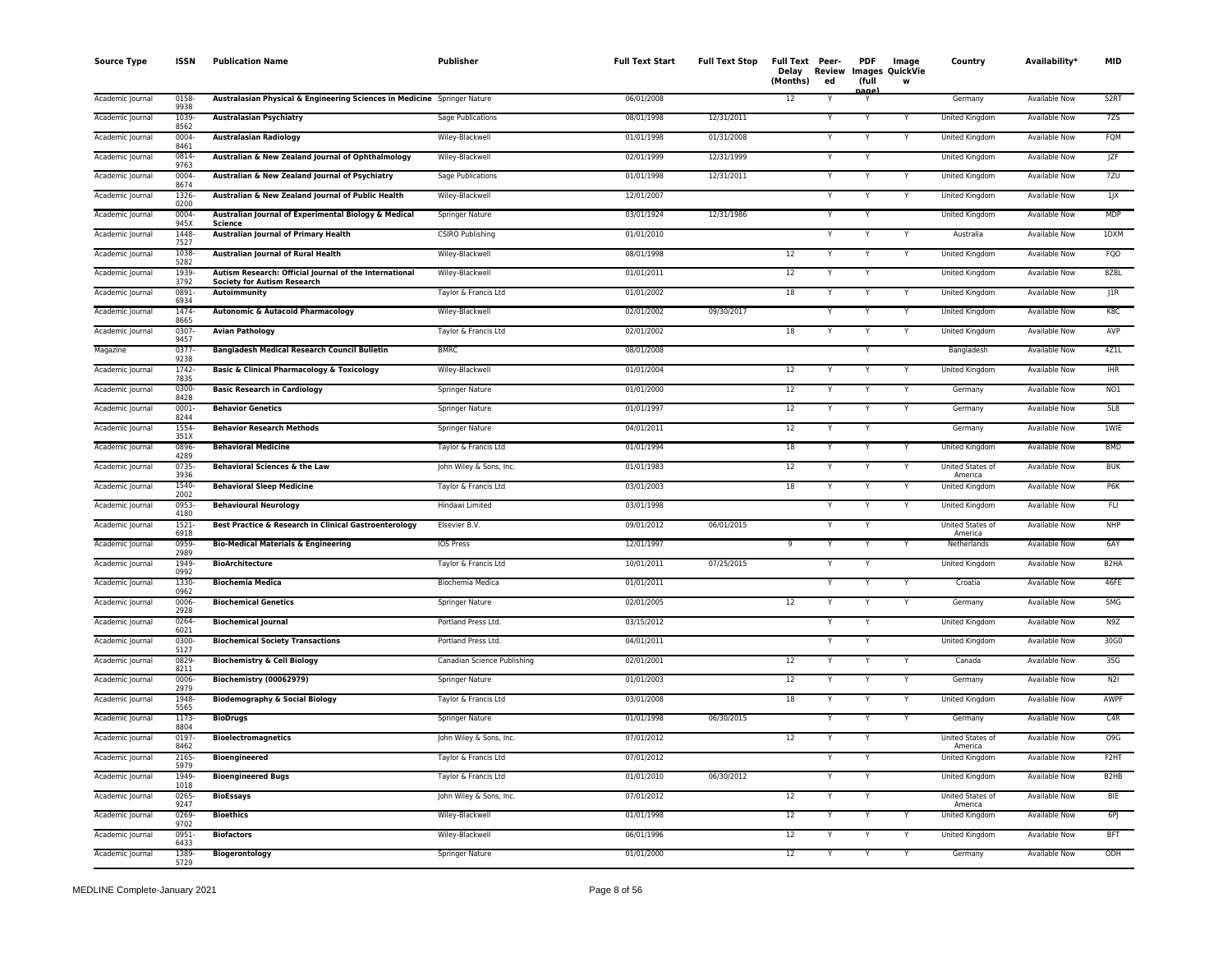| <b>Source Type</b> | <b>ISSN</b>      | <b>Publication Name</b>                                                                    | <b>Publisher</b>                                                            | <b>Full Text Start</b> | <b>Full Text Stop</b> | Full Text Peer-<br>Delay<br>(Months) | Review<br>ed | <b>PDF</b><br>(full | Image<br>Images QuickVie<br>W | Country                            | Availability <sup>*</sup> | <b>MID</b>       |
|--------------------|------------------|--------------------------------------------------------------------------------------------|-----------------------------------------------------------------------------|------------------------|-----------------------|--------------------------------------|--------------|---------------------|-------------------------------|------------------------------------|---------------------------|------------------|
| Academic Journal   | 1367-<br>4803    | <b>Bioinformatics</b>                                                                      | Oxford University Press                                                     | 01/01/1998             |                       | 12                                   |              |                     | Y                             | United Kingdom                     | Available Now             | <b>N56</b>       |
| Academic Journal   | 0340-<br>1200    | <b>Biological Cybernetics</b>                                                              | Springer Nature                                                             | 08/01/1996             |                       | 12                                   |              |                     | Y                             | Germany                            | <b>Available Now</b>      | EJO              |
| Academic Journal   | 1464<br>7931     | <b>Biological Reviews</b>                                                                  | Wiley-Blackwell                                                             | 01/01/2007             |                       | 12                                   |              | Y                   | Y                             | <b>United Kingdom</b>              | <b>Available Now</b>      | 23V              |
| Academic Journal   | 0163<br>4984     | <b>Biological Trace Element Research</b>                                                   | Springer Nature                                                             | 01/01/2011             |                       | 12                                   |              | Y                   |                               | Germany                            | Available Now             | S <sub>0</sub> S |
| Academic Journal   | 2105<br>0678     | <b>Biologie Aujourd'hui</b>                                                                | <b>EDP Sciences</b>                                                         | 12/01/2011             |                       |                                      | Y            | Y                   |                               | France                             | Available Now             | B9Z1             |
| Magazine           | 0006-<br>3347    | <b>Biologist</b>                                                                           | Society of Biology                                                          | 01/01/2001             | 02/28/2003            |                                      |              | Υ                   |                               | <b>United Kingdom</b>              | <b>Available Now</b>      | FY6              |
| Academic Journal   | 1745<br>6150     | <b>Biology Direct</b>                                                                      | <b>BioMed Central</b>                                                       | 01/01/2006             |                       |                                      |              | v                   | v                             | <b>United Kingdom</b>              | <b>Available Now</b>      | 38LY             |
| Academic Journal   | 0248<br>4900     | <b>Biology of the Cell (Wiley-Blackwell)</b>                                               | Wiley-Blackwell                                                             | 01/01/2012             |                       | 12                                   |              |                     |                               | United Kingdom                     | Available Now             | 2F7P             |
| Academic Journal   | 1354-<br>750X    | <b>Biomarkers</b>                                                                          | Taylor & Francis Ltd                                                        | 01/01/1997             |                       | 18                                   |              |                     |                               | United Kingdom                     | <b>Available Now</b>      | B6S              |
| Academic Journal   | 2159<br>2527     | <b>Biomatter</b>                                                                           | Taylor & Francis Ltd                                                        | 10/01/2011             | 07/25/2015            |                                      | Y            | Y                   |                               | United Kingdom                     | <b>Available Now</b>      | B <sub>2HC</sub> |
| Academic Journal   | 1617<br>7959     | <b>Biomechanics &amp; Modeling in Mechanobiology</b>                                       | Springer Nature                                                             | 01/01/2011             |                       | 12                                   |              |                     |                               | Germany                            | Available Now             | P4G              |
| Academic Journa    | 2314<br>6133     | <b>BioMed Research International</b>                                                       | Hindawi Limited                                                             | 01/01/2013             |                       |                                      |              |                     |                               | United Kingdom                     | Available Now             | FT2T             |
| Academic Journal   | $0120 -$<br>4157 | Biomédica: Revista del Instituto Nacional de Salud                                         | Instituto Nacional de Salud of Colombia                                     | 06/01/2009             |                       |                                      |              | Y                   |                               | Colombia                           | <b>Available Now</b>      | 3ANP             |
| Academic Journal   | 2310-<br>6972    | Biomedical Chemistry / Biomeditsinskaya Khimiya                                            | Russian Academy of Sciences, Institute of<br><b>Biomedical Chemistry</b>    | 01/01/2012             |                       |                                      |              |                     |                               | <b>Russian Federation</b>          | <b>Available Now</b>      | B8WM             |
| Academic Journal   | 0269<br>3879     | <b>Biomedical Chromatography</b>                                                           | John Wiley & Sons, Inc.                                                     | 08/01/2012             |                       | 12                                   |              | Υ                   |                               | <b>United States of</b><br>America | Available Now             | 07G              |
| Academic Journal   | 1475<br>925X     | <b>BioMedical Engineering OnLine</b>                                                       | <b>BioMed Central</b>                                                       | 01/01/2002             |                       |                                      |              |                     | Y                             | United Kingdom                     | <b>Available Now</b>      | 1CGX             |
| Academic Journal   | 0899<br>8205     | <b>Biomedical Instrumentation &amp; Technology</b>                                         | Allen Press Publishing Services Inc.                                        | 01/01/2004             |                       | 6                                    |              |                     | Y                             | United States of<br>America        | <b>Available Now</b>      | <b>FZO</b>       |
| Academic Journal   | 1387-<br>2176    | <b>Biomedical Microdevices</b>                                                             | Springer Nature                                                             | 03/01/2005             |                       | 12                                   |              |                     | Υ                             | Germany                            | Available Now             | ODN              |
| Academic Journal   | 1213<br>8118     | <b>Biomedical Papers of the Medical Faculty of Palacky</b><br><b>University in Olomouc</b> | Palacky University in Olomouc                                               | 06/01/2007             |                       |                                      | $\checkmark$ | Υ                   | Y                             | Czech Republic                     | Available Now             | 509N             |
| Academic Journal   | $0067 -$<br>8856 | <b>Biomedical Sciences Instrumentation</b>                                                 | International Society of Automation                                         | 01/01/2008             | 12/31/2015            |                                      |              |                     | Ÿ                             | United States of<br>America        | <b>Available Now</b>      | 50AM             |
| Academic Journal   | 0966-<br>0844    | <b>BioMetals</b>                                                                           | Springer Nature                                                             | 01/01/2011             |                       | 12                                   | Y            | Ÿ                   |                               | Germany                            | <b>Available Now</b>      | ODO              |
| Academic Journal   | $0323 -$<br>3847 | <b>Biometrical Journal</b>                                                                 | John Wiley & Sons, Inc.                                                     | 07/01/2012             |                       | 12                                   |              | Υ                   |                               | United States of<br>America        | <b>Available Now</b>      | N <sub>6</sub> S |
| Academic Journal   | 0006<br>341X     | <b>Biometrics</b>                                                                          | Wiley-Blackwell                                                             | 01/01/2003             |                       | 12                                   |              |                     |                               | United Kingdom                     | <b>Available Now</b>      | 3VW              |
| Academic Journa    | 1874<br>2718     | <b>Biomolecular NMR Assignments</b>                                                        | Springer Nature                                                             | 01/01/2011             |                       | 12                                   |              | Υ                   |                               | Germany                            | <b>Available Now</b>      | 3PWF             |
| Academic Journal   | $0142 -$<br>2782 | <b>Biopharmaceutics &amp; Drug Disposition</b>                                             | John Wiley & Sons, Inc.                                                     | 06/01/2012             |                       | 12                                   |              | Y                   |                               | United States of<br>America        | Available Now             | 071              |
| Academic Journal   | 0006<br>3525     | <b>Biopolymers</b>                                                                         | John Wiley & Sons, Inc.                                                     | 08/01/2012             |                       | 12                                   |              | Υ                   |                               | United States of<br>America        | Available Now             | 037              |
| Academic Journal   | 1615<br>7591     | <b>Bioprocess &amp; Biosystems Engineering</b>                                             | <b>Springer Nature</b>                                                      | 01/01/2011             |                       | 12                                   |              |                     |                               | Germany                            | <b>Available Now</b>      | NO <sub>3</sub>  |
| Academic Journal   | 0006<br>355X     | <b>Biorheology</b>                                                                         | <b>IOS Press</b>                                                            | 06/01/1999             |                       | 12                                   |              | Y                   | Y                             | Netherlands                        | <b>Available Now</b>      | <b>FUO</b>       |
| Academic Journal   | 0144<br>8463     | <b>Bioscience Reports</b>                                                                  | Portland Press Ltd.                                                         | 02/01/2008             |                       |                                      |              |                     |                               | United Kingdom                     | Available Now             | 5KB              |
| Academic Journal   | 1881<br>7815     | <b>BioScience Trends</b>                                                                   | International Advancement Center for Medicine<br>& Health Research Co., Ltd | 09/01/2008             |                       |                                      | Y            | Y                   | Y                             | Japan                              | Available Now             | 8WGK             |
| Academic Journal   | 1465<br>4644     | <b>Biostatistics</b>                                                                       | <b>Oxford University Press</b>                                              | 01/01/2000             |                       | 12                                   | Y            | Υ                   | Y                             | <b>United Kingdom</b>              | <b>Available Now</b>      | N <sub>58</sub>  |
| Academic Journal   | $1052 -$<br>0295 | <b>Biotechnic &amp; Histochemistry</b>                                                     | Taylor & Francis Ltd                                                        | 01/01/2003             |                       | 18                                   |              |                     | Y                             | United Kingdom                     | <b>Available Now</b>      | R3Y              |
| Academic Journal   | 0885<br>4513     | <b>Biotechnology &amp; Applied Biochemistry</b>                                            | Wiley-Blackwell                                                             | 01/01/2011             |                       | 12                                   |              | Y                   |                               | United Kingdom                     | Available Now             | NA1              |
| Academic Journa    | 0006-<br>3592    | <b>Biotechnology &amp; Bioengineering</b>                                                  | John Wiley & Sons, Inc.                                                     | 07/01/2012             |                       | 12                                   |              |                     |                               | United States of<br>America        | Available Now             | 039              |
| Academic Journal   | 1860-<br>6768    | <b>Biotechnology Journal</b>                                                               | John Wiley & Sons, Inc.                                                     | 06/01/2012             |                       | 12                                   |              | v                   |                               | United States of<br>America        | Available Now             | 50CE             |
| Academic Journal   | $0141 -$<br>5492 | <b>Biotechnology Letters</b>                                                               | Springer Nature                                                             | 01/01/2000             |                       | 12                                   |              |                     |                               | Germany                            | <b>Available Now</b>      | ODQ              |
| Academic Journal   | 8756<br>7938     | <b>Biotechnology Progress</b>                                                              | Wiley-Blackwell                                                             | 01/01/2010             |                       | 12                                   |              | Y                   | Y                             | United Kingdom                     | Available Now             | 1BC              |
| Academic Journal   | 1398-<br>5647    | <b>Bipolar Disorders</b>                                                                   | Wiley-Blackwell                                                             | 09/01/1999             |                       | 12                                   |              | Υ                   | Y                             | United Kingdom                     | <b>Available Now</b>      | 8DT              |
| Academic Journal   | 2472<br>1727     | <b>Birth Defects Research</b>                                                              | John Wiley & Sons, Inc.                                                     | 01/01/2017             |                       | 12                                   |              | Y                   |                               | United States of<br>America        | <b>Available Now</b>      | LF2K             |
| Academic Journal   | 1542-<br>0752    | Birth Defects Research. Part A: Clinical & Molecular<br>Teratology                         | John Wiley & Sons, Inc.                                                     | 05/01/2012             | 03/31/2018            |                                      |              | Υ                   |                               | <b>United States of</b><br>America | <b>Available Now</b>      | AWLP             |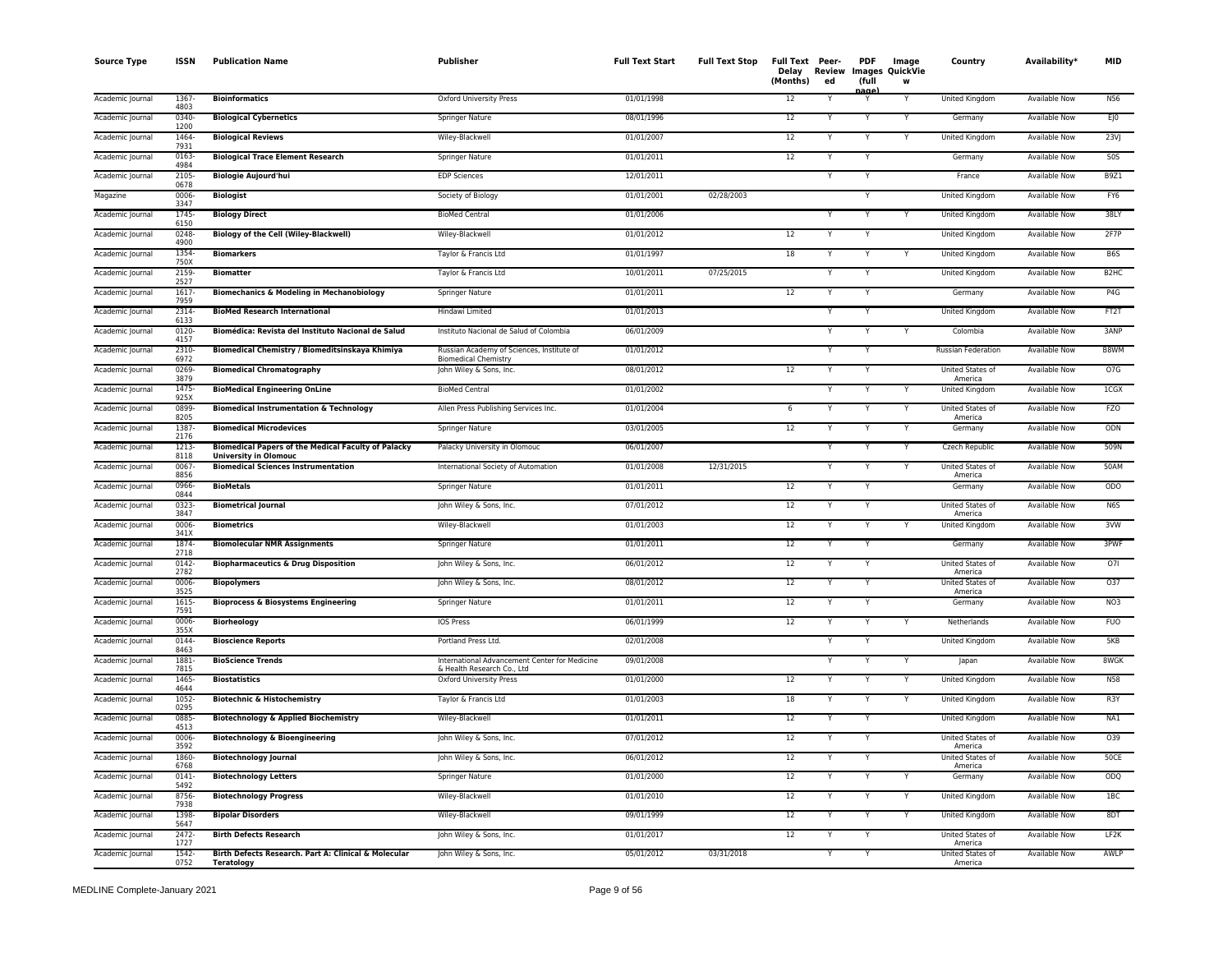| <b>Source Type</b> | ISSN             | <b>Publication Name</b>                                                           | Publisher                      | <b>Full Text Start</b> | <b>Full Text Stop</b> | Full Text Peer-<br><b>Review</b><br>Delay<br>(Months)<br>ed | <b>PDF</b><br>(full | Image<br>Images QuickVie<br>W | Country                     | Availability <sup>*</sup> | <b>MID</b>        |
|--------------------|------------------|-----------------------------------------------------------------------------------|--------------------------------|------------------------|-----------------------|-------------------------------------------------------------|---------------------|-------------------------------|-----------------------------|---------------------------|-------------------|
| Academic Journal   | 1542-<br>9733    | Birth Defects Research. Part B: Developmental &<br><b>Reproductive Toxicology</b> | John Wiley & Sons, Inc.        | 06/01/2012             | 12/31/2016            |                                                             | age                 |                               | United States of<br>America | Available Now             | AWRI              |
| Academic Journal   | 1542-<br>975X    | Birth Defects Research. Part C: Embryo Today Reviews                              | John Wiley & Sons, Inc.        | 03/01/2012             | 12/31/2016            |                                                             | Y                   |                               | United States of<br>America | Available Now             | 50CH              |
| Academic Journal   | 0961-<br>2653    | <b>BJR Supplement</b>                                                             | British Institute of Radiology | 01/01/2010             | 07/31/2014            | Y                                                           | Y                   |                               | United Kingdom              | Available Now             | 62CM              |
| Academic Journal   | 1464<br>4096     | <b>BJU</b> International                                                          | Wiley-Blackwell                | 01/01/1999             |                       | 12                                                          | Y                   |                               | United Kingdom              | <b>Available Now</b>      | F02               |
| Academic Journal   | 0803-<br>7051    | <b>Blood Pressure</b>                                                             | Taylor & Francis Ltd           | 04/20/1998             |                       | 18<br>Ÿ                                                     | Y                   | Y                             | United Kingdom              | Available Now             | B6T               |
| Academic Journal   | 0803-<br>8023    | <b>Blood Pressure. Supplement</b>                                                 | Taylor & Francis Ltd           | 06/01/1998             | 12/31/2011            | Y                                                           | Y                   | Y                             | <b>United Kingdom</b>       | <b>Available Now</b>      | <b>AWR</b>        |
| Academic Journal   | 1723-<br>2007    | Blood Transfusion (17232007)                                                      | SIMTI Servizi, Srl.            | 08/01/2011             |                       | Y                                                           | Y                   |                               | Italy                       | <b>Available Now</b>      | 8Z9P              |
| Academic Journal   | 1471-<br>2091    | <b>BMC Biochemistry</b>                                                           | <b>BioMed Central</b>          | 01/01/2000             |                       | Y                                                           | Y                   | Y                             | United Kingdom              | Available Now             | 1CH4              |
| Academic Journal   | $1471 -$<br>2105 | <b>BMC Bioinformatics</b>                                                         | <b>BioMed Central</b>          | 01/01/2000             |                       |                                                             |                     | Y                             | United Kingdom              | Available Now             | 1CH <sub>5</sub>  |
| Academic Journal   | $1741 -$<br>7007 | <b>BMC Biology</b>                                                                | <b>BioMed Central</b>          | 01/01/2003             |                       | Y                                                           | Y                   | Y                             | United Kingdom              | <b>Available Now</b>      | 1CH6              |
| Academic Journal   | $1472 -$<br>6750 | <b>BMC Biotechnology</b>                                                          | <b>BioMed Central</b>          | 01/01/2001             |                       |                                                             |                     | Y                             | United Kingdom              | Available Now             | 1CH7              |
| Academic Journal   | $1471 -$<br>2407 | <b>BMC Cancer</b>                                                                 | <b>BioMed Central</b>          | 01/01/2001             |                       | Y                                                           | Y                   | Y                             | <b>United Kingdom</b>       | <b>Available Now</b>      | ICH9              |
| Academic Journal   | $1471 -$<br>2261 | <b>BMC Cardiovascular Disorders</b>                                               | <b>BioMed Central</b>          | 01/01/2001             |                       | Y                                                           | Y                   | Y                             | <b>United Kingdom</b>       | <b>Available Now</b>      | 1CHA              |
| Academic Journal   | $1471 -$<br>2121 | <b>BMC Cell Biology</b>                                                           | <b>BioMed Central</b>          | 01/01/2000             | 12/31/2018            | Y                                                           | Υ                   | Υ                             | United Kingdom              | <b>Available Now</b>      | 1CHB              |
| Academic Journal   | 1472-<br>6904    | <b>BMC Clinical Pharmacology</b>                                                  | <b>BioMed Central</b>          | 01/01/2001             | 06/30/2012            | Y                                                           | Y                   | Y                             | United Kingdom              | Available Now             | 1CHE              |
| Academic Journal   | 1472-<br>6882    | <b>BMC Complementary &amp; Alternative Medicine</b>                               | <b>BioMed Central</b>          | 01/01/2001             | 12/31/2019            |                                                             | Y                   | Υ                             | United Kingdom              | <b>Available Now</b>      | 1CHF              |
| Academic Journal   | $2662 -$<br>7671 | <b>BMC Complementary Medicine &amp; Therapies</b>                                 | <b>BioMed Central</b>          | 01/01/2020             |                       | $\checkmark$                                                | Y                   | Y                             | <b>United Kingdom</b>       | <b>Available Now</b>      | MFH8              |
| Academic Journal   | $1471 -$<br>5945 | <b>BMC Dermatology</b>                                                            | <b>BioMed Central</b>          | 01/01/2001             |                       |                                                             |                     |                               | United Kingdom              | <b>Available Now</b>      | 1CHG              |
| Academic Journal   | $1471 -$<br>213X | <b>BMC Developmental Biology</b>                                                  | <b>BioMed Central</b>          | 01/01/2001             |                       |                                                             |                     | Y                             | United Kingdom              | <b>Available Now</b>      | <b>1CHH</b>       |
| Academic Journal   | 1472-<br>6785    | <b>BMC Ecology</b>                                                                | <b>BioMed Central</b>          | 01/01/2001             |                       |                                                             | Υ                   | Y                             | United Kingdom              | <b>Available Now</b>      | 1CHJ              |
| Academic Journal   | $1471 -$<br>2148 | <b>BMC Evolutionary Biology</b>                                                   | <b>BioMed Central</b>          | 01/01/2001             |                       | Y                                                           | Y                   | Y                             | United Kingdom              | Available Now             | <b>1CHM</b>       |
| Academic Journal   | 1471-<br>2296    | <b>BMC Family Practice</b>                                                        | <b>BioMed Central</b>          | 01/01/2000             |                       |                                                             | Y                   | Y                             | <b>United Kingdom</b>       | Available Now             | <b>1CHN</b>       |
| Academic Journal   | 1471-<br>230X    | <b>BMC Gastroenterology</b>                                                       | <b>BioMed Central</b>          | 01/01/2001             |                       |                                                             |                     | Y                             | United Kingdom              | Available Now             | 1CHO              |
| Academic Journal   | $1471 -$<br>2156 | <b>BMC Genetics</b>                                                               | <b>BioMed Central</b>          | 01/01/2000             |                       | Y                                                           | Y                   | Y                             | United Kingdom              | Available Now             | 1CHP              |
| Academic Journal   | 1471-<br>2164    | <b>BMC Genomics</b>                                                               | <b>BioMed Central</b>          | 01/01/2000             |                       |                                                             |                     | Y                             | United Kingdom              | Available Now             | 1CHQ              |
| Academic Journal   | 1471-<br>2318    | <b>BMC Geriatrics</b>                                                             | <b>BioMed Central</b>          | 01/01/2001             |                       | Y                                                           | Y                   | Y                             | <b>United Kingdom</b>       | <b>Available Now</b>      | 1CHR              |
| Academic Journal   | 1472-<br>6963    | <b>BMC Health Services Research</b>                                               | <b>BioMed Central</b>          | 01/01/2001             |                       |                                                             | Y                   | Y                             | <b>United Kingdom</b>       | <b>Available Now</b>      | 1CHS              |
| Academic Journal   | $1471 -$<br>2172 | <b>BMC Immunology</b>                                                             | <b>BioMed Central</b>          | 01/01/2000             |                       | Y                                                           | Υ                   | Υ                             | United Kingdom              | <b>Available Now</b>      | 1CHT              |
| Academic Journal   | 1471-<br>2334    | <b>BMC Infectious Diseases</b>                                                    | <b>BioMed Central</b>          | 01/01/2001             |                       |                                                             |                     | Y                             | United Kingdom              | Available Now             | 1CHU              |
| Academic Journal   | 1472-<br>6920    | <b>BMC Medical Education</b>                                                      | <b>BioMed Central</b>          | 01/01/2001             |                       |                                                             |                     | Y                             | United Kingdom              | <b>Available Now</b>      | 1CHW              |
| Academic Journal   | 1472<br>6939     | <b>BMC Medical Ethics</b>                                                         | <b>BioMed Central</b>          | 01/01/2000             |                       | Y                                                           | Y                   | Y                             | <b>United Kingdom</b>       | <b>Available Now</b>      | 1CHX              |
| Academic Journal   | 1471-<br>2350    | <b>BMC Medical Genetics</b>                                                       | <b>BioMed Central</b>          | 01/01/2000             |                       |                                                             | Υ                   | Y                             | United Kingdom              | Available Now             | 1CHY              |
| Academic Journal   | 1755-<br>8794    | <b>BMC Medical Genomics</b>                                                       | <b>BioMed Central</b>          | 01/01/2009             |                       | Y                                                           |                     | Y                             | <b>United Kingdom</b>       | <b>Available Now</b>      | 77UD              |
| Academic Journal   | $1471 -$<br>2342 | <b>BMC Medical Imaging</b>                                                        | <b>BioMed Central</b>          | 01/01/2001             |                       |                                                             | Υ                   | Y                             | United Kingdom              | <b>Available Now</b>      | 1CHZ              |
| Academic Journal   | 1472-<br>6947    | <b>BMC Medical Informatics &amp; Decision Making</b>                              | <b>BioMed Central</b>          | 01/01/2001             |                       |                                                             | Υ                   | Ÿ                             | United Kingdom              | <b>Available Now</b>      | 1CI <sub>0</sub>  |
| Academic Journal   | $1471 -$<br>2288 | <b>BMC Medical Research Methodology</b>                                           | <b>BioMed Central</b>          | 01/01/2001             |                       | Y                                                           | Y                   | Y                             | United Kingdom              | Available Now             | 1 <sub>C11</sub>  |
| Academic Journal   | 1741-<br>7015    | <b>BMC Medicine</b>                                                               | <b>BioMed Central</b>          | 01/01/2003             |                       |                                                             |                     | Y                             | United Kingdom              | Available Now             | 1 <sub>CI</sub> 2 |
| Academic Journal   | $1471 -$<br>2180 | <b>BMC Microbiology</b>                                                           | <b>BioMed Central</b>          | 01/01/2001             |                       |                                                             | Y                   | Y                             | United Kingdom              | <b>Available Now</b>      | 1 <sub>C13</sub>  |
| Academic Journal   | 2661-<br>8850    | <b>BMC Molecular &amp; Cell Biology</b>                                           | <b>BioMed Central</b>          | 01/01/2019             |                       |                                                             |                     |                               | United Kingdom              | Available Now             | <b>MBNF</b>       |
| Academic Journal   | $1471 -$<br>2199 | <b>BMC Molecular Biology</b>                                                      | <b>BioMed Central</b>          | 01/01/2000             |                       | Y                                                           | Y                   | Ÿ                             | <b>United Kingdom</b>       | <b>Available Now</b>      | 1C <sub>14</sub>  |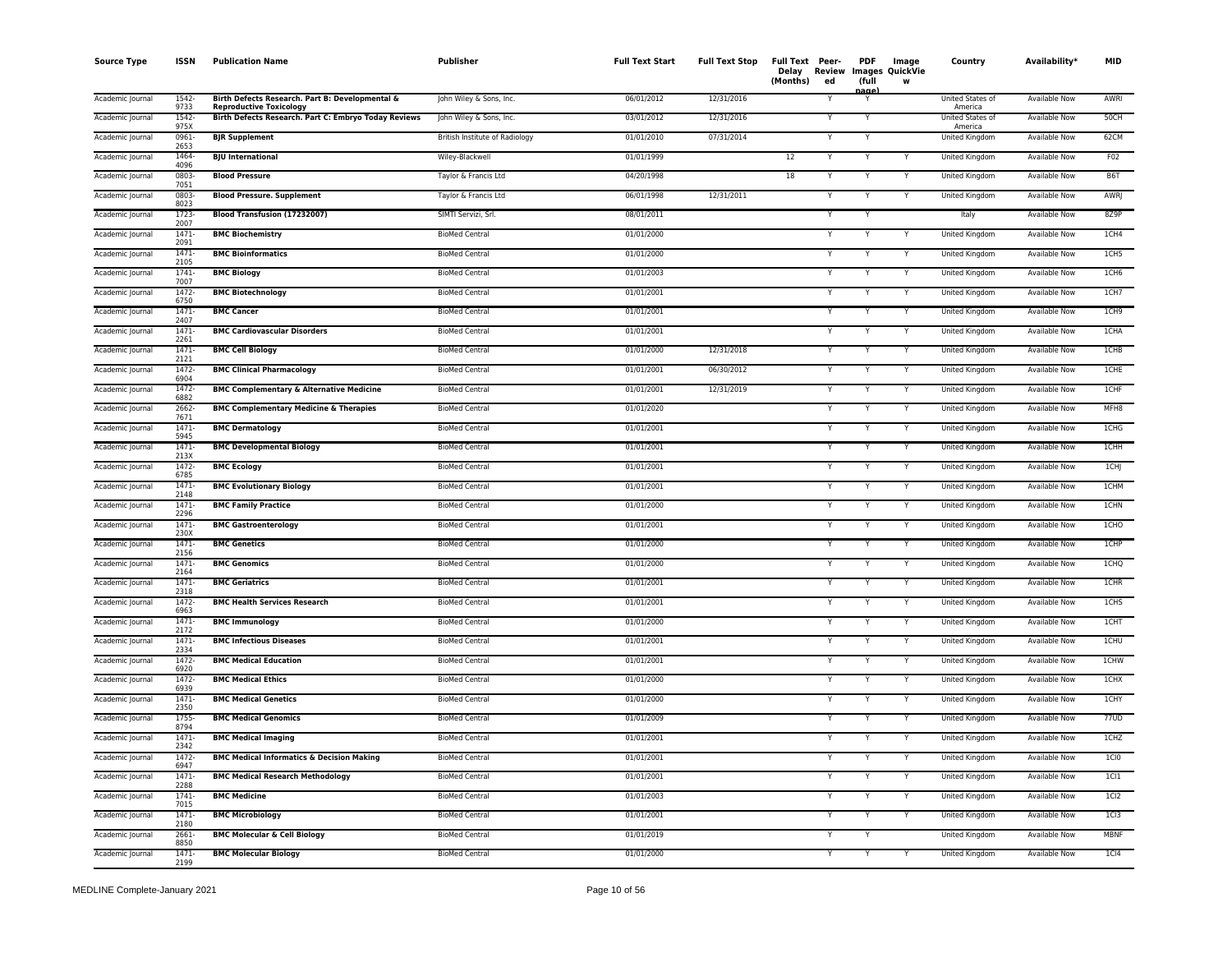| <b>Source Type</b> | <b>ISSN</b>      | <b>Publication Name</b>                                              | Publisher                                                                   | <b>Full Text Start</b> | <b>Full Text Stop</b> | Full Text Peer-<br>Delay<br>Review<br>(Months)<br>ed | <b>PDF</b><br>(full | Image<br>Images QuickVie<br>W | Country               | Availability*        | MID               |
|--------------------|------------------|----------------------------------------------------------------------|-----------------------------------------------------------------------------|------------------------|-----------------------|------------------------------------------------------|---------------------|-------------------------------|-----------------------|----------------------|-------------------|
| Academic Journal   | 1471-<br>2474    | <b>BMC Musculoskeletal Disorders</b>                                 | <b>BioMed Central</b>                                                       | 01/01/2000             |                       |                                                      | ag                  | Y                             | United Kingdom        | Available Now        | 1C15              |
| Academic Journal   | 1471<br>2369     | <b>BMC Nephrology</b>                                                | <b>BioMed Central</b>                                                       | 01/01/2000             |                       |                                                      |                     |                               | United Kingdom        | Available Now        | 1C16              |
| Academic Journal   | 1471<br>2377     | <b>BMC Neurology</b>                                                 | <b>BioMed Central</b>                                                       | 01/01/2001             |                       |                                                      | Y                   | Y                             | United Kingdom        | <b>Available Now</b> | 1 <sub>C</sub> 17 |
| Academic Journal   | $1471 -$<br>2202 | <b>BMC Neuroscience</b>                                              | <b>BioMed Central</b>                                                       | 01/01/2000             |                       |                                                      | Y                   |                               | United Kingdom        | <b>Available Now</b> | 1C18              |
| Academic Journal   | $1471 -$<br>2415 | <b>BMC Ophthalmology</b>                                             | <b>BioMed Central</b>                                                       | 01/01/2001             |                       |                                                      | N                   | Y                             | United Kingdom        | Available Now        | 1CIB              |
| Academic Journal   | 1471<br>2431     | <b>BMC Pediatrics</b>                                                | <b>BioMed Central</b>                                                       | 01/01/2001             |                       |                                                      | Y                   | Y                             | United Kingdom        | Available Now        | 1CIE              |
| Academic Journal   | $1471 -$<br>2210 | <b>BMC Pharmacology</b>                                              | <b>BioMed Central</b>                                                       | 01/01/2001             | 06/30/2012            |                                                      | Y                   | Y                             | United Kingdom        | <b>Available Now</b> | ICIF              |
| Academic Journal   | 2050-<br>6511    | <b>BMC Pharmacology &amp; Toxicology</b>                             | <b>BioMed Central</b>                                                       | 07/01/2012             |                       |                                                      | Y                   | Y                             | United Kingdom        | Available Now        | <b>FINZ</b>       |
| Academic Journal   | 1472<br>6793     | <b>BMC Physiology</b>                                                | <b>BioMed Central</b>                                                       | 01/01/2001             |                       |                                                      |                     | Y                             | United Kingdom        | Available Now        | 1CIG              |
| Academic Journal   | 1471<br>2229     | <b>BMC Plant Biology</b>                                             | <b>BioMed Central</b>                                                       | 01/01/2001             |                       |                                                      | Ÿ                   |                               | United Kingdom        | <b>Available Now</b> | 1CIH              |
| Academic Journal   | $1471 -$<br>244X | <b>BMC Psychiatry</b>                                                | <b>BioMed Central</b>                                                       | 01/01/2001             |                       |                                                      | Y                   | Y                             | United Kingdom        | <b>Available Now</b> | 1 <sub>CI</sub>   |
| Academic Journal   | 1471<br>2458     | <b>BMC Public Health</b>                                             | <b>BioMed Central</b>                                                       | 01/01/2001             |                       |                                                      | Y                   | Y                             | <b>United Kingdom</b> | <b>Available Now</b> | 1CIK              |
| Academic Journal   | 1471<br>2466     | <b>BMC Pulmonary Medicine</b>                                        | <b>BioMed Central</b>                                                       | 01/01/2001             |                       |                                                      | Y                   | Y                             | United Kingdom        | <b>Available Now</b> | ICIL              |
| Academic Journal   | 1756-<br>0500    | <b>BMC Research Notes</b>                                            | <b>BioMed Central</b>                                                       | 01/01/2009             |                       |                                                      | Y                   | Y                             | United Kingdom        | Available Now        | 86WL              |
| Academic Journal   | 1472-<br>6807    | <b>BMC Structural Biology</b>                                        | <b>BioMed Central</b>                                                       | 01/01/2001             |                       |                                                      | Y                   | Y                             | United Kingdom        | Available Now        | 1CIM              |
| Academic Journal   | 1471-<br>2482    | <b>BMC Surgery</b>                                                   | <b>BioMed Central</b>                                                       | 01/01/2001             |                       |                                                      |                     | $\checkmark$                  | United Kingdom        | <b>Available Now</b> | 1CIN              |
| Academic Journal   | $1752 -$<br>0509 | <b>BMC Systems Biology</b>                                           | <b>BioMed Central</b>                                                       | 01/01/2007             |                       |                                                      | Y                   | Y                             | United Kingdom        | <b>Available Now</b> | 38M0              |
| Academic Journal   | $1471 -$<br>2490 | <b>BMC Urology</b>                                                   | <b>BioMed Central</b>                                                       | 01/01/2001             |                       |                                                      | Y                   | Y                             | United Kingdom        | <b>Available Now</b> | 1CIO              |
| Academic Journal   | 1746-<br>6148    | <b>BMC Veterinary Research</b>                                       | <b>BioMed Central</b>                                                       | 01/01/2005             |                       |                                                      | Y                   | Y                             | United Kingdom        | <b>Available Now</b> | 38LV              |
| Academic Journal   | 0268<br>3369     | <b>Bone Marrow Transplantation</b>                                   | Springer Nature                                                             | 01/01/1997             | 11/30/2015            |                                                      | Y                   | Y                             | United Kingdom        | Available Now        | DZX               |
| Academic Journal   | 1512<br>8601     | <b>Bosnian Journal of Basic Medical Sciences</b>                     | Association of Basic Medical Sciences<br>Federation of Bosnia & Herzegovina | 08/01/2008             |                       | Y                                                    | Y                   | Y                             | Bosnia & Herzegovina  | Available Now        | 50EH              |
| Academic Journal   | 1931<br>7557     | <b>Brain Imaging &amp; Behavior</b>                                  | Springer Nature                                                             | 06/01/2007             |                       | 12                                                   | Y                   |                               | Germany               | Available Now        | 3GSC              |
| Academic Journal   | 1015<br>6305     | <b>Brain Pathology</b>                                               | Wiley-Blackwell                                                             | 01/01/2006             |                       | 12                                                   |                     |                               | United Kingdom        | Available Now        | 22R6              |
| Academic Journal   | 1863<br>2653     | <b>Brain Structure &amp; Function</b>                                | <b>Springer Nature</b>                                                      | 01/01/2007             |                       | 12                                                   |                     | $\checkmark$                  | Germany               | <b>Available Now</b> | $3C$ $5$          |
| Academic Journal   | 0896<br>0267     | <b>Brain Topography</b>                                              | Springer Nature                                                             | 03/01/2009             |                       | $12\,$                                               | Y                   | Y                             | Germany               | <b>Available Now</b> | 5KE               |
| Academic Journal   | 0006<br>8977     | <b>Brain, Behavior &amp; Evolution</b>                               | Karger AG                                                                   | 01/01/1998             |                       | 12                                                   | Y                   | Y                             | Switzerland           | <b>Available Now</b> | 8BN               |
| Academic Journal   | 1519<br>6984     | <b>Brazilian Journal of Biology</b>                                  | Instituto Internacional de Ecologia                                         | 05/01/2006             |                       |                                                      | Y                   |                               | Brazil                | <b>Available Now</b> | 1C <sub>12</sub>  |
| Academic Journal   | $0102 -$<br>7638 | <b>Brazilian Journal of Cardiovascular Surgery</b>                   | Sociedade Brasileira de Cirurgia Cardiovascular                             | 01/01/2012             |                       |                                                      |                     |                               | Brazil                | <b>Available Now</b> | $1C$ $3$          |
| Academic Journal   | 1413<br>8670     | <b>Brazilian Journal of Infectious Diseases</b>                      | Brazilian Journal of Infectious Diseases                                    | 02/01/2009             |                       |                                                      | Y                   |                               | Brazil                | Available Now        | $1C$ $5$          |
| Academic Journal   | 0100<br>879X     | Brazilian Journal of Medical & Biological Research                   | Brazilian Journal of Medical & Biological<br>Research                       | 01/01/2012             |                       |                                                      |                     |                               | Brazil                | <b>Available Now</b> | 1C <sub>0</sub>   |
| Academic Journal   | 0101<br>2800     | Brazilian Journal of Nephrology / Jornal Brasileiro de<br>Nefrologia | Sociedade Brasileira de Nefrologia                                          | 01/01/2013             |                       |                                                      | Y                   |                               | Brazil                | <b>Available Now</b> | BG1Y              |
| Academic Journal   | 1340-<br>6868    | <b>Breast Cancer (13406868)</b>                                      | <b>Springer Nature</b>                                                      | 01/01/1997             |                       | 12                                                   | Y                   |                               | Germany               | <b>Available Now</b> | <b>50FI</b>       |
| Academic Journal   | $0167 -$<br>6806 | <b>Breast Cancer Research &amp; Treatment</b>                        | <b>Springer Nature</b>                                                      | 01/01/2005             |                       | 12                                                   | Y                   |                               | Germany               | <b>Available Now</b> | ODU               |
| Academic Journal   | 0888<br>6008     | <b>Breast Disease</b>                                                | IOS Press                                                                   | 01/01/1998             |                       | 9                                                    | Y                   | Y                             | Netherlands           | Available Now        | <b>FUP</b>        |
| Academic Journal   | 1075<br>122X     | <b>Breast Journal</b>                                                | Wiley-Blackwell                                                             | 01/01/1999             |                       | 12                                                   | Y                   | Y                             | United Kingdom        | <b>Available Now</b> | ET6               |
| Academic Journal   | 1467<br>5463     | <b>Briefings in Bioinformatics</b>                                   | Oxford University Press                                                     | 01/01/2000             |                       | 12                                                   | Y                   | Y                             | United Kingdom        | Available Now        | G0Y               |
| Academic Journal   | 2041-<br>2649    | <b>Briefings in Functional Genomics</b>                              | Oxford University Press                                                     | 01/01/2010             |                       | 12                                                   |                     |                               | United Kingdom        | Available Now        | B833              |
| Academic Journal   | 1473<br>9550     | <b>Briefings in Functional Genomics &amp; Proteomics</b>             | <b>Oxford University Press</b>                                              | 01/01/2002             | 12/31/2009            |                                                      |                     |                               | United Kingdom        | <b>Available Now</b> | QNI               |
| Academic Journal   | 0952-<br>0481    | <b>British Journal of Addiction</b>                                  | Wiley-Blackwell                                                             | 01/01/1980             | 12/31/1992            |                                                      | Y                   |                               | United Kingdom        | Available Now        | J5S               |
| Academic Journal   | 0007<br>0890     | <b>British Journal of Addiction (to Alcohol &amp; Other Drugs)</b>   | Wiley-Blackwell                                                             | 03/01/1967             | 12/31/1979            |                                                      | Y                   |                               | United Kingdom        | <b>Available Now</b> | 5R                |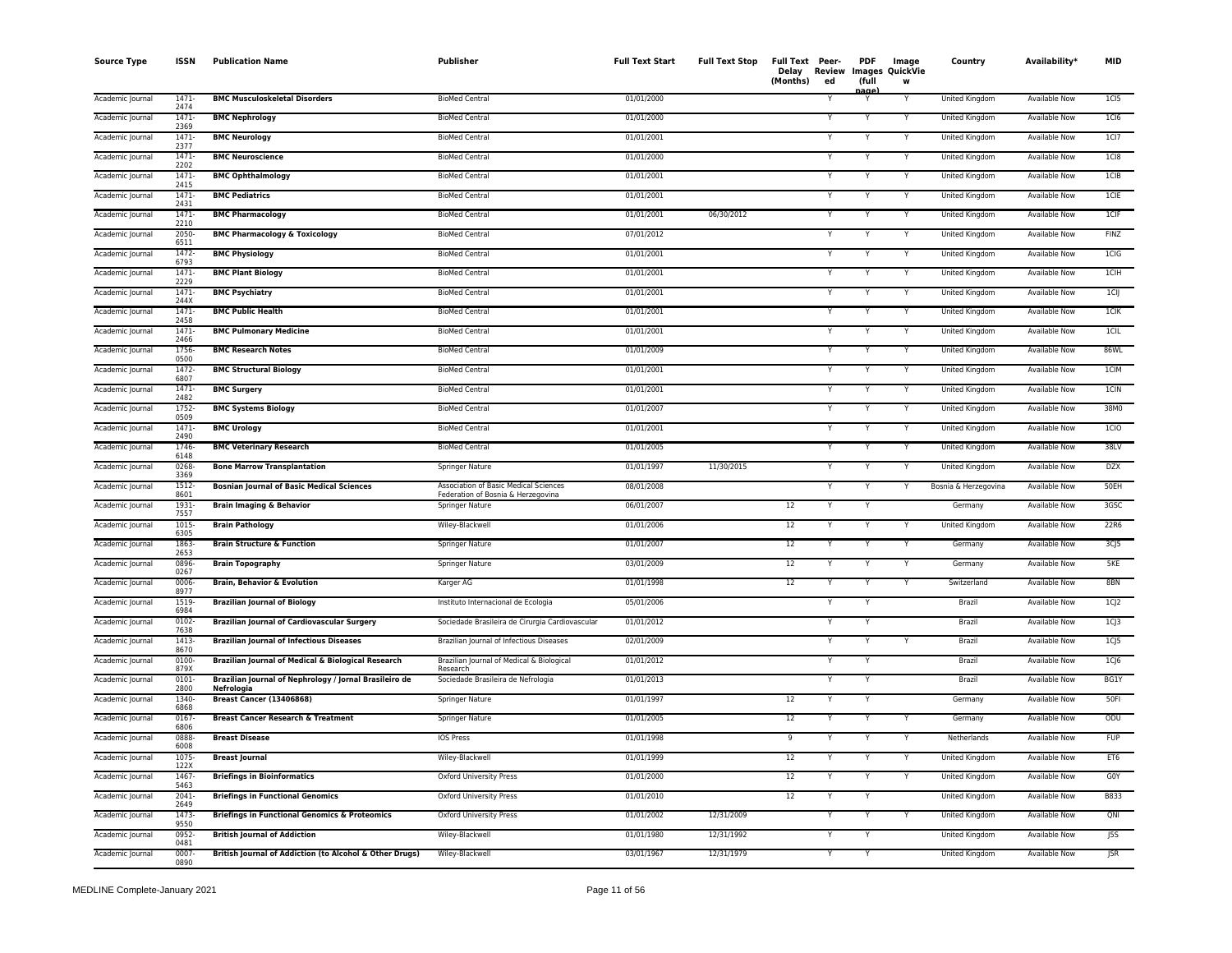| <b>Source Type</b> | <b>ISSN</b>      | <b>Publication Name</b>                                                                           | Publisher                                                                                            | <b>Full Text Start</b> | <b>Full Text Stop</b> | Full Text Peer-<br>Delay<br>(Months) | Review<br>ed | <b>PDF</b><br>(full | Image<br>Images QuickVie<br>w | Country                     | Availability*        | <b>MID</b>     |
|--------------------|------------------|---------------------------------------------------------------------------------------------------|------------------------------------------------------------------------------------------------------|------------------------|-----------------------|--------------------------------------|--------------|---------------------|-------------------------------|-----------------------------|----------------------|----------------|
| Academic Journal   | $0007 -$<br>0920 | <b>British Journal of Cancer</b>                                                                  | Springer Nature                                                                                      | 01/01/1999             | 11/30/2015            |                                      |              | nage                |                               | United Kingdom              | <b>Available Now</b> | 1XV            |
| Academic Journal   | 0144-<br>6657    | <b>British Journal of Clinical Psychology</b>                                                     | Wiley-Blackwell                                                                                      | 03/01/2001             |                       | 12                                   |              | Y                   | Y                             | United Kingdom              | <b>Available Now</b> | 99B            |
| Academic Journal   | 0007<br>0998     | <b>British Journal of Educational Psychology</b>                                                  | Wiley-Blackwell                                                                                      | 03/01/2001             |                       | 12                                   |              |                     |                               | United Kingdom              | <b>Available Now</b> | 6KX            |
| Academic Journal   | 0960-<br>1643    | <b>British Journal of General Practice</b>                                                        | Royal College of General Practitioners                                                               | 03/01/2013             |                       |                                      | Y            | Y                   |                               | United Kingdom              | Available Now        | 1E2N           |
| Academic Journal   | 1359-<br>107X    | <b>British Journal of Health Psychology</b>                                                       | Wiley-Blackwell                                                                                      | 02/01/2001             |                       | $12\,$                               |              | Y                   |                               | United Kingdom              | Available Now        | 99H            |
| Academic Journal   | 1750-<br>8460    | British Journal of Hospital Medicine (17508460)                                                   | Mark Allen Holdings Limited                                                                          | 01/01/2008             | 09/30/2015            |                                      | Y            |                     | Y                             | United Kingdom              | <b>Available Now</b> | 25KN           |
| Academic Journal   | 0007<br>1102     | British Journal of Mathematical & Statistical Psychology                                          | Wiley-Blackwell                                                                                      | 05/01/2001             |                       | 12                                   | Y            |                     |                               | United Kingdom              | Available Now        | 6KY            |
| Academic Journal   | 0007<br>1129     | <b>British Journal of Medical Psychology</b>                                                      | Wiley-Blackwell                                                                                      | 03/01/2001             | 12/31/2001            |                                      |              |                     |                               | United Kingdom              | <b>Available Now</b> | 991            |
| Academic Journal   | 0268<br>8697     | <b>British Journal of Neurosurgery</b>                                                            | Taylor & Francis Ltd                                                                                 | 02/01/1995             |                       | 18                                   |              |                     |                               | United Kingdom              | <b>Available Now</b> | <b>NEU</b>     |
| Academic Journal   | $0007 -$<br>1188 | <b>British Journal of Pharmacology</b>                                                            | Wiley-Blackwell                                                                                      | 01/01/2002             |                       | 12                                   | Y            | Y                   | Y                             | United Kingdom              | <b>Available Now</b> | DZ6            |
| Academic Journal   | $0007 -$<br>1269 | <b>British Journal of Psychology</b>                                                              | Wiley-Blackwell                                                                                      | 02/01/1970             |                       | $12\,$                               |              |                     |                               | United Kingdom              | Available Now        | B              |
| Academic Journal   | 0007-<br>1285    | <b>British Journal of Radiology</b>                                                               | Wiley-Blackwell                                                                                      | 01/01/2008             |                       | 12                                   |              |                     | Y                             | United Kingdom              | Available Now        | 1GE            |
| Academic Journal   | $0144 -$<br>6665 | <b>British Journal of Social Psychology</b>                                                       | Wiley-Blackwell                                                                                      | 03/01/2001             |                       | 12                                   |              |                     |                               | <b>United Kingdom</b>       | <b>Available Now</b> | 99J            |
| Academic Journal   | 0007<br>1331     | <b>British Journal of Urology</b>                                                                 | Wiley-Blackwell                                                                                      | 01/01/1998             | 12/31/1998            |                                      |              |                     |                               | United Kingdom              | Available Now        | 1V3            |
| Academic Journal   | $0007 -$<br>1420 | <b>British Medical Bulletin</b>                                                                   | <b>Oxford University Press</b>                                                                       | 01/01/1996             |                       | 12                                   | Y            | Y                   | Y                             | United Kingdom              | Available Now        | 8NV            |
| Academic Journal   | 0037-<br>9085    | Bulletin de la Societe de Pathologie Exotique                                                     | Lavoisier                                                                                            | 01/01/2010             |                       |                                      | Y            |                     |                               | France                      | Available Now        | 50GB           |
| Academic Journal   | 0037-<br>9247    | Bulletin de la Societe des Sciences Medicales du Grand-<br>Duche de Luxembourg                    | Societe des Sciences Medicales du Grand-Duche<br>de Luxembourg                                       | 07/01/2009             |                       |                                      | Y            |                     |                               | Luxembourg                  | Available Now        | 50GU           |
| Academic Journal   | 1647-<br>1377    | <b>Bulletin du Girso</b>                                                                          | Groupement International pour la Recherche<br>Scientifique en Stomatologie et Odontologie<br>(GIRSO) | 12/01/2010             |                       |                                      |              |                     |                               | Spain                       | Available Now        | 50HA           |
| Academic Journal   | 0007-<br>4861    | <b>Bulletin of Environmental Contamination &amp; Toxicology</b>                                   | Springer Nature                                                                                      | 01/01/2000             |                       | 12                                   | Y            |                     |                               | Germany                     | <b>Available Now</b> | M29            |
| Academic Journal   | $0007 -$<br>4888 | <b>Bulletin of Experimental Biology &amp; Medicine</b>                                            | Springer Nature                                                                                      | 01/01/2011             |                       | 12                                   |              |                     |                               | Germany                     | <b>Available Now</b> | N97            |
| Academic Journal   | 0092-<br>8240    | <b>Bulletin of Mathematical Biology</b>                                                           | Springer Nature                                                                                      | 01/01/2011             |                       | 12                                   |              |                     |                               | Germany                     | Available Now        | L0A            |
| Academic Journal   | $0374 -$<br>9096 | Bulletin of Microbiology / Mikrobiyoloji Bulteni                                                  | Ankara Microbiology Society                                                                          | 06/01/2012             |                       |                                      |              |                     |                               | Turkey                      | <b>Available Now</b> | 5431           |
| Academic Journal   | $0042 -$<br>9686 | <b>Bulletin of the World Health Organization</b>                                                  | World Health Organization                                                                            | 01/01/2001             |                       |                                      | Y            |                     |                               | Switzerland                 | <b>Available Now</b> | <b>BUW</b>     |
| Academic Journal   | 0007-<br>523X    | <b>Bulletin on Narcotics</b>                                                                      | <b>United Nations Publications</b>                                                                   | 12/01/2004             | 07/31/2008            |                                      | Y            |                     |                               | United States of<br>America | Available Now        | 16PI           |
| Academic Journal   | 1436-<br>9990    | Bundesgesundheitsblatt - Gesundheitsforschung<br>Gesundheitsschutz                                | Springer Nature                                                                                      | 01/01/1997             |                       | 12                                   |              |                     |                               | Germany                     | <b>Available Now</b> | NO7            |
| Academic Journal   | 0007<br>9235     | <b>CA: A Cancer Journal for Clinicians</b>                                                        | Wiley-Blackwell                                                                                      | 01/01/2010             |                       | 12                                   |              |                     |                               | United Kingdom              | <b>Available Now</b> | CAN            |
| Academic Journal   | $0171 -$<br>967X | <b>Calcified Tissue International</b>                                                             | Springer Nature                                                                                      | 01/01/2000             |                       | $12\,$                               |              |                     |                               | Germany                     | Available Now        | 055            |
| Academic Journal   | 0823-<br>2105    | <b>Canadian Bulletin of Medical History</b>                                                       | University of Toronto Press                                                                          | 06/01/2007             |                       | 6                                    |              |                     | Y                             | Canada                      | Available Now        | 12CR           |
| Academic Journal   | 0008<br>350X     | <b>Canadian Family Physician</b>                                                                  | College of Family Physicians                                                                         | 01/01/2008             |                       |                                      |              | $\mathsf{v}$        |                               | Canada                      | <b>Available Now</b> | 1076           |
| Academic Journal   | $0832 -$<br>610X | <b>Canadian Journal of Anaesthesia</b>                                                            | Springer Nature                                                                                      | 01/01/1997             |                       | 12                                   |              |                     |                               | Germany                     | <b>Available Now</b> | 100S           |
| Academic Journal   | 1486-<br>3847    | Canadian Journal of Dietetic Practice & Research                                                  | Dietitians of Canada                                                                                 | 06/01/2005             |                       |                                      |              |                     |                               | Canada                      | <b>Available Now</b> | <b>DEQ</b>     |
| Academic Journal   | 1196-<br>1961    | <b>Canadian Journal of Experimental Psychology</b>                                                | Canadian Psychological Association                                                                   | 01/01/2007             |                       |                                      |              |                     |                               | Canada                      | Available Now        | <b>CJX</b>     |
| Academic Journal   | 2291-<br>2789    | Canadian Journal of Gastroenterology & Hepatology                                                 | Hindawi Limited                                                                                      | 01/01/2014             |                       |                                      |              |                     |                               | United Kingdom              | Available Now        | <b>H06S</b>    |
| Academic Journal   | 0008<br>4166     | <b>Canadian Journal of Microbiology</b>                                                           | Canadian Science Publishing                                                                          | 01/01/2001             |                       |                                      |              |                     |                               | Canada                      | <b>Available Now</b> | 35B            |
| Academic Journal   | $0008 -$<br>4212 | Canadian Journal of Physiology & Pharmacology                                                     | Canadian Science Publishing                                                                          | 01/01/2001             |                       | 12                                   | Y            | Y                   | Y                             | Canada                      | <b>Available Now</b> | 34Y            |
| Academic Journal   | $0008 -$<br>4263 | <b>Canadian Journal of Public Health</b>                                                          | Springer Nature                                                                                      | 01/01/2003             |                       |                                      | Y            |                     | Y                             | Germany                     | Available Now        | 0WA            |
| Academic Journal   | 1203-<br>7796    | Canadian Journal of Rural Medicine (Joule Inc.)                                                   | Joule Inc.                                                                                           | 01/01/2004             | 12/31/2018            |                                      | Y            |                     |                               | Canada                      | Available Now        | 5EU            |
| Academic Journal   | 1203<br>7796     | Canadian Journal of Rural Medicine (Wolters Kluwer India Wolters Kluwer India Pvt Ltd<br>Pvt Ltd) |                                                                                                      | 01/01/2019             |                       |                                      |              |                     |                               | India                       | Available Now        | <b>LW82</b>    |
| Academic Journal   | 0008<br>428X     | <b>Canadian Journal of Surgery</b>                                                                | Joule Inc.                                                                                           | 01/01/1999             |                       |                                      |              |                     |                               | Canada                      | <b>Available Now</b> | 1 <sub>1</sub> |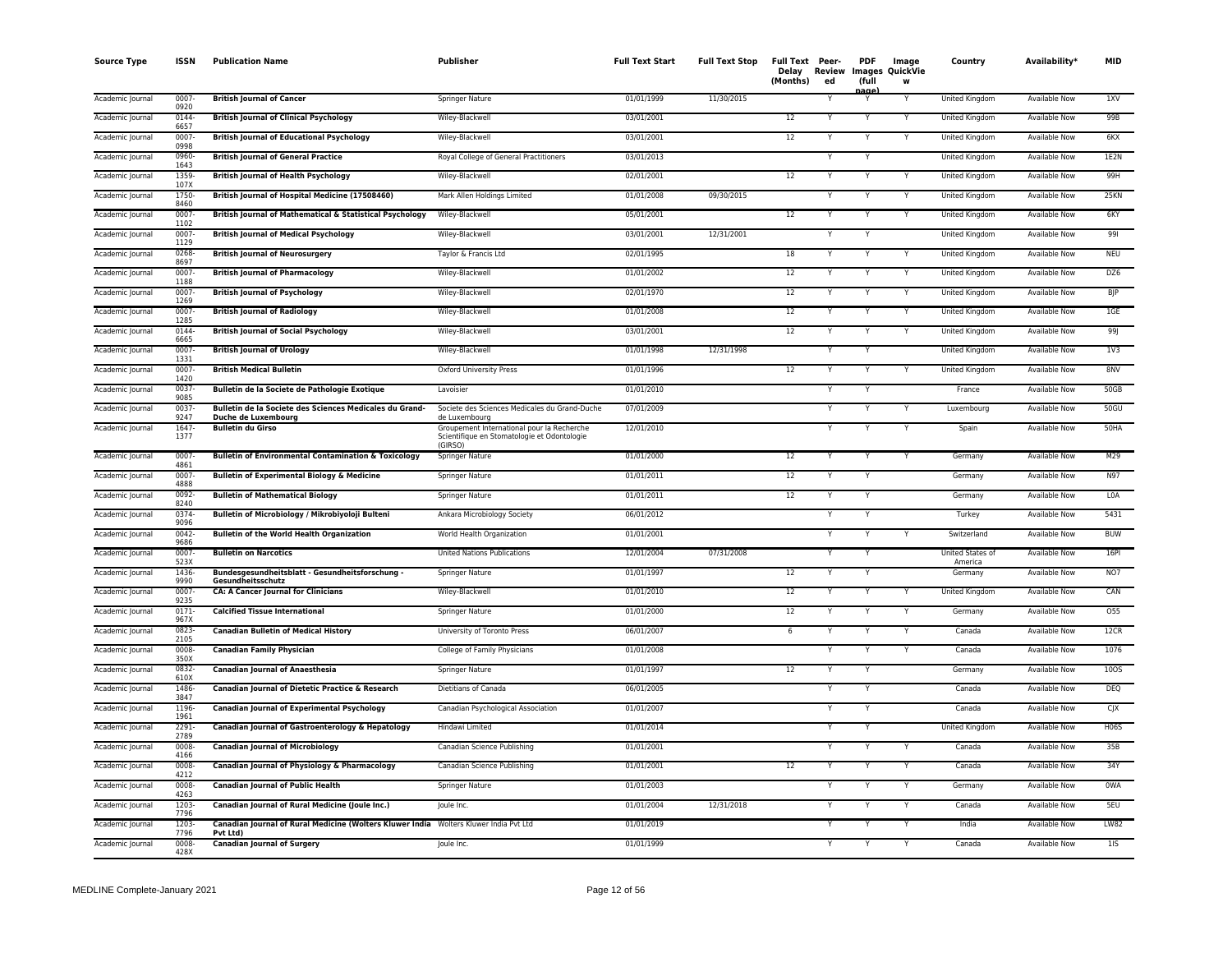| <b>Source Type</b> | <b>ISSN</b>      | <b>Publication Name</b>                              | <b>Publisher</b>                      | <b>Full Text Start</b> | <b>Full Text Stop</b> | Full Text Peer-<br>Delay<br>(Months) | Review<br>ed | <b>PDF</b><br>(full | Image<br><b>Images QuickVie</b><br>W | Country                            | Availability <sup>*</sup> | <b>MID</b>      |
|--------------------|------------------|------------------------------------------------------|---------------------------------------|------------------------|-----------------------|--------------------------------------|--------------|---------------------|--------------------------------------|------------------------------------|---------------------------|-----------------|
| Academic Journal   | 0714<br>9808     | <b>Canadian Journal on Aging</b>                     | Cambridge University Press            | 07/01/2004             |                       | 12                                   |              | nage                | Y                                    | United Kingdom                     | <b>Available Now</b>      | H79             |
| Academic Journal   | 0008-<br>4409    | <b>Canadian Medical Association Journal</b>          | Joule Inc.                            | 01/01/1949             | 08/31/1985            |                                      |              | Y                   |                                      | Canada                             | <b>Available Now</b>      | 166G            |
| Academic Journal   | 0008-<br>4581    | <b>Canadian Nurse</b>                                | Canadian Nurses Association           | 09/01/2004             | 05/31/2018            |                                      | Y            | Y                   |                                      | Canada                             | <b>Available Now</b>      | 0W8             |
| Academic Journal   | 1198<br>2241     | <b>Canadian Respiratory Journal</b>                  | Hindawi Limited                       | 09/01/2011             |                       |                                      |              | Y                   |                                      | <b>United Kingdom</b>              | <b>Available Now</b>      | 1GDD            |
| Academic Journal   | 0167<br>7659     | <b>Cancer &amp; Metastasis Reviews</b>               | Springer Nature                       | 09/01/2009             |                       | 12                                   | Y            | Υ                   | Y                                    | Germany                            | Available Now             | ODW             |
| Academic Journal   | 1574<br>0153     | <b>Cancer Biomarkers</b>                             | IOS Press                             | 01/01/2005             |                       | 9                                    |              | Υ                   | Y                                    | Netherlands                        | Available Now             | U1P             |
| Academic Journal   | 0957<br>5243     | <b>Cancer Causes &amp; Control</b>                   | Springer Nature                       | 02/01/2005             |                       | 12                                   |              |                     | Υ                                    | Germany                            | Available Now             | ODX             |
| Academic Journal   | 0344<br>5704     | <b>Cancer Chemotherapy &amp; Pharmacology</b>        | <b>Springer Nature</b>                | 01/01/2000             |                       | 12                                   |              | Y                   | Y                                    | Germany                            | <b>Available Now</b>      | <b>NO9</b>      |
| Academic Journal   | 1073<br>2748     | Cancer Control: Journal of the Moffitt Cancer Center | Sage Publications                     | 11/01/2014             |                       |                                      |              |                     |                                      | United States of<br>America        | <b>Available Now</b>      | 1CJM            |
| Academic Journal   | 1934<br>662X     | <b>Cancer Cytopathology</b>                          | John Wiley & Sons, Inc.               | 06/01/2012             |                       | 12                                   | Y            | Y                   |                                      | United States of<br>America        | <b>Available Now</b>      | 38G             |
| Academic Journal   | 1877<br>7821     | <b>Cancer Epidemiology</b>                           | Elsevier B.V.                         | 09/01/2012             | 07/31/2015            |                                      |              | Y                   |                                      | <b>United States of</b><br>America | <b>Available Now</b>      | ATI4            |
| Academic Journal   | 0929<br>1903     | <b>Cancer Gene Therapy</b>                           | Springer Nature                       | 01/01/1999             | 11/30/2015            |                                      |              | v                   | Y                                    | United Kingdom                     | <b>Available Now</b>      | <b>OIY</b>      |
| Academic Journal   | 1740-<br>5025    | <b>Cancer Imaging</b>                                | <b>BioMed Central</b>                 | 01/01/2008             |                       |                                      |              | Y                   | Y                                    | United Kingdom                     | Available Now             | 5055            |
| Academic Journal   | 1424<br>9634     | <b>Cancer Immunity</b>                               | Cancer Research Institute             | 01/01/2013             | 07/31/2013            |                                      |              |                     |                                      | United States of<br>America        | Available Now             | 1CJN            |
| Academic Journal   | 0340-<br>7004    | Cancer Immunology, Immunotherapy                     | Springer Nature                       | 03/17/2000             |                       | 12                                   | Y            | Y                   | Y                                    | Germany                            | Available Now             | <b>NOA</b>      |
| Academic Journal   | 0735-<br>7907    | <b>Cancer Investigation</b>                          | Taylor & Francis Ltd                  | 01/01/2001             |                       | 18                                   |              |                     | Y                                    | United Kingdom                     | Available Now             | KU <sub>6</sub> |
| Academic Journal   | 1065-<br>4704    | <b>Cancer Practice</b>                               | Wiley-Blackwell                       | 01/01/1998             | 11/30/2002            |                                      |              | Y                   |                                      | <b>United Kingdom</b>              | <b>Available Now</b>      | FQQ             |
| Academic Journal   | 1347-<br>9032    | <b>Cancer Science</b>                                | Wiley-Blackwell                       | 01/01/2005             |                       |                                      |              | Υ                   | Y                                    | United Kingdom                     | <b>Available Now</b>      | 171Y            |
| Academic Journal   | 0143<br>3334     | Carcinogenesis                                       | <b>Oxford University Press</b>        | 01/01/1996             |                       | 12                                   |              |                     | Y                                    | United Kingdom                     | Available Now             | <b>DET</b>      |
| Academic Journal   | 0008<br>6312     | Cardiology                                           | Karger AG                             | 01/01/1998             |                       | 12                                   |              | Y                   | Y                                    | Switzerland                        | Available Now             | N15             |
| Academic Journal   | 1047<br>9511     | <b>Cardiology in the Young</b>                       | Cambridge University Press            | 01/01/2004             |                       | 12                                   |              |                     | Y                                    | United Kingdom                     | Available Now             | 801             |
| Academic Journal   | 1897<br>5593     | <b>Cardiology Journal</b>                            | VM Medica-VM Group (Via Medica)       | 01/01/2010             |                       |                                      | Y            | Y                   | Y                                    | Poland                             | Available Now             | 8Z8O            |
| Academic Journal   | 0174-<br>1551    | CardioVascular & Interventional Radiology            | Springer Nature                       | 02/01/2003             |                       | 12                                   |              |                     | Y                                    | Germany                            | <b>Available Now</b>      | 056             |
| Academic Journal   | 1475<br>2840     | <b>Cardiovascular Diabetology</b>                    | <b>BioMed Central</b>                 | 01/01/2002             |                       |                                      |              |                     | Y                                    | United Kingdom                     | Available Now             | $1C$ JO         |
| Academic Journal   | 0897<br>5957     | <b>Cardiovascular Drug Reviews</b>                   | Wiley-Blackwell                       | 06/01/2006             | 12/31/2007            |                                      | Y            | Y                   | Y                                    | United Kingdom                     | Available Now             | S8H             |
| Academic Journal   | 0920-<br>3206    | <b>Cardiovascular Drugs &amp; Therapy</b>            | <b>Springer Nature</b>                | 01/01/2011             |                       | $\overline{12}$                      | Y            | Y                   |                                      | Germany                            | <b>Available Now</b>      | OE0             |
| Academic Journal   | 1995-<br>1892    | <b>Cardiovascular Journal of Africa</b>              | Clinics Cardive Publishing (PTY) Ltd. | 03/01/2010             |                       |                                      |              | Υ                   | Υ                                    | South Africa                       | <b>Available Now</b>      | AWRK            |
| Academic Journal   | 0008-<br>6363    | <b>Cardiovascular Research</b>                       | Oxford University Press               | 01/01/1996             |                       | 12                                   |              |                     | Y                                    | United Kingdom                     | Available Now             | 3H3             |
| Academic Journal   | 1755<br>5914     | <b>Cardiovascular Therapeutics</b>                   | Hindawi Limited                       | 03/01/2008             |                       |                                      |              | v                   | Υ                                    | United Kingdom                     | Available Now             | 84PB            |
| Academic Journal   | 1530-<br>7905    | <b>Cardiovascular Toxicology</b>                     | Springer Nature                       | 01/01/2007             |                       | 12                                   |              |                     |                                      | Germany                            | Available Now             | S1Y             |
| Academic Journal   | 1476<br>7120     | <b>Cardiovascular Ultrasound</b>                     | <b>BioMed Central</b>                 | 01/01/2003             |                       |                                      | Y            | Y                   | Y                                    | United Kingdom                     | Available Now             | $1C$ $P$        |
| Academic Journal   | $1522 -$<br>1946 | Catheterization & Cardiovascular Interventions       | John Wiley & Sons, Inc.               | 07/01/2012             |                       | 12                                   |              | Y                   |                                      | <b>United States of</b><br>America | <b>Available Now</b>      | OB <sub>0</sub> |
| Academic Journal   | 1389<br>9333     | <b>Cell &amp; Tissue Banking</b>                     | Springer Nature                       | 01/01/2011             |                       | 12                                   |              | Υ                   |                                      | Germany                            | <b>Available Now</b>      | OE <sub>2</sub> |
| Academic Journal   | $0302 -$<br>766X | Cell & Tissue Research                               | Springer Nature                       | 01/01/2000             |                       | 12                                   |              | Υ                   |                                      | Germany                            | <b>Available Now</b>      | <b>NOD</b>      |
| Academic Journal   | 1933-<br>6918    | <b>Cell Adhesion &amp; Migration</b>                 | Taylor & Francis Ltd                  | 01/01/2011             | 07/25/2015            |                                      |              |                     |                                      | <b>United Kingdom</b>              | <b>Available Now</b>      | 44TR            |
| Academic Journal   | 1085<br>9195     | Cell Biochemistry & Biophysics                       | Springer Nature                       | 01/01/2011             |                       | 12                                   |              | Y                   |                                      | Germany                            | Available Now             | S <sub>0</sub>  |
| Academic Journal   | 0263<br>6484     | Cell Biochemistry & Function                         | John Wiley & Sons, Inc.               | 05/01/2012             |                       | 12                                   |              |                     |                                      | United States of<br>America        | Available Now             | O7K             |
| Academic Journal   | $0742 -$<br>2091 | <b>Cell Biology &amp; Toxicology</b>                 | <b>Springer Nature</b>                | 02/01/2000             |                       | 12                                   |              | Y                   | Y                                    | Germany                            | <b>Available Now</b>      | OE3             |
| Academic Journal   | 1065<br>6995     | <b>Cell Biology International</b>                    | Wiley-Blackwell                       | 01/01/2012             |                       | 12                                   |              |                     |                                      | United Kingdom                     | Available Now             | L18             |
| Academic Journal   | 1541<br>9061     | <b>Cell Communication &amp; Adhesion</b>             | Taylor & Francis Ltd                  | 01/01/2007             | 12/31/2018            |                                      | Y            | Y                   | Y                                    | <b>United Kingdom</b>              | <b>Available Now</b>      | J1Z             |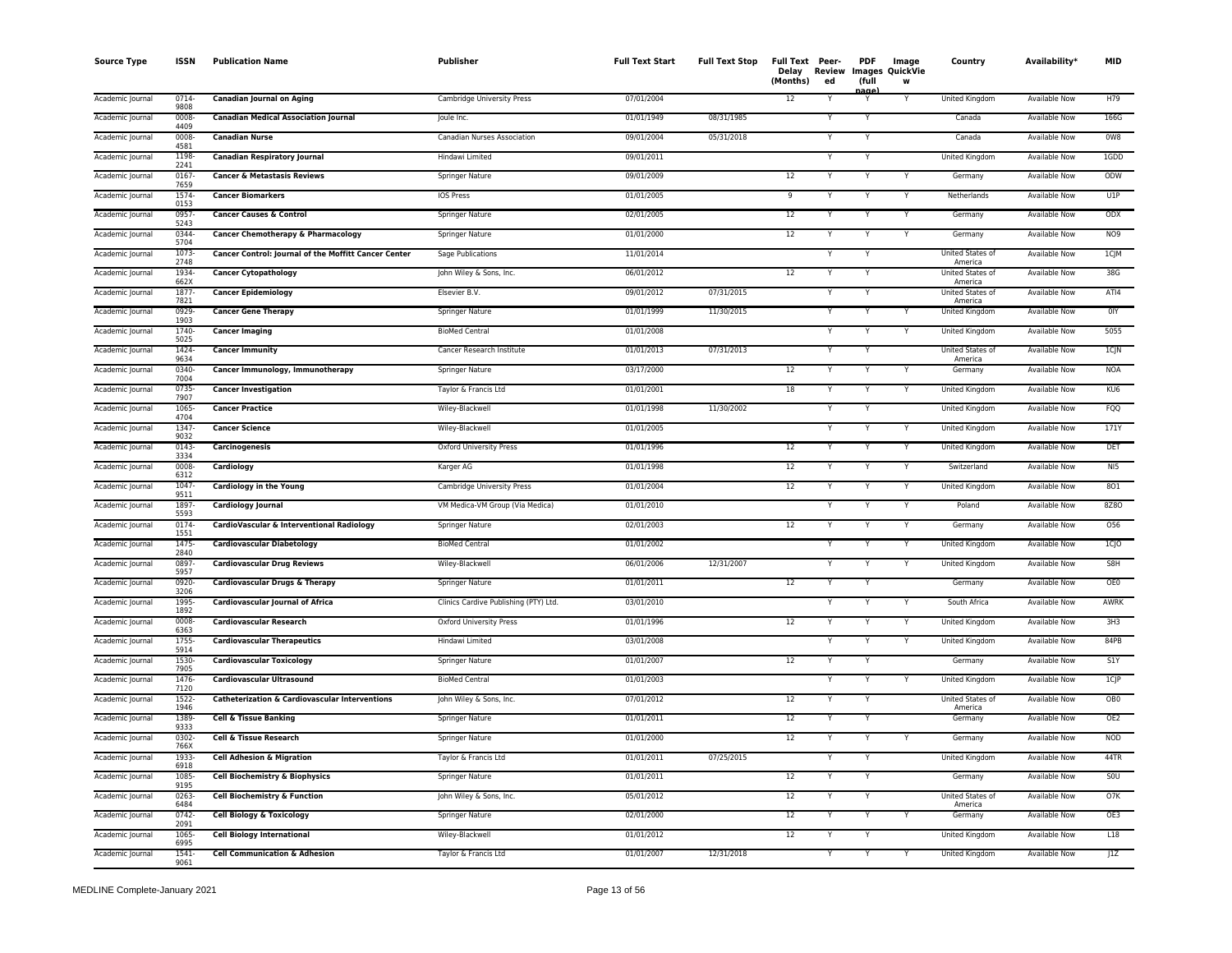| <b>Source Type</b> | ISSN             | <b>Publication Name</b>                                                                                                   | Publisher                                                 | <b>Full Text Start</b> | <b>Full Text Stop</b> | Full Text Peer-<br>Review<br>Delay<br>(Months)<br>ed | <b>PDF</b><br>(full | Image<br><b>Images QuickVie</b><br>W | Country                     | Availability*        | <b>MID</b>        |
|--------------------|------------------|---------------------------------------------------------------------------------------------------------------------------|-----------------------------------------------------------|------------------------|-----------------------|------------------------------------------------------|---------------------|--------------------------------------|-----------------------------|----------------------|-------------------|
| Academic Journal   | 1350-<br>9047    | Cell Death & Differentiation                                                                                              | Springer Nature                                           | 01/01/1997             | 12/31/2015            |                                                      |                     |                                      | United Kingdom              | Available Now        | DZ7               |
| Academic Journal   | 0960-<br>7722    | <b>Cell Proliferation</b>                                                                                                 | Wiley-Blackwell                                           | 01/01/1998             |                       |                                                      |                     |                                      | United Kingdom              | <b>Available Now</b> | ET9               |
| Academic Journal   | 1001<br>0602     | <b>Cell Research</b>                                                                                                      | Springer Nature                                           | 01/01/2006             | 11/30/2015            |                                                      | Y                   | Y                                    | United Kingdom              | Available Now        | 1CJV              |
| Academic Journal   | 1355<br>8145     | <b>Cell Stress &amp; Chaperones</b>                                                                                       | Springer Nature                                           | 01/01/2004             |                       | 12                                                   |                     |                                      | Germany                     | <b>Available Now</b> | NY5               |
| Academic Journal   | 1422<br>6405     | <b>Cells Tissues Organs</b>                                                                                               | Karger AG                                                 | 01/01/1999             |                       | $12\,$                                               | Y                   |                                      | Switzerland                 | Available Now        | NI6               |
| Academic Journal   | 1420-<br>682X    | <b>Cellular &amp; Molecular Life Sciences</b>                                                                             | Springer Nature                                           | 01/01/2000             |                       | 12                                                   | Y                   | Y                                    | Germany                     | <b>Available Now</b> | 2TL               |
| Academic Journal   | $0272 -$<br>4340 | Cellular & Molecular Neurobiology                                                                                         | Springer Nature                                           | 01/01/2007             |                       | 12                                                   | Y                   |                                      | Germany                     | <b>Available Now</b> | 5K                |
| Academic Journal   | 1462<br>5814     | <b>Cellular Microbiology</b>                                                                                              | Wiley-Blackwell                                           | 07/01/1999             |                       | 12                                                   | Y                   |                                      | United Kingdom              | Available Now        | ETA               |
| Academic Journal   | 1570-<br>5870    | <b>Cellular Oncology</b>                                                                                                  | Hindawi Limited                                           | 01/01/2004             | 06/30/2010            |                                                      |                     |                                      | United Kingdom              | Available Now        | AHL               |
| Academic Journal   | $2211 -$<br>3428 | Cellular Oncology (2211-3428)                                                                                             | Springer Nature                                           | 01/01/2011             |                       | 12                                                   | Y                   |                                      | Germany                     | <b>Available Now</b> | <b>BLMT</b>       |
| Academic Journal   | 1015<br>8987     | Cellular Physiology & Biochemistry (Cell Physiol Biochem Cell Physiol Biochem Press GmbH & Co. KG<br>Press GmbH & Co. KG) |                                                           | 01/01/2019             |                       |                                                      |                     |                                      | Germany                     | Available Now        | LUXU              |
| Academic Journal   | 1015<br>8987     | Cellular Physiology & Biochemistry (Karger AG)                                                                            | Karger AG                                                 | 01/01/2005             | 12/31/2018            |                                                      |                     |                                      | Switzerland                 | <b>Available Now</b> | N17               |
| Academic Journal   | 1210-<br>7778    | Central European Journal of Public Health                                                                                 | Central European Journal of Public Health                 | 01/01/2006             |                       | 6                                                    | Y                   | Y                                    | Czech Republic              | <b>Available Now</b> | DRI               |
| Academic Journal   | 0333-<br>1024    | Cephalalgia                                                                                                               | Sage Publications                                         | 01/01/1996             | 12/31/2009            |                                                      |                     | Y                                    | United Kingdom              | <b>Available Now</b> | F05               |
| Academic Journal   | 1473-<br>4222    | Cerebellum                                                                                                                | Springer Nature                                           | 01/01/2002             |                       | $12\,$<br>v                                          | N                   | Y                                    | Germany                     | Available Now        | J69               |
| Academic Journal   | 1015<br>9770     | <b>Cerebrovascular Diseases</b>                                                                                           | Karger AG                                                 | 01/01/2005             |                       | 12                                                   |                     | Y                                    | Switzerland                 | Available Now        | N18               |
| Academic Journal   | 0009-<br>0875    | <b>Ceylon Medical Journal</b>                                                                                             | Sri Lanka Medical Association                             | 09/01/2009             |                       |                                                      | $\checkmark$        | $\checkmark$                         | Sri Lanka                   | <b>Available Now</b> | <b>IVOL</b>       |
| Academic Journal   | 1933-<br>6950    | <b>Channels (19336950)</b>                                                                                                | Taylor & Francis Ltd                                      | 01/01/2011             |                       |                                                      |                     |                                      | United Kingdom              | <b>Available Now</b> | 44U0              |
| Academic Journal   | 1439<br>4227     | <b>ChemBioChem</b>                                                                                                        | John Wiley & Sons, Inc.                                   | 06/01/2012             |                       | 12                                                   |                     |                                      | United States of<br>America | <b>Available Now</b> | OL8               |
| Academic Journal   | 1747<br>0277     | <b>Chemical Biology &amp; Drug Design</b>                                                                                 | Wiley-Blackwell                                           | 01/01/2006             |                       | 12                                                   | Y                   |                                      | <b>United Kingdom</b>       | <b>Available Now</b> | 1XWQ              |
| Academic Journal   | 0379<br>864X     | <b>Chemical Senses</b>                                                                                                    | Oxford University Press                                   | 01/01/1996             |                       | 12                                                   | Y                   | Y                                    | United Kingdom              | Available Now        | F9W               |
| Academic Journal   | 1612-<br>1872    | <b>Chemistry &amp; Biodiversity</b>                                                                                       | John Wiley & Sons, Inc.                                   | 06/01/2012             |                       | 12                                                   | Y                   |                                      | United States of<br>America | Available Now        | AWRM              |
| Academic Journal   | 1860-<br>7179    | ChemMedChem                                                                                                               | John Wiley & Sons, Inc.                                   | 06/01/2012             |                       | 12                                                   |                     |                                      | United States of<br>America | Available Now        | 50CF              |
| Academic Journal   | 1439<br>4235     | ChemPhysChem                                                                                                              | John Wiley & Sons, Inc.                                   | 06/01/2012             |                       | 12                                                   | Y                   |                                      | United States of<br>America | Available Now        | OLE               |
| Academic Journal   | 1864<br>5631     | ChemSusChem                                                                                                               | John Wiley & Sons, Inc.                                   | 06/01/2012             |                       | 12                                                   | Y                   |                                      | United States of<br>America | <b>Available Now</b> | 84U0              |
| Academic Journal   | 0009<br>3920     | <b>Child Development</b>                                                                                                  | Wiley-Blackwell                                           | 03/01/1930             |                       | 12                                                   | Y                   |                                      | <b>United Kingdom</b>       | <b>Available Now</b> | CDV               |
| Magazine           | 1064<br>4849     | <b>Child Health Alert</b>                                                                                                 | Child Health Alert, Inc.                                  | 10/01/1996             | 05/31/2010            |                                                      | Y                   |                                      | United States of<br>America | <b>Available Now</b> | CHA               |
| Academic Journal   | 0929-<br>7049    | <b>Child Neuropsychology</b>                                                                                              | Taylor & Francis Ltd                                      | 01/01/1997             |                       | 18                                                   |                     |                                      | United Kingdom              | <b>Available Now</b> | <b>EHS</b>        |
| Academic Journal   | 0009-<br>398X    | Child Psychiatry & Human Development                                                                                      | Springer Nature                                           | 09/01/1993             |                       | 12                                                   | Y                   |                                      | Germany                     | Available Now        | CPH               |
| Academic Journal   | 0009<br>4021     | <b>Child Welfare</b>                                                                                                      | Child Welfare League of America                           | 01/01/1965             |                       |                                                      |                     |                                      | United States of<br>America | <b>Available Now</b> | CWF               |
| Academic Journal   | 0256<br>7040     | <b>Child's Nervous System</b>                                                                                             | Springer Nature                                           | 01/01/2005             |                       | 12                                                   | Y                   |                                      | Germany                     | <b>Available Now</b> | <b>NOE</b>        |
| Academic Journal   | 1938-<br>1956    | Chimerism                                                                                                                 | Taylor & Francis Ltd                                      | 10/01/2011             | 07/25/2015            |                                                      |                     |                                      | United Kingdom              | Available Now        | B <sub>2</sub> HE |
| Academic Journal   | 1003<br>0034     | China Journal of Orthopaedics & Traumatology / Zhongguo China Journal of Orthopaedice & Traumatology<br>Gu Shang          |                                                           | 08/01/2011             |                       |                                                      |                     |                                      | China                       | <b>Available Now</b> | 8Z90              |
| Academic Journal   | 1443<br>9611     | <b>Chinese Journal of Digestive Diseases</b>                                                                              | Wiley-Blackwell                                           | 09/01/2000             | 12/31/2006            |                                                      |                     |                                      | United Kingdom              | <b>Available Now</b> | <b>ETD</b>        |
| Academic Journal   | $1672 -$<br>0415 | <b>Chinese Journal of Integrative Medicine</b>                                                                            | <b>Springer Nature</b>                                    | 06/01/2005             |                       | 12                                                   |                     |                                      | Germany                     | <b>Available Now</b> | 1CAP              |
| Academic Journal   | $1002 -$<br>1892 | Chinese Journal of Reparative & Reconstructive Surgery                                                                    | Chinese Journal of Reparative & Reconstructive<br>Surgery | 01/01/2009             |                       |                                                      | Y                   | Υ                                    | China                       | Available Now        | 50DV              |
| Academic Journal   | 1005<br>6661     | Chinese Journal of Schistosomiasis Control / Zhongguo<br>Xue Xi Chong Bing Fang Zhi Za Zhi                                | Chinese Journal of Schistosomiasis Control                | 01/01/2012             |                       |                                                      |                     |                                      | China                       | Available Now        | FBK8              |
| Academic Journal   | $1221 -$<br>9118 | Chirurgia                                                                                                                 | Societatea Romana de Chirurgie                            | 01/01/2013             |                       |                                                      |                     |                                      | Romania                     | <b>Available Now</b> | 50DY              |
| Academic Journal   | 1380<br>3603     | Christian Bioethics: Non-ecumenical Studies in Medical<br>Morality                                                        | Oxford University Press                                   | 01/01/1995             |                       | 12                                                   |                     |                                      | United Kingdom              | Available Now        | <b>EHU</b>        |
| Academic Journal   | 0009-<br>5915    | Chromosoma                                                                                                                | Springer Nature                                           | 03/01/2000             | 12/31/2015            |                                                      | Y                   | Y                                    | Germany                     | <b>Available Now</b> | <b>NOG</b>        |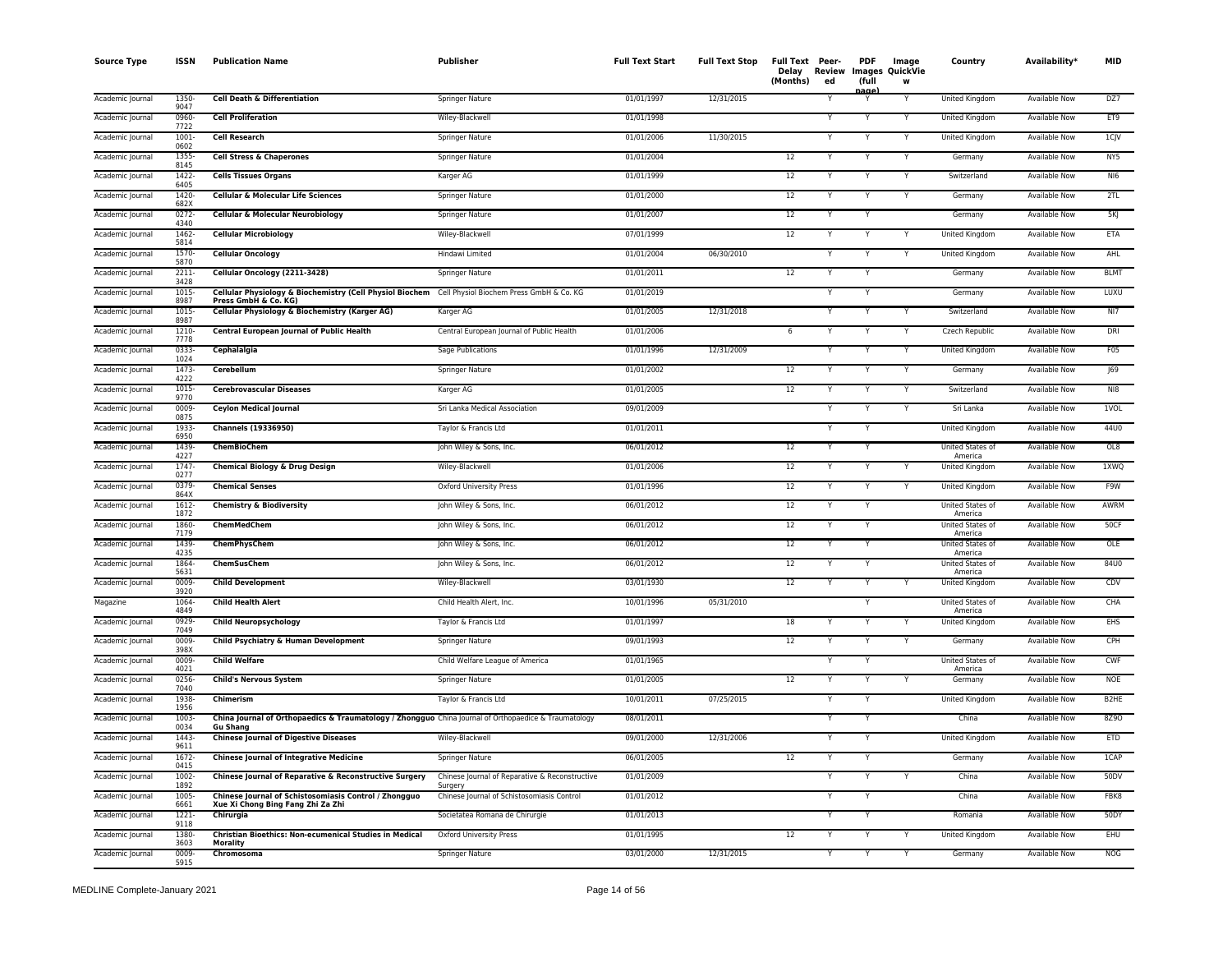| <b>Source Type</b> | <b>ISSN</b>      | <b>Publication Name</b>                                  | Publisher                                                            | <b>Full Text Start</b> | <b>Full Text Stop</b> | Full Text Peer-<br>Delay<br>(Months) | Review<br>ed | <b>PDF</b><br>(full | Image<br>Images QuickVie<br>w | Country                            | Availability*        | <b>MID</b>       |
|--------------------|------------------|----------------------------------------------------------|----------------------------------------------------------------------|------------------------|-----------------------|--------------------------------------|--------------|---------------------|-------------------------------|------------------------------------|----------------------|------------------|
| Academic Journal   | 0967-<br>3849    | <b>Chromosome Research</b>                               | Springer Nature                                                      | 01/01/2010             |                       | 12                                   |              | iaα                 |                               | Germany                            | Available Now        | OE5              |
| Academic Journal   | 1925<br>6515     | Chronic Diseases & Injuries in Canada                    | Public Health Agency of Canada                                       | 02/01/2012             | 02/28/2015            |                                      |              |                     |                               | Canada                             | <b>Available Now</b> | <b>ICKD</b>      |
| Academic Journal   | 1479<br>9723     | <b>Chronic Respiratory Disease</b>                       | Sage Publications, Ltd.                                              | 02/01/2004             | 05/31/2016            |                                      |              | Y                   |                               | United Kingdom                     | <b>Available Now</b> | AB3              |
| Academic Journal   | 1369-<br>7137    | Climacteric                                              | Taylor & Francis Ltd                                                 | 09/01/2003             |                       | 18                                   |              | Y                   |                               | United Kingdom                     | <b>Available Now</b> | QJ4              |
| Academic Journal   | 1076-<br>0296    | Clinical & Applied Thrombosis/Hemostasis                 | Sage Publications                                                    | 01/01/1995             |                       |                                      |              |                     |                               | United States of<br>America        | Available Now        | KZC              |
| Academic Journal   | 1740<br>2522     | Clinical & Developmental Immunology                      | Hindawi Limited                                                      | 01/01/2003             | 12/31/2013            |                                      |              |                     |                               | United Kinadom                     | Available Now        | RF7              |
| Academic Journal   | 0954<br>7894     | <b>Clinical &amp; Experimental Allergy</b>               | Wiley-Blackwell                                                      | 01/01/1989             |                       | 12                                   |              |                     |                               | <b>United Kingdom</b>              | <b>Available Now</b> | ETE              |
| Academic Journal   | 0307<br>6938     | Clinical & Experimental Dermatology                      | Wiley-Blackwell                                                      | 03/01/1976             |                       | 12                                   |              |                     | Y                             | United Kingdom                     | Available Now        | DF <sub>2</sub>  |
| Academic Journal   | 1064-<br>1963    | Clinical & Experimental Hypertension                     | Taylor & Francis Ltd                                                 | 01/01/2000             |                       | 18                                   |              |                     | Y                             | United Kingdom                     | Available Now        | GH4              |
| Academic Journal   | 0009<br>9104     | Clinical & Experimental Immunology                       | Wiley-Blackwell                                                      | 01/01/1966             |                       | $\overline{12}$                      |              | Y                   |                               | United Kingdom                     | <b>Available Now</b> | ETK              |
| Academic Journal   | $1591 -$<br>8890 | <b>Clinical &amp; Experimental Medicine</b>              | Springer Nature                                                      | 04/01/2003             |                       | 12                                   |              | Y                   |                               | Germany                            | <b>Available Now</b> | <b>NNK</b>       |
| Academic Journal   | 0262<br>0898     | <b>Clinical &amp; Experimental Metastasis</b>            | Springer Nature                                                      | 01/01/2011             |                       | $\overline{12}$                      |              |                     |                               | Germany                            | <b>Available Now</b> | OE6              |
| Academic Journal   | 1342-<br>1751    | <b>Clinical &amp; Experimental Nephrology</b>            | Springer Nature                                                      | 03/01/2003             |                       | 12                                   |              |                     |                               | Germany                            | <b>Available Now</b> | 07T              |
| Academic Journal   | 1442-<br>6404    | Clinical & Experimental Ophthalmology                    | Wiley-Blackwell                                                      | 02/01/2000             |                       | 12                                   |              |                     |                               | United Kingdom                     | Available Now        | <b>FQR</b>       |
| Academic Journal   | 0816-<br>4622    | Clinical & Experimental Optometry                        | Wiley-Blackwell                                                      | 01/01/2006             |                       | 12                                   |              |                     | Y                             | United Kingdom                     | Available Now        | <b>ICKN</b>      |
| Academic Journal   | 0305<br>1870     | Clinical & Experimental Pharmacology & Physiology        | Wiley-Blackwell                                                      | 01/01/1998             |                       | 12                                   |              |                     |                               | United Kingdom                     | <b>Available Now</b> | <b>ETO</b>       |
| Academic Journal   | 0147<br>958X     | Clinical & Investigative Medicine                        | Canadian Society for Clinical Investigation                          | 01/01/1997             |                       |                                      |              | Y                   | Y                             | Canada                             | <b>Available Now</b> | 1IP              |
| Academic Journal   | $0141 -$<br>9854 | <b>Clinical &amp; Laboratory Haematology</b>             | Wiley-Blackwell                                                      | 01/01/1998             | 12/31/2006            |                                      |              |                     |                               | United Kingdom                     | <b>Available Now</b> | <b>ETP</b>       |
| Academic Journal   | 2287-<br>2728    | Clinical & Molecular Hepatology                          | Korean Association for the Study of the Liver<br>(Daehan gan Haghoe) | 06/01/2012             |                       |                                      |              |                     |                               | Korea, Republic of<br>(South)      | <b>Available Now</b> | FDR3             |
| Academic Journal   | $1543-$<br>0790  | Clinical Advances in Hematology & Oncology               | Millennium Medical Publishing, Inc.                                  | 09/01/2011             |                       |                                      |              | Y                   |                               | <b>United States of</b><br>America | Available Now        | 50H7             |
| Academic Journal   | 0009<br>9090     | Clinical Allergy: Journal of the British Allergy Society | Wiley-Blackwell                                                      | 03/01/1971             | 11/30/1988            |                                      |              | Y                   |                               | United Kingdom                     | <b>Available Now</b> | T36              |
| Academic Journal   | 0897<br>3806     | <b>Clinical Anatomy</b>                                  | John Wiley & Sons, Inc.                                              | 07/01/2012             |                       | 12                                   |              | Y                   |                               | United States of<br>America        | Available Now        | OB <sub>5</sub>  |
| Academic Journal   | 0959-<br>9851    | <b>Clinical Autonomic Research</b>                       | Springer Nature                                                      | 02/01/2003             |                       | 12                                   |              |                     |                               | Germany                            | Available Now        | GPK              |
| Academic Journal   | 1526<br>8209     | <b>Clinical Breast Cancer</b>                            | Elsevier B.V.                                                        | 06/01/2009             |                       | 12                                   |              | Y                   | Y                             | United Kingdom                     | <b>Available Now</b> | G4D              |
| Academic Journal   | 0009<br>9147     | <b>Clinical Chemistry</b>                                | Oxford University Press / USA                                        | 01/01/2010             | 08/10/2019            |                                      |              |                     |                               | United States of<br>America        | <b>Available Now</b> | 10 <sub>CS</sub> |
| Academic Journal   | 1096<br>4037     | Clinical Child & Family Psychology Review                | Springer Nature                                                      | 03/01/1998             |                       | 12                                   |              |                     |                               | Germany                            | <b>Available Now</b> | N <sub>6E</sub>  |
| Academic Journal   | 1533<br>0028     | <b>Clinical Colorectal Cancer</b>                        | Elsevier B.V.                                                        | 06/01/2009             |                       | 12                                   |              | Y                   | Y                             | United Kingdom                     | <b>Available Now</b> | 1XFU             |
| Academic Journal   | 1386<br>0291     | Clinical Hemorheology & Microcirculation                 | <b>IOS Press</b>                                                     | 01/01/1997             |                       | 12                                   |              |                     |                               | Netherlands                        | Available Now        | <b>FUQ</b>       |
| Academic Journal   | 0899<br>7071     | <b>Clinical Imaging</b>                                  | Elsevier B.V.                                                        | 09/01/2012             | 08/26/2015            |                                      |              |                     |                               | United States of<br>America        | Available Now        | JB2              |
| Academic Journal   | 1525<br>7304     | <b>Clinical Lung Cancer</b>                              | Elsevier B.V.                                                        | 06/01/2009             | 11/30/2018            |                                      |              |                     |                               | United Kingdom                     | <b>Available Now</b> | G4F              |
| Academic Journal   | 1557<br>9190     | Clinical Lymphoma & Myeloma                              | Elsevier B.V.                                                        | 06/01/2009             | 12/31/2009            |                                      |              | Y                   |                               | United Kingdom                     | <b>Available Now</b> | 22RV             |
| Academic Journal   | 2152-<br>2650    | Clinical Lymphoma, Myeloma & Leukemia                    | Elsevier B.V.                                                        | 01/01/2010             | 02/28/2018            |                                      |              |                     |                               | <b>United Kingdom</b>              | <b>Available Now</b> | <b>B54U</b>      |
| Academic Journal   | 1470-<br>2118    | <b>Clinical Medicine</b>                                 | Royal College of Physicians                                          | 01/01/2010             |                       |                                      |              |                     |                               | United Kingdom                     | <b>Available Now</b> | 65GE             |
| Academic Journal   | 1539<br>4182     | <b>Clinical Medicine &amp; Research</b>                  | Marshfield Clinic                                                    | 01/01/2004             |                       |                                      |              |                     |                               | <b>United States of</b><br>America | <b>Available Now</b> | R69              |
| Academic Journal   | 1198<br>743X     | <b>Clinical Microbiology &amp; Infection</b>             | Elsevier B.V.                                                        | 01/01/2000             | 12/31/2014            |                                      |              |                     |                               | <b>United Kingdom</b>              | <b>Available Now</b> | DF3              |
| Academic Journal   | 0301-<br>0430    | <b>Clinical Nephrology</b>                               | Dustri-Verlag Dr. Karl Feistle GmbH & Co., KG                        | 01/01/2005             | 10/10/2014            |                                      |              | Y                   | Y                             | Germany                            | Available Now        | YYP              |
| Academic Journal   | 0303-<br>8467    | Clinical Neurology & Neurosurgery                        | Elsevier B.V.                                                        | 09/01/2012             | 08/26/2015            |                                      |              |                     |                               | United States of<br>America        | Available Now        | 3JI              |
| Academic Journal   | $0722 -$<br>5091 | <b>Clinical Neuropathology</b>                           | Dustri-Verlag Dr. Karl Feistle GmbH & Co., KG                        | 11/01/2004             | 10/10/2014            |                                      |              | Y                   |                               | Germany                            | <b>Available Now</b> | H2W              |
| Academic Journal   | 1749<br>4478     | <b>Clinical Otolaryngology</b>                           | Wiley-Blackwell                                                      | 01/01/2005             |                       | 12                                   |              | Y                   |                               | United Kingdom                     | Available Now        | 1WHZ             |
| Academic Journal   | 0307<br>7772     | Clinical Otolaryngology & Allied Sciences                | Wiley-Blackwell                                                      | 01/01/1998             | 12/31/2004            |                                      |              | Y                   |                               | United Kingdom                     | <b>Available Now</b> | ETT              |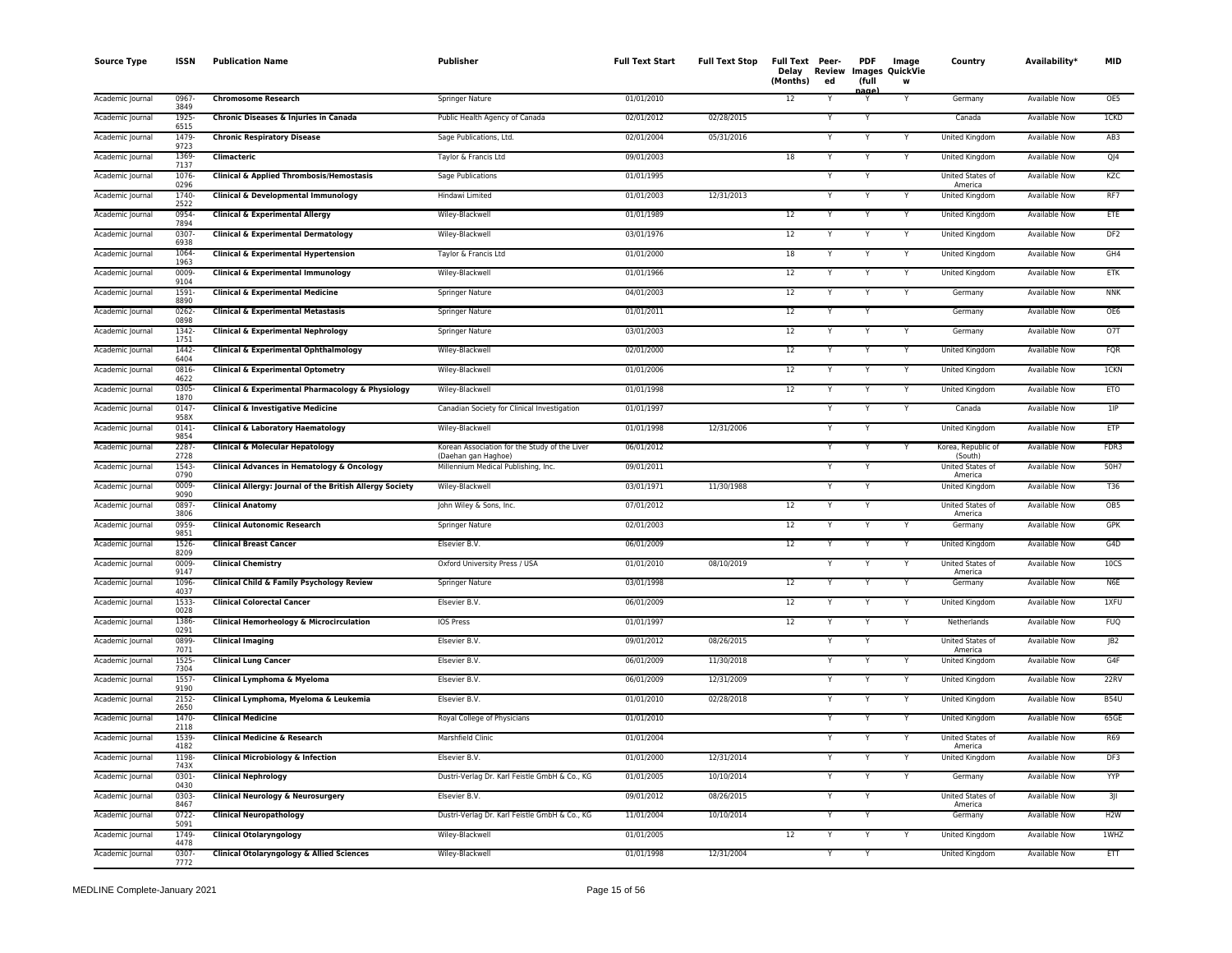| <b>Source Type</b> | <b>ISSN</b>      | <b>Publication Name</b>                                                                      | Publisher                                | <b>Full Text Start</b> | <b>Full Text Stop</b> | Full Text Peer-<br>Delay<br>(Months) | Review<br>ed | <b>PDF</b><br>(full | Image<br><b>Images QuickVie</b><br>W | Country                       | Availability*        | <b>MID</b>       |
|--------------------|------------------|----------------------------------------------------------------------------------------------|------------------------------------------|------------------------|-----------------------|--------------------------------------|--------------|---------------------|--------------------------------------|-------------------------------|----------------------|------------------|
| Academic Journal   | 1861-<br>0684    | <b>Clinical Research in Cardiology</b>                                                       | Springer Nature                          | 05/01/1998             |                       | 12                                   |              | aα                  |                                      | Germany                       | Available Now        | 020              |
| Academic Journal   | 1752<br>6981     | <b>Clinical Respiratory Journal</b>                                                          | Wiley-Blackwell                          | 07/01/2007             |                       | 12                                   |              |                     |                                      | <b>United Kingdom</b>         | <b>Available Now</b> | 34U8             |
| Academic Journal   | 1080<br>0549     | Clinical Reviews in Allergy & Immunology                                                     | Springer Nature                          | 01/01/2010             |                       | 12                                   |              | Y                   |                                      | Germany                       | <b>Available Now</b> | 130W             |
| Academic Journal   | $0770 -$<br>3198 | <b>Clinical Rheumatology</b>                                                                 | Springer Nature                          | 01/01/2000             |                       | 12                                   |              | Y                   |                                      | Germany                       | <b>Available Now</b> | 044              |
| Academic Journal   | 1935-<br>1232    | Clinical Schizophrenia & Related Psychoses                                                   | Longdom Group SA                         | 04/01/2010             |                       |                                      |              | Y                   |                                      | Belgium                       | Available Now        | 3QLT             |
| Academic Journal   | $0143 -$<br>5221 | <b>Clinical Science</b>                                                                      | Portland Press Ltd.                      | 03/01/2010             |                       |                                      |              | Y                   |                                      | United Kingdom                | Available Now        | 1G8              |
| Academic Journal   | 1743<br>4971     | <b>Clinical Teacher</b>                                                                      | Wiley-Blackwell                          | 03/01/2010             |                       | 12                                   |              |                     |                                      | <b>United Kingdom</b>         | <b>Available Now</b> | 1C4K             |
| Academic Journal   | 0149<br>2918     | <b>Clinical Therapeutics</b>                                                                 | Elsevier B.V.                            | 09/01/2012             | 07/31/2015            |                                      | v            | Y                   |                                      | United States of<br>America   | Available Now        | H3L              |
| Academic Journal   | 1556<br>3650     | Clinical Toxicology (15563650)                                                               | Taylor & Francis Ltd                     | 01/01/2005             |                       | 18                                   |              |                     |                                      | United Kingdom                | Available Now        | 1WCU             |
| Academic Journal   | 0902-<br>0063    | <b>Clinical Transplantation</b>                                                              | Wiley-Blackwell                          | 01/01/1999             |                       | 12                                   |              | Y                   |                                      | United Kingdom                | <b>Available Now</b> | FQT              |
| Academic Journal   | 1740-<br>7745    | <b>Clinical Trials</b>                                                                       | Sage Publications, Ltd.                  | 01/01/2004             | 05/31/2016            |                                      |              | Y                   |                                      | United Kingdom                | <b>Available Now</b> | AB6              |
| Academic Journal   | 2005<br>291X     | <b>Clinics in Orthopedic Surgery</b>                                                         | Korean Orthopaedic Association           | 07/01/2011             |                       |                                      |              |                     |                                      | Korea, Republic of<br>(South) | <b>Available Now</b> | <b>BG1T</b>      |
| Academic Journal   | $0045 -$<br>7183 | <b>Clio Medica</b>                                                                           | Brill / Rodopi                           | 01/01/2009             | 06/28/2019            |                                      |              |                     |                                      | Netherlands                   | <b>Available Now</b> | NF4              |
| Academic Journal   | 0820-<br>3946    | <b>CMAJ: Canadian Medical Association Journal</b>                                            | Joule Inc.                               | 09/01/1985             |                       |                                      |              |                     |                                      | Canada                        | Available Now        | 04               |
| Academic Journal   | 1080<br>563X     | <b>CNS Drug Reviews</b>                                                                      | Wiley-Blackwell                          | 06/01/2006             | 12/31/2007            |                                      |              |                     | Y                                    | United Kingdom                | Available Now        | <b>S8I</b>       |
| Academic Journal   | 1755<br>5930     | <b>CNS Neuroscience &amp; Therapeutics</b>                                                   | Wiley-Blackwell                          | 03/01/2008             |                       |                                      |              |                     |                                      | United Kingdom                | <b>Available Now</b> | 84PC             |
| Academic Journal   | 1092<br>8529     | CNS Spectrums: The International Journal of<br><b>Neuropsychiatric Medicine</b>              | Cambridge University Press               | 01/01/2008             | 06/30/2010            |                                      |              | Y                   |                                      | United Kingdom                | <b>Available Now</b> | 1XG0             |
| Academic Journal   | 1467<br>0100     | Cochlear Implants International: An Interdisciplinary<br>Journal                             | Taylor & Francis Ltd                     | 01/01/2004             |                       | 12                                   |              | Y                   |                                      | United Kingdom                | <b>Available Now</b> | VRZ              |
| Academic Journal   | 2317-<br>1782    | <b>CoDAS</b>                                                                                 | Sociedade Brasileira de Fonoaudiologia   | 01/01/2013             |                       |                                      |              |                     |                                      | <b>Brazil</b>                 | <b>Available Now</b> | <b>GYOF</b>      |
| Academic Journal   | 1650<br>6073     | <b>Cognitive Behaviour Therapy</b>                                                           | Routledge                                | 01/01/2002             |                       | 18                                   |              | Y                   |                                      | United Kingdom                | Available Now        | J28              |
| Academic Journal   | 1612<br>4782     | <b>Cognitive Processing</b>                                                                  | Springer Nature                          | 01/01/2004             |                       | 12                                   |              | Y                   |                                      | Germany                       | <b>Available Now</b> | 0VF              |
| Academic Journal   | 0364<br>0213     | <b>Cognitive Science</b>                                                                     | Wiley-Blackwell                          | 01/01/2011             |                       | 12                                   |              | Y                   |                                      | United Kingdom                | Available Now        | CGN              |
| Academic Journal   | 1530-<br>7026    | Cognitive, Affective & Behavioral Neuroscience                                               | Springer Nature                          | 01/01/2011             |                       | 12                                   |              |                     |                                      | Germany                       | Available Now        | NA4              |
| Academic Journal   | 0350-<br>6134    | <b>Collegium Antropologicum</b>                                                              | Croatian Anthropological Society         | 03/01/2007             |                       |                                      |              | $\mathsf{v}$        |                                      | Croatia                       | <b>Available Now</b> | GDQ              |
| Academic Journal   | 0010-<br>440X    | <b>Comprehensive Psychiatry</b>                                                              | Elsevier B.V.                            | 09/01/2012             | 08/26/2015            |                                      |              | Y                   |                                      | United States of<br>America   | <b>Available Now</b> | L90              |
| Academic Journal   | 1748-<br>670X    | <b>Computational &amp; Mathematical Methods in Medicine</b>                                  | Hindawi Limited                          | 01/01/2010             |                       |                                      |              |                     |                                      | <b>United Kingdom</b>         | <b>Available Now</b> | 2YAU             |
| Academic Journal   | 1687<br>5265     | Computational Intelligence & Neuroscience                                                    | Hindawi Limited                          | 01/01/2007             |                       |                                      |              | Y                   | Y                                    | <b>United Kingdom</b>         | <b>Available Now</b> | 2718             |
| Academic Journal   | 1092-<br>9088    | <b>Computer Aided Surgery</b>                                                                | Taylor & Francis Ltd                     | 01/01/2004             | 12/31/2015            |                                      |              |                     |                                      | United Kingdom                | Available Now        | O <sub>3</sub> C |
| Academic Journal   | 2469-<br>9322    | <b>Computer Assisted Surgery</b>                                                             | Taylor & Francis Ltd                     | 01/01/2016             |                       |                                      |              |                     |                                      | United Kingdom                | Available Now        | K4G5             |
| Academic Journal   | 0010-<br>4825    | <b>Computers in Biology &amp; Medicine</b>                                                   | Elsevier B.V.                            | 09/01/2012             | 07/31/2015            |                                      |              |                     |                                      | United States of<br>America   | <b>Available Now</b> | JC <sub>2</sub>  |
| Academic Journal   | 0914<br>3505     | <b>Congenital Anomalies</b>                                                                  | Wiley-Blackwell                          | 03/01/2004             |                       | 12                                   |              | Y                   |                                      | United Kingdom                | <b>Available Now</b> | 0 <sub>13</sub>  |
| Academic Journal   | 1747<br>079X     | <b>Congenital Heart Disease</b>                                                              | Wiley-Blackwell                          | 01/01/2006             | 12/31/2019            |                                      |              | Y                   |                                      | <b>United Kingdom</b>         | <b>Available Now</b> | 1WQL             |
| Academic Journal   | $1527 -$<br>5299 | Congestive Heart Failure (15275299)                                                          | Wiley-Blackwell                          | 01/01/2006             | 08/31/2013            |                                      |              |                     |                                      | United Kingdom                | <b>Available Now</b> | <b>VSZ</b>       |
| Academic Journal   | 0010-<br>6178    | <b>Connecticut Medicine</b>                                                                  | <b>Connecticut State Medical Society</b> | 01/01/2008             | 05/30/2017            |                                      |              |                     | Y                                    | United States of<br>America   | Available Now        | 12T              |
| Academic Journal   | 0300-<br>8207    | <b>Connective Tissue Research</b>                                                            | Taylor & Francis Ltd                     | 01/01/2002             |                       | 18                                   |              | Y                   |                                      | United Kingdom                | <b>Available Now</b> | J <sub>2E</sub>  |
| Academic Journal   | 0105<br>1873     | Contact Dermatitis (01051873)                                                                | Wiley-Blackwell                          | 02/01/1975             |                       | 12                                   |              | Y                   | Y                                    | United Kingdom                | Available Now        | FQV              |
| Academic Journal   | 1555<br>4309     | Contrast Media & Molecular Imaging                                                           | John Wiley & Sons, Inc.                  | 09/01/2012             |                       |                                      |              |                     |                                      | United States of<br>America   | Available Now        | AWRN             |
| Academic Journal   | $0351 -$<br>3254 | Contributions of Macedonian Academy of Sciences & Arts Macedonian Academy of Sciences & Arts | (MANU)                                   | 03/01/2007             | 09/30/2013            |                                      |              |                     |                                      | North Macedonia               | <b>Available Now</b> | 32F3             |
| Academic Journal   | 1541<br>2555     | COPD: Journal of Chronic Obstructive Pulmonary Disease                                       | Taylor & Francis Ltd                     | 05/01/2004             |                       | 18                                   |              |                     |                                      | United Kingdom                | <b>Available Now</b> | UP <sub>6</sub>  |
| Academic Journal   | 0957<br>9664     | <b>Criminal Behaviour &amp; Mental Health</b>                                                | John Wiley & Sons, Inc.                  | 01/01/2000             |                       | 12                                   |              | Y                   |                                      | United States of<br>America   | <b>Available Now</b> | <b>GPB</b>       |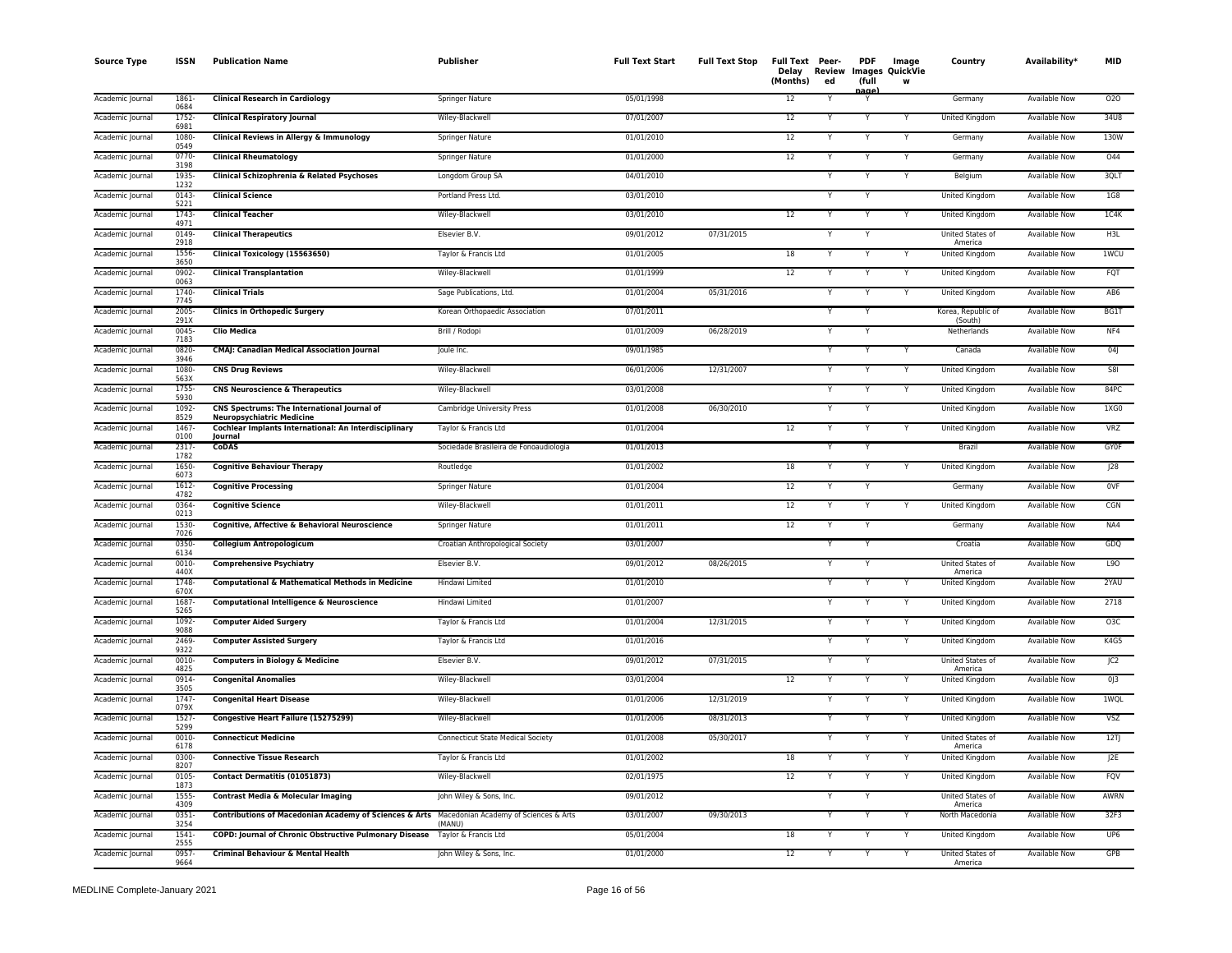| <b>Source Type</b> | <b>ISSN</b>      | <b>Publication Name</b>                                                                | Publisher                                                               | <b>Full Text Start</b> | <b>Full Text Stop</b> | Full Text Peer-<br>(Months) | Delay Review<br>ed | <b>PDF</b><br>(full<br>nage | Image<br><b>Images QuickVie</b><br>W | Country                            | Availability*        | <b>MID</b>      |
|--------------------|------------------|----------------------------------------------------------------------------------------|-------------------------------------------------------------------------|------------------------|-----------------------|-----------------------------|--------------------|-----------------------------|--------------------------------------|------------------------------------|----------------------|-----------------|
| Academic Journal   | 1364<br>8535     | <b>Critical Care</b>                                                                   | <b>BioMed Central</b>                                                   | 02/01/2011             |                       |                             |                    | Y                           |                                      | United Kingdom                     | <b>Available Now</b> | 65OP            |
| Academic Journal   | $1441 -$<br>2772 | <b>Critical Care &amp; Resuscitation</b>                                               | College of Intensive Care Medicine of Australia<br>& New Zealand (CICM) | 12/01/2010             |                       |                             |                    | $\overline{\mathsf{Y}}$     |                                      | Australia                          | <b>Available Now</b> | 53RM            |
| Academic Journal   | 1040-<br>9238    | Critical Reviews in Biochemistry & Molecular Biology                                   | Taylor & Francis Ltd                                                    | 01/01/2002             |                       | 18                          |                    | Y                           |                                      | United Kingdom                     | <b>Available Now</b> | 1AU             |
| Academic Journal   | 0738-<br>8551    | <b>Critical Reviews in Biotechnology</b>                                               | Taylor & Francis Ltd                                                    | 01/01/2002             |                       | 18                          | Y                  | Y                           | Y                                    | United Kingdom                     | <b>Available Now</b> | 1AW             |
| Academic Journal   | 1040-<br>8363    | <b>Critical Reviews in Clinical Laboratory Sciences</b>                                | Taylor & Francis Ltd                                                    | 01/01/2002             |                       | 18                          |                    | Y                           | Y                                    | United Kingdom                     | Available Now        | 1AV             |
| Academic Journal   | 1548<br>7679     | <b>Critical Reviews in Computed Tomography</b>                                         | Taylor & Francis Ltd                                                    | 02/01/2002             | 12/31/2004            |                             |                    | Y                           |                                      | United Kingdom                     | Available Now        | <b>LXL</b>      |
| Academic Journal   | 1040<br>841X     | <b>Critical Reviews in Microbiology</b>                                                | Taylor & Francis Ltd                                                    | 01/01/2002             |                       | 18                          |                    |                             |                                      | United Kingdom                     | <b>Available Now</b> | 1B2             |
| Academic Journal   | 1040-<br>8444    | <b>Critical Reviews in Toxicology</b>                                                  | Taylor & Francis Ltd                                                    | 01/01/2002             |                       | 18                          |                    |                             |                                      | United Kingdom                     | <b>Available Now</b> | <b>1B8</b>      |
| Academic Journal   | 0353<br>9504     | <b>Croatian Medical Journal</b>                                                        | Croatian Medical Journal                                                | 01/01/2005             |                       |                             |                    |                             |                                      | Croatia                            | <b>Available Now</b> | 14CM            |
| Academic Journal   | 1752-<br>8054    | <b>CTS: Clinical &amp; Translational Science</b>                                       | Wiley-Blackwell                                                         | 01/01/2008             |                       |                             |                    | Y                           |                                      | United Kingdom                     | <b>Available Now</b> | 55QB            |
| Magazine           | $1132 -$<br>1989 | <b>Cuadernos de Bioetica</b>                                                           | Asociacion Espanola de Bioetica y Etica Medica                          | 01/01/2011             |                       |                             |                    | Y                           |                                      | Spain                              | <b>Available Now</b> | 8Z8P            |
| Academic Journal   | 1369-<br>1058    | Culture, Health & Sexuality                                                            | Routledge                                                               | 01/01/2005             |                       | 18                          |                    | Y                           |                                      | United Kingdom                     | <b>Available Now</b> | <b>B70</b>      |
| Academic Journal   | 0165<br>005X     | Culture, Medicine & Psychiatry                                                         | Springer Nature                                                         | 09/01/1993             |                       | 12                          |                    | Y                           | Y                                    | Germany                            | Available Now        | CMY             |
| Academic Journal   | 1529-<br>7322    | Current Allergy & Asthma Reports                                                       | Springer Nature                                                         | 01/01/2001             |                       | 12                          |                    |                             |                                      | Germany                            | Available Now        | 3H08            |
| Academic Journal   | 1523-<br>3804    | <b>Current Atherosclerosis Reports</b>                                                 | Springer Nature                                                         | 01/01/1999             |                       | $12\,$                      |                    | Y                           |                                      | Germany                            | Available Now        | 3H09            |
| Academic Journal   | 1523-<br>3782    | <b>Current Cardiology Reports</b>                                                      | Springer Nature                                                         | 01/01/1999             |                       | 12                          |                    |                             |                                      | Germany                            | <b>Available Now</b> | 3H83            |
| Academic Journal   | 1534<br>4827     | <b>Current Diabetes Reports</b>                                                        | Springer Nature                                                         | 01/01/2001             |                       | 12                          |                    | Y                           |                                      | Germany                            | <b>Available Now</b> | 3H8T            |
| Academic Journal   | $0271 -$<br>3683 | <b>Current Eye Research</b>                                                            | Taylor & Francis Ltd                                                    | 07/01/1998             |                       | 18                          | Υ                  | Y                           | Y                                    | United Kingdom                     | <b>Available Now</b> | <b>DFX</b>      |
| Academic Journal   | $0172 -$<br>8083 | <b>Current Genetics</b>                                                                | Springer Nature                                                         | 01/01/2000             |                       | 12                          |                    | Y                           | Y                                    | Germany                            | <b>Available Now</b> | NP <sub>0</sub> |
| Academic Journal   | 1558<br>8211     | <b>Current Hematologic Malignancy Reports</b>                                          | Springer Nature                                                         | 01/01/2006             |                       | 12                          |                    | Y                           |                                      | Germany                            | Available Now        | 3HA2            |
| Academic Journal   | 1548<br>3568     | <b>Current HIV/AIDS Reports</b>                                                        | Springer Nature                                                         | 01/01/2004             |                       | 12                          |                    | Y                           |                                      | Germany                            | <b>Available Now</b> | 3HA4            |
| Academic Journal   | 1522<br>6417     | <b>Current Hypertension Reports</b>                                                    | Springer Nature                                                         | 01/01/1999             |                       | 12                          |                    | Y                           |                                      | Germany                            | Available Now        | 3HA6            |
| Academic Journal   | 1467<br>3037     | <b>Current Issues in Molecular Biology</b>                                             | Caister Academic Press                                                  | 01/01/2008             | 08/21/2015            |                             |                    |                             |                                      | Germany                            | <b>Available Now</b> | 53SA            |
| Academic Journal   | 0343<br>8651     | <b>Current Microbiology</b>                                                            | Springer Nature                                                         | 01/01/2000             |                       | 12                          |                    | Y                           |                                      | Germany                            | Available Now        | 057             |
| Academic Journal   | 1528<br>4042     | <b>Current Neurology &amp; Neuroscience Reports</b>                                    | Springer Nature                                                         | 01/01/2001             |                       | 12                          |                    | Y                           |                                      | Germany                            | Available Now        | 3HDH            |
| Academic Journal   | 1523-<br>3790    | <b>Current Oncology Reports</b>                                                        | Springer Nature                                                         | 01/01/1999             |                       | 12                          |                    | Y                           |                                      | Germany                            | <b>Available Now</b> | 3HDI            |
| Academic Journal   | 1544<br>1873     | <b>Current Osteoporosis Reports</b>                                                    | Springer Nature                                                         | 01/01/2003             |                       | 12                          |                    | Y                           |                                      | Germany                            | Available Now        | 3HDX            |
| Academic Journal   | 1531<br>3433     | <b>Current Pain &amp; Headache Reports</b>                                             | Springer Nature                                                         | 01/01/1997             |                       | 12                          |                    |                             |                                      | Germany                            | Available Now        | 3HDY            |
| Academic Journal   | 1523-<br>3812    | <b>Current Psychiatry Reports</b>                                                      | Springer Nature                                                         | 01/01/1999             |                       | 12                          |                    | Y                           |                                      | Germany                            | Available Now        | 3HE5            |
| Academic Journal   | 1523-<br>3774    | <b>Current Rheumatology Reports</b>                                                    | Springer Nature                                                         | 01/01/1999             |                       | 12                          |                    |                             |                                      | Germany                            | <b>Available Now</b> | 3HEN            |
| Academic Journal   | 1537<br>890X     | <b>Current Sports Medicine Reports (American College of</b><br><b>Sports Medicine)</b> | American College of Sports Medicine                                     | 02/01/2006             | 07/31/2011            |                             |                    | Y                           |                                      | <b>United States of</b><br>America | <b>Available Now</b> | 1GYN            |
| Academic Journal   | $1527 -$<br>2729 | <b>Current Treatment Options in Oncology</b>                                           | <b>Springer Nature</b>                                                  | 01/01/2000             |                       | 12                          |                    | Y                           |                                      | Germany                            | <b>Available Now</b> | <b>3KHC</b>     |
| Academic Journal   | 1527<br>2737     | <b>Current Urology Reports</b>                                                         | <b>Springer Nature</b>                                                  | 01/01/2000             |                       | 12                          |                    | Y                           |                                      | Germany                            | <b>Available Now</b> | 3KHD            |
| Academic Journal   | 1556-<br>9527    | <b>Cutaneous &amp; Ocular Toxicology</b>                                               | Taylor & Francis Ltd                                                    | 01/01/2006             |                       | 18                          |                    | Y                           |                                      | United Kingdom                     | <b>Available Now</b> | 1GV8            |
| Academic Journal   | 1424<br>8581     | <b>Cytogenetic &amp; Genome Research</b>                                               | Karger AG                                                               | 01/01/2002             |                       | 12                          |                    | Y                           |                                      | Switzerland                        | <b>Available Now</b> | <b>RMC</b>      |
| Academic Journal   | $0301 -$<br>0171 | <b>Cytogenetics &amp; Cell Genetics</b>                                                | Karger AG                                                               | 01/01/1998             | 12/31/2001            |                             |                    | Y                           |                                      | Switzerland                        | Available Now        | <b>DFZ</b>      |
| Academic Journal   | 1368-<br>4736    | Cytokines Cellular & Molecular Therapy                                                 | Taylor & Francis Ltd                                                    | 03/01/1999             | 12/31/2002            |                             |                    |                             |                                      | United Kingdom                     | <b>Available Now</b> | B <sub>8C</sub> |
| Academic Journal   | 1552<br>4922     | <b>Cytometry. Part A</b>                                                               | John Wiley & Sons, Inc.                                                 | 06/01/2012             |                       | 12                          |                    | Y                           |                                      | United States of<br>America        | <b>Available Now</b> | AWRP            |
| Academic Journal   | 1552<br>4949     | <b>Cytometry. Part B</b>                                                               | John Wiley & Sons, Inc.                                                 | 03/01/2012             |                       | 12                          |                    | Y                           |                                      | United States of<br>America        | Available Now        | AWRQ            |
| Academic Journal   | 0956-<br>5507    | Cytopathology                                                                          | Wiley-Blackwell                                                         | 01/01/1998             |                       | 12                          |                    | Y                           |                                      | <b>United Kingdom</b>              | <b>Available Now</b> | <b>ETX</b>      |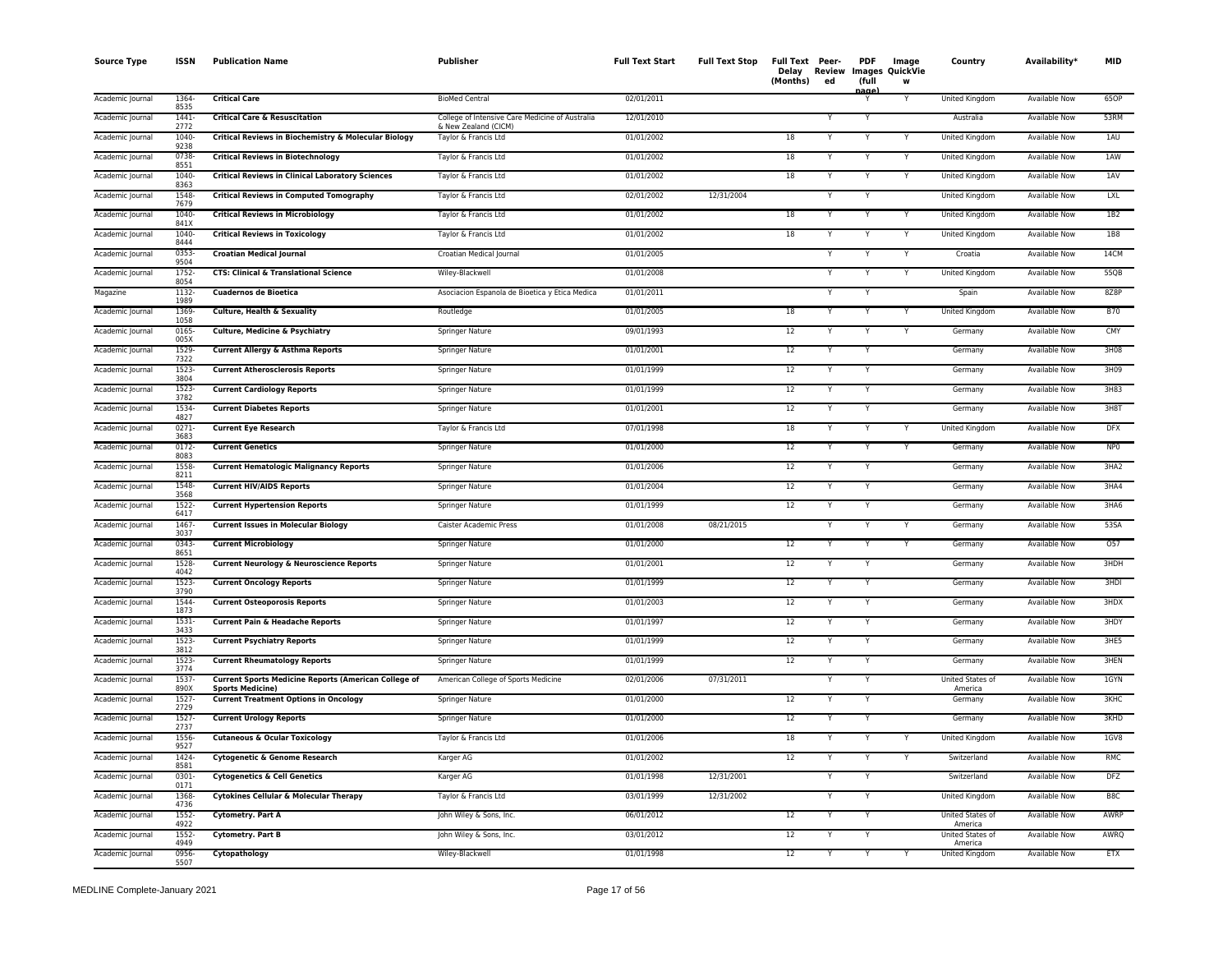| <b>Source Type</b> | <b>ISSN</b>          | <b>Publication Name</b>                                                                                                    | <b>Publisher</b>                        | <b>Full Text Start</b> | <b>Full Text Stop</b> | Full Text Peer-<br>Delay<br>(Months) | Review<br>ed | <b>PDF</b><br>(full<br>nage | Image<br>Images QuickVie<br>w | Country                     | Availability*        | <b>MID</b>       |
|--------------------|----------------------|----------------------------------------------------------------------------------------------------------------------------|-----------------------------------------|------------------------|-----------------------|--------------------------------------|--------------|-----------------------------|-------------------------------|-----------------------------|----------------------|------------------|
| Academic Journal   | 1949<br>3584         | Cytoskeleton                                                                                                               | John Wiley & Sons, Inc.                 | 06/01/2012             |                       | 12                                   |              | Y                           |                               | United States of<br>America | <b>Available Now</b> | B8TW             |
| Academic Journal   | 1465-<br>3249        | Cytotherapy (Taylor & Francis Ltd)                                                                                         | Taylor & Francis Ltd                    | 01/01/2000             | 12/31/2012            |                                      |              | $\overline{\mathsf{Y}}$     |                               | <b>United Kingdom</b>       | <b>Available Now</b> | J2L              |
| Academic Journal   | $1211 -$<br>9059     | Czech & Slovak Ophtalmology /Ceska a Slovenska<br><b>Oftalmologie</b>                                                      | Czech Medical Association of JE Purkyne | 01/01/2011             |                       |                                      |              | Y                           |                               | Czech Republic              | <b>Available Now</b> | AW03             |
| Academic Journal   | 1210<br>7816         | Czech & Slovak Pharmacy / Ceska a Slovenska Farmacie                                                                       | Czech Medical Association of JE Purkyne | 01/01/2011             |                       |                                      |              | Y                           |                               | Czech Republic              | <b>Available Now</b> | AWO <sub>2</sub> |
| Academic Journal   | 1210<br>7832         | Czech Gynaecology / Ceska Gynekologie                                                                                      | Czech Medical Association of JE Purkyne | 01/01/2011             |                       |                                      |              | Y                           |                               | Czech Republic              | Available Now        | 65GC             |
| Academic Journal   | 1210-<br>7875        | Czecho-Slovak Pathology & Forensic Medicine / Cesko-                                                                       | Czech Medical Association of JE Purkyne | 01/01/2011             |                       |                                      |              | Y                           |                               | Czech Republic              | Available Now        | 516K             |
| Academic Journal   | 1758                 | Slovenska Patologie a Soudni Lekarstvi<br>Database: The Journal of Biological Databases & Curation Oxford University Press |                                         | 01/01/2009             |                       |                                      |              |                             |                               | United Kingdom              | Available Now        | 80NH             |
| Academic Journal   | 0463<br>0748<br>1187 | <b>Death Studies</b>                                                                                                       | Routledge                               | 07/01/1993             |                       | 18                                   |              |                             |                               | United Kingdom              | <b>Available Now</b> | <b>DEA</b>       |
| Academic Journal   | 0011<br>7781         | <b>Delaware Medical Journal</b>                                                                                            | Medical Society of Delaware             | 01/01/2009             |                       |                                      |              |                             |                               | United States of<br>America | <b>Available Now</b> | 1VDF             |
| Academic Journal   | 1420-<br>8008        | Dementia & Geriatric Cognitive Disorders                                                                                   | Karger AG                               | 01/01/2005             |                       | 12                                   |              | Y                           | Y                             | Switzerland                 | <b>Available Now</b> | GF6              |
| Academic Journal   | 1091<br>4269         | Depression & Anxiety (1091-4269)                                                                                           | John Wiley & Sons, Inc.                 | 05/01/1996             |                       | $\overline{12}$                      |              | Y                           | Y                             | United States of<br>America | <b>Available Now</b> | O <sub>3F</sub>  |
| Academic Journal   | 0009<br>4722         | <b>Der Chirurg</b>                                                                                                         | Springer Nature                         | 01/01/2007             |                       | 12                                   |              | Y                           |                               | Germany                     | <b>Available Now</b> | <b>NOF</b>       |
| Academic Journal   | 0017<br>8470         | <b>Der Hautarzt</b>                                                                                                        | Springer Nature                         | 01/01/1997             |                       | 12                                   |              | Y                           |                               | Germany                     | Available Now        | NQ5              |
| Academic Journal   | 0020-<br>9554        | Der Internist                                                                                                              | Springer Nature                         | 01/01/2005             |                       | 12                                   |              |                             |                               | Germany                     | Available Now        | NR <sub>0</sub>  |
| Academic Journal   | 0028<br>2804         | <b>Der Nervenarzt</b>                                                                                                      | Springer Nature                         | 01/01/2007             |                       | $12\,$                               |              | Y                           |                               | Germany                     | Available Now        | <b>NYV</b>       |
| Academic Journal   | 0941-<br>293X        | Der Ophthalmologe                                                                                                          | Springer Nature                         | 01/01/1996             |                       | 12                                   |              | Y                           |                               | Germany                     | <b>Available Now</b> | <b>NZI</b>       |
| Academic Journal   | 0085<br>4530         | Der Orthopäde                                                                                                              | <b>Springer Nature</b>                  | 01/01/2007             |                       | 12                                   |              | Y                           |                               | Germany                     | <b>Available Now</b> | <b>NZM</b>       |
| Academic Journal   | $0172 -$<br>8113     | <b>Der Pathologe</b>                                                                                                       | Springer Nature                         | 01/01/2012             |                       | 12                                   |              | Y                           |                               | Germany                     | <b>Available Now</b> | 001              |
| Academic Journal   | 0033<br>832X         | <b>Der Radiologe</b>                                                                                                       | Springer Nature                         | 01/01/2006             |                       | 12                                   |              | Y                           |                               | Germany                     | Available Now        | O0N              |
| Academic Journal   | 0932<br>433X         | <b>Der Schmerz</b>                                                                                                         | Springer Nature                         | 01/01/1997             |                       | 12                                   |              | Y                           |                               | Germany                     | Available Now        | 010              |
| Academic Journal   | 0177<br>5537         | <b>Der Unfallchirurg</b>                                                                                                   | Springer Nature                         | 01/01/1996             |                       | 12                                   |              | Y                           |                               | Germany                     | Available Now        | 01T              |
| Academic Journal   | 0340-<br>2592        | Der Urologe A                                                                                                              | Springer Nature                         | 01/01/1996             |                       | 12                                   |              | Y                           |                               | Germany                     | Available Now        | 01U              |
| Magazine           | 1710-<br>3568        | <b>Dermatitis (Decker Publishing)</b>                                                                                      | Decker Medicine LLC                     | 11/01/2004             | 12/31/2011            |                                      |              |                             |                               | Canada                      | <b>Available Now</b> | 0CT              |
| Academic Journal   | 1396<br>0296         | <b>Dermatologic Therapy</b>                                                                                                | Wiley-Blackwell                         | 01/01/2000             |                       | 12                                   |              | Y                           |                               | United Kingdom              | Available Now        | ETZ              |
| Academic Journal   | 1018<br>8665         | Dermatology (10188665)                                                                                                     | Karger AG                               | 01/01/2005             |                       | 12                                   |              | Y                           | Y                             | Switzerland                 | Available Now        | <b>NIG</b>       |
| Academic Journal   | $1471 -$<br>8731     | <b>Developing World Bioethics</b>                                                                                          | Wiley-Blackwell                         | 05/01/2001             |                       | 12                                   |              | Y                           | Y                             | <b>United Kingdom</b>       | <b>Available Now</b> | N7Z              |
| Academic Journal   | 0949-<br>944X        | <b>Development Genes &amp; Evolution</b>                                                                                   | Springer Nature                         | 01/01/2000             |                       | 12                                   |              | Y                           | Y                             | Germany                     | Available Now        | NP2              |
| Academic Journal   | 0012<br>1592         | Development, Growth & Differentiation                                                                                      | Wiley-Blackwell                         | 08/01/1998             |                       | 12                                   |              |                             |                               | United Kingdom              | Available Now        | FQY              |
| Academic Journal   | 1940-<br>5510        | <b>Developmental Disabilities Research Reviews</b>                                                                         | John Wiley & Sons, Inc.                 | 02/01/2008             | 07/31/2015            |                                      |              | Y                           |                               | United States of<br>America | Available Now        | 8HA3             |
| Academic Journal   | 1058<br>8388         | <b>Developmental Dynamics</b>                                                                                              | John Wiley & Sons, Inc.                 | 07/01/2012             |                       | 12                                   |              |                             |                               | United States of<br>America | Available Now        | OB7              |
| Academic Journal   | 1932<br>8451         | Developmental Neurobiology (19328451)                                                                                      | John Wiley & Sons, Inc.                 | 07/01/2012             |                       | $\overline{12}$                      |              | Y                           |                               | United States of<br>America | <b>Available Now</b> | 8AVF             |
| Academic Journal   | 8756-<br>5641        | <b>Developmental Neuropsychology</b>                                                                                       | Taylor & Francis Ltd                    | 01/01/1999             |                       | 18                                   |              | Y                           |                               | <b>United Kingdom</b>       | <b>Available Now</b> | 7LP              |
| Academic Journal   | $1751-$<br>8423      | <b>Developmental Neurorehabilitation</b>                                                                                   | Taylor & Francis Ltd                    | 01/01/2007             |                       | 18                                   |              | Y                           | Y                             | United Kingdom              | <b>Available Now</b> | 2Y75             |
| Academic Journal   | 1428<br>345X         | <b>Developmental Period Medicine</b>                                                                                       | Institute of Mother & Child             | 01/01/2014             | 10/31/2019            |                                      |              | Y                           |                               | Poland                      | <b>Available Now</b> | 65OS             |
| Academic Journal   | $0012 -$<br>1630     | <b>Developmental Psychobiology</b>                                                                                         | John Wiley & Sons, Inc.                 | 01/01/1984             |                       | 12                                   |              | N                           |                               | United States of<br>America | <b>Available Now</b> | BV3              |
| Academic Journal   | 1363-<br>755X        | <b>Developmental Science</b>                                                                                               | Wiley-Blackwell                         | 01/01/1998             |                       | 12                                   |              | Y                           | Y                             | United Kingdom              | Available Now        | 5G5              |
| Academic Journal   | 0012-<br>1797        | <b>Diabetes</b>                                                                                                            | American Diabetes Association           | 01/01/1952             |                       |                                      |              |                             | Y                             | United States of<br>America | Available Now        | 1G6              |
| Academic Journal   | 0149<br>5992         | <b>Diabetes Care</b>                                                                                                       | American Diabetes Association           | 01/01/1978             |                       |                                      |              | Y                           | $\checkmark$                  | United States of<br>America | <b>Available Now</b> | 1G7              |
| Academic Journal   | 1520-<br>7552        | Diabetes/Metabolism Research & Reviews                                                                                     | John Wiley & Sons, Inc.                 | 01/01/2012             |                       | 12                                   |              | Y                           |                               | United States of<br>America | Available Now        | O7R              |
| Academic Journal   | $0012 -$<br>186X     | <b>Diabetologia</b>                                                                                                        | Springer Nature                         | 01/01/2000             |                       | 12                                   |              | Y                           |                               | Germany                     | <b>Available Now</b> | NP3              |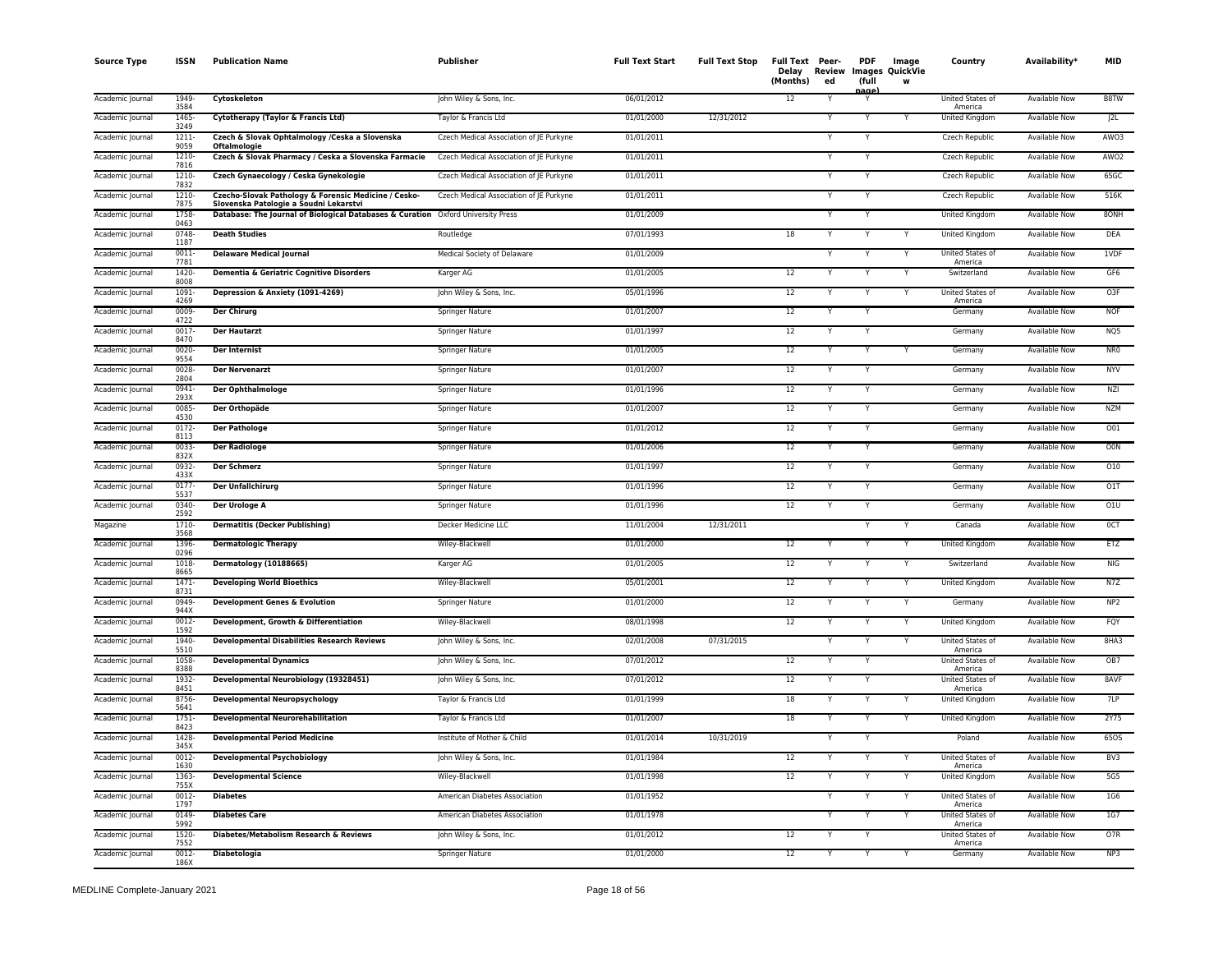| <b>Source Type</b> | <b>ISSN</b>      | <b>Publication Name</b>                                                                              | <b>Publisher</b>                                                            | <b>Full Text Start</b> | <b>Full Text Stop</b> | Full Text Peer-<br>Delay<br>(Months) | <b>Review</b><br>ed | <b>PDF</b><br>(full<br>aane | Image<br><b>Images QuickVie</b><br>W | Country                         | Availability <sup>*</sup> | <b>MID</b>      |
|--------------------|------------------|------------------------------------------------------------------------------------------------------|-----------------------------------------------------------------------------|------------------------|-----------------------|--------------------------------------|---------------------|-----------------------------|--------------------------------------|---------------------------------|---------------------------|-----------------|
| Academic Journal   | 8755<br>1039     | <b>Diagnostic Cytopathology</b>                                                                      | John Wiley & Sons, Inc.                                                     | 01/01/2012             |                       | 12                                   |                     | Y                           |                                      | United States of<br>America     | <b>Available Now</b>      | OBB             |
| Academic Journal   | 1746-<br>1596    | <b>Diagnostic Pathology</b>                                                                          | <b>BioMed Central</b>                                                       | 01/01/2006             |                       |                                      | Y                   | Υ                           |                                      | <b>United Kingdom</b>           | <b>Available Now</b>      | 38MF            |
| Academic Journal   | $0301 -$<br>4681 | <b>Differentiation</b>                                                                               | Elsevier B.V.                                                               | 01/01/2000             | 12/31/2008            |                                      | Y                   | Y                           | Y                                    | <b>United Kingdom</b>           | <b>Available Now</b>      | FQZ             |
| Academic Journal   | $0012 -$<br>2823 | <b>Digestion</b>                                                                                     | Karger AG                                                                   | 01/01/1998             |                       | 12                                   | Y                   | Y                           | Y                                    | Switzerland                     | <b>Available Now</b>      | <b>DGA</b>      |
| Academic Journal   | 0257<br>2753     | <b>Digestive Diseases</b>                                                                            | Karger AG                                                                   | 01/01/2005             |                       | 12                                   | Y                   | Y                           | Y                                    | Switzerland                     | Available Now             | <b>NIH</b>      |
| Academic Journal   | 0163-<br>2116    | Digestive Diseases & Sciences                                                                        | Springer Nature                                                             | 07/01/2009             |                       | 12                                   |                     | Y                           | Y                                    | Germany                         | Available Now             | 1VP             |
| Academic Journal   | 0915-<br>5635    | <b>Digestive Endoscopy</b>                                                                           | Wiley-Blackwell                                                             | 01/01/2009             |                       | 12                                   |                     | Υ                           | Υ                                    | United Kingdom                  | Available Now             | FR <sub>0</sub> |
| Academic Journal   | 0253<br>4886     | <b>Digestive Surgery</b>                                                                             | Karger AG                                                                   | 01/01/2005             |                       | 12                                   |                     | Υ                           | Y                                    | Switzerland                     | <b>Available Now</b>      | NII             |
| Academic Journal   | 0361-<br>3666    | <b>Disasters</b>                                                                                     | Wiley-Blackwell                                                             | 03/01/1998             |                       | 12                                   |                     |                             |                                      | United Kingdom                  | <b>Available Now</b>      | 7QS             |
| Academic Journal   | 0278<br>0240     | <b>Disease Markers</b>                                                                               | Hindawi Limited                                                             | 01/01/1998             |                       |                                      | Y                   | Y                           | Y                                    | United Kingdom                  | <b>Available Now</b>      | <b>FUR</b>      |
| Academic Journal   | 1120-<br>8694    | <b>Diseases of the Esophagus</b>                                                                     | <b>Oxford University Press</b>                                              | 01/01/1999             |                       | 12                                   |                     | Y                           | Y                                    | United Kingdom                  | <b>Available Now</b>      | FR1             |
| Academic Journal   | 1340<br>2838     | <b>DNA Research</b>                                                                                  | <b>Oxford University Press</b>                                              | 01/01/1996             |                       |                                      |                     | N                           | Y                                    | United Kingdom                  | <b>Available Now</b>      | 509R            |
| Academic Journal   | 1042-<br>5179    | <b>DNA Sequence</b>                                                                                  | Taylor & Francis Ltd                                                        | 02/01/2002             | 06/30/2008            |                                      | Y                   | Y                           | Y                                    | United Kingdom                  | Available Now             | J2R             |
| Academic Journal   | 0012-<br>4486    | Documenta Ophthalmologica                                                                            | Springer Nature                                                             | 01/01/2011             |                       | 12                                   |                     |                             |                                      | Germany                         | Available Now             | OEP             |
| Academic Journal   | 1607-<br>6729    | Doklady Biochemistry & Biophysics                                                                    | Springer Nature                                                             | 01/01/2001             |                       | 12                                   | Y                   | Y                           | Y                                    | Germany                         | Available Now             | P64             |
| Academic Journal   | 0959<br>5236     | Drug & Alcohol Review                                                                                | Wiley-Blackwell                                                             | 03/01/1999             |                       | 12                                   |                     |                             | Y                                    | United Kingdom                  | Available Now             | 57              |
| Academic Journal   | 0148<br>0545     | <b>Drug &amp; Chemical Toxicology</b>                                                                | Taylor & Francis Ltd                                                        | 02/01/2000             |                       | 18                                   | Y                   | Y                           | Y                                    | <b>United Kingdom</b>           | <b>Available Now</b>      | KQG             |
| Academic Journal   | $1071 -$<br>7544 | <b>Drug Delivery</b>                                                                                 | Taylor & Francis Ltd                                                        | 01/01/2007             |                       |                                      |                     | Y                           | Y                                    | United Kingdom                  | <b>Available Now</b>      | <b>B74</b>      |
| Academic Journal   | 1055-<br>9612    | Drug Design & Discovery                                                                              | Taylor & Francis Ltd                                                        | 03/01/2002             | 12/31/2003            |                                      |                     |                             |                                      | United Kingdom                  | Available Now             | J2S             |
| Academic Journal   | $1177-$<br>8881  | Drug Design, Development & Therapy                                                                   | Dove Medical Press Ltd                                                      | 01/01/2012             |                       |                                      | Y                   | Y                           |                                      | New Zealand                     | Available Now             | <b>B06E</b>     |
| Academic Journal   | 0363-<br>9045    | Drug Development & Industrial Pharmacy                                                               | Taylor & Francis Ltd                                                        | 01/01/1999             |                       | 18                                   | Υ                   | Y                           |                                      | United Kingdom                  | Available Now             | <b>KUA</b>      |
| Academic Journal   | $0272 -$<br>4391 | <b>Drug Development Research</b>                                                                     | John Wiley & Sons, Inc.                                                     | 01/01/2014             |                       | 12                                   | Υ                   | Y                           |                                      | United States of<br>America     | Available Now             | OBD             |
| Academic Journal   | 1881-<br>7831    | <b>Drug Discoveries &amp; Therapeutics</b>                                                           | International Advancement Center for Medicine<br>& Health Research Co., Ltd | 09/01/2008             |                       |                                      |                     |                             |                                      | Japan                           | <b>Available Now</b>      | 8WGL            |
| Academic Journal   | 0360-<br>2532    | <b>Drug Metabolism Reviews</b>                                                                       | Taylor & Francis Ltd                                                        | 02/01/1999             |                       | 18                                   |                     | Y                           | Y                                    | United Kingdom                  | Available Now             | KUB             |
| Academic Journal   | 0004-<br>4172    | Drug Research / Arzneimittel-Forschung (Editio Cantor<br>Verlag fur Medizin und Naturwissenschaften) | Editio Cantor Verlag fur Medizin und<br>Naturwissenschaften                 | 01/01/1999             | 12/31/2011            |                                      | Y                   | Y                           | Y                                    | Germany                         | Available Now             | <b>HVC</b>      |
| Academic Journal   | 1942<br>7603     | <b>Drug Testing &amp; Analysis</b>                                                                   | Wiley-Blackwell                                                             | 01/01/2011             |                       | $\overline{12}$                      | Y                   | Y                           |                                      | <b>United Kingdom</b>           | <b>Available Now</b>      | <b>B8W8</b>     |
| Academic Journal   | 1170-<br>229X    | Drugs & Aging                                                                                        | Springer Nature                                                             | 01/01/1998             | 06/30/2015            |                                      |                     | Y                           | Y                                    | Germany                         | Available Now             | C5B             |
| Academic Journal   | 1174-<br>5886    | Drugs in R&D                                                                                         | Springer Nature                                                             | 01/01/2002             |                       |                                      |                     | Υ                           | Y                                    | Germany                         | Available Now             | C5C             |
| Magazine           | 2153-<br>8387    | <b>DukeMedicine HealthNews</b>                                                                       | Belvoir Media Group                                                         | 11/01/2011             |                       |                                      |                     | Y                           |                                      | United States of<br>America     | Available Now             | B8WI            |
| Academic Journal   | 1076<br>9242     | Dyslexia (10769242)                                                                                  | John Wiley & Sons, Inc.                                                     | 05/01/1995             |                       | 12                                   |                     |                             |                                      | United States of<br>America     | Available Now             | TR4             |
| Academic Journal   | 0179<br>051X     | Dysphagia (0179051X)                                                                                 | Springer Nature                                                             | 02/01/2003             |                       | $\overline{12}$                      | Y                   | Y                           | Y                                    | Germany                         | Available Now             | 48U             |
| Academic Journal   | $1751 -$<br>7885 | <b>Early Intervention in Psychiatry</b>                                                              | Wiley-Blackwell                                                             | 02/01/2007             |                       | 12                                   | Y                   | Y                           | Y                                    | <b>United Kingdom</b>           | <b>Available Now</b>      | 30RD            |
| Academic Journal   | 0856-<br>8960    | <b>East African Journal of Public Health</b>                                                         | East African Public Health Association                                      | 01/01/2009             | 03/31/2010            |                                      | Y                   | Y                           | Y                                    | Tanzania, United<br>Republic of | <b>Available Now</b>      | 77XF            |
| Academic Journal   | 2078<br>9947     | <b>East Asian Archives of Psychiatry</b>                                                             | Hong Kong Academy of Medicine Press                                         | 01/01/2010             |                       |                                      |                     | Υ                           | Υ                                    | China                           | <b>Available Now</b>      | <b>B748</b>     |
| Academic Journal   | 1020-<br>3397    | Eastern Mediterranean Health Journal                                                                 | World Health Organization                                                   | 11/01/2007             |                       |                                      |                     | v                           | Y                                    | Switzerland                     | <b>Available Now</b>      | Z <sub>0</sub>  |
| Academic Journal   | 0887-<br>137X    | <b>EBRI Issue Brief</b>                                                                              | Employee Benefit Research Institute                                         | 04/01/2010             |                       |                                      |                     | Y                           | Υ                                    | United States of<br>America     | Available Now             | 276Z            |
| Academic Journal   | $0742 -$<br>2822 | Echocardiography                                                                                     | Wiley-Blackwell                                                             | 01/01/2003             |                       | 12                                   |                     |                             | Y                                    | United Kingdom                  | Available Now             | GSE             |
| Academic Journal   | 1612-<br>9202    | <b>EcoHealth</b>                                                                                     | Springer Nature                                                             | 03/01/2008             |                       | 12                                   |                     | Y                           | Y                                    | Germany                         | <b>Available Now</b>      | W3E             |
| Academic Journal   | 0963<br>9292     | Ecotoxicology                                                                                        | Springer Nature                                                             | 01/01/2011             |                       | 12                                   |                     | Y                           |                                      | Germany                         | Available Now             | KQT             |
| Academic Journal   | 1357<br>6283     | Education for Health: Change in Learning & Practice                                                  | Wolters Kluwer India Pvt Ltd                                                | 07/01/1998             |                       |                                      | Y                   | Y                           |                                      | India                           | <b>Available Now</b>      | 0UZ             |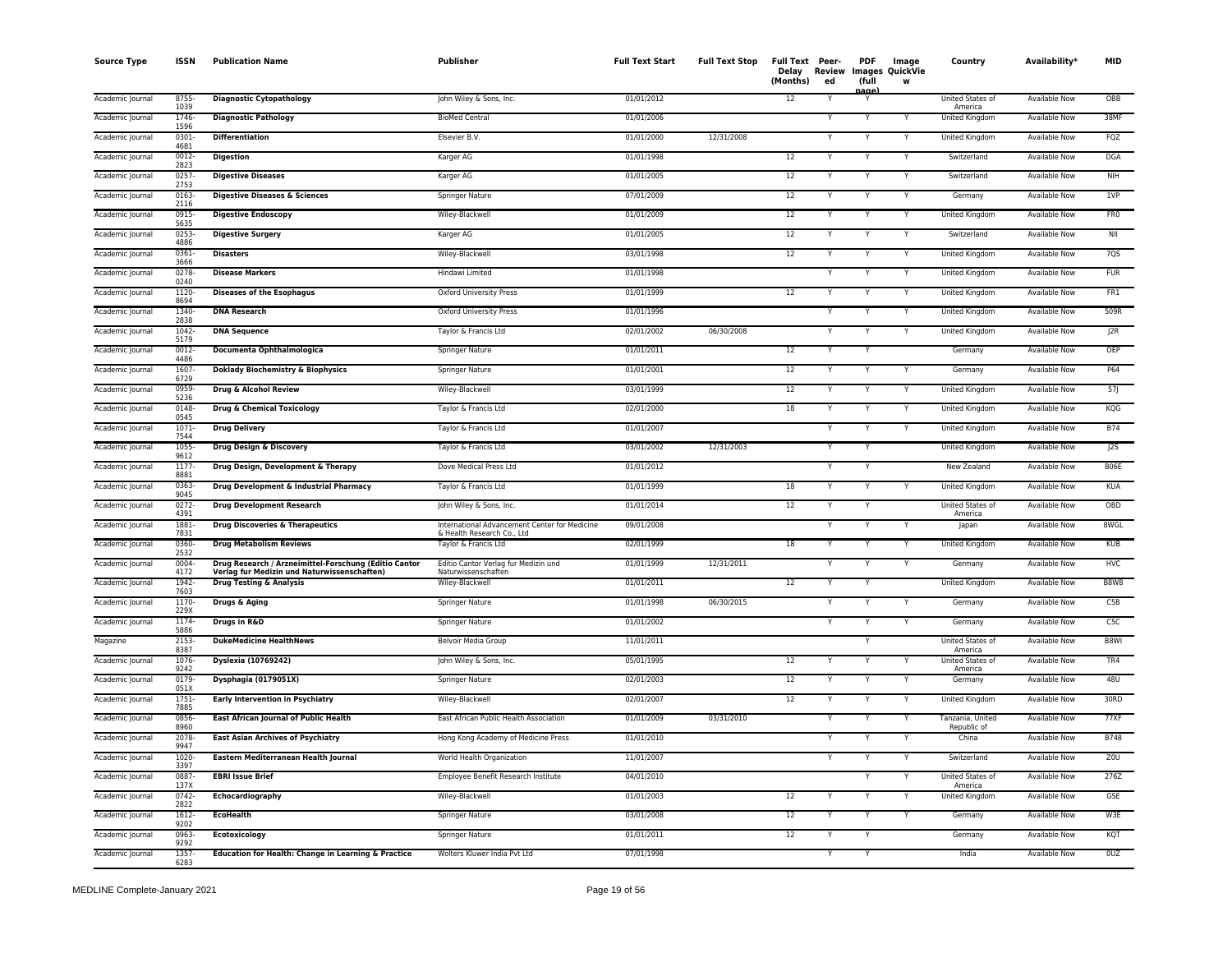| <b>Source Type</b> | <b>ISSN</b>      | <b>Publication Name</b>                                                                                                      | Publisher                                                   | <b>Full Text Start</b> | <b>Full Text Stop</b> | Full Text Peer-<br>Delay<br>(Months) | <b>Review</b><br>ed | <b>PDF</b><br>(full<br>aar | Image<br>Images QuickVie<br>w | Country                            | Availability <sup>*</sup> | <b>MID</b>        |
|--------------------|------------------|------------------------------------------------------------------------------------------------------------------------------|-------------------------------------------------------------|------------------------|-----------------------|--------------------------------------|---------------------|----------------------------|-------------------------------|------------------------------------|---------------------------|-------------------|
| Academic Journal   | 1473-<br>9879    | <b>Education for Primary Care</b>                                                                                            | Taylor & Francis Ltd                                        | 01/01/2009             | 09/15/2015            |                                      |                     |                            | Y                             | United Kingdom                     | <b>Available Now</b>      | <b>NAK</b>        |
| Academic Journal   | 1679<br>4508     | <b>Einstein (16794508)</b>                                                                                                   | Instituto Israelita de Ensino e Pesquisa Albert<br>Finstein | 01/01/2012             |                       |                                      |                     | Υ                          | Y                             | Brazil                             | <b>Available Now</b>      | $78$ $P$          |
| Academic Journal   | 0869<br>2092     | Eksperimental'naya i Klinicheskaya Farmakologiya                                                                             | Folium Publishing Company                                   | 07/01/2011             |                       |                                      |                     | Y                          |                               | <b>Russian Federation</b>          | <b>Available Now</b>      | 4ZOV              |
| Academic Journal   | 1536<br>8378     | <b>Electromagnetic Biology &amp; Medicine</b>                                                                                | Taylor & Francis Ltd                                        | 01/01/2006             |                       | 18                                   |                     |                            | Y                             | United Kingdom                     | Available Now             | KZI               |
| Academic Journal   | 0173<br>0835     | <b>Electrophoresis</b>                                                                                                       | John Wiley & Sons, Inc.                                     | 10/01/2012             |                       | 12                                   |                     |                            |                               | United States of<br>America        | Available Now             | OLG               |
| Academic Journal   | 0261-<br>4189    | <b>EMBO Journal</b>                                                                                                          | John Wiley & Sons, Inc.                                     | 01/01/1997             |                       | 12                                   |                     | Y                          |                               | United States of<br>America        | <b>Available Now</b>      | 1VT               |
| Academic Journal   | $1757-$<br>4676  | <b>EMBO Molecular Medicine</b>                                                                                               | Wiley-Blackwell                                             | 01/01/2011             |                       |                                      |                     |                            |                               | <b>United Kingdom</b>              | Available Now             | B <sub>2</sub> JD |
| Academic Journal   | 1469<br>221X     | <b>EMBO Reports</b>                                                                                                          | John Wiley & Sons, Inc.                                     | 07/01/2000             |                       | 12                                   |                     |                            | Y                             | United States of<br>America        | Available Now             | N <sub>5C</sub>   |
| Academic Journal   | 1080-<br>6040    | <b>Emerging Infectious Diseases</b>                                                                                          | Centers for Disease Control & Prevention (CDC)              | 07/01/1996             |                       |                                      |                     | Y                          | Y                             | United States of<br>America        | <b>Available Now</b>      | <b>EFD</b>        |
| Academic Journal   | 1355-<br>008X    | <b>Endocrine (1355008X)</b>                                                                                                  | Springer Nature                                             | 01/01/2007             |                       | 12                                   |                     | Υ                          |                               | Germany                            | <b>Available Now</b>      | 12L3              |
| Magazine           | 0918<br>8959     | <b>Endocrine Journal</b>                                                                                                     | Japan Endocrine Society                                     | 01/01/2012             |                       |                                      |                     | Y                          |                               | Japan                              | Available Now             | 2TH               |
| Academic Journal   | 1046-<br>3976    | <b>Endocrine Pathology</b>                                                                                                   | Springer Nature                                             | 01/01/1997             |                       | 12                                   |                     |                            |                               | Germany                            | <b>Available Now</b>      | 130Y              |
| Academic Journal   | 0743<br>5800     | <b>Endocrine Research</b>                                                                                                    | Taylor & Francis Ltd                                        | 02/01/2001             |                       | 18                                   |                     |                            | Y                             | United Kingdom                     | Available Now             | KUE               |
| Academic Journal   | 1062-<br>3329    | <b>Endothelium</b>                                                                                                           | Taylor & Francis Ltd                                        | 01/01/2003             | 09/30/2008            |                                      |                     |                            |                               | United Kingdom                     | Available Now             | J2X               |
| Academic Journal   | 0893<br>6692     | <b>Environmental &amp; Molecular Mutagenesis</b>                                                                             | John Wiley & Sons, Inc.                                     | 01/01/2012             |                       | 12                                   |                     |                            |                               | United States of<br>America        | Available Now             | OBG               |
| Academic Journal   | 0269<br>4042     | <b>Environmental Geochemistry &amp; Health</b>                                                                               | <b>Springer Nature</b>                                      | 01/01/2000             |                       | 12                                   |                     | Y                          | Y                             | Germany                            | <b>Available Now</b>      | <b>KSG</b>        |
| Academic Journal   | 1342-<br>078X    | <b>Environmental Health &amp; Preventive Medicine</b>                                                                        | <b>Springer Nature</b>                                      | 11/01/2013             |                       | 12                                   |                     | Y                          |                               | Germany                            | <b>Available Now</b>      | <b>1CNN</b>       |
| Academic Journal   | 0091<br>6765     | <b>Environmental Health Perspectives</b>                                                                                     | Superintendent of Documents                                 | 01/01/1999             |                       |                                      |                     | Υ                          | Υ                             | <b>United States of</b><br>America | Available Now             | 3B5               |
| Academic Journal   | 1476-<br>069X    | <b>Environmental Health: A Global Access Science Source</b>                                                                  | <b>BioMed Central</b>                                       | 01/01/2002             |                       |                                      |                     |                            | Y                             | United Kingdom                     | <b>Available Now</b>      | 1CNO              |
| Academic Journal   | 0364<br>152X     | <b>Environmental Management</b>                                                                                              | Springer Nature                                             | 01/01/2000             |                       | 12                                   | Y                   | Y                          | Υ                             | Germany                            | Available Now             | O <sub>5</sub> H  |
| Academic Journal   | 0167<br>6369     | <b>Environmental Monitoring &amp; Assessment</b>                                                                             | Springer Nature                                             | 01/01/2000             |                       | 12                                   |                     | Υ                          | Υ                             | Germany                            | <b>Available Now</b>      | <b>KSD</b>        |
| Academic Journal   | 1520-<br>4081    | <b>Environmental Toxicology</b>                                                                                              | John Wiley & Sons, Inc.                                     | 08/01/2012             |                       | 12                                   |                     |                            |                               | United States of<br>America        | <b>Available Now</b>      | <b>KSH</b>        |
| Academic Journal   | 1099<br>5129     | <b>EP: Europace</b>                                                                                                          | Oxford University Press                                     | 01/01/1999             |                       | 12                                   |                     |                            |                               | United Kingdom                     | Available Now             | <b>NYF</b>        |
| Academic Journal   | 1210-<br>7913    | Epidemiology, Microbiology, Immunology / Epidemiologie, Czech Medical Association of JE Purkyne<br>Mikrobiologie, Imunologie |                                                             | 01/01/2011             |                       |                                      |                     |                            |                               | Czech Republic                     | Available Now             | AWO4              |
| Academic Journal   | 2470-<br>9239    | Epilepsia Open                                                                                                               | Wiley-Blackwell                                             | 01/01/2016             |                       |                                      |                     | Y                          |                               | United Kingdom                     | Available Now             | L3K8              |
| Academic Journal   | $0071 -$<br>1365 | <b>Essays in Biochemistry</b>                                                                                                | Portland Press Ltd.                                         | 01/01/2012             |                       |                                      |                     | ٧                          |                               | <b>United Kingdom</b>              | <b>Available Now</b>      | 30G2              |
| Academic Journal   | 1049<br>510X     | <b>Ethnicity &amp; Disease</b>                                                                                               | Ethnicity & Disease, Inc.                                   | 01/01/2013             |                       |                                      |                     | Y                          |                               | United States of<br>America        | Available Now             | 2QJY              |
| Academic Journal   | 1355<br>7858     | <b>Ethnicity &amp; Health</b>                                                                                                | Routledge                                                   | 09/01/1996             |                       | 18                                   |                     |                            |                               | United Kingdom                     | Available Now             | EHH               |
| Academic Journal   | 1022<br>6877     | <b>European Addiction Research</b>                                                                                           | Karger AG                                                   | 01/01/1998             |                       | 12                                   | $\checkmark$        | Y                          | Y                             | Switzerland                        | Available Now             | NIJ               |
| Academic Journal   | 0937<br>4477     | <b>European Archives of Oto-Rhino-Laryngology</b>                                                                            | Springer Nature                                             | 01/01/2000             |                       | 12                                   |                     |                            |                               | Germany                            | Available Now             | NP7               |
| Academic Journal   | 0940-<br>1334    | European Archives of Psychiatry & Clinical Neuroscience                                                                      | <b>Springer Nature</b>                                      | 02/01/1998             |                       | 12                                   |                     |                            | Y                             | Germany                            | <b>Available Now</b>      | E 1               |
| Academic Journal   | $0175 -$<br>7571 | <b>European Biophysics Journal</b>                                                                                           | Springer Nature                                             | 11/01/1996             |                       | 12                                   |                     | Υ                          | Y                             | Germany                            | <b>Available Now</b>      | EJ2               |
| Academic Journal   | 1018<br>8827     | European Child & Adolescent Psychiatry                                                                                       | <b>Springer Nature</b>                                      | 01/01/1998             |                       | 12                                   |                     |                            | Υ                             | Germany                            | <b>Available Now</b>      | EJ3               |
| Academic Journal   | $2047 -$<br>2404 | European Heart Journal - Cardiovascular Imaging                                                                              | Oxford University Press                                     | 01/01/2012             |                       | 12                                   |                     | Υ                          |                               | <b>United Kingdom</b>              | <b>Available Now</b>      | <b>BMSM</b>       |
| Academic Journal   | 1439<br>6319     | <b>European Journal of Applied Physiology</b>                                                                                | Springer Nature                                             | 01/01/2000             |                       | 12                                   |                     |                            | Y                             | Germany                            | Available Now             | NP8               |
| Academic Journal   | 0014<br>2956     | <b>European Journal of Biochemistry</b>                                                                                      | Wiley-Blackwell                                             | 01/01/1967             | 12/31/2004            |                                      | $\checkmark$        | Υ                          |                               | United Kingdom                     | Available Now             | 7ZX               |
| Academic Journal   | 1010-<br>7940    | <b>European Journal of Cardio-Thoracic Surgery</b>                                                                           | <b>Oxford University Press</b>                              | 11/01/2012             |                       | 12                                   |                     |                            |                               | <b>United Kingdom</b>              | <b>Available Now</b>      | 20T               |
| Academic Journal   | 0014<br>2972     | <b>European Journal of Clinical Investigation</b>                                                                            | Wiley-Blackwell                                             | 01/01/1998             |                       | 12                                   |                     |                            | Y                             | United Kingdom                     | <b>Available Now</b>      | <b>EUD</b>        |
| Academic Journal   | 0934<br>9723     | European Journal of Clinical Microbiology & Infectious<br><b>Diseases</b>                                                    | Springer Nature                                             | 01/01/2000             |                       | 12                                   |                     |                            | Y                             | Germany                            | Available Now             | GRW               |
| Academic Journal   | 0954<br>3007     | <b>European Journal of Clinical Nutrition</b>                                                                                | <b>Springer Nature</b>                                      | 01/01/1997             | 10/31/2015            |                                      |                     | Y                          | Ÿ                             | <b>United Kingdom</b>              | <b>Available Now</b>      | <b>EUC</b>        |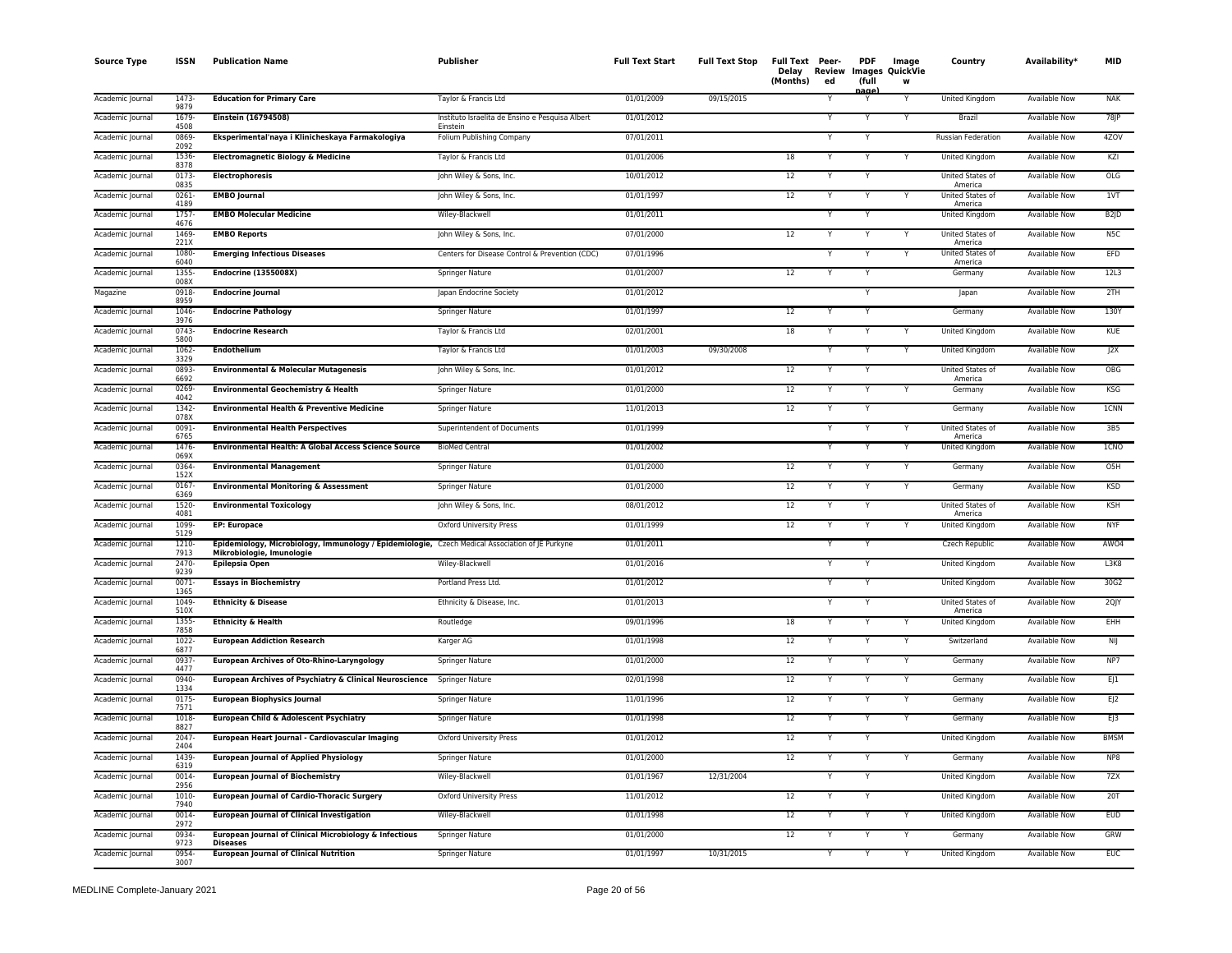| <b>Source Type</b> | <b>ISSN</b>      | <b>Publication Name</b>                                                              | Publisher                                     | <b>Full Text Start</b> | <b>Full Text Stop</b> | Full Text Peer-<br>Delay<br>(Months) | Review<br>ed | <b>PDF</b><br>(full<br>aane | Image<br>Images QuickVie<br>w | Country                     | Availability <sup>*</sup> | <b>MID</b>       |
|--------------------|------------------|--------------------------------------------------------------------------------------|-----------------------------------------------|------------------------|-----------------------|--------------------------------------|--------------|-----------------------------|-------------------------------|-----------------------------|---------------------------|------------------|
| Academic Journal   | $0031 -$<br>6970 | <b>European Journal of Clinical Pharmacology</b>                                     | Springer Nature                               | 01/01/2000             |                       | 12                                   |              | Υ                           | Y                             | Germany                     | <b>Available Now</b>      | NP <sub>9</sub>  |
| Academic Journal   | 1362-<br>5187    | European Journal of Contraception & Reproductive Health Taylor & Francis Ltd<br>Care |                                               | 09/01/2003             |                       | 18                                   |              | Y                           | Y                             | United Kingdom              | <b>Available Now</b>      | $Q$ $6$          |
| Academic Journal   | 0393<br>2990     | <b>European Journal of Epidemiology</b>                                              | <b>Springer Nature</b>                        | 01/01/2005             |                       | 12                                   |              | Y                           | Y                             | Germany                     | <b>Available Now</b>      | G80              |
| Academic Journal   | 1381-<br>4788    | <b>European Journal of General Practice</b>                                          | Taylor & Francis Ltd                          | 01/01/2007             |                       |                                      |              | Y                           | Y                             | United Kingdom              | Available Now             | 1GE5             |
| Academic Journal   | 0902-<br>4441    | <b>European Journal of Haematology</b>                                               | Wiley-Blackwell                               | 01/01/2000             |                       | 12                                   |              |                             | Y                             | United Kingdom              | Available Now             | 8DW              |
| Academic Journal   | 1618-<br>7598    | <b>European Journal of Health Economics</b>                                          | <b>Springer Nature</b>                        | 03/01/2002             |                       | 12                                   |              | Y                           | Y                             | Germany                     | <b>Available Now</b>      | V7V              |
| Academic Journal   | 0929-<br>0273    | <b>European Journal of Health Law</b>                                                | <b>Brill Academic Publishers</b>              | 12/01/1996             |                       | 36                                   |              |                             |                               | Netherlands                 | <b>Available Now</b>      | N0               |
| Academic Journal   | 1388<br>9842     | <b>European Journal of Heart Failure</b>                                             | John Wiley & Sons, Inc.                       | 01/01/2000             |                       | 12                                   |              |                             |                               | United States of<br>America | Available Now             | P30              |
| Academic Journal   | $1121 -$<br>760X | <b>European Journal of Histochemistry</b>                                            | <b>PAGEPress</b>                              | 01/01/2010             |                       |                                      |              | Y                           | Y                             | Italy                       | <b>Available Now</b>      | H <sub>8N</sub>  |
| Academic Journal   | 1018-<br>4813    | <b>European Journal of Human Genetics</b>                                            | Springer Nature                               | 01/01/1998             | 12/31/2015            |                                      |              | Υ                           | Y                             | United Kingdom              | <b>Available Now</b>      | 8D3              |
| Academic Journal   | 0960-<br>7420    | <b>European Journal of Immunogenetics</b>                                            | Wiley-Blackwell                               | 01/01/1998             | 12/31/2004            |                                      |              | Υ                           |                               | United Kingdom              | Available Now             | EUH              |
| Academic Journal   | 0014<br>2980     | <b>European Journal of Immunology</b>                                                | John Wiley & Sons, Inc.                       | 06/01/2012             |                       | 12                                   |              | Y                           |                               | United States of<br>America | <b>Available Now</b>      | <b>BVO</b>       |
| Academic Journal   | 0949-<br>2321    | <b>European Journal of Medical Research</b>                                          | <b>BioMed Central</b>                         | 06/01/2015             |                       |                                      |              | Υ                           |                               | United Kingdom              | Available Now             | GE8              |
| Academic Journal   | 0924-<br>3860    | <b>European Journal of Morphology</b>                                                | Taylor & Francis Ltd                          | 01/01/1998             | 10/31/2005            |                                      |              |                             |                               | United Kingdom              | Available Now             | EI2              |
| Academic Journal   | 0953-<br>816X    | <b>European Journal of Neuroscience</b>                                              | Wiley-Blackwell                               | 01/01/1998             |                       | 12                                   |              | Y                           |                               | United Kingdom              | Available Now             | <b>80N</b>       |
| Academic Journal   | 0340-<br>6997    | <b>European Journal of Nuclear Medicine</b>                                          | Springer Nature                               | 01/01/1997             | 12/31/2001            |                                      |              | Y                           |                               | Germany                     | <b>Available Now</b>      | CQZ              |
| Academic Journal   | 1619-<br>7070    | European Journal of Nuclear Medicine & Molecular<br>Imaging                          | <b>Springer Nature</b>                        | 01/01/2002             |                       | 12                                   |              | Y                           |                               | Germany                     | <b>Available Now</b>      | <b>NPC</b>       |
| Academic Journal   | 1436<br>6207     | <b>European Journal of Nutrition</b>                                                 | <b>Springer Nature</b>                        | 02/01/1999             |                       | 12                                   |              | Υ                           | Y                             | Germany                     | Available Now             | CR <sub>0</sub>  |
| Academic Journal   | 1090-<br>3801    | <b>European Journal of Pain</b>                                                      | Wiley-Blackwell                               | 01/01/2012             |                       | 12                                   |              |                             |                               | <b>United Kingdom</b>       | <b>Available Now</b>      | 8IG              |
| Academic Journal   | 0340-<br>6199    | <b>European Journal of Pediatrics</b>                                                | Springer Nature                               | 01/01/1997             |                       | 12                                   |              | Y                           | Y                             | Germany                     | Available Now             | CR1              |
| Academic Journal   | 1102-<br>4151    | <b>European Journal of Surgery</b>                                                   | Taylor & Francis Ltd                          | 04/01/1998             | 12/31/2002            |                                      |              |                             |                               | United Kingdom              | <b>Available Now</b>      | <b>B79</b>       |
| Academic Journal   | $0014 -$<br>3022 | <b>European Neurology</b>                                                            | Karger AG                                     | 01/01/1998             |                       | 12                                   |              | Y                           | $\checkmark$                  | Switzerland                 | <b>Available Now</b>      | 8BP              |
| Academic Journal   | 0938-<br>7994    | <b>European Radiology</b>                                                            | Springer Nature                               | 01/01/2000             |                       | 12                                   |              | Y                           | Y                             | Germany                     | <b>Available Now</b>      | <b>NPH</b>       |
| Academic Journal   | 1128<br>3602     | European Review for Medical & Pharmacological Sciences Verduci Editore               |                                               | 01/01/2007             |                       |                                      |              |                             | Y                             | Italy                       | Available Now             | H <sub>6</sub> C |
| Academic Journal   | 0940-<br>6719    | <b>European Spine Journal</b>                                                        | Springer Nature                               | 02/01/2000             |                       | 12                                   | Y            | Y                           | Y                             | Germany                     | Available Now             | <b>NPI</b>       |
| Academic Journal   | 0014<br>312X     | <b>European Surgical Research</b>                                                    | Karger AG                                     | 01/01/1998             |                       | 12                                   |              | ١                           | Y                             | Switzerland                 | <b>Available Now</b>      | NIK              |
| Academic Journal   | 1025-<br>496X    | Eurosurveillance (15607917)                                                          | Eurosurveillance                              | 07/01/2010             |                       |                                      |              | Y                           | Y                             | Sweden                      | Available Now             | 8ZU1             |
| Report             | 1530-<br>4396    | <b>Evidence Report/Technology Assessment</b>                                         | Agency for Healthcare Research & Quality      | 06/01/2012             |                       |                                      |              |                             |                               | United States of<br>America | Available Now             | AWLV             |
| Academic Journal   | 1520-<br>541X    | <b>Evolution &amp; Development</b>                                                   | Wiley-Blackwell                               | 07/01/1999             |                       | 12                                   |              | Y                           |                               | United Kingdom              | Available Now             | EUI              |
| Academic Journal   | 1060<br>1538     | <b>Evolutionary Anthropology</b>                                                     | John Wiley & Sons, Inc.                       | 05/01/2012             |                       | 12                                   |              |                             |                               | United States of<br>America | Available Now             | OBK              |
| Academic Journal   | 1063<br>6560     | <b>Evolutionary Computation</b>                                                      | <b>MIT Press</b>                              | 01/01/1996             |                       | 12                                   |              | Ÿ                           | Y                             | United States of<br>America | <b>Available Now</b>      | <b>EVC</b>       |
| Academic Journal   | 0168-<br>8162    | <b>Experimental &amp; Applied Acarology</b>                                          | <b>Springer Nature</b>                        | 01/01/2011             |                       | 12                                   |              | Y                           |                               | Germany                     | <b>Available Now</b>      | KO3              |
| Academic Journal   | 1304-<br>0855    | <b>Experimental &amp; Clinical Transplantation</b>                                   | Middle East Society for Organ Transplantation | 12/01/2011             |                       |                                      |              |                             |                               | Turkey                      | <b>Available Now</b>      | 50CC             |
| Academic Journal   | 0361-<br>073X    | <b>Experimental Aging Research</b>                                                   | Routledge                                     | 01/01/1998             |                       | 18                                   |              | Y                           |                               | <b>United Kingdom</b>       | <b>Available Now</b>      | 1H <sub>O</sub>  |
| Academic Journal   | 0014-<br>4819    | <b>Experimental Brain Research</b>                                                   | Springer Nature                               | 01/01/2000             |                       | 12                                   |              |                             | Y                             | Germany                     | Available Now             | <b>NPK</b>       |
| Academic Journal   | 0906-<br>6705    | <b>Experimental Dermatology</b>                                                      | Wiley-Blackwell                               | 07/01/1992             |                       | 12                                   |              | Y                           | Y                             | United Kingdom              | Available Now             | FR9              |
| Academic Journal   | 1543-<br>8600    | <b>Experimental Diabesity Research</b>                                               | Taylor & Francis Ltd                          | 04/01/2003             | 12/31/2004            |                                      |              |                             |                               | <b>United Kingdom</b>       | <b>Available Now</b>      | <b>RFB</b>       |
| Academic Journal   | 1687-<br>5214    | <b>Experimental Diabetes Research</b>                                                | Hindawi Limited                               | 01/01/2007             | 12/31/2012            |                                      |              |                             | Y                             | <b>United Kingdom</b>       | <b>Available Now</b>      | 2716             |
| Academic Journal   | 0190-<br>2148    | <b>Experimental Lung Research</b>                                                    | Taylor & Francis Ltd                          | 01/01/1999             |                       | 18                                   |              |                             | Y                             | United Kingdom              | Available Now             | B <sub>7</sub> A |
| Academic Journal   | 0958<br>0670     | <b>Experimental Physiology</b>                                                       | Wiley-Blackwell                               | 01/01/2004             |                       | 12                                   | Y            | Y                           | Y                             | <b>United Kingdom</b>       | <b>Available Now</b>      | <b>FZU</b>       |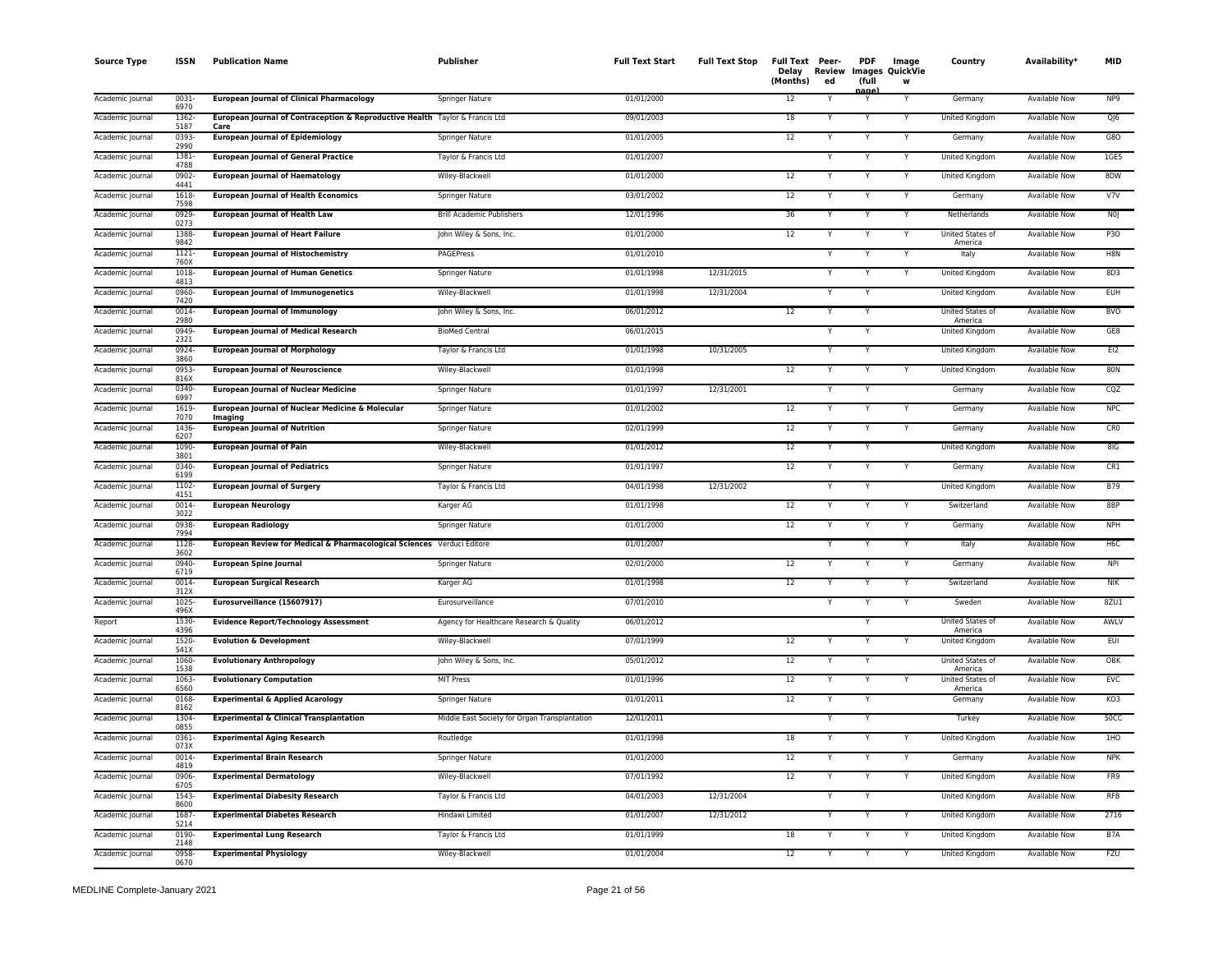| <b>Source Type</b> | <b>ISSN</b>          | <b>Publication Name</b>                                                                            | Publisher                                                                      | <b>Full Text Start</b> | <b>Full Text Stop</b> | Full Text Peer-<br>(Months) | Delay Review<br>ed | <b>PDF</b><br>(full | Image<br><b>Images QuickVie</b><br>w | Country                                | Availability*        | MID             |
|--------------------|----------------------|----------------------------------------------------------------------------------------------------|--------------------------------------------------------------------------------|------------------------|-----------------------|-----------------------------|--------------------|---------------------|--------------------------------------|----------------------------------------|----------------------|-----------------|
| Academic Journal   | $1431 -$<br>0651     | <b>Extremophiles</b>                                                                               | <b>Springer Nature</b>                                                         | 02/01/2000             |                       | 12                          | Y                  | aane<br>Υ           | $\overline{Y}$                       | Germany                                | <b>Available Now</b> | <b>NPM</b>      |
| Academic Journal   | 0950-<br>222X        | Eye                                                                                                | Springer Nature                                                                | 01/01/2002             | 11/30/2015            |                             | Υ                  | Y                   | Υ                                    | <b>United Kingdom</b>                  | Available Now        | LK5             |
| Academic Journal   | 1389<br>9600         | <b>Familial Cancer</b>                                                                             | Springer Nature                                                                | 03/01/2003             |                       | 12                          | Y                  | Y                   | Y                                    | Germany                                | <b>Available Now</b> | OF7             |
| Academic Journal   | 0742<br>3225         | <b>Family Medicine</b>                                                                             | Society of Teachers of Family Medicine                                         | 05/01/2013             |                       |                             |                    | Υ                   |                                      | United States of<br>America            | Available Now        | H <sub>5I</sub> |
| Academic Journal   | 0014<br>7354         | <b>Family Planning Perspectives</b>                                                                | Guttmacher Institute, Inc.                                                     | 01/01/1990             | 11/30/2001            |                             |                    |                     |                                      | United States of<br>America            | Available Now        | FPP             |
| Academic Journal   | 1069-<br>5648        | <b>Family Practice Management</b>                                                                  | American Academy of Family Physicians                                          | 01/01/1998             |                       |                             | $\checkmark$       | Y                   | Y                                    | United States of<br>America            | Available Now‡       | OR8             |
| Academic Journal   | $0014 -$<br>7370     | <b>Family Process</b>                                                                              | Wiley-Blackwell                                                                | 03/01/2000             |                       | 12                          |                    |                     |                                      | United Kingdom                         | Available Now        | 3UA             |
| Magazine           | 0362-<br>1332        | <b>FDA Consumer</b>                                                                                | Food & Drug Administration                                                     | 06/01/1990             | 04/30/2007            |                             |                    | Y                   |                                      | United States of<br>America            | Available Now        | <b>FDA</b>      |
| Academic Journal   | $1742 -$<br>464X     | <b>FEBS Journal</b>                                                                                | Wiley-Blackwell                                                                | 01/01/2005             |                       | 12                          | Y                  | Y                   | Y                                    | United Kingdom                         | <b>Available Now</b> | 16DS            |
| Academic Journal   | $0014 -$<br>5793     | <b>FEBS Letters</b>                                                                                | Wiley-Blackwell                                                                | 05/01/2016             |                       | 12                          | Y                  | Υ                   |                                      | United Kingdom                         | <b>Available Now</b> | 3KQ             |
| Academic Journal   | 0928                 | FEMS Immunology & Medical Microbiology                                                             | Oxford University Press / USA                                                  | 01/01/2006             | 12/31/2012            |                             | Y                  | Υ                   | Y                                    | United States of                       | Available Now        | 3KR             |
| Academic Journal   | 8244<br>0168<br>6496 | <b>FEMS Microbiology Ecology</b>                                                                   | Oxford University Press / USA                                                  | 01/01/2006             | 12/31/2014            |                             |                    |                     |                                      | America<br>United States of<br>America | Available Now        | 3K <sub>S</sub> |
| Academic Journal   | 0378<br>1097         | <b>FEMS Microbiology Letters</b>                                                                   | Oxford University Press / USA                                                  | 01/01/2006             | 12/31/2014            |                             |                    | Y                   | Υ                                    | United States of<br>America            | Available Now        | 3KT             |
| Academic Journal   | 0168<br>6445         | <b>FEMS Microbiology Reviews</b>                                                                   | Oxford University Press / USA                                                  | 01/01/2006             | 12/31/2014            |                             |                    |                     |                                      | United States of<br>America            | Available Now        | 3KU             |
| Academic Journal   | 1567<br>1356         | <b>FEMS Yeast Research</b>                                                                         | Oxford University Press / USA                                                  | 01/01/2006             | 12/31/2014            |                             | Y                  | Y                   | Y                                    | United States of<br>America            | Available Now        | <b>JQU</b>      |
| Academic Journal   | $1551 -$<br>3815     | Fetal & Pediatric Pathology                                                                        | Taylor & Francis Ltd                                                           | 01/01/2004             |                       | 18                          |                    | Y                   |                                      | <b>United Kingdom</b>                  | <b>Available Now</b> | 16W2            |
| Academic Journal   | 1475-<br>2883        | <b>Filaria Journal</b>                                                                             | <b>BioMed Central</b>                                                          | 01/01/2002             | 01/31/2007            |                             | Y                  | Y                   |                                      | <b>United Kingdom</b>                  | <b>Available Now</b> | 1COK            |
| Academic Journal   | 0920-<br>1742        | Fish Physiology & Biochemistry                                                                     | Springer Nature                                                                | 01/01/2003             |                       | 12                          |                    | Y                   |                                      | Germany                                | <b>Available Now</b> | OF <sub>8</sub> |
| Academic Journal   | 1933-<br>6934        | <b>Fly</b>                                                                                         | Taylor & Francis Ltd                                                           | 01/01/2011             | 07/25/2015            |                             |                    |                     |                                      | United Kingdom                         | <b>Available Now</b> | 44TU            |
| Magazine           | 1047<br>0719         | Focus: A Guide to AIDS Research & Counseling                                                       | UCSF AIDS Health Project                                                       | 10/01/2008             | 12/31/2009            |                             |                    | Y                   |                                      | United States of<br>America            | Available Now        | H8U             |
| Academic Journal   | 0015<br>5497         | <b>Folia Biologica</b>                                                                             | Polish Academy of Sciences, Institute of<br>Systematics & Evolution of Animals | 02/01/2012             |                       |                             |                    | Υ                   |                                      | Poland                                 | Available Now        | 4ZYN            |
| Academic Journal   | 0239-<br>8508        | Folia Histochemica et Cytobiologica                                                                | VM Medica-VM Group (Via Medica)                                                | 12/01/2007             |                       |                             | Y                  | Y                   | Y                                    | Poland                                 | <b>Available Now</b> | 3GX0            |
| Academic Journal   | 0015<br>5632         | <b>Folia Microbiologica</b>                                                                        | Springer Nature                                                                | 01/01/2011             |                       | 12                          |                    | Y                   |                                      | Germany                                | <b>Available Now</b> | 1BSE            |
| Academic Journal   | 0015-<br>5659        | <b>Folia Morphologica</b>                                                                          | VM Medica-VM Group (Via Medica)                                                | 01/01/2005             |                       |                             | Y                  |                     | Υ                                    | Poland                                 | Available Now        | <b>16W</b>      |
| Academic Journal   | $1641 -$<br>4640     | <b>Folia Neuropathologica</b>                                                                      | Termedia Publishing House                                                      | 01/01/2005             |                       |                             | Y                  | Y                   | Y                                    | Poland                                 | Available Now        | 16Y             |
| Academic Journal   | $0265 -$<br>203X     | <b>Food Additives &amp; Contaminants</b>                                                           | Taylor & Francis Ltd                                                           | 01/01/1999             | 12/31/2007            |                             | Y                  | ٧                   | v                                    | United Kingdom                         | <b>Available Now</b> | B <sub>7C</sub> |
| Academic Journal   | 1944<br>0049         | Food Additives & Contaminants. Part A: Chemistry,<br>Analysis, Control, Exposure & Risk Assessment | Taylor & Francis Ltd                                                           | 01/01/2008             |                       | 18                          |                    | Υ                   | Y                                    | United Kingdom                         | Available Now        | AWRX            |
| Academic Journal   | 1939-<br>3210        | Food Additives & Contaminants: Part B: Surveillance<br>Communications                              | Taylor & Francis Ltd                                                           | 07/01/2008             |                       | 18                          |                    |                     |                                      | United Kingdom                         | Available Now        | 5EVZ            |
| Academic Journal   | 1547-<br>769X        | Forensic Science, Medicine & Pathology                                                             | Springer Nature                                                                | 01/01/2007             |                       | 12                          | Y                  | Y                   |                                      | Germany                                | Available Now        | 1WYJ            |
| Academic Journal   | $1071 -$<br>5762     | <b>Free Radical Research</b>                                                                       | Taylor & Francis Ltd                                                           | 01/01/2002             |                       | 18                          |                    |                     |                                      | United Kingdom                         | Available Now        | J32             |
| Magazine           | 0748-<br>8157        | <b>Frontiers of Health Services Management</b>                                                     | Lippincott Williams & Wilkins                                                  | 09/01/2001             | 12/31/2016            |                             |                    | Y                   |                                      | United States of<br>America            | <b>Available Now</b> | 0N7             |
| Academic Journal   | $0921 -$<br>3775     | Frontiers of Medical & Biological Engineering                                                      | VSP International Science Publishers                                           | 03/01/1999             | 12/31/2001            |                             | Y                  | Y                   |                                      | Netherlands                            | <b>Available Now</b> | C2C             |
| Academic Journal   | 2095-<br>0217        | <b>Frontiers of Medicine</b>                                                                       | Springer Nature                                                                | 01/01/2011             |                       | 12                          | Y                  | Υ                   |                                      | Germany                                | <b>Available Now</b> | ESI4            |
| Academic Journal   | 1673<br>7342         | <b>Frontiers of Medicine in China</b>                                                              | Springer Nature                                                                | 01/01/2007             | 12/31/2010            |                             |                    | Υ                   |                                      | Germany                                | Available Now        | 44UA            |
| Academic Journal   | 1438<br>793X         | <b>Functional &amp; Integrative Genomics</b>                                                       | Springer Nature                                                                | 07/01/2003             |                       | 12                          |                    |                     |                                      | Germany                                | Available Now        | <b>NNO</b>      |
| Academic Journal   | 0393-<br>5264        | <b>Functional Neurology</b>                                                                        | CIC Edizioni Internazionali s.r.l.                                             | 12/01/2009             |                       |                             | Υ                  | Y                   | Υ                                    | Italy                                  | Available Now        | 50G0            |
| Academic Journal   | $0767 -$<br>3981     | <b>Fundamental &amp; Clinical Pharmacology</b>                                                     | Wiley-Blackwell                                                                | 02/01/2001             |                       | 12                          |                    |                     |                                      | <b>United Kingdom</b>                  | <b>Available Now</b> | <b>FOD</b>      |
| Academic Journal   | 1054-<br>8289        | <b>Future of Children</b>                                                                          | Future of Children                                                             | 10/01/2006             | 03/31/2021            |                             | Y                  | Y                   | Y                                    | United States of<br>America            | <b>Available Now</b> | 6NB             |
| Academic Journal   | 1436<br>3291         | <b>Gastric Cancer</b>                                                                              | Springer Nature                                                                | 03/01/2003             |                       | 12                          |                    |                     |                                      | Germany                                | Available Now        | <b>NPS</b>      |
| Academic Journal   | 0969-<br>7128        | <b>Gene Therapy</b>                                                                                | <b>Springer Nature</b>                                                         | 01/01/1997             | 11/30/2015            |                             | Y                  | Y                   | Y                                    | <b>United Kingdom</b>                  | <b>Available Now</b> | DZ9             |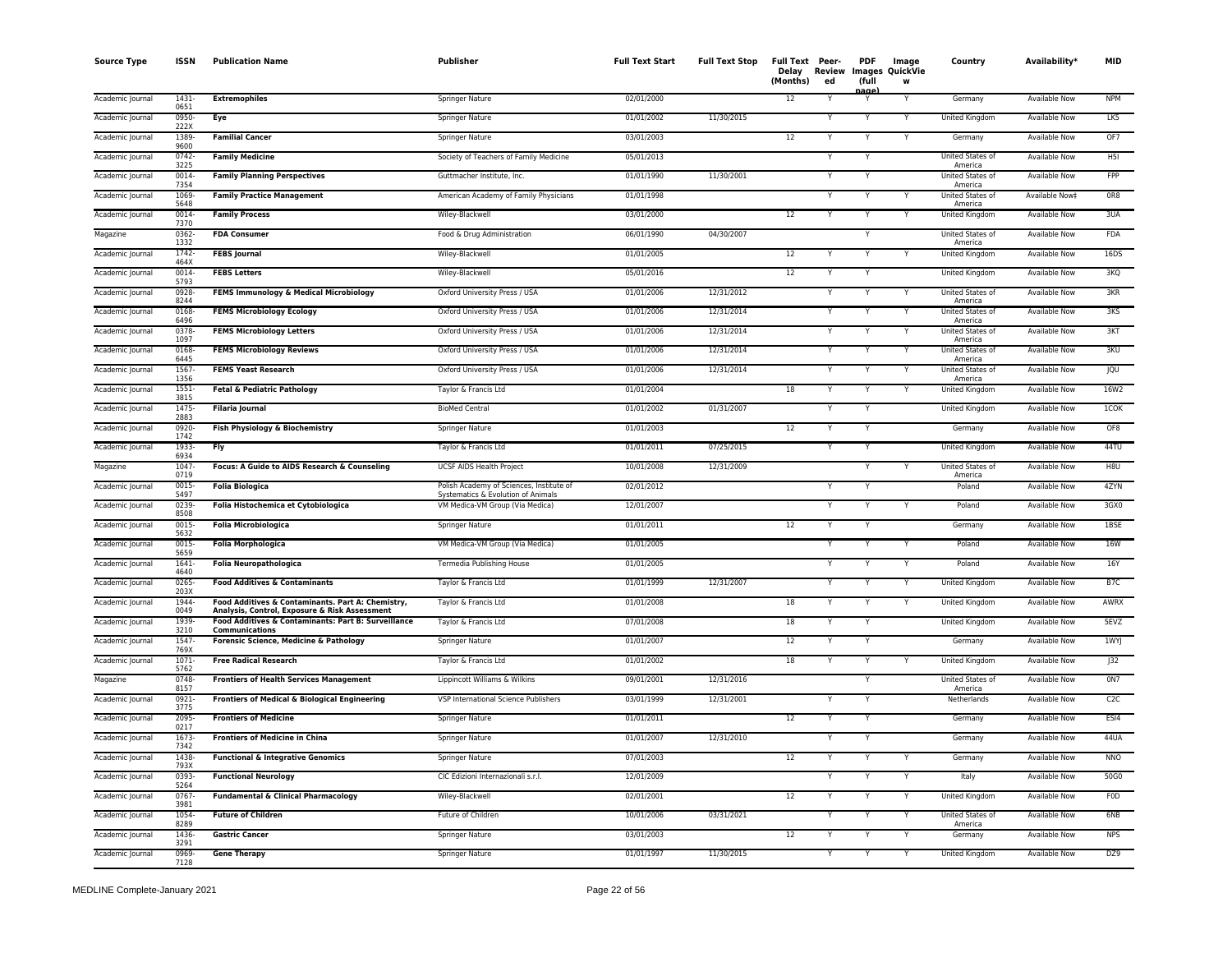| <b>Source Type</b>       | ISSN             | <b>Publication Name</b>                                                 | Publisher                                           | <b>Full Text Start</b> | <b>Full Text Stop</b> | Full Text Peer-<br>Delay Review Images QuickVie<br>(Months)<br>ed | <b>PDF</b><br>(full | Image<br>W | Country                            | Availability*        | <b>MID</b>       |
|--------------------------|------------------|-------------------------------------------------------------------------|-----------------------------------------------------|------------------------|-----------------------|-------------------------------------------------------------------|---------------------|------------|------------------------------------|----------------------|------------------|
| Academic Journal         | 1341-<br>7568    | <b>Genes &amp; Genetic Systems</b>                                      | Genetics Society of Japan                           | 01/01/2008             |                       |                                                                   | عممد                |            | Japan                              | Available Now        | 1CP3             |
| Academic Journal         | 1466-<br>4879    | <b>Genes &amp; Immunity</b>                                             | Springer Nature                                     | 09/01/1999             | 10/31/2015            |                                                                   |                     |            | United Kingdom                     | <b>Available Now</b> | LK7              |
| Academic Journal         | 1356<br>9597     | <b>Genes to Cells</b>                                                   | Wiley-Blackwell                                     | 01/01/1998             |                       | 12<br>Y                                                           |                     | Y          | United Kingdom                     | Available Now        | EV3              |
| Academic Journal         | 1601-<br>1848    | Genes, Brain & Behavior                                                 | Wiley-Blackwell                                     | 01/01/2003             |                       | 12<br>Y                                                           |                     | Y          | United Kingdom                     | Available Now        | K8K              |
| Academic Journal         | 1045<br>2257     | Genes, Chromosomes & Cancer                                             | John Wiley & Sons, Inc.                             | 01/01/2012             |                       | 12<br>Y                                                           |                     |            | United States of<br>America        | Available Now        | OBQ              |
| Academic Journal         | 1526<br>954X     | Genesis: The Journal of Genetics & Development                          | John Wiley & Sons, Inc.                             | 05/01/2012             |                       | 12                                                                |                     |            | United States of<br>America        | Available Now        | OBT              |
| Academic Journal         | $0741 -$<br>0395 | <b>Genetic Epidemiology</b>                                             | John Wiley & Sons, Inc.                             | 07/01/2012             |                       | 12                                                                |                     |            | <b>United States of</b><br>America | Available Now        | OBW              |
| Academic Journal         | 8756-<br>7547    | Genetic, Social & General Psychology Monographs                         | Taylor & Francis Ltd                                | 02/01/1990             | 11/30/2006            |                                                                   |                     |            | United Kingdom                     | Available Now        | GSC              |
| Academic Journal         | 0016-<br>6707    | Genetica                                                                | Springer Nature                                     | 01/01/2010             |                       | $12 \overline{ }$<br>Y                                            | Y                   | Y          | Germany                            | <b>Available Now</b> | OFM              |
| Academic Journal         | 0016<br>6731     | Genetics                                                                | Genetics Society of America                         | 01/01/1916             |                       | Y                                                                 | Y                   |            | United States of<br>America        | Available Now        | GNT              |
| Academic Journal         | 0999-<br>193X    | <b>Genetics Selection Evolution</b>                                     | <b>BioMed Central</b>                               | 02/01/2010             |                       | Y                                                                 | Y                   | Y          | United Kingdom                     | <b>Available Now</b> | <b>NCE</b>       |
| Academic Journal         | 0831-<br>2796    | Genome                                                                  | Canadian Science Publishing                         | 02/01/2001             |                       | 12<br>Y                                                           |                     | Y          | Canada                             | <b>Available Now</b> | 35J              |
| Academic Journal         | 1474<br>7596     | <b>Genome Biology</b>                                                   | <b>BioMed Central</b>                               | 02/01/2011             |                       | Y                                                                 | Y                   | Y          | United Kingdom                     | Available Now        | AWRZ             |
| Academic Journal         | 1512-<br>0112    | <b>Georgian Medical News</b>                                            | Georgian Medical News                               | 01/01/2011             |                       | Y                                                                 |                     |            | Georgia                            | Available Now        | 508C             |
| Academic Journal         | 1827<br>1987     | <b>Geospatial Health</b>                                                | PAGEPress                                           | 02/01/2011             |                       |                                                                   |                     |            | Italy                              | <b>Available Now</b> | 8Z94             |
| Academic Journal         | 0304-<br>324X    | Gerontology                                                             | Karger AG                                           | 01/01/1998             |                       | 12<br>Y                                                           |                     | Y          | Switzerland                        | <b>Available Now</b> | DHF              |
| Academic Journal         | 0300-<br>9041    | Ginecologia y Obstetricia de Mexico                                     | Federacion Mexicana de Ginecologia y<br>Obstetricia | 01/01/1998             |                       | Y                                                                 |                     | Y          | Mexico                             | Available Now        | 7KM              |
| Academic Journal         | 0393-<br>5590    | Giornale Italiano di Nefrologia                                         | Societa Italiana di Nefrologia                      | 01/01/2008             | 12/31/2012            | Y                                                                 |                     |            | Italy                              | Available Now        | 50BO             |
| Academic Journal         | 0894<br>1491     | Glia                                                                    | John Wiley & Sons, Inc.                             | 06/15/2012             |                       | 12                                                                |                     |            | United States of<br>America        | <b>Available Now</b> | OC2              |
| Academic Journal         | 2169-<br>575X    | <b>Global Health: Science &amp; Practice</b>                            | Johns Hopkins Center for Communication<br>Programs  | 08/01/2015             |                       | Y                                                                 |                     |            | United States of<br>America        | Available Now        | GCLU             |
| Academic Journal         | 1744-<br>1692    | <b>Global Public Health</b>                                             | Routledge                                           | 02/01/2006             |                       | 18<br>Y                                                           |                     | Y          | United Kingdom                     | Available Now        | 15UG             |
| Academic Journal         | 0959-<br>6658    | Glycobiology                                                            | Oxford University Press                             | 01/01/1996             |                       | 12<br>Y                                                           | Y                   | Y          | United Kingdom                     | <b>Available Now</b> | N5D              |
| Academic Journal         | $0282 -$<br>0080 | Glycoconjugate Journal                                                  | Springer Nature                                     | 01/01/2011             |                       | 12<br>Y                                                           | Υ                   |            | Germany                            | <b>Available Now</b> | OFW              |
| Academic Journal         | 0721-<br>832X    | <b>Graefe's Archive of Clinical &amp; Experimental</b><br>Ophthalmology | Springer Nature                                     | 07/01/2009             |                       | 12<br>Y                                                           | Y                   | Y          | Germany                            | <b>Available Now</b> | <b>NPZ</b>       |
| Academic Journal         | 0897-<br>7194    | <b>Growth Factors</b>                                                   | Taylor & Francis Ltd                                | 03/01/2002             |                       | 18<br>Y                                                           |                     | Y          | United Kingdom                     | Available Now        | J36              |
| Academic Journal         | 1949-<br>0976    | <b>Gut Microbes</b>                                                     | Taylor & Francis Ltd                                | 01/01/2010             | 07/25/2015            | Y                                                                 |                     |            | United Kingdom                     | Available Now        | B <sub>2HJ</sub> |
| Academic Journal         | 0378-<br>7346    | <b>Gynecologic &amp; Obstetric Investigation</b>                        | Karger AG                                           | 01/01/2005             |                       | 12<br>Y                                                           |                     | Y          | Switzerland                        | Available Now        | <b>NIV</b>       |
| Academic Journal         | 0951-<br>3590    | <b>Gynecological Endocrinology</b>                                      | Taylor & Francis Ltd                                | 09/01/2003             |                       | 18                                                                |                     |            | United Kingdom                     | Available Now        | GM8              |
| <b>Trade Publication</b> | 1068<br>8838     | <b>H&amp;HN: Hospitals &amp; Health Networks</b>                        | Health Forum                                        | 01/01/1995             | 12/31/2017            |                                                                   |                     |            | United States of<br>America        | Available Now        | HHN              |
| Magazine                 | 0017<br>7768     | Ha-Refuah                                                               | <b>Israel Medical Association</b>                   | 11/01/2012             |                       |                                                                   | Y                   |            | Israel                             | Available Now        | 238V             |
| Academic Journal         | 0017<br>6559     | Haematologia                                                            | VSP International Science Publishers                | 06/01/1998             | 12/31/2002            | Y                                                                 | Y                   |            | Netherlands                        | Available Now        | C <sub>2</sub> E |
| Academic Journal         | 0390-<br>6078    | <b>Haematologica: The Hematology Journal</b>                            | Ferrata Storti Foundation                           | 02/01/2012             |                       |                                                                   |                     |            | Italy                              | <b>Available Now</b> | 15ML             |
| Academic Journal         | 1351-<br>8216    | Haemophilia                                                             | Wiley-Blackwell                                     | 01/01/1998             |                       | 12                                                                |                     |            | United Kingdom                     | <b>Available Now</b> | EVW              |
| Academic Journal         | 0218-<br>8104    | <b>Hand Surgery</b>                                                     | World Scientific Publishing Company                 | 01/01/1999             | 12/31/2015            |                                                                   |                     |            | Singapore                          | Available Now        | 8jj              |
| Academic Journal         | 1477-<br>7517    | <b>Harm Reduction Journal</b>                                           | <b>BioMed Central</b>                               | 01/01/2012             |                       | Y                                                                 |                     | Y          | United Kingdom                     | <b>Available Now</b> | 1CPK             |
| Magazine                 | $1052 -$<br>1577 | <b>Harvard Health Letter</b>                                            | Harvard Health Publications                         | 10/01/1990             |                       |                                                                   | Υ                   | Υ          | United States of<br>America        | <b>Available Now</b> | <b>HHL</b>       |
| Magazine                 | 1051-<br>5313    | <b>Harvard Heart Letter</b>                                             | Harvard Health Publications                         | 01/01/1994             |                       |                                                                   | Y                   | Y          | United States of<br>America        | Available Now        | HHR              |
| Magazine                 | 1089-<br>1102    | <b>Harvard Men's Health Watch</b>                                       | Harvard Health Publications                         | 01/01/2002             |                       |                                                                   | $\mathsf{v}$        | Y          | United States of<br>America        | Available Now        | 3G2              |
| Academic Journal         | $1057 -$<br>5022 | <b>Harvard Mental Health Letter</b>                                     | Harvard Health Publications                         | 01/01/1994             | 03/31/2012            | Y                                                                 |                     | Y          | United States of<br>America        | Available Now        | HMR              |
| Magazine                 | 1070-<br>910X    | <b>Harvard Women's Health Watch</b>                                     | Harvard Health Publications                         | 01/01/1994             |                       |                                                                   | Y                   | Y          | United States of<br>America        | Available Now        | HWH              |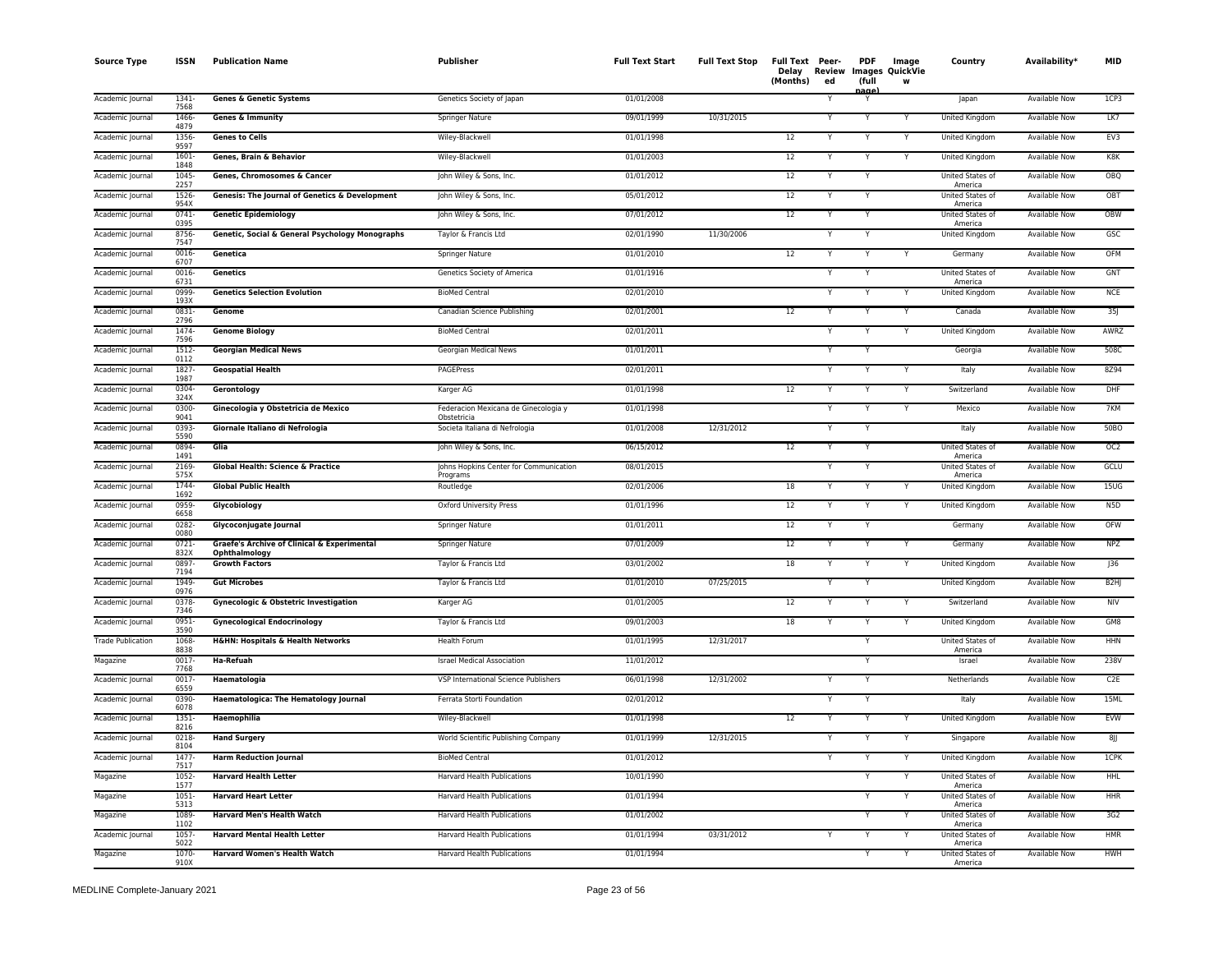| <b>Source Type</b>       | <b>ISSN</b>      | <b>Publication Name</b>                                                                 | Publisher                                                                                   | <b>Full Text Start</b> | <b>Full Text Stop</b> | Full Text Peer-<br>Delay<br>(Months) | Review<br>ed | <b>PDF</b><br>(full<br>aane | Image<br><b>Images QuickVie</b><br>W | Country                            | Availability*        | <b>MID</b>      |
|--------------------------|------------------|-----------------------------------------------------------------------------------------|---------------------------------------------------------------------------------------------|------------------------|-----------------------|--------------------------------------|--------------|-----------------------------|--------------------------------------|------------------------------------|----------------------|-----------------|
| Academic Journal         | 0093-<br>0334    | <b>Hastings Center Report</b>                                                           | Wiley-Blackwell                                                                             | 07/01/1990             |                       | 12                                   | Y            | Y                           | Y                                    | United Kingdom                     | Available Now        | HCR             |
| Academic Journal         | 2641-<br>5216    | Hawai'i Journal of Health & Social Welfare                                              | University Clinical Education Research<br>Associates                                        | 07/01/2019             |                       |                                      | v            | Y                           |                                      | United States of<br>America        | Available Now        | MBNG            |
| Academic Journal         | 2165<br>8218     | Hawaii Journal of Medicine & Public Health                                              | University Clinical Education Research<br>Associates                                        | 01/01/2012             | 06/30/2019            |                                      |              | Y                           |                                      | United States of<br>America        | Available Now        | F2OJ            |
| Academic Journal         | 0017-<br>8594    | <b>Hawaii Medical Journal</b>                                                           | University Clinical Education Research<br>Associates                                        | 01/01/2006             | 12/31/2011            |                                      |              | Y                           |                                      | United States of<br>America        | <b>Available Now</b> | RAV             |
| Academic Journal         | 1746<br>160X     | <b>Head &amp; Face Medicine</b>                                                         | <b>BioMed Central</b>                                                                       | 01/01/2005             |                       |                                      |              | Y                           | Y                                    | United Kingdom                     | Available Now        | 38ML            |
| Academic Journal         | 1043<br>3074     | Head & Neck                                                                             | John Wiley & Sons, Inc.                                                                     | 09/01/2005             |                       | 12                                   |              |                             | Y                                    | <b>United States of</b><br>America | Available Now        | 4AO             |
| Academic Journal         | 1079<br>0969     | Health & Human Rights: An International Journal                                         | Harvard School of Public Health/Francois-Xavier<br>Bagnoud Center for Health & Human Rights | 12/01/2005             |                       |                                      |              |                             |                                      | United States of<br>America        | <b>Available Now</b> | G23             |
| Academic Journal         | 1477<br>7525     | <b>Health &amp; Quality of Life Outcomes</b>                                            | <b>BioMed Central</b>                                                                       | 01/01/2003             |                       |                                      |              | Y                           | Y                                    | United Kingdom                     | <b>Available Now</b> | <b>1CPN</b>     |
| Academic Journal         | 0966<br>0410     | Health & Social Care in the Community                                                   | Wiley-Blackwell                                                                             | 01/01/1998             |                       | 12                                   | Υ            | Y                           | Y                                    | United Kingdom                     | Available Now        | EVX             |
| Academic Journal         | 0360-<br>7283    | <b>Health &amp; Social Work</b>                                                         | Oxford University Press                                                                     | 01/01/1990             |                       | 12                                   |              |                             |                                      | United Kingdom                     | <b>Available Now</b> | <b>HSW</b>      |
| Academic Journal         | 0278-<br>2715    | <b>Health Affairs</b>                                                                   | Project HOPE/HEALTH AFFAIRS                                                                 | 01/01/2003             | 04/30/2009            |                                      |              |                             |                                      | United States of<br>America        | Available Now        | HAF             |
| Academic Journal         | 0195<br>8631     | <b>Health Care Financing Review</b>                                                     | <b>HCFA ORDS Publications</b>                                                               | 03/01/1990             | 12/31/2009            |                                      |              |                             |                                      | United States of<br>America        | <b>Available Now</b> | <b>HCF</b>      |
| Academic Journal         | $0361 -$<br>6274 | <b>Health Care Management Review</b>                                                    | Lippincott Williams & Wilkins                                                               | 01/01/1999             | 12/31/2005            |                                      |              | <b>v</b>                    |                                      | United States of<br>America        | Available Now        | <b>HCM</b>      |
| Academic Journal         | 1386<br>9620     | <b>Health Care Management Science</b>                                                   | Springer Nature                                                                             | 03/01/1998             |                       | 12                                   | v            | Y                           | Y                                    | Germany                            | Available Now        | <b>BSE</b>      |
| Academic Journal         | 1041<br>0236     | <b>Health Communication</b>                                                             | Taylor & Francis Ltd                                                                        | 01/01/2000             |                       | 18                                   |              |                             |                                      | United Kingdom                     | <b>Available Now</b> | 7LW             |
| Academic Journal         | $1057 -$<br>9230 | <b>Health Economics</b>                                                                 | John Wiley & Sons, Inc.                                                                     | 01/01/2012             |                       | 12                                   |              |                             |                                      | United States of<br>America        | <b>Available Now</b> | 082             |
| Academic Journal         | 1369<br>6513     | <b>Health Expectations</b>                                                              | Wiley-Blackwell                                                                             | 01/01/1998             |                       |                                      |              | Y                           |                                      | United Kingdom                     | Available Now        | EVY             |
| <b>Trade Publication</b> | 0899<br>6210     | <b>Health Facilities Management</b>                                                     | Health Forum                                                                                | 01/01/1995             |                       |                                      |              |                             |                                      | United States of<br>America        | <b>Available Now</b> | <b>HFA</b>      |
| Academic Journal         | $1471 -$<br>1834 | Health Information & Libraries Journal                                                  | Wiley-Blackwell                                                                             | 03/01/2001             |                       | 12                                   |              | Y                           | $\checkmark$                         | <b>United Kingdom</b>              | <b>Available Now</b> | EVZ             |
| Academic Journal         | 1192<br>8336     | <b>Health Law Journal</b>                                                               | Health Law Institute                                                                        | 01/01/2007             | 12/31/2011            |                                      |              | Y                           |                                      | Canada                             | Available Now        | G5Y             |
| <b>Trade Publication</b> | 1074-<br>4770    | <b>Health Management Technology</b>                                                     | <b>Endeavor Business Media</b>                                                              | 01/01/1998             | 11/30/2018            |                                      |              | Y                           |                                      | <b>United States of</b><br>America | <b>Available Now</b> | EHT             |
| Academic Journal         | 0748-<br>383X    | <b>Health Matrix: Journal of Law-Medicine</b>                                           | Case Western Reserve University School of Law                                               | 03/01/1991             |                       |                                      |              | Y                           |                                      | United States of<br>America        | <b>Available Now</b> | <b>HLM</b>      |
| Academic Journal         | 0268<br>1080     | <b>Health Policy &amp; Planning</b>                                                     | <b>Oxford University Press</b>                                                              | 01/01/1996             |                       | 12                                   |              |                             |                                      | United Kingdom                     | Available Now        | N <sub>5E</sub> |
| Magazine                 | 0882<br>1577     | <b>Health Progress</b>                                                                  | Catholic Health Association of the United States                                            | 12/01/2010             |                       |                                      |              | Y                           |                                      | United States of<br>America        | <b>Available Now</b> | 4AQ             |
| Academic Journal         | 2368-<br>738X    | Health Promotion & Chronic Disease Prevention in<br>Canada: Research, Policy & Practice | Public Health Agency of Canada                                                              | 03/01/2015             |                       |                                      |              |                             |                                      | Canada                             | <b>Available Now</b> | <b>IQRQ</b>     |
| Magazine                 | 0840-<br>6529    | <b>Health Reports</b>                                                                   | <b>Statistics Canada</b>                                                                    | 10/01/2000             |                       |                                      |              |                             |                                      | Canada                             | <b>Available Now</b> | 9K              |
| Academic Journal         | 0951-<br>4848    | <b>Health Services Management Research</b>                                              | Sage Publications, Ltd.                                                                     | 02/01/2001             | 06/30/2015            |                                      |              |                             |                                      | United Kingdom                     | <b>Available Now</b> | 808             |
| Academic Journal         | 0017<br>9124     | <b>Health Services Research</b>                                                         | Wiley-Blackwell                                                                             | 01/01/2001             |                       | 12                                   |              |                             |                                      | United Kingdom                     | <b>Available Now</b> | <b>HSR</b>      |
| <b>Trade Publication</b> | 1055<br>7466     | <b>Health Systems Review</b>                                                            | Federation of American Health Systems Review,<br>Inc                                        | 07/01/1995             | 12/31/1997            |                                      |              |                             |                                      | United States of<br>America        | <b>Available Now</b> | <b>SYR</b>      |
| <b>Trade Publication</b> | 0883-<br>5381    | <b>Healthcare Executive</b>                                                             | American College of Healthcare Executives                                                   | 09/01/2001             | 05/30/2017            |                                      |              | Y                           |                                      | <b>United States of</b><br>America | <b>Available Now</b> | <b>HEX</b>      |
| Magazine                 | 1488<br>917X     | <b>Healthcare Papers</b>                                                                | Longwoods Publishing                                                                        | 01/01/2016             |                       |                                      |              | Y                           |                                      | Canada                             | <b>Available Now</b> | 162D            |
| Magazine                 | 1710-<br>2774    | <b>Healthcare Quarterly</b>                                                             | Longwoods Publishing                                                                        | 08/01/2013             |                       |                                      |              | Y                           |                                      | Canada                             | Available Now        | 162E            |
| Report                   | 1943-<br>0531    | <b>Healthy People 2010 Statistical Notes</b>                                            | US Department of Health & Human Services                                                    | 09/01/2004             | 09/30/2004            |                                      |              |                             |                                      | United States of<br>America        | Available Now        | AWS3            |
| Academic Journal         | 0910-<br>8327    | <b>Heart &amp; Vessels</b>                                                              | <b>Springer Nature</b>                                                                      | 02/01/2003             |                       | 12                                   |              | $\overline{Y}$              |                                      | Germany                            | <b>Available Now</b> | O7W             |
| Magazine                 | $1523 -$<br>9004 | <b>Heart Advisor</b>                                                                    | Belvoir Media Group                                                                         | 11/01/2011             |                       |                                      |              | Y                           |                                      | <b>United States of</b><br>America | <b>Available Now</b> | H30             |
| Academic Journal         | 1382-<br>4147    | <b>Heart Failure Reviews</b>                                                            | Springer Nature                                                                             | 01/01/2005             |                       | 12                                   |              | Y                           | Y                                    | Germany                            | Available Now        | OG1             |
| Academic Journal         | 1098<br>3511     | <b>Heart Surgery Forum</b>                                                              | Forum Multimedia Publishing, LLC                                                            | 01/01/2012             |                       |                                      |              | Y                           |                                      | United States of<br>America        | Available Now        | 509W            |
| Academic Journal         | 0956<br>2737     | <b>HEC Forum</b>                                                                        | Springer Nature                                                                             | 01/01/2008             | 12/31/2009            |                                      |              |                             |                                      | Germany                            | Available Now        | OG2             |
| Academic Journal         | 1083<br>4389     | <b>Helicobacter</b>                                                                     | Wiley-Blackwell                                                                             | 01/01/1998             |                       | 12                                   |              | Y                           |                                      | United Kingdom                     | <b>Available Now</b> | EW <sub>0</sub> |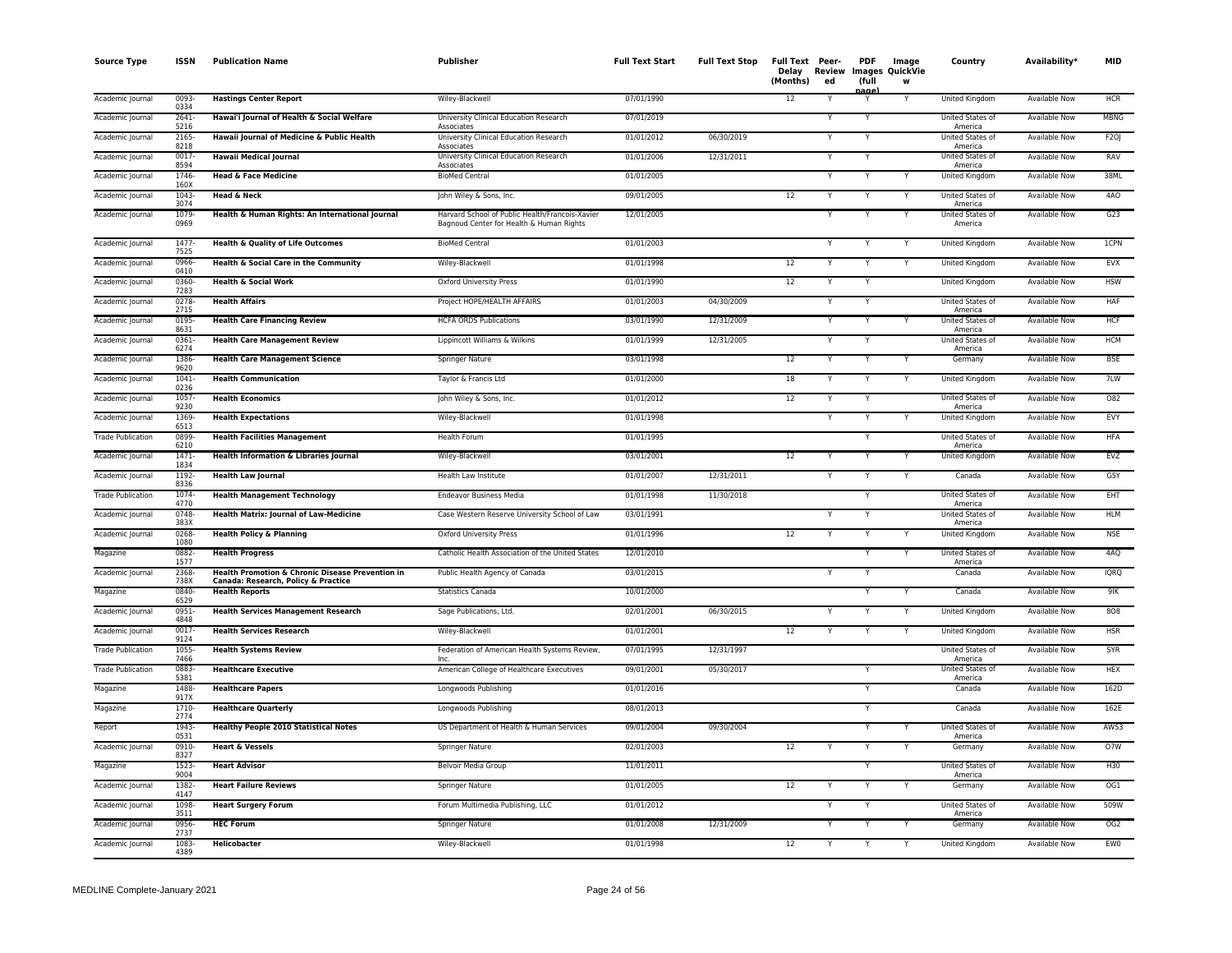| <b>Source Type</b>       | <b>ISSN</b>      | <b>Publication Name</b>                           | Publisher                                     | <b>Full Text Start</b> | <b>Full Text Stop</b> | Full Text Peer-<br>(Months) | Delay Review<br>ed | <b>PDF</b><br>(full<br>ana) | Image<br>Images QuickVie<br>W | Country                     | Availability*        | <b>MID</b>  |
|--------------------------|------------------|---------------------------------------------------|-----------------------------------------------|------------------------|-----------------------|-----------------------------|--------------------|-----------------------------|-------------------------------|-----------------------------|----------------------|-------------|
| Academic Journal         | 1108<br>1430     | <b>Hellenic Journal of Nuclear Medicine</b>       | Hellenic Society of Nuclear Medicine          | 01/01/2013             |                       |                             |                    | Y                           |                               | Greece                      | <b>Available Now</b> | 39PW        |
| Academic Journal         | 0278<br>0232     | <b>Hematological Oncology</b>                     | John Wiley & Sons, Inc.                       | 01/01/2012             |                       | $\overline{12}$             |                    | Y                           |                               | United States of<br>America | <b>Available Now</b> | 085         |
| Academic Journal         | 1024<br>5332     | <b>Hematology</b>                                 | Taylor & Francis Ltd                          | 01/01/2002             |                       |                             |                    | Y                           |                               | United Kingdom              | <b>Available Now</b> | J37         |
| Academic Journal         | 1466<br>4860     | <b>Hematology Journal</b>                         | Springer Nature                               | 01/01/2000             | 12/31/2004            |                             |                    | Y                           |                               | United Kingdom              | Available Now        | LK8         |
| Academic Journal         | 0363-<br>0269    | Hemoglobin                                        | Taylor & Francis Ltd                          | 02/01/2001             |                       | 18                          |                    |                             |                               | United Kingdom              | <b>Available Now</b> | KUI         |
| Academic Journal         | $0018 -$<br>0661 | <b>Hereditas</b>                                  | <b>BioMed Central</b>                         | 03/01/2003             | 12/31/2014            |                             |                    | Y                           |                               | <b>United Kingdom</b>       | <b>Available Now</b> | K8L         |
| Academic Journal         | 0018<br>067X     | <b>Heredity</b>                                   | Springer Nature                               | 01/01/1996             | 12/31/2015            |                             |                    |                             |                               | <b>United Kingdom</b>       | <b>Available Now</b> | <b>FOH</b>  |
| Academic Journal         | 1265<br>4906     | Hernia                                            | Springer Nature                               | 03/01/2003             |                       | 12                          |                    | Y                           |                               | Germany                     | Available Now        | NQ8         |
| Academic Journal         | 0340-<br>9937    | Herz                                              | <b>Springer Nature</b>                        | 02/01/2005             |                       | 12                          |                    | Y                           |                               | Germany                     | <b>Available Now</b> | <b>NXN</b>  |
| <b>Trade Publication</b> | 0735<br>0732     | hfm (Healthcare Financial Management)             | Healthcare Financial Management Association   | 01/01/1994             |                       |                             |                    | Y                           |                               | United States of<br>America | <b>Available Now</b> | <b>HFN</b>  |
| Academic Journal         | 1120<br>9879     | High Blood Pressure & Cardiovascular Prevention   | Springer Nature                               | 01/01/2006             | 06/30/2015            |                             |                    | Y                           |                               | Germany                     | Available Now        | <b>1WYI</b> |
| Academic Journal         | 1050-<br>9631    | <b>Hippocampus</b>                                | John Wiley & Sons, Inc.                       | 07/01/2012             |                       | 12                          |                    | Y                           |                               | United States of<br>America | <b>Available Now</b> | O3Y         |
| Academic Journal         | 0948<br>6143     | <b>Histochemistry &amp; Cell Biology</b>          | Springer Nature                               | 01/01/2000             |                       | 12                          |                    | Y                           | Y                             | Germany                     | Available Now        | NQI         |
| Academic Journal         | 0309<br>0167     | Histopathology                                    | Wiley-Blackwell                               | 01/01/1998             |                       | 12                          |                    |                             | Y                             | United Kingdom              | Available Now        | EW1         |
| Academic Journal         | 0073<br>2753     | <b>History of Science</b>                         | Sage Publications Inc.                        | 03/01/2003             | 09/24/2014            |                             |                    | Y                           | Y                             | United Kingdom              | Available Now        | <b>HSI</b>  |
| Academic Journal         | 1551-<br>885X    | <b>HIV Clinician</b>                              | Delta Region AIDS Education & Training Center | 07/01/2010             |                       |                             |                    | Y                           | Y                             | United States of<br>America | <b>Available Now</b> | 1FTX        |
| Academic Journal         | 1464<br>2662     | <b>HIV Medicine</b>                               | Wiley-Blackwell                               | 10/01/1999             |                       | 12                          |                    | Y                           | Y                             | United Kingdom              | <b>Available Now</b> | <b>FOI</b>  |
| Magazine                 | 1712<br>624X     | <b>HIV/AIDS Policy &amp; Law Review</b>           | Canadian HIV/AIDS Legal Network               | 12/01/2004             | 12/31/2011            |                             |                    | Y                           | Y                             | Canada                      | Available Now        | 2Y40        |
| Academic Journal         | 2059<br>2302     | <b>HLA: Immune Response Genetics</b>              | Wiley-Blackwell                               | 01/01/2016             |                       | 12                          |                    | Y                           | Y                             | United Kingdom              | <b>Available Now</b> | JX0D        |
| Academic Journal         | $0017 -$<br>6192 | HNO                                               | Springer Nature                               | 01/01/1996             |                       | 12                          |                    | Y                           |                               | Germany                     | Available Now        | <b>NQK</b>  |
| Academic Journal         | 1663<br>2818     | <b>Hormone Research in Paediatrics</b>            | Karger AG                                     | 01/01/2010             |                       | 12                          |                    | Y                           |                               | Switzerland                 | Available Now        | B8IR        |
| Academic Journal         | $0742 -$<br>969X | <b>Hospice Journal</b>                            | Taylor & Francis Ltd                          | 01/01/2000             | 01/01/2001            |                             |                    | N                           |                               | <b>United Kingdom</b>       | <b>Available Now</b> | SPJ         |
| Academic Journal         | 0018<br>5868     | <b>Hospital Topics</b>                            | Taylor & Francis Ltd                          | 01/01/1990             |                       | 18                          |                    |                             |                               | United Kingdom              | <b>Available Now</b> | <b>HTP</b>  |
| Magazine                 | $1551 -$<br>8868 | <b>HRSA CareAction</b>                            | Health Resources & Services Administration    | 02/01/2011             | 02/28/2015            |                             |                    |                             |                               | United States of<br>America | Available Now        | 50H9        |
| Academic Journal         | 1093<br>2607     | <b>Human Antibodies</b>                           | IOS Press                                     | 04/01/1999             |                       | $\,$ 6 $\,$                 |                    | Y                           | Y                             | Netherlands                 | Available Now        | <b>FLC</b>  |
| Academic Journal         | 0018<br>7143     | <b>Human Biology</b>                              | Wayne State University Press                  | 06/01/2005             |                       |                             |                    | N                           | Y                             | United States of<br>America | <b>Available Now</b> | <b>HUB</b>  |
| Academic Journal         | 1065<br>9471     | <b>Human Brain Mapping</b>                        | Wiley-Blackwell                               | 07/01/2012             |                       |                             |                    | Y                           |                               | United Kingdom              | Available Now        | 58U         |
| Academic Journal         | 0914-<br>7470    | <b>Human Cell</b>                                 | Springer Nature                               | 01/01/2006             |                       | 12                          |                    |                             |                               | Germany                     | <b>Available Now</b> | 1WQE        |
| Academic Journal         | 1464-<br>7273    | <b>Human Fertility</b>                            | Taylor & Francis Ltd                          | 03/01/2004             |                       | 18                          |                    |                             | Y                             | United Kingdom              | Available Now        | V1T         |
| Academic Journal         | 0340-<br>6717    | <b>Human Genetics</b>                             | Springer Nature                               | 01/01/2000             |                       | 12                          |                    |                             |                               | Germany                     | Available Now        | L4S         |
| Academic Journal         | 1473<br>9542     | <b>Human Genomics</b>                             | <b>BioMed Central</b>                         | 11/01/2003             |                       |                             |                    | Y                           | $\overline{Y}$                | <b>United Kingdom</b>       | <b>Available Now</b> | U18         |
| Academic Journal         | $0001 -$<br>5652 | <b>Human Heredity</b>                             | Karger AG                                     | 01/01/2005             |                       | 12                          |                    | Y                           | Y                             | Switzerland                 | <b>Available Now</b> | NJT         |
| Academic Journal         | 1059<br>7794     | <b>Human Mutation</b>                             | John Wiley & Sons, Inc.                       | 07/01/2012             |                       | 12                          |                    | Y                           |                               | United States of<br>America | <b>Available Now</b> | 050         |
| Academic Journal         | 0046<br>8177     | <b>Human Pathology</b>                            | Elsevier B.V.                                 | 09/01/2012             | 07/31/2015            |                             |                    | Y                           |                               | United States of<br>America | <b>Available Now</b> | <b>10Q4</b> |
| Academic Journal         | 0885<br>6222     | Human Psychopharmacology: Clinical & Experimental | John Wiley & Sons, Inc.                       | 09/01/1986             |                       | 12                          |                    | Y                           |                               | United States of<br>America | <b>Available Now</b> | 089         |
| Academic Journal         | 1028<br>7825     | Human Reproduction & Genetic Ethics               | Taylor & Francis Ltd                          | 03/01/2009             | 09/30/2011            |                             |                    | Y                           | Y                             | United Kingdom              | Available Now        | 6MY2        |
| Academic Journal         | 1355-<br>4786    | <b>Human Reproduction Update</b>                  | <b>Oxford University Press</b>                | 01/01/1995             |                       | 12                          |                    |                             | Y                             | United Kingdom              | <b>Available Now</b> | N5G         |
| Academic Journal         | 1554<br>8600     | <b>Human Vaccines</b>                             | Taylor & Francis Ltd                          | 01/01/2011             | 12/31/2011            |                             |                    | Y                           |                               | United Kingdom              | <b>Available Now</b> | 44TV        |
| Academic Journal         | 2164<br>5515     | Human Vaccines & Immunotherapeutics               | Taylor & Francis Ltd                          | 01/01/2012             | 07/25/2015            |                             |                    | Y                           |                               | United Kingdom              | Available Now        | F29R        |
| Academic Journal         | 1064<br>1955     | <b>Hypertension in Pregnancy</b>                  | Taylor & Francis Ltd                          | 03/01/2000             |                       | $\overline{18}$             |                    | Y                           |                               | United Kingdom              | <b>Available Now</b> | KUJ         |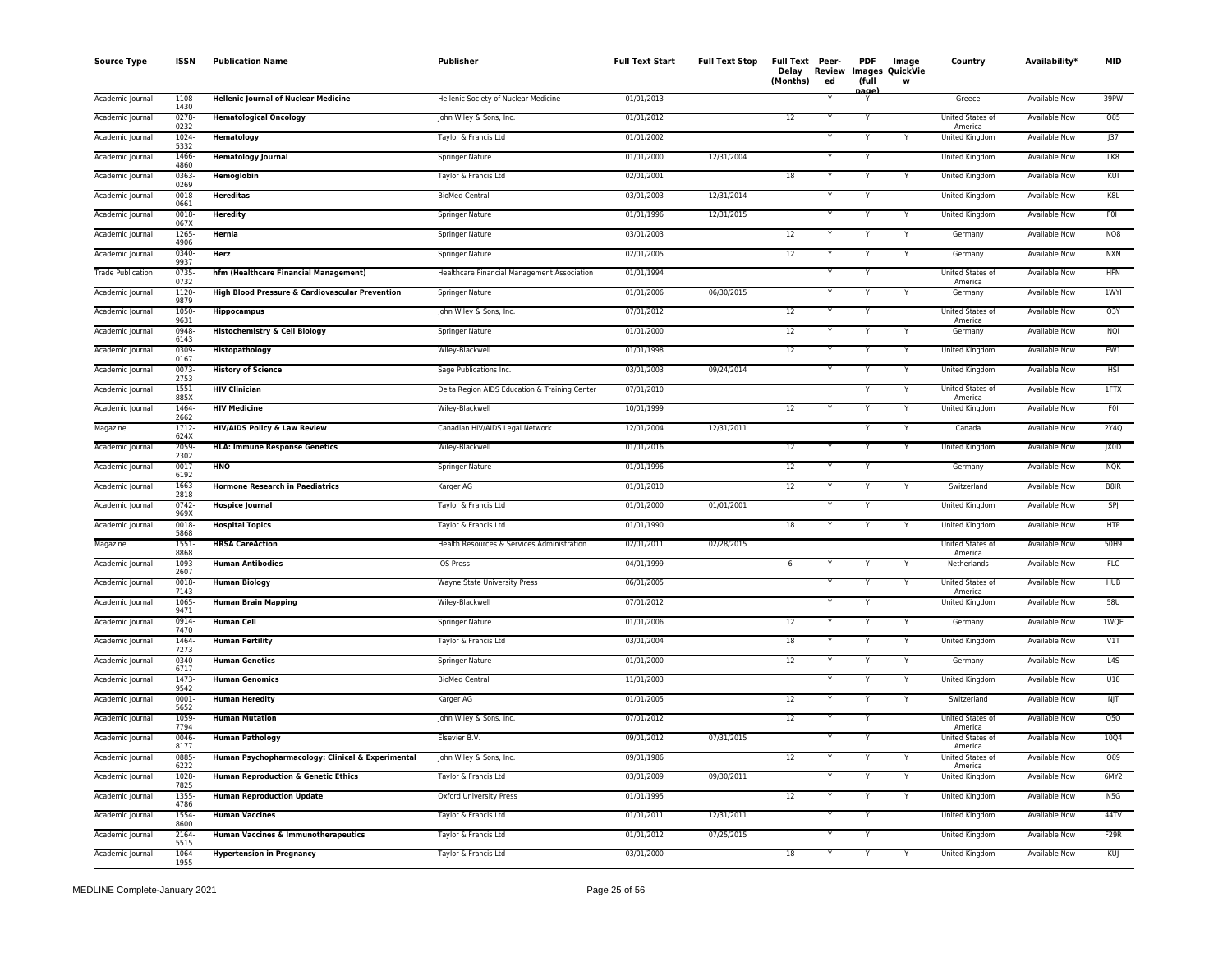| <b>Source Type</b> | <b>ISSN</b>      | <b>Publication Name</b>                                                                             | <b>Publisher</b>                      | <b>Full Text Start</b> | <b>Full Text Stop</b> | Full Text Peer-<br>Delay<br>(Months) | <b>Review</b><br>ed | <b>PDF</b><br>(full | Image<br><b>Images QuickVie</b><br>w | Country                     | Availability*        | <b>MID</b>      |
|--------------------|------------------|-----------------------------------------------------------------------------------------------------|---------------------------------------|------------------------|-----------------------|--------------------------------------|---------------------|---------------------|--------------------------------------|-----------------------------|----------------------|-----------------|
| Academic Journal   | 0916<br>9636     | <b>Hypertension Research</b>                                                                        | Springer Nature                       | 01/01/2009             | 11/30/2015            |                                      |                     | iaαe                | Y                                    | United Kingdom              | <b>Available Now</b> | 1CQ3            |
| Academic Journal   | $1017 -$<br>1606 | IARC Monographs on the Evaluation of Carcinogenic Risks International Agency for Research on Cancer |                                       | 04/01/2014             |                       |                                      | Y                   | Y                   |                                      | France                      | <b>Available Now</b> | 4Z1Q            |
| Magazine           | 1816-            | to Humans<br><b>IAVI Report</b>                                                                     | International AIDS Vaccine Initiative | 07/01/2008             |                       |                                      |                     | Y                   | Y                                    | United States of            | <b>Available Now</b> | 4ZYW            |
| Academic Journal   | 6253<br>$0391 -$ | Il Giornale di Chirurgia                                                                            | CIC Edizioni Internazionali s.r.l.    | 11/01/2009             |                       |                                      | Y                   | Y                   | Y                                    | America<br>Italy            | <b>Available Now</b> | 509X            |
| Academic Journal   | 9005<br>1084     | <b>ILAR Journal</b>                                                                                 | Oxford University Press               | 03/01/2013             |                       | 12                                   | Y                   | Y                   |                                      | United Kingdom              | Available Now        | 50BQ            |
| Academic Journal   | 2020<br>$0265 -$ | IMA Journal of Mathematics Applied in Medicine & Biology Oxford University Press                    |                                       | 01/01/1996             | 12/31/2002            |                                      | Y                   | Υ                   |                                      | United Kingdom              | Available Now        | AYOV            |
| Academic Journal   | 0746<br>0093-    | Immunogenetics                                                                                      | Springer Nature                       | 01/01/2000             |                       | 12                                   |                     | Y                   |                                      | Germany                     | Available Now        | <b>NQN</b>      |
| Academic Journal   | 7711<br>0894-    | Immunohematology                                                                                    | American Red Cross                    | 03/01/2010             |                       |                                      |                     | Y                   | Y                                    | United States of            | <b>Available Now</b> | 50BY            |
| Academic Journal   | 203X<br>0257     | <b>Immunologic Research</b>                                                                         | Springer Nature                       | 01/01/2011             |                       | 12                                   |                     |                     |                                      | America<br>Germany          | <b>Available Now</b> | T <sub>0</sub>  |
| Academic Journal   | 277X<br>0882-    | <b>Immunological Investigations</b>                                                                 | Taylor & Francis Ltd                  | 02/01/2001             |                       | $18\,$                               | Y                   | Y                   | Y                                    | United Kingdom              | <b>Available Now</b> | <b>KUK</b>      |
| Academic Journal   | 0139<br>$0105 -$ | <b>Immunological Reviews</b>                                                                        | Wiley-Blackwell                       | 01/01/1977             |                       | 12                                   | Y                   | Y                   | Y                                    | United Kingdom              | <b>Available Now</b> | <b>HYA</b>      |
| Academic Journal   | 2896<br>0019-    | Immunology                                                                                          | Wiley-Blackwell                       | 01/01/1958             |                       | 12                                   | Υ                   | Υ                   | Υ                                    | United Kingdom              | Available Now        | 1ZL             |
|                    | 2805             |                                                                                                     |                                       | 02/01/2001             |                       |                                      | Y                   | Y                   | Υ                                    |                             |                      |                 |
| Academic Journal   | 0892-<br>3973    | Immunopharmacology & Immunotoxicology                                                               | Taylor & Francis Ltd                  |                        |                       | 18                                   |                     |                     |                                      | United Kingdom              | Available Now        | KUL             |
| Magazine           |                  | In Brief                                                                                            | Guttmacher Institute, Inc.            | 11/01/2009             | 07/31/2014            |                                      |                     |                     |                                      | United States of<br>America | Available Now        | AZVM            |
| Academic Journal   | 1386-<br>6338    | <b>In Silico Biology</b>                                                                            | IOS Press                             | 01/01/1998             |                       | 6                                    |                     | Y                   | Y                                    | Netherlands                 | Available Now        | <b>FUU</b>      |
| Academic Journal   | $1071 -$<br>2690 | In Vitro Cellular & Developmental Biology Animal                                                    | Springer Nature                       | 01/01/2011             |                       | 12                                   |                     | Y                   |                                      | Germany                     | Available Now        | <b>126Q</b>     |
| Academic Journal   | 0019-<br>509X    | <b>Indian Journal of Cancer</b>                                                                     | Wolters Kluwer India Pvt Ltd          | 03/01/2003             |                       |                                      | Y                   | Ÿ                   | Ÿ                                    | India                       | <b>Available Now</b> | SV6             |
| Academic Journal   | $0377 -$<br>9343 | Indian Journal of Chest Diseases & Allied Sciences                                                  | Vallabhbhai Patel Chest Institute     | 11/01/2010             |                       |                                      | Y                   | Y                   | Y                                    | India                       | <b>Available Now</b> | 1D4E            |
| Academic Journal   | 0378<br>6323     | Indian Journal of Dermatology, Venereology & Leprology                                              | Wolters Kluwer India Pvt Ltd          | 07/01/2003             |                       |                                      | Y                   | Υ                   | Y                                    | India                       | Available Now        | SV4             |
| Academic Journal   | $0255 -$<br>0857 | <b>Indian Journal of Medical Microbiology</b>                                                       | Wolters Kluwer India Pvt Ltd          | 01/01/2005             |                       |                                      | Y                   | Y                   | Y                                    | India                       | Available Now        | 1BS0            |
| Academic Journal   | 0971-<br>5916    | Indian Journal of Medical Research                                                                  | Indian Council of Medical Research    | 02/01/2008             |                       |                                      |                     | Υ                   | Y                                    | India                       | Available Now        | 126R            |
| Academic Journal   | 0019-<br>5359    | <b>Indian Journal of Medical Sciences</b>                                                           | Scientific Scholar LLC                | 10/01/2003             | 07/31/2013            |                                      | Y                   | Y                   | Υ                                    | United States of<br>America | Available Now        | SV7             |
| Academic Journal   | $0301 -$<br>4738 | Indian Journal of Ophthalmology                                                                     | Wolters Kluwer India Pvt Ltd          | 03/01/2005             |                       |                                      |                     |                     |                                      | India                       | <b>Available Now</b> | 1BRZ            |
| Academic Journal   | 0377<br>4929     | Indian Journal of Pathology & Microbiology                                                          | Wolters Kluwer India Pvt Ltd          | 07/01/2008             |                       |                                      | Y                   | Y                   | Y                                    | India                       | <b>Available Now</b> | 50 <sub>D</sub> |
| Academic Journal   | 0019-<br>5456    | <b>Indian Journal of Pediatrics</b>                                                                 | Springer Nature                       | 01/01/1997             |                       | 12                                   | Y                   | Y                   |                                      | Germany                     | Available Now        | 1CQL            |
| Academic Journal   | 0019-<br>557X    | <b>Indian Journal of Public Health</b>                                                              | Wolters Kluwer India Pvt Ltd          | 07/01/2010             |                       |                                      | Y                   | Y                   |                                      | India                       | <b>Available Now</b> | 50EL            |
| Academic Journal   | 0019             | <b>Indian Pediatrics</b>                                                                            | Springer Nature                       | 12/01/2007             |                       | 12                                   |                     | Y                   |                                      | Germany                     | Available Now        | 1CQR            |
| Academic Journal   | 6061<br>0905     | <b>Indoor Air</b>                                                                                   | Wiley-Blackwell                       | 03/01/1998             |                       | 12                                   |                     |                     |                                      | United Kingdom              | Available Now        | <b>HYB</b>      |
| Academic Journal   | 6947<br>0300-    | Infection                                                                                           | Springer Nature                       | 02/01/2000             |                       | 12                                   |                     | ٧                   | Υ                                    | Germany                     | Available Now        | <b>NXO</b>      |
| Academic Journal   | 8126<br>2374-    | <b>Infectious Diseases</b>                                                                          | Taylor & Francis Ltd                  | 01/01/2015             |                       | 18                                   |                     |                     |                                      | United Kingdom              | Available Now        | <b>JFBR</b>     |
| Academic Journal   | 4235<br>1064     | <b>Infectious Diseases in Obstetrics &amp; Gynecology</b>                                           | Hindawi Limited                       | 01/01/2003             |                       |                                      | Y                   | Y                   | Y                                    | United Kingdom              | Available Now        | 05Q             |
| Academic Journal   | 7449<br>0360-    | Inflammation                                                                                        | <b>Springer Nature</b>                | 02/01/2005             |                       | 12                                   | Y                   | Y                   | Y                                    | Germany                     | <b>Available Now</b> | 5DY             |
| Academic Journal   | 3997<br>$1023 -$ | <b>Inflammation Research</b>                                                                        | <b>Springer Nature</b>                | 01/01/2011             |                       | 12                                   | Y                   | Υ                   |                                      | Germany                     | <b>Available Now</b> | N7Q             |
| Academic Journal   | 3830<br>0925-    | Inflammopharmacology                                                                                | Springer Nature                       | 01/01/1999             | 12/31/2009            |                                      |                     | Υ                   | Υ                                    | Germany                     | <b>Available Now</b> | C2F             |
| Academic Journal   | 4692<br>1750     | Influenza & Other Respiratory Viruses                                                               | Wiley-Blackwell                       | 01/01/2007             |                       |                                      | Y                   | Y                   | v                                    | United Kingdom              | <b>Available Now</b> | 30RF            |
| Academic Journal   | 2640<br>1753-    | Informatics for Health & Social Care                                                                | Taylor & Francis Ltd                  | 01/01/2008             |                       | 18                                   | Υ                   | Y                   | Y                                    | United Kingdom              | Available Now        | 8P2T            |
| Academic Journal   | 8157<br>1476-    | <b>Informatics in Primary Care</b>                                                                  | Radcliffe Publishing                  | 02/01/2003             | 12/31/2012            |                                      |                     |                     | Υ                                    | United Kingdom              | Available Now        | <b>NAN</b>      |
|                    | 0320             |                                                                                                     |                                       |                        |                       |                                      |                     |                     |                                      |                             |                      |                 |
| Academic Journal   | 0895<br>8378     | <b>Inhalation Toxicology</b>                                                                        | Taylor & Francis Ltd                  | 01/01/1998             |                       | 18                                   |                     | Y                   | Y                                    | United Kingdom              | <b>Available Now</b> | B <sub>7L</sub> |
| Academic Journal   | 0046-<br>9580    | <b>Inquiry (00469580)</b>                                                                           | Sage Publications Inc.                | 03/01/2007             | 06/30/2016            |                                      |                     |                     | Y                                    | United Kingdom              | Available Now        | INQ             |
| Academic Journal   | 0962-<br>1075    | <b>Insect Molecular Biology</b>                                                                     | Wiley-Blackwell                       | 01/01/1998             |                       | 12                                   | Y                   | Y                   | $\overline{Y}$                       | <b>United Kingdom</b>       | <b>Available Now</b> | F <sub>0</sub>  |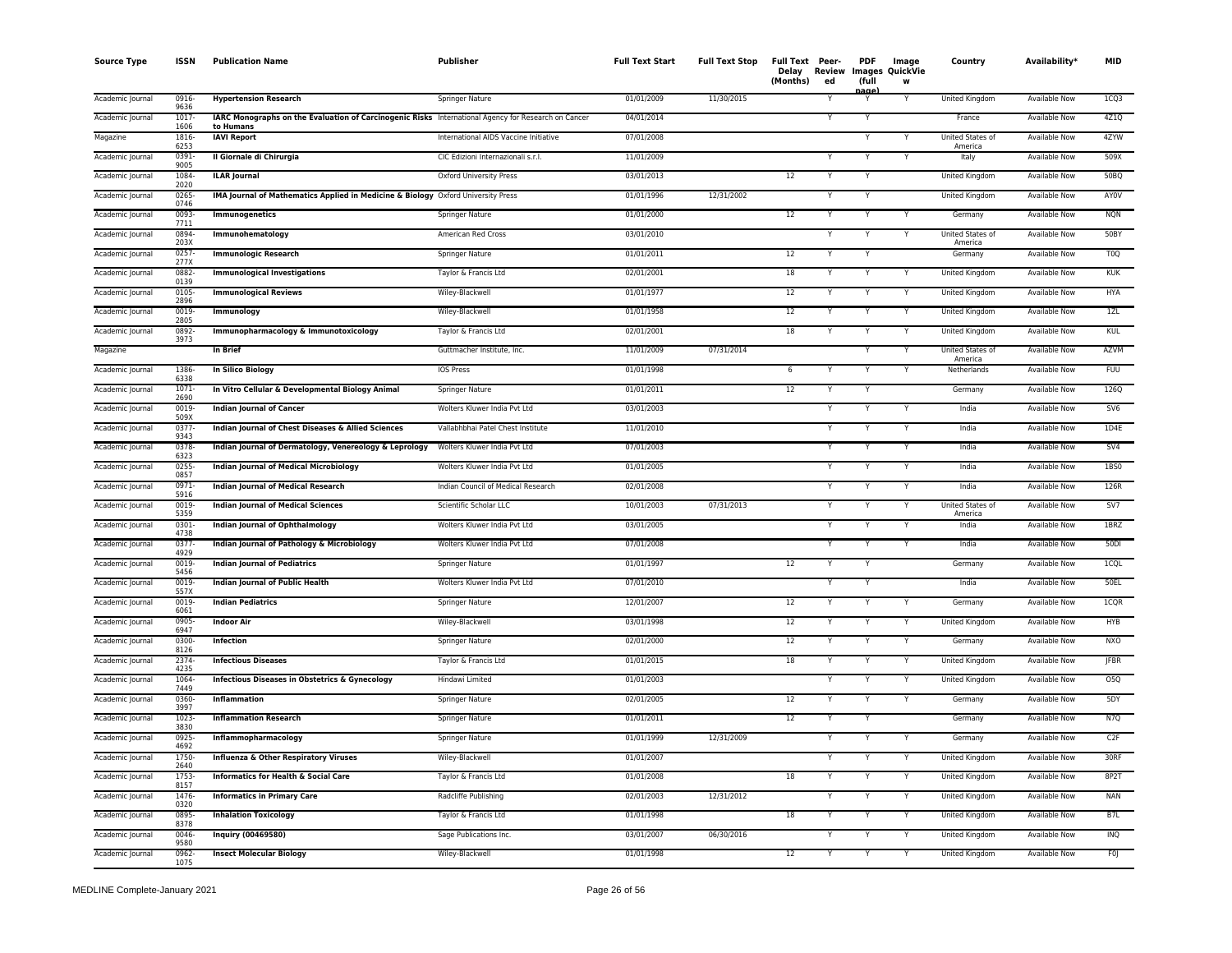| <b>Source Type</b> | <b>ISSN</b>      | <b>Publication Name</b>                                                            | Publisher                                                            | <b>Full Text Start</b> | <b>Full Text Stop</b> | Full Text Peer-<br>Delay<br>(Months) | Review<br>ed | <b>PDF</b><br>(full<br>aane | Image<br><b>Images QuickVie</b><br>W | Country                     | Availability*        | <b>MID</b>      |
|--------------------|------------------|------------------------------------------------------------------------------------|----------------------------------------------------------------------|------------------------|-----------------------|--------------------------------------|--------------|-----------------------------|--------------------------------------|-----------------------------|----------------------|-----------------|
| Academic Journal   | 0065<br>6895     | <b>Instructional Course Lectures</b>                                               | American Academy of Orthopaedic Surgeons                             | 01/01/2009             | 01/13/2016            |                                      |              | Y                           |                                      | United States of<br>America | <b>Available Now</b> | 50G2            |
| Academic Journal   | 1053<br>881X     | Integrative Physiological & Behavioral Science                                     | Springer Nature                                                      | 01/01/1994             | 10/31/2005            |                                      |              | Y                           |                                      | Germany                     | <b>Available Now</b> | IPB             |
| Academic Journal   | 1932-<br>4502    | Integrative Psychological & Behavioral Science                                     | <b>Springer Nature</b>                                               | 03/01/2007             |                       | 12                                   |              | Y                           |                                      | Germany                     | <b>Available Now</b> | 4VZW            |
| Academic Journal   | 1749-<br>4869    | <b>Integrative Zoology</b>                                                         | Wiley-Blackwell                                                      | 01/01/2009             |                       | 12                                   | Y            | Y                           | Y                                    | United Kingdom              | <b>Available Now</b> | 1YE1            |
| Academic Journal   | 1934<br>9491     | Intellectual & Developmental Disabilities                                          | American Association on Intellectual &<br>Developmental Disabilities | 10/01/2012             |                       |                                      |              | Y                           |                                      | United States of<br>America | Available Now        | 394C            |
| Academic Journal   | 0342-<br>4642    | <b>Intensive Care Medicine</b>                                                     | Springer Nature                                                      | 01/01/2000             |                       | 12                                   |              | Y                           |                                      | Germany                     | Available Now        | 4BC             |
| Academic Journal   | 1569-<br>9293    | <b>Interactive Cardiovascular &amp; Thoracic Surgery</b>                           | Oxford University Press                                              | 12/01/2011             |                       | 12                                   |              |                             |                                      | United Kingdom              | <b>Available Now</b> | <b>MVM</b>      |
| Academic Journal   | 1913-<br>2751    | <b>Interdisciplinary Sciences: Computational Life Sciences</b>                     | <b>Springer Nature</b>                                               | 06/01/2014             |                       | 12                                   |              |                             |                                      | Germany                     | <b>Available Now</b> | 8YZ3            |
| Academic Journal   | 1828<br>0447     | <b>Internal &amp; Emergency Medicine</b>                                           | Springer Nature                                                      | 01/01/2006             |                       | 12                                   |              |                             |                                      | Germany                     | <b>Available Now</b> | 46A5            |
| Academic Journal   | 1018<br>2438     | <b>International Archives of Allergy &amp; Immunology</b>                          | Karger AG                                                            | 01/01/1998             |                       | 12                                   |              | Y                           |                                      | Switzerland                 | <b>Available Now</b> | 1GX             |
| Academic Journal   | 0340-<br>0131    | <b>International Archives of Occupational &amp; Environmental</b><br>Health        | Springer Nature                                                      | 01/01/2000             |                       | 12                                   |              | Y                           | Y                                    | Germany                     | <b>Available Now</b> | <b>NQR</b>      |
| Academic Journal   | 0190-<br>3187    | <b>International Family Planning Perspectives</b>                                  | Guttmacher Institute, Inc.                                           | 06/01/1996             | 12/31/2008            |                                      |              |                             |                                      | United States of<br>America | <b>Available Now</b> | IPP             |
| Academic Journal   | 0953-<br>8178    | <b>International Immunology</b>                                                    | Oxford University Press                                              | 01/01/1996             |                       | $\overline{12}$                      |              |                             | Y                                    | United Kingdom              | Available Now        | DIB             |
| Academic Journal   | 1353-<br>4505    | International Journal for Quality in Health Care                                   | <b>Oxford University Press</b>                                       | 01/01/1996             |                       | 12                                   |              |                             |                                      | United Kingdom              | Available Now        | N <sub>5L</sub> |
| Academic Journal   | 0091-<br>4150    | International Journal of Aging & Human Development                                 | Sage Publications Inc.                                               | 06/01/2003             | 06/30/2016            |                                      |              |                             | Y                                    | United Kingdom              | Available Now        | IJG             |
| Academic Journal   | 0105<br>6263     | <b>International Journal of Andrology</b>                                          | Wiley-Blackwell                                                      | 01/01/1998             | 12/31/2012            |                                      |              |                             |                                      | United Kingdom              | <b>Available Now</b> | EVF             |
| Academic Journal   | 1499<br>2027     | <b>International Journal of Audiology</b>                                          | Taylor & Francis Ltd                                                 | 01/01/2002             |                       | $\overline{18}$                      |              | Y                           |                                      | <b>United Kingdom</b>       | <b>Available Now</b> | JW2             |
| Academic Journal   | 1070-<br>5503    | <b>International Journal of Behavioral Medicine</b>                                | <b>Springer Nature</b>                                               | 01/01/1994             |                       | 12                                   |              | Y                           | Y                                    | Germany                     | <b>Available Now</b> | 7M2             |
| Academic Journal   | $0020 -$<br>7128 | <b>International Journal of Biometeorology</b>                                     | Springer Nature                                                      | 01/01/2011             |                       | 12                                   |              | Y                           |                                      | Germany                     | <b>Available Now</b> | <b>NQS</b>      |
| Academic Journal   | 1569<br>5794     | International Journal of Cardiovascular Imaging                                    | Springer Nature                                                      | 08/01/2009             |                       | 12                                   |              | Y                           |                                      | Germany                     | <b>Available Now</b> | 1HHY            |
| Academic Journal   | 1239<br>9736     | <b>International Journal of Circumpolar Health</b>                                 | Taylor & Francis Ltd                                                 | 09/01/2007             |                       |                                      |              |                             | Y                                    | United Kingdom              | <b>Available Now</b> | GB1             |
| Academic Journal   | 0020-<br>7144    | International Journal of Clinical & Experimental Hypnosis Routledge                |                                                                      | 07/01/2003             |                       | 18                                   |              |                             | Y                                    | United Kingdom              | Available Now        | 3F1             |
| Academic Journal   | $1341 -$<br>9625 | <b>International Journal of Clinical Oncology</b>                                  | Springer Nature                                                      | 02/01/2003             |                       | 12                                   |              |                             |                                      | Germany                     | <b>Available Now</b> | 083             |
| Academic Journal   | 0946<br>1965     | International Journal of Clinical Pharmacology &<br><b>Therapeutics</b>            | Dustri-Verlag Dr. Karl Feistle GmbH & Co., KG                        | 01/01/2005             | 10/10/2014            |                                      |              |                             |                                      | Germany                     | Available Now        | 10A             |
| Academic Journal   | 2210-<br>7703    | <b>International Journal of Clinical Pharmacy</b>                                  | Springer Nature                                                      | 01/01/2011             |                       | 12                                   |              | Y                           |                                      | Germany                     | <b>Available Now</b> | BGX3            |
| Academic Journal   | 1368<br>504X     | International Journal of Clinical Practice (Supplement)                            | Wiley-Blackwell                                                      | 07/02/2004             |                       | 12                                   |              | Y                           |                                      | <b>United Kingdom</b>       | <b>Available Now</b> | 23K             |
| Academic Journal   | 0179<br>1958     | <b>International Journal of Colorectal Disease</b>                                 | Springer Nature                                                      | 01/01/2000             |                       | 12                                   |              | Y                           | Y                                    | Germany                     | Available Now        | <b>NQV</b>      |
| Academic Journal   | 1861<br>6410     | International Journal of Computer Assisted Radiology &<br>Surgery                  | Springer Nature                                                      | 01/01/2006             |                       | 12                                   |              |                             |                                      | Germany                     | Available Now        | 39QJ            |
| Academic Journal   | 0142-<br>5463    | <b>International Journal of Cosmetic Science</b>                                   | Wiley-Blackwell                                                      | 01/01/2000             |                       | 12                                   |              |                             |                                      | United Kingdom              | Available Now        | <b>FOK</b>      |
| Academic Journal   | 0214-<br>6282    | <b>International Journal of Developmental Biology</b>                              | International Journal of Developmental Biology                       | 01/01/2006             | 01/15/2016            |                                      |              |                             |                                      | Spain                       | <b>Available Now</b> | H97             |
| Academic Journal   | 0276<br>3478     | <b>International Journal of Eating Disorders</b>                                   | John Wiley & Sons, Inc.                                              | 09/01/1981             |                       | $\overline{12}$                      |              | Y                           |                                      | United States of<br>America | Available Now        | IJD             |
| Academic Journal   | 0960-<br>3123    | International Journal of Environmental Health Research                             | Taylor & Francis Ltd                                                 | 03/01/1997             |                       | 18                                   |              | Y                           | Y                                    | <b>United Kingdom</b>       | <b>Available Now</b> | 57L             |
| Academic Journal   | 1660-<br>4601    | International Journal of Environmental Research & Public MDPI Publishing<br>Health |                                                                      | 12/01/2008             |                       |                                      |              | Y                           | Y                                    | Switzerland                 | <b>Available Now</b> | <b>ICRH</b>     |
| Academic Journal   | 0300<br>5771     | <b>International Journal of Epidemiology</b>                                       | Oxford University Press                                              | 01/01/1996             |                       | 12                                   |              | Y                           |                                      | United Kingdom              | <b>Available Now</b> | <b>DIH</b>      |
| Academic Journal   | 1560-<br>4284    | <b>International Journal of Experimental Diabetes Research</b>                     | Taylor & Francis Ltd                                                 | 01/01/2002             | 12/31/2002            |                                      |              | Y                           |                                      | United Kingdom              | <b>Available Now</b> | J3N             |
| Academic Journal   | 0959<br>9673     | International Journal of Experimental Pathology                                    | Wiley-Blackwell                                                      | 01/01/1998             |                       | 12                                   |              | Y                           | Y                                    | United Kingdom              | Available Now        | 1ZP             |
| Academic Journal   | 0963-<br>7486    | International Journal of Food Sciences & Nutrition                                 | Taylor & Francis Ltd                                                 | 07/01/1996             |                       | 18                                   |              |                             |                                      | United Kingdom              | Available Now        | IJF             |
| Academic Journal   | 1389<br>6563     | International Journal of Health Care Finance & Economics Springer Nature           |                                                                      | 01/01/2004             | 12/31/2014            |                                      |              | Y                           |                                      | Germany                     | <b>Available Now</b> | <b>OGS</b>      |
| Academic Journal   | 2199<br>9023     | International Journal of Health Economics & Management Springer Nature             |                                                                      | 01/01/2015             |                       | 12                                   |              |                             |                                      | Germany                     | Available Now        | <b>I6RR</b>     |
| Academic Journal   | 1476<br>072X     | <b>International Journal of Health Geographics</b>                                 | <b>BioMed Central</b>                                                | 01/01/2003             |                       |                                      |              | Y                           |                                      | United Kingdom              | <b>Available Now</b> | 1CRI            |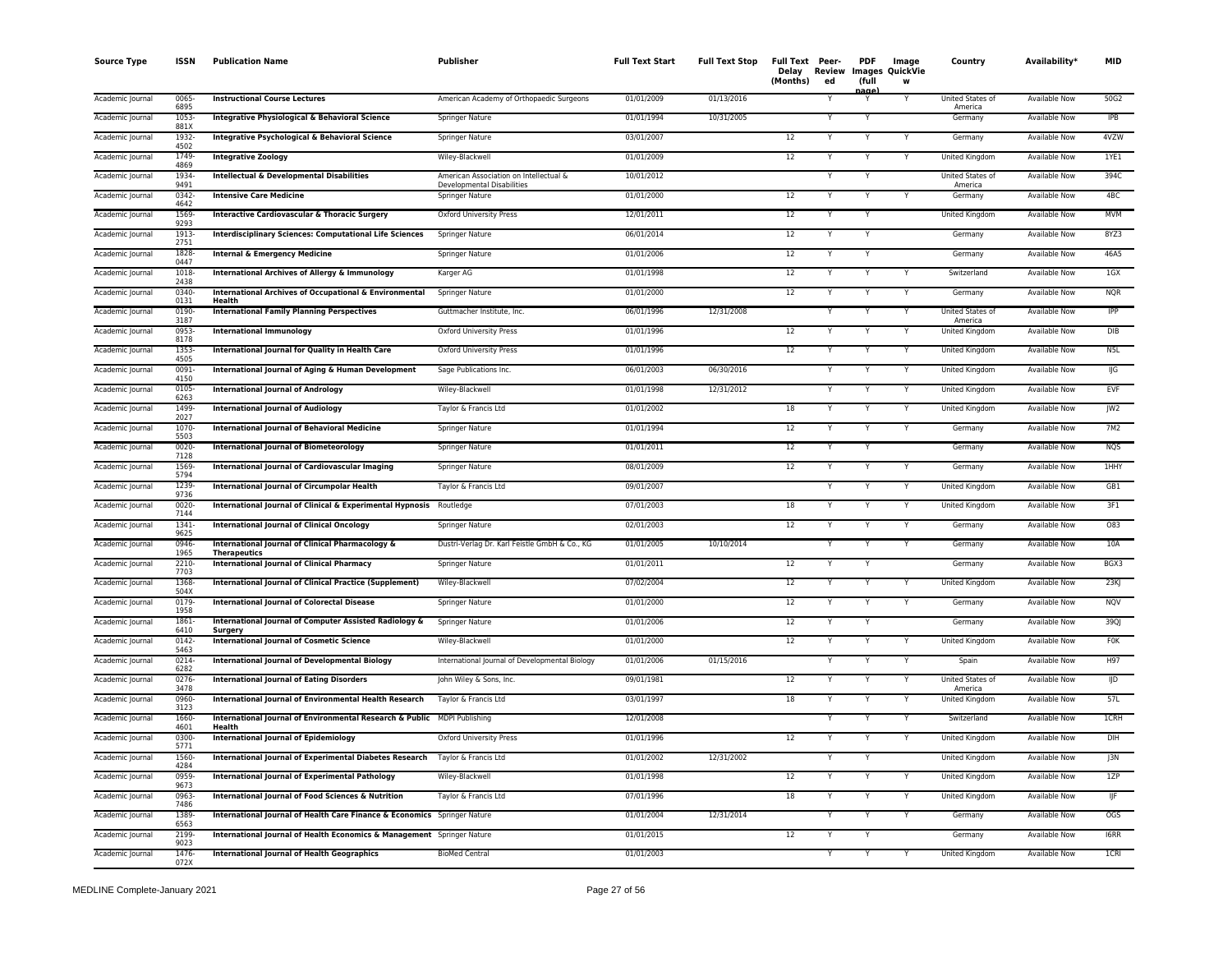| <b>Source Type</b> | ISSN             | <b>Publication Name</b>                                                         | Publisher                                                     | <b>Full Text Start</b> | <b>Full Text Stop</b> | Full Text Peer-<br>Delay<br>(Months) | Review<br>ed | <b>PDF</b><br>(full<br>nage | Image<br><b>Images QuickVie</b> | Country                               | Availability*        | <b>MID</b>      |
|--------------------|------------------|---------------------------------------------------------------------------------|---------------------------------------------------------------|------------------------|-----------------------|--------------------------------------|--------------|-----------------------------|---------------------------------|---------------------------------------|----------------------|-----------------|
| Academic Journal   | 0749<br>6753     | International Journal of Health Planning & Management                           | John Wiley & Sons, Inc.                                       | 01/01/2012             |                       | 12                                   |              |                             |                                 | United States of<br>America           | Available Now        | O8F             |
| Academic Journal   | 0925-<br>5710    | <b>International Journal of Hematology</b>                                      | Springer Nature                                               | 01/01/2011             |                       | 12                                   | Υ            |                             |                                 | Germany                               | Available Now        | 3LY             |
| Academic Journal   | 0265<br>6736     | International Journal of Hyperthermia                                           | Taylor & Francis Ltd                                          | 01/01/1999             |                       |                                      |              |                             | Y                               | United Kingdom                        | Available Now        | B7R             |
| Academic Journal   | 1744<br>3121     | International Journal of Immunogenetics                                         | Wiley-Blackwell                                               | 02/01/2005             |                       | 12                                   |              |                             |                                 | United Kingdom                        | <b>Available Now</b> | 1735            |
| Academic Journal   | 0394<br>6320     | International Journal of Immunopathology &<br>Pharmacology (BIOLIFE, s.a.s.)    | BIOLIFE, s.a.s.                                               | 01/01/2012             | 12/31/2014            |                                      | Y            |                             | Y                               | Italy                                 | <b>Available Now</b> | 52QR            |
| Academic Journal   | 0955<br>9930     | International Journal of Impotence Research                                     | Springer Nature                                               | 01/01/1997             | 11/30/2015            |                                      | Υ            |                             | Y                               | United Kingdom                        | <b>Available Now</b> | <b>DZB</b>      |
| Academic Journal   | 1751-<br>5521    | International Journal of Laboratory Hematology                                  | Wiley-Blackwell                                               | 01/01/2007             |                       | 12                                   |              |                             | Y                               | United Kingdom                        | <b>Available Now</b> | 47EA            |
| Academic Journal   | 0937<br>9827     | <b>International Journal of Legal Medicine</b>                                  | Springer Nature                                               | 07/01/2009             |                       | 12                                   | Y            | Y                           | Υ                               | Germany                               | <b>Available Now</b> | <b>NQW</b>      |
| Academic Journal   | 1478<br>5951     | International Journal of Medical Robotics & Computer<br><b>Assisted Surgery</b> | John Wiley & Sons, Inc.                                       | 01/01/2012             |                       | 12                                   | Y            |                             |                                 | United States of<br>America           | Available Now        | 5DHX            |
| Academic Journal   | 1049<br>8931     | International Journal of Methods in Psychiatric Research                        | Wiley-Blackwell                                               | 03/01/2003             |                       |                                      | Y            |                             | Y                               | United Kingdom                        | <b>Available Now</b> | QME             |
| Academic Journal   | 1107<br>3756     | <b>International Journal of Molecular Medicine</b>                              | Spandidos Publications UK Ltd                                 | 08/01/2013             |                       |                                      | Y            |                             |                                 | United Kingdom                        | Available Now        | 52QV            |
| Academic Journal   | 1178<br>2013     | <b>International Journal of Nanomedicine</b>                                    | Dove Medical Press Ltd                                        | 01/01/2012             |                       |                                      | Y            |                             |                                 | New Zealand                           | Available Now        | 94ZI            |
| Academic Journal   | 0020-<br>7454    | <b>International Journal of Neuroscience</b>                                    | Taylor & Francis Ltd                                          | 01/01/1997             |                       | 18                                   |              |                             |                                 | United Kingdom                        | Available Now        | 7WG             |
| Academic Journal   | 0307<br>0565     | <b>International Journal of Obesity</b>                                         | Springer Nature                                               | 01/01/2005             | 11/30/2015            |                                      | Υ            |                             | Y                               | United Kingdom                        | <b>Available Now</b> | <b>DZC</b>      |
| Academic Journal   | 0307<br>0565     | International Journal of Obesity & Related Metabolic<br><b>Disorders</b>        | Springer Nature                                               | 01/01/1997             | 12/31/2004            |                                      | Y            | Y                           |                                 | United Kingdom                        | Available Now        | 3214            |
| Academic Journal   | 2008<br>6520     | International Journal of Occupational & Environmental<br>Medicine               | National Iranian Oil Company Health<br>Organization           | 01/01/2010             |                       |                                      | Y            |                             | Y                               | Norway                                | Available Now        | B62H            |
| Academic Journal   | 1232<br>1087     | International Journal of Occupational Medicine &<br><b>Environmental Health</b> | Nofer Institute of Occupational Medicine                      | 01/01/2002             |                       |                                      |              |                             | Y                               | Poland                                | <b>Available Now</b> | E5J             |
| Academic Journal   | 1019<br>6439     | <b>International Journal of Oncology</b>                                        | Spandidos Publications UK Ltd                                 | 06/01/2014             |                       |                                      |              |                             |                                 | United Kingdom                        | <b>Available Now</b> | GUD             |
| Academic Journal   | 1522<br>6514     | International Journal of Phytoremediation                                       | Taylor & Francis Ltd                                          | 01/01/2002             |                       | 18                                   | Y            | Y                           | Y                               | United Kingdom                        | <b>Available Now</b> | 162             |
| Academic Journal   | 0001-<br>5423    | International Journal of Plastic Surgery / Acta Chirurgiae<br>Plasticae         | Czech Medical Association of JE Purkyne                       | 06/01/2011             |                       |                                      | Υ            |                             |                                 | Czech Republic                        | <b>Available Now</b> | 4UNV            |
| Academic Journal   | 1661<br>8556     | International Journal of Public Health                                          | Springer Nature                                               | 01/01/2010             |                       | 12                                   | Y            | Y                           | Y                               | Germany                               | <b>Available Now</b> | 46AY            |
| Academic Journa    | 0955<br>3002     | <b>International Journal of Radiation Biology</b>                               | Taylor & Francis Ltd                                          | 05/01/1997             |                       | 18                                   | Y            |                             | Y                               | United Kingdom                        | <b>Available Now</b> | <b>B97</b>      |
| Academic Journal   | 1756<br>1841     | <b>International Journal of Rheumatic Diseases</b>                              | Wiley-Blackwell                                               | 01/01/2009             |                       | 12                                   | Υ            |                             | Y                               | United Kingdom                        | <b>Available Now</b> | 5EVT            |
| Academic Journal   | 1066<br>8969     | <b>International Journal of Surgical Pathology</b>                              | Sage Publications                                             | 07/01/1993             |                       |                                      |              |                             |                                 | United States of<br>America           | Available Now        | 1EB             |
| Academic Journal   | 1091<br>5818     | International Journal of Toxicology (Taylor & Francis)                          | Taylor & Francis Ltd                                          | 01/01/1997             | 12/31/2008            |                                      | Y            |                             | Y                               | United Kingdom                        | Available Now        | B <sub>9C</sub> |
| Academic Journal   | 0919-<br>8172    | <b>International Journal of Urology</b>                                         | Wiley-Blackwell                                               | 02/01/1999             |                       | $12 \overline{ }$                    |              |                             | Y                               | United Kingdom                        | Available Now        | FRY             |
| Academic Journal   | 1531-<br>2054    | <b>International Journal of Yoga Therapy</b>                                    | International Association of Yoga Therapists                  | 01/01/2011             |                       |                                      |              |                             | Y                               | United States of<br>America           | <b>Available Now</b> | LJ5             |
| Academic Journal   | 1641<br>9251     | <b>International Maritime Health</b>                                            | VM Medica-VM Group (Via Medica)                               | 01/01/2009             |                       |                                      | Y            |                             | Y                               | Poland                                | <b>Available Now</b> | AWS7            |
| Academic Journal   | 0165<br>5701     | <b>International Ophthalmology</b>                                              | Springer Nature                                               | 01/01/2011             |                       | 12                                   | Υ            |                             |                                 | Germany                               | Available Now        | OGW             |
| Academic Journal   | 0341<br>2695     | <b>International Orthopaedics</b>                                               | Springer Nature                                               | 01/01/2007             |                       | 12                                   |              |                             |                                 | Germany                               | <b>Available Now</b> | NQZ             |
| Academic Journal   | 1944<br>0391     | <b>International Perspectives on Sexual &amp; Reproductive</b><br>Health        | Guttmacher Institute, Inc.                                    | 01/01/2009             |                       |                                      | Y            |                             | Y                               | United States of<br>America           | Available Now        | 8YW4            |
| Academic Journal   | 0954<br>0261     | <b>International Review of Psychiatry</b>                                       | Routledge                                                     | 02/01/2003             |                       | 18                                   | Y            | Y                           | Y                               | United Kingdom                        | Available Now        | IRO             |
| Academic Journal   | 0883-<br>0185    | <b>International Reviews of Immunology</b>                                      | Taylor & Francis Ltd                                          | 01/01/2002             |                       | 18                                   |              |                             | Y                               | United Kingdom                        | <b>Available Now</b> | J3V             |
| Academic Journal   | 0937-<br>3462    | International Urogynecology Journal                                             | Springer Nature                                               | 01/01/2010             |                       | 12                                   |              |                             |                                 | Germany                               | <b>Available Now</b> | O4M             |
| Academic Journal   | 0301<br>1623     | <b>International Urology &amp; Nephrology</b>                                   | Springer Nature                                               | 01/01/2011             |                       | 12                                   | Y            | Y                           |                                 | Germany                               | Available Now        | OH1             |
| Academic Journal   | 0300-<br>5526    | Intervirology                                                                   | Karger AG                                                     | 01/01/2005             | 12/31/2011            |                                      | Y            | Y                           | Y                               | Switzerland                           | <b>Available Now</b> | <b>DIW</b>      |
| Academic Journal   | 1354<br>2516     | <b>Invertebrate Neuroscience</b>                                                | Springer Nature                                               | 01/01/2011             |                       | 12                                   | Y            |                             |                                 | Germany                               | <b>Available Now</b> | <b>NNU</b>      |
| Magazine           | 0535<br>5133     | <b>Investigacion Clinica</b>                                                    | Instituto de Investigaciones Clinicas Dr. Americo<br>Negrette | 07/01/2011             | 03/30/2017            |                                      |              | Y                           |                                 | Venezuela (Bolivarian<br>Republic of) | Available Now        | 12GT            |
| Academic Journal   | $0167 -$<br>6997 | <b>Investigational New Drugs</b>                                                | Springer Nature                                               | 01/01/2005             |                       | 12                                   | Y            | Y                           | Y                               | Germany                               | Available Now        | OH <sub>2</sub> |
| Academic Journal   | $1541 -$<br>5457 | Iowa Orthopaedic Journal                                                        | Iowa Orthopaedic Journal                                      | 01/01/2011             |                       |                                      |              |                             |                                 | United States of<br>America           | Available Now        | 53U4            |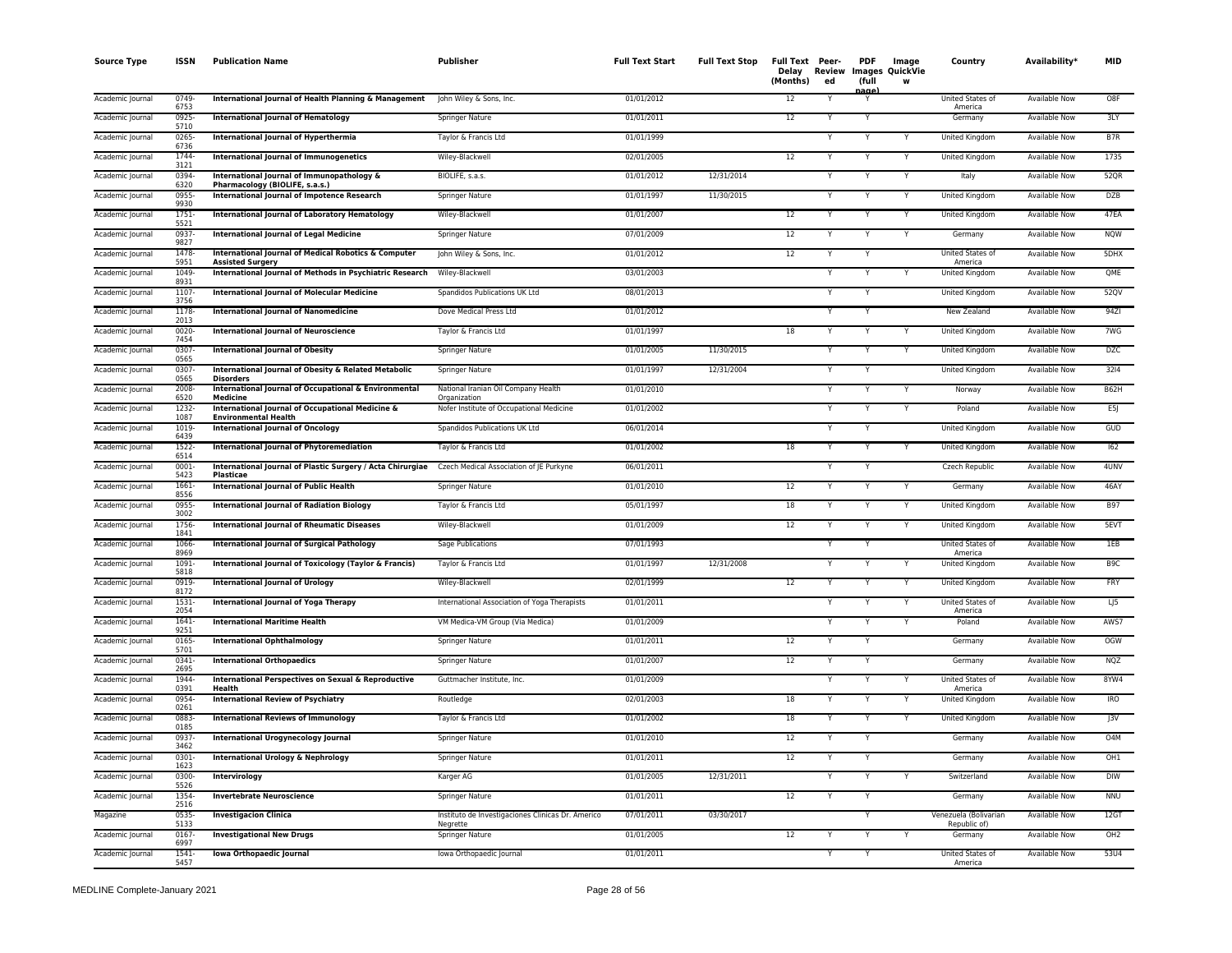| <b>Source Type</b> | <b>ISSN</b>      | <b>Publication Name</b>                                                      | <b>Publisher</b>                                                      | <b>Full Text Start</b> | <b>Full Text Stop</b> | Full Text Peer-<br>Delay<br>(Months) | Review<br>ed | <b>PDF</b><br>(full<br>nage <sup>1</sup> | Image<br><b>Images QuickVie</b><br>W | Country                            | Availability <sup>*</sup> | <b>MID</b>        |
|--------------------|------------------|------------------------------------------------------------------------------|-----------------------------------------------------------------------|------------------------|-----------------------|--------------------------------------|--------------|------------------------------------------|--------------------------------------|------------------------------------|---------------------------|-------------------|
| Academic Journal   | 1028<br>852X     | <b>Iranian Biomedical Journal</b>                                            | Pasteur Institute of Iran                                             | 01/01/2012             |                       |                                      |              |                                          |                                      | Iran (Islamic Republic<br>of)      | <b>Available Now</b>      | 783E              |
| Academic Journal   | 1735-<br>1502    | Iranian Journal of Allergy, Asthma & Immunology                              | Tehran University of Medical Sciences                                 | 06/01/2008             |                       |                                      |              | Ÿ                                        |                                      | Iran (Islamic Republic<br>0f       | <b>Available Now</b>      | 87XG              |
| Academic Journal   | 1735-<br>1383    | Iranian Journal of Immunology                                                | Shiraz Institute for Cancer Research                                  | 01/01/2013             |                       |                                      |              | Y                                        |                                      | Iran (Islamic Republic<br>of)      | <b>Available Now</b>      | AWS9              |
| Academic Journal   | 1735-<br>8582    | <b>Iranian Journal of Kidney Diseases</b>                                    | Iranian Society of Nephrology                                         | 01/01/2009             |                       |                                      |              | Y                                        | Y                                    | Iran (Islamic Republic<br>of)      | <b>Available Now</b>      | 6EYO              |
| Academic Journal   | 0021<br>1265     | <b>Irish Journal of Medical Science</b>                                      | Springer Nature                                                       | 01/01/1997             |                       | 12                                   |              | Y                                        |                                      | Germany                            | Available Now             | GVK               |
| Academic Journal   | 1938<br>2014     | <b>Islets</b>                                                                | Taylor & Francis Ltd                                                  | 01/01/2011             | 07/25/2015            |                                      | Y            | Υ                                        |                                      | United Kingdom                     | Available Now             | B <sub>2</sub> HK |
| Academic Journal   | 1751-<br>7362    | ISME Journal: Multidisciplinary Journal of Microbial<br><b>Ecology</b>       | Springer Nature                                                       | 03/01/2007             | 12/31/2015            |                                      |              |                                          |                                      | United Kingdom                     | Available Now             | 3HAD              |
| Academic Journal   | 0333-<br>7308    | <b>Israel Journal of Psychiatry &amp; Related Sciences</b>                   | <b>Israel Psychiatric Association</b>                                 | 01/01/2009             |                       |                                      |              |                                          | Y                                    | Israel                             | <b>Available Now</b>      | $D$ ] $0$         |
| Academic Journal   | 1565-<br>1088    | <b>Israel Medical Association Journal</b>                                    | <b>Israel Medical Association</b>                                     | 04/01/2011             |                       |                                      |              |                                          |                                      | Israel                             | <b>Available Now</b>      | <b>ICRY</b>       |
| Report             | 1558<br>6847     | <b>Issue Brief (Commonwealth Fund)</b>                                       | Commonwealth Fund                                                     | 01/01/2015             |                       |                                      |              | Y                                        |                                      | United States of<br>America        | <b>Available Now</b>      | 53U8              |
| Academic Journal   | 8756-<br>8160    | <b>Issues in Law &amp; Medicine</b>                                          | Issues in Law & Medicine                                              | 03/01/1990             |                       |                                      |              | Y                                        | Υ                                    | <b>United States of</b><br>America | <b>Available Now</b>      | <b>ILM</b>        |
| Academic Journal   | 2168<br>6068     | <b>JAMA Dermatology</b>                                                      | American Medical Association                                          | 01/01/2013             |                       | $\mathbf{1}$                         |              | Υ                                        |                                      | United States of<br>America        | <b>Available Now</b>      | <b>FTFQ</b>       |
| Academic Journal   | 2168<br>6106     | <b>JAMA Internal Medicine</b>                                                | American Medical Association                                          | 01/01/2013             |                       | -1                                   |              | Y                                        |                                      | United States of<br>America        | Available Now             | <b>FTFS</b>       |
| Academic Journal   | 2168<br>6149     | <b>JAMA Neurology</b>                                                        | American Medical Association                                          | 01/01/2013             |                       | $\mathbf{1}$                         |              |                                          |                                      | United States of<br>America        | Available Now             | <b>FTFT</b>       |
| Academic Journal   | 2168<br>6165     | <b>JAMA Ophthalmology</b>                                                    | American Medical Association                                          | 01/01/2013             |                       | $\mathbf{1}$                         |              | Y                                        |                                      | United States of<br>America        | Available Now             | FTFU              |
| Academic Journal   | 2168<br>6181     | JAMA Otolaryngology-Head & Neck Surgery                                      | American Medical Association                                          | 01/01/2013             |                       | $\mathbf{1}$                         |              |                                          |                                      | United States of<br>America        | Available Now             | <b>FTFV</b>       |
| Academic Journal   | 2168<br>6203     | <b>JAMA Pediatrics</b>                                                       | American Medical Association                                          | 01/01/2013             |                       | $\overline{1}$                       |              | Y                                        |                                      | United States of<br>America        | <b>Available Now</b>      | <b>FTFW</b>       |
| Academic Journal   | 2168<br>622X     | <b>JAMA Psychiatry</b>                                                       | American Medical Association                                          | 01/01/2013             |                       | $\overline{1}$                       |              | Y                                        |                                      | United States of<br>America        | <b>Available Now</b>      | FT4X              |
| Academic Journal   | 2168<br>6254     | <b>JAMA Surgery</b>                                                          | American Medical Association                                          | 01/01/2013             |                       | $\mathbf{1}$                         |              |                                          |                                      | United States of<br>America        | Available Now             | <b>FTFX</b>       |
| Academic Journal   | 0098<br>7484     | JAMA: Journal of the American Medical Association                            | American Medical Association                                          | 01/01/1998             |                       | $\mathbf{1}$                         |              | Y                                        |                                      | United States of<br>America        | Available Now             | AMA               |
| Academic Journal   | 0916<br>4804     | Japanese Journal of Medical Mycology                                         | Japanese Society for Medical Mycology                                 | 06/01/2006             | 12/31/2010            |                                      |              | Υ                                        | Y                                    | Japan                              | Available Now             | 1C59              |
| Academic Journal   | 0021<br>5155     | Japanese Journal of Ophthalmology                                            | Springer Nature                                                       | 01/01/2011             |                       | 12                                   | Y            | Y                                        |                                      | Germany                            | Available Now             | J12               |
| Academic Journal   | 1867<br>1071     | Japanese Journal of Radiology                                                | Springer Nature                                                       | 01/01/2011             |                       | 12                                   |              |                                          |                                      | Germany                            | <b>Available Now</b>      | <b>AUCM</b>       |
| Academic Journal   | $0021 -$<br>5287 | Japanese Journal of Urology / Nihon Hinyokika Gakkai<br>Zasshi               | Japanese Urological Association                                       | 10/01/2010             |                       |                                      |              |                                          | Y                                    | Japan                              | Available Now             | 55MH              |
| Academic Journal   | 0047<br>1917     | Japanese Journal of Veterinary Research                                      | Hokkaido University, Graduate School of<br><b>Veterinary Medicine</b> | 10/01/2011             |                       |                                      |              | Y                                        |                                      | Japan                              | Available Now             | G9Z               |
| Academic Journal   | 1525<br>3961     | JARO - Journal of the Association for Research in<br>Otolaryngology          | Springer Nature                                                       | 02/01/2003             |                       | $\overline{12}$                      |              |                                          | Ÿ                                    | Germany                            | <b>Available Now</b>      | 060               |
| Academic Journal   | 0884<br>8734     | JGIM: Journal of General Internal Medicine                                   | Springer Nature                                                       | 01/01/1998             |                       | 12                                   |              | Υ                                        | Y                                    | Germany                            | <b>Available Now</b>      | 4BF               |
| Academic Journal   | 0097<br>9031     | JNM                                                                          | Society of Nuclear Medicine                                           | 03/01/1973             | 12/31/1977            |                                      |              |                                          | Y                                    | United States of<br>America        | Available Now             | EUV3              |
| Academic Journal   | 1044-<br>4017    | Joint Commission Perspectives                                                | Joint Commission Resources                                            | 10/01/2015             | 05/30/2017            |                                      |              |                                          |                                      | United States of<br>America        | <b>Available Now</b>      | 10ES              |
| Academic Journal   | 1590-<br>8577    | JOP Journal of the Pancreas                                                  | E.S. Burioni Ricerche Bibliografiche                                  | 01/01/2007             | 07/31/2014            |                                      |              |                                          |                                      | Italy                              | Available Now             | 1CSC              |
| Academic Journa    | 1806<br>3713     | Jornal Brasileiro de Pneumologia                                             | Sociedade Brasileira de Pneumologia e<br>Tisiologia                   | 01/01/2009             |                       |                                      |              | Y                                        | Y                                    | Brazil                             | Available Now             | 25MI              |
| Academic Journal   | $0021 -$<br>7557 | Jornal de Pediatria                                                          | Sociedade Brasileira de Pediatria                                     | 01/01/2011             |                       |                                      |              | Y                                        |                                      | Brazil                             | <b>Available Now</b>      | 1CSE              |
| Academic Journal   | 1610-<br>0379    | Journal der Deutschen Dermatologischen Gesellschaft                          | Wiley-Blackwell                                                       | 01/01/2002             |                       | 12                                   |              |                                          | Y                                    | United Kingdom                     | <b>Available Now</b>      | Q1C               |
| Academic Journal   | 1062-<br>2551    | Journal for Healthcare Quality: Promoting Excellence in<br><b>Healthcare</b> | Lippincott Williams & Wilkins                                         | 09/01/2007             | 12/31/2014            |                                      |              | Y                                        | Y                                    | United States of<br>America        | <b>Available Now</b>      | IM <sub>0</sub>   |
| Academic Journa    | 0091-<br>0627    | Journal of Abnormal Child Psychology                                         | Springer Nature                                                       | 02/01/2004             |                       | 12                                   |              |                                          | Y                                    | Germany                            | <b>Available Now</b>      | ACP               |
| Academic Journal   | 0895<br>9420     | Journal of Aging & Social Policy                                             | Taylor & Francis Ltd                                                  | 01/01/2000             |                       | 18                                   |              | Υ                                        | Y                                    | United Kingdom                     | Available Now             | DAP               |
| Academic Journal   | 1059<br>924X     | Journal of Agromedicine                                                      | Taylor & Francis Ltd                                                  | 01/01/2000             |                       | 18                                   |              |                                          | Y                                    | United Kingdom                     | Available Now             | <b>85S</b>        |
| Academic Journal   | 1387-<br>2877    | Journal of Alzheimer's Disease                                               | <b>IOS Press</b>                                                      | 01/01/1998             | 12/31/2011            |                                      |              |                                          | Y                                    | Netherlands                        | <b>Available Now</b>      | <b>FLR</b>        |
| Academic Journal   | 0744<br>8481     | Journal of American College Health                                           | Taylor & Francis Ltd                                                  | 01/01/1994             |                       | 18                                   |              |                                          | Y                                    | United Kingdom                     | Available Now             | ACL               |
| Academic Journal   | $0021 -$<br>8774 | <b>Journal of Analytical Psychology</b>                                      | Wiley-Blackwell                                                       | 10/01/1955             |                       | 12                                   | Y            | Y                                        | Ÿ                                    | <b>United Kingdom</b>              | <b>Available Now</b>      | 2YH               |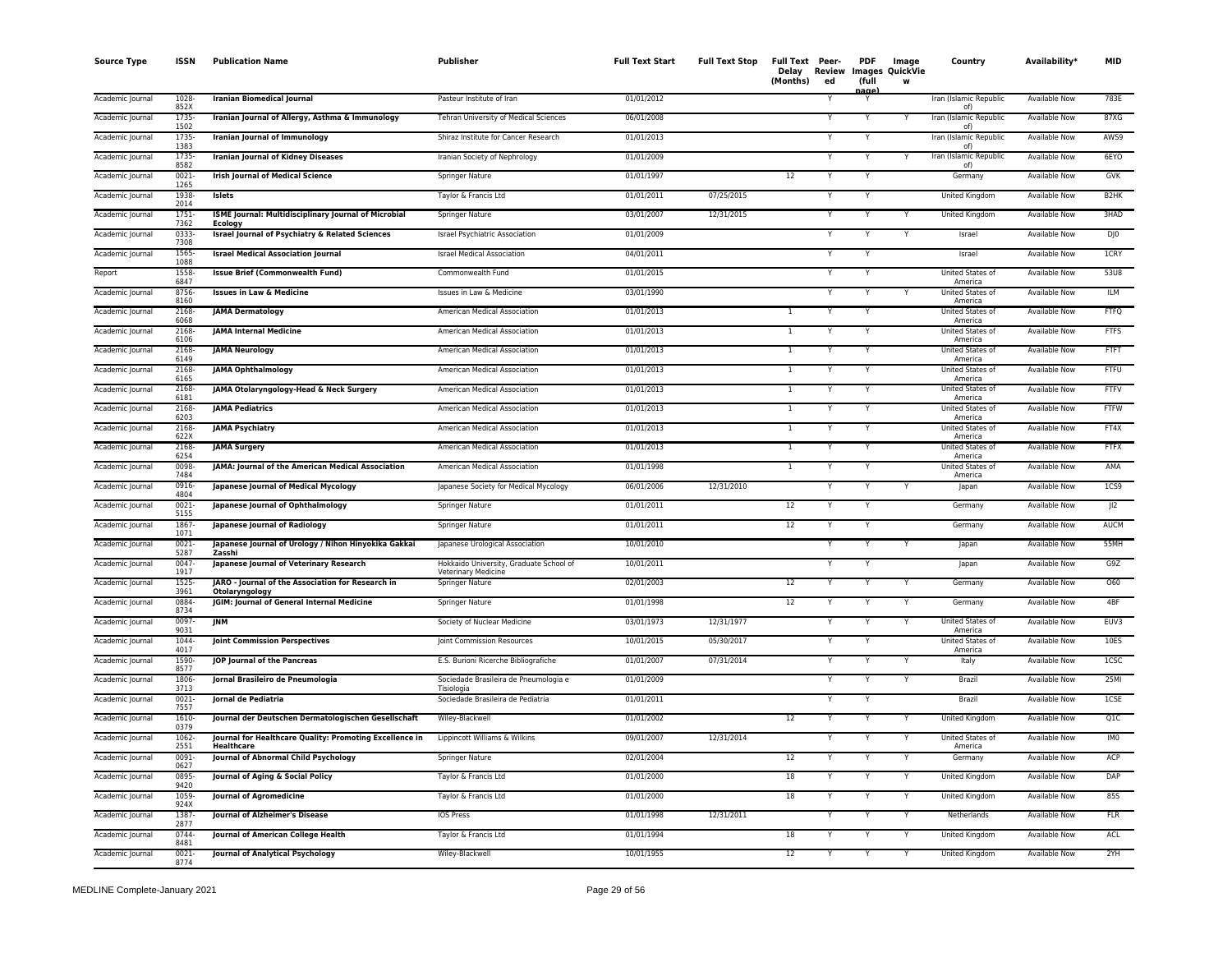| <b>Source Type</b> | <b>ISSN</b>      | <b>Publication Name</b>                                          | <b>Publisher</b>                                | <b>Full Text Start</b> | <b>Full Text Stop</b> | Full Text Peer-<br>Delay<br>(Months) | Review<br>ed | <b>PDF</b><br>(full<br>nage | Image<br>Images QuickVie<br>w | Country                     | Availability*        | <b>MID</b>      |
|--------------------|------------------|------------------------------------------------------------------|-------------------------------------------------|------------------------|-----------------------|--------------------------------------|--------------|-----------------------------|-------------------------------|-----------------------------|----------------------|-----------------|
| Academic Journal   | 0146-<br>4760    | <b>Journal of Analytical Toxicology</b>                          | Oxford University Press                         | 11/01/2011             |                       | 12                                   |              |                             |                               | United Kingdom              | <b>Available Now</b> | L88             |
| Academic Journal   | 0913-<br>8668    | Journal of Anesthesia                                            | Springer Nature                                 | 01/01/1999             |                       | 12                                   |              |                             |                               | Germany                     | Available Now        | E 6             |
| Academic Journal   | 0931<br>2668     | Journal of Animal Breeding & Genetics                            | Wiley-Blackwell                                 | 02/01/2005             |                       | 12                                   | Υ            | Υ                           | Y                             | United Kingdom              | <b>Available Now</b> | <b>EVB</b>      |
| Academic Journal   | $0021 -$<br>8820 | <b>Journal of Antibiotics</b>                                    | <b>Springer Nature</b>                          | 01/01/2009             | 10/31/2015            |                                      | Y            | Y                           | Y                             | United Kingdom              | <b>Available Now</b> | 1BSI            |
| Academic Journal   | 1060-<br>3271    | Journal of AOAC International                                    | Oxford University Press                         | 01/01/2007             |                       | $12\,$                               | Υ            | Υ                           | Y                             | United Kingdom              | Available Now        | 4BJ             |
| Academic Journal   | $0021 -$<br>8855 | Journal of Applied Behavior Analysis                             | Wiley-Blackwell                                 | 03/01/2013             |                       | 12                                   | Y            | Y                           |                               | United Kingdom              | Available Now        | JAB             |
| Academic Journal   | 1434-<br>7229    | <b>Journal of Artificial Organs</b>                              | Springer Nature                                 | 01/01/1998             |                       | 12                                   | Υ            | Y                           |                               | Germany                     | <b>Available Now</b> | 084             |
| Academic Journal   | 1028<br>6020     | Journal of Asian Natural Products Research                       | Taylor & Francis Ltd                            | 03/01/2002             |                       | 18                                   | Υ            | Y                           | Y                             | United Kingdom              | Available Now        | J40             |
| Academic Journal   | 1058<br>0468     | Journal of Assisted Reproduction & Genetics                      | Springer Nature                                 | 01/01/2011             |                       | 12                                   |              | Y                           |                               | Germany                     | Available Now        | <b>RPD</b>      |
| Academic Journal   | 0140-<br>511X    | Journal of Audiovisual Media in Medicine                         | Taylor & Francis Ltd                            | 03/01/1999             | 12/31/2004            |                                      | Y            | Y                           |                               | United Kingdom              | Available Now        | 57M             |
| Academic Journal   | $0162 -$<br>3257 | Journal of Autism & Developmental Disorders                      | <b>Springer Nature</b>                          | 09/01/1993             |                       | $\overline{12}$                      |              | Ÿ                           |                               | Germany                     | <b>Available Now</b> | AUT             |
| Academic Journal   | 0144<br>1795     | Journal of Autonomic Pharmacology                                | Wiley-Blackwell                                 | 01/01/1998             | 12/31/2001            |                                      | Y            | Ÿ                           |                               | <b>United Kingdom</b>       | <b>Available Now</b> | EV <sub>6</sub> |
| Academic Journal   | 1082-<br>6742    | Journal of Avian Medicine & Surgery                              | Association of Avian Veterinarians              | 10/01/2008             |                       |                                      |              | Y                           |                               | United States of<br>America | <b>Available Now</b> | 639M            |
| Academic Journal   | $0233 -$<br>111X | <b>Journal of Basic Microbiology</b>                             | John Wiley & Sons, Inc.                         | 06/01/2012             |                       | 12                                   | Y            | Υ                           |                               | United States of<br>America | Available Now        | OLJ             |
| Academic Journal   | 1094<br>3412     | Journal of Behavioral Health Services & Research                 | Springer Nature                                 | 02/01/1998             |                       | $12\,$                               |              | Y                           |                               | Germany                     | Available Now        | 2WS             |
| Academic Journal   | 0160<br>7715     | <b>Journal of Behavioral Medicine</b>                            | Springer Nature                                 | 01/01/1997             |                       | 12                                   |              | Y                           | Y                             | Germany                     | Available Now        | <b>JBM</b>      |
| Academic Journal   | 1095<br>6670     | Journal of Biochemical & Molecular Toxicology                    | John Wiley & Sons, Inc.                         | 06/01/2012             |                       | 12                                   | Y            | Y                           |                               | United States of<br>America | Available Now        | O5V             |
| Academic Journal   | 0021-<br>924X    | Journal of Biochemistry                                          | Oxford University Press                         | 01/01/1996             |                       | 12                                   |              |                             |                               | United Kingdom              | Available Now        | 3020            |
| Academic Journal   | 0145-<br>479X    | Journal of Bioenergetics & Biomembranes                          | <b>Springer Nature</b>                          | 01/01/2011             |                       | 12                                   | Y            | Y                           |                               | Germany                     | <b>Available Now</b> | 3XO             |
| Academic Journal   | 0949<br>8257     | Journal of Biological Inorganic Chemistry                        | Springer Nature                                 | 01/01/2003             |                       | 12                                   |              | Y                           |                               | Germany                     | <b>Available Now</b> | NR3             |
| Academic Journal   | 0393<br>974X     | Journal of Biological Regulators & Homeostatic Agents            | BIOLIFE, s.a.s.                                 | 01/01/2013             |                       |                                      | Ÿ            | Y                           |                               | Italy                       | <b>Available Now</b> | H4K             |
| Academic Journal   | 1478-<br>5854    | <b>Journal of Biology</b>                                        | <b>BioMed Central</b>                           | 01/01/2002             | 12/31/2010            |                                      | Y            | Y                           | Y                             | United Kingdom              | <b>Available Now</b> | 1CSW            |
| Academic Journal   | 0920-<br>5063    | Journal of Biomaterials Science -- Polymer Edition               | Taylor & Francis Ltd                            | 07/01/1999             |                       | 18                                   | Υ            | Y                           | Y                             | United Kingdom              | <b>Available Now</b> | C3I             |
| Academic Journal   | 1549<br>3296     | Journal of Biomedical Materials Research, Part A                 | John Wiley & Sons, Inc.                         | 06/15/2012             |                       | 12                                   | Y            | Y                           |                               | United States of<br>America | Available Now        | 1XPL            |
| Academic Journal   | $1021 -$<br>7770 | <b>Journal of Biomedical Science</b>                             | <b>BioMed Central</b>                           | 01/01/1998             |                       |                                      |              | v                           |                               | United Kingdom              | Available Now        | 8BV             |
| Academic Journal   | 1110-<br>7243    | Journal of Biomedicine & Biotechnology                           | Hindawi Limited                                 | 01/01/2006             | 12/31/2012            |                                      | Y            | Y                           | Y                             | United Kingdom              | Available Now        | 137K            |
| Academic Journal   | 0925-<br>2738    | <b>Journal of Biomolecular NMR</b>                               | <b>Springer Nature</b>                          | 01/01/2000             |                       | 12                                   |              | Y                           | Y                             | Germany                     | <b>Available Now</b> | OHB             |
| Academic Journal   | 1524-<br>0215    | Journal of Biomolecular Techniques                               | Association of Biomolecular Resource Facilities | 01/01/2010             |                       |                                      | Y            | Y                           |                               | United States of<br>America | Available Now        | 50GF            |
| Academic Journal   | 1054-<br>3406    | <b>Journal of Biopharmaceutical Statistics</b>                   | Taylor & Francis Ltd                            | 01/01/1999             |                       | 18                                   |              |                             |                               | United Kingdom              | Available Now        | KUO             |
| Academic Journal   | 1864<br>063X     | <b>Journal of Biophotonics</b>                                   | Wiley-Blackwell                                 | 01/01/2011             |                       | $12\,$                               | Y            | Y                           |                               | United Kingdom              | <b>Available Now</b> | 8Z99            |
| Academic Journal   | $0250 -$<br>5991 | <b>Journal of Biosciences</b>                                    | <b>Springer Nature</b>                          | 06/01/2006             |                       | 12                                   | Y            | Y                           | Ŷ                             | Germany                     | <b>Available Now</b> | 1CSX            |
| Academic Journal   | 0914-<br>8779    | Journal of Bone & Mineral Metabolism                             | Springer Nature                                 | 01/01/2007             |                       | 12                                   | Y            | Y                           |                               | Germany                     | <b>Available Now</b> | NR4             |
| Academic Journal   | 0885-<br>8195    | <b>Journal of Cancer Education</b>                               | Springer Nature                                 | 03/01/2004             |                       | 12                                   | Y            | Y                           | Y                             | Germany                     | Available Now        | FZ8             |
| Academic Journal   | $0171 -$<br>5216 | Journal of Cancer Research & Clinical Oncology                   | Springer Nature                                 | 04/01/2003             |                       | 12                                   |              |                             | Υ                             | Germany                     | Available Now        | NR <sub>6</sub> |
| Academic Journal   | 0973-<br>1482    | Journal of Cancer Research & Therapeutics                        | Wolters Kluwer India Pvt Ltd                    | 01/01/2005             |                       |                                      | Y            | Y                           | Y                             | India                       | Available Now        | 1BS3            |
| Academic Journal   | 1932-<br>2259    | Journal of Cancer Survivorship                                   | Springer Nature                                 | 01/01/2011             |                       | 12                                   |              |                             |                               | Germany                     | <b>Available Now</b> | 46CU            |
| Academic Journal   | 0886-<br>0440    | Journal of Cardiac Surgery                                       | Wiley-Blackwell                                 | 01/01/2003             |                       | 12                                   | Y            |                             | Y                             | United Kingdom              | Available Now        | QOU             |
| Academic Journal   | 1749-<br>8090    | <b>Journal of Cardiothoracic Surgery</b>                         | <b>BioMed Central</b>                           | 03/01/2006             |                       |                                      |              |                             | Υ                             | United Kingdom              | <b>Available Now</b> | 38N0            |
| Academic Journal   | 1045<br>3873     | Journal of Cardiovascular Electrophysiology                      | Wiley-Blackwell                                 | 01/01/1990             |                       | 12                                   |              |                             | Y                             | United Kingdom              | <b>Available Now</b> | GSB             |
| Academic Journal   | 1532<br>429X     | Journal of Cardiovascular Magnetic Resonance (BioMed<br>Central) | <b>BioMed Central</b>                           | 01/01/2008             |                       |                                      | Y            | Υ                           | Y                             | United Kingdom              | <b>Available Now</b> | 86WS            |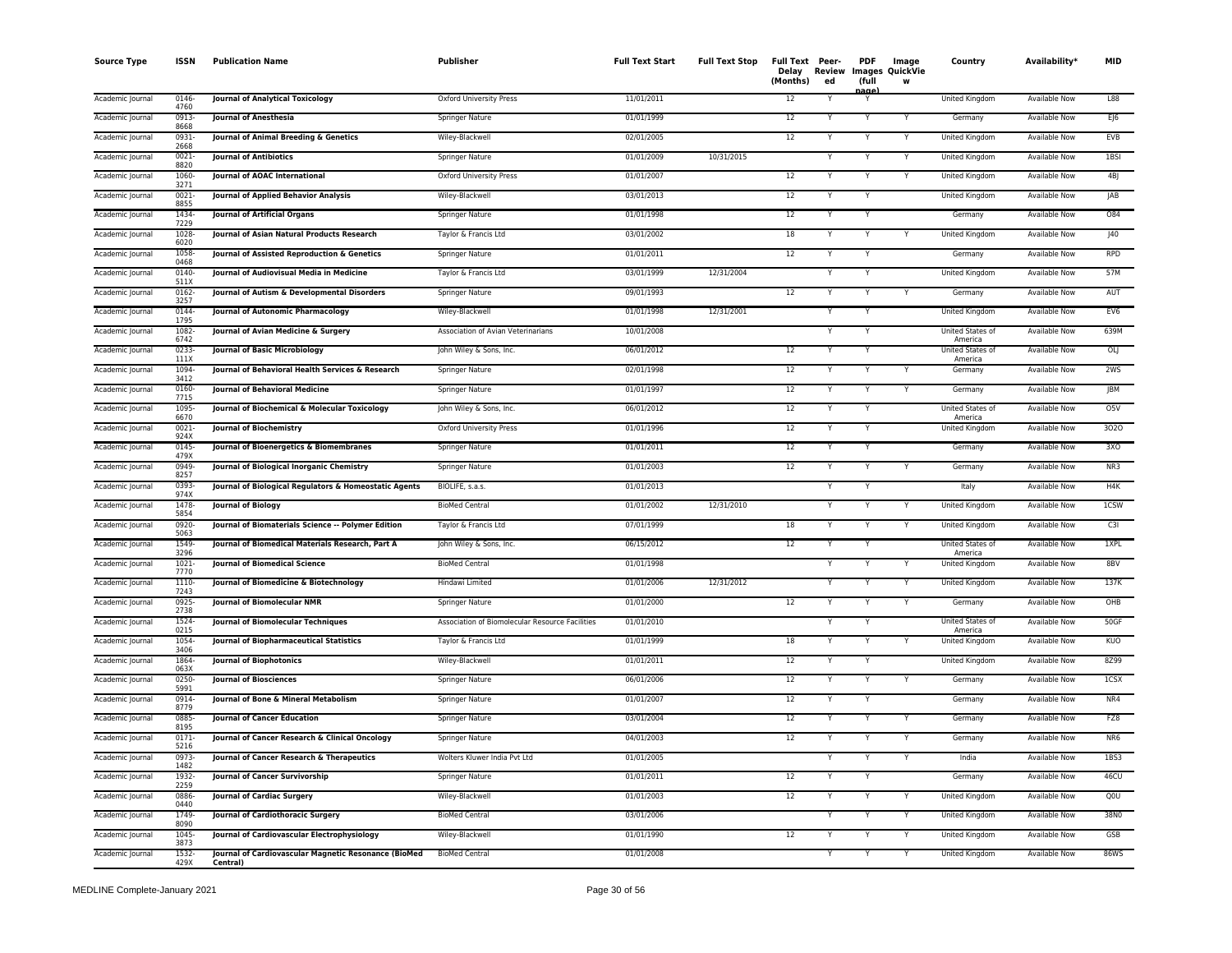| <b>Source Type</b> | <b>ISSN</b>      | <b>Publication Name</b>                                                                             | Publisher                                               | <b>Full Text Start</b> | <b>Full Text Stop</b> | Full Text Peer-<br>Delay Review<br>(Months) | ed | <b>PDF</b><br>(full | Image<br>Images QuickVie<br>w | Country                            | Availability*        | <b>MID</b> |
|--------------------|------------------|-----------------------------------------------------------------------------------------------------|---------------------------------------------------------|------------------------|-----------------------|---------------------------------------------|----|---------------------|-------------------------------|------------------------------------|----------------------|------------|
| Academic Journal   | 1097<br>6647     | Journal of Cardiovascular Magnetic Resonance (Taylor &<br><b>Francis Ltd)</b>                       | Taylor & Francis Ltd                                    | 01/01/2001             | 12/31/2007            |                                             |    | nage<br>Y           |                               | United Kingdom                     | <b>Available Now</b> | <b>KUQ</b> |
| Academic Journal   | 1053<br>5330     | <b>Journal of Cardiovascular Management</b>                                                         | American Academy of Medical Administrators              | 01/01/2004             | 12/31/2005            |                                             |    | Y                   |                               | United States of<br>America        | <b>Available Now</b> | V4P        |
| Academic Journal   | 1074<br>2484     | Journal of Cardiovascular Pharmacology & Therapeutics                                               | Sage Publications Inc.                                  | 01/01/1996             | 06/30/2016            |                                             |    | Y                   |                               | United States of<br>America        | <b>Available Now</b> | KZD        |
| Academic Journal   | $0021 -$<br>9525 | Journal of Cell Biology                                                                             | Rockefeller University Press                            | 03/01/2005             | 09/30/2011            |                                             |    | Y                   |                               | United States of<br>America        | <b>Available Now</b> | ICB        |
| Academic Journal   | 1582<br>1838     | Journal of Cellular & Molecular Medicine                                                            | Wiley-Blackwell                                         | 01/01/2007             |                       |                                             |    | Y                   |                               | United Kingdom                     | Available Now        | 34U9       |
| Academic Journal   | 0730<br>2312     | Journal of Cellular Biochemistry                                                                    | John Wiley & Sons, Inc.                                 | 07/15/2012             |                       | 12                                          |    | Y                   |                               | <b>United States of</b><br>America | Available Now        | OC6        |
| Academic Journal   | $0021 -$<br>9541 | Journal of Cellular Physiology                                                                      | John Wiley & Sons, Inc.                                 | 06/01/2005             |                       | 12                                          |    |                     |                               | United States of<br>America        | <b>Available Now</b> | OCD        |
| Academic Journal   | 1120<br>009X     | Journal of Chemotherapy (E.S.I.F.T. srl)                                                            | E.S.I.F.T. srl                                          | 08/01/2011             | 12/31/2011            |                                             |    |                     |                               | Italy                              | Available Now        | 50IK       |
| Academic Journal   | $0021 -$<br>9630 | Journal of Child Psychology & Psychiatry                                                            | Wiley-Blackwell                                         | 01/01/2004             |                       | 12                                          |    |                     |                               | United Kingdom                     | <b>Available Now</b> | $1V$ JR    |
| Academic Journal   |                  | Journal of Child Psychology & Psychiatry & Allied<br><b>Disciplines</b>                             | Wiley-Blackwell                                         | 01/01/1960             | 11/30/2003            |                                             |    |                     |                               | United Kingdom                     | <b>Available Now</b> | JYY        |
| Academic Journal   | 1053-<br>8712    | <b>Journal of Child Sexual Abuse</b>                                                                | Taylor & Francis Ltd                                    | 01/01/2000             |                       | 18                                          |    | Y                   |                               | United Kingdom                     | <b>Available Now</b> | <b>JXA</b> |
| Academic Journal   | $1672 -$<br>1977 | Journal of Chinese Integrative Medicine                                                             | Journal of Chinese Integrative Medicine                 | 04/01/2009             | 12/31/2012            |                                             |    | Y                   | Y                             | China                              | <b>Available Now</b> | 62LS       |
| Academic Journal   | 1346-<br>4280    | Journal of Clinical & Experimental Hematopathology                                                  | Japanese Society for Lymphoreticular Tissue<br>Research | 11/01/2011             |                       |                                             |    | Y                   |                               | Japan                              | <b>Available Now</b> | 519W       |
| Academic Journal   | 1380-<br>3395    | Journal of Clinical & Experimental Neuropsychology                                                  | Taylor & Francis Ltd                                    | 01/01/1998             |                       | 18                                          |    |                     |                               | United Kingdom                     | Available Now        | EI5        |
| Academic Journal   | 0952-<br>8180    | Journal of Clinical Anesthesia                                                                      | Elsevier B.V.                                           | 09/01/2012             | 08/26/2015            |                                             |    | Y                   |                               | United States of<br>America        | Available Now        | JIK        |
| Academic Journal   | 0733-<br>2459    | <b>Journal of Clinical Apheresis</b>                                                                | John Wiley & Sons, Inc.                                 | 01/01/2012             |                       | 12                                          |    |                     |                               | United States of<br>America        | <b>Available Now</b> | OCF        |
| Academic Journal   | 1537-<br>4416    | Journal of Clinical Child & Adolescent Psychology                                                   | Taylor & Francis Ltd                                    | 02/01/2002             |                       | 18                                          |    | Y                   |                               | <b>United Kingdom</b>              | <b>Available Now</b> | KYT        |
| Academic Journal   | 0047<br>228X     | Journal of Clinical Child Psychology                                                                | Taylor & Francis Ltd                                    | 03/01/1975             | 01/31/2002            |                                             |    |                     |                               | United Kingdom                     | Available Now        | JCG        |
| Academic Journal   | 0895-<br>4356    | Journal of Clinical Epidemiology                                                                    | Elsevier B.V.                                           | 09/01/2012             | 07/31/2015            |                                             |    |                     |                               | United States of<br>America        | <b>Available Now</b> | 20C        |
| Academic Journal   | $0271 -$<br>9142 | Journal of Clinical Immunology                                                                      | Springer Nature                                         | 01/01/2010             |                       | 12                                          |    | Y                   |                               | Germany                            | <b>Available Now</b> | 4NA        |
| Academic Journal   | $0021 -$<br>9738 | Journal of Clinical Investigation                                                                   | American Society for Clinical Investigation             | 01/01/2002             |                       |                                             |    | Y                   |                               | United States of<br>America        | Available Now        | 0YX        |
| Academic Journal   | 0887<br>8013     | Journal of Clinical Laboratory Analysis                                                             | Wiley-Blackwell                                         | 01/01/2012             |                       |                                             |    |                     |                               | United Kingdom                     | Available Now        | <b>OCK</b> |
| Academic Journal   | 1387<br>1307     | Journal of Clinical Monitoring & Computing                                                          | Springer Nature                                         | 01/01/2007             |                       | 12                                          |    |                     |                               | Germany                            | Available Now        | OHC        |
| Academic Journal   | 0091<br>2700     | Journal of Clinical Pharmacology                                                                    | Wiley-Blackwell                                         | 04/01/2013             |                       | 12                                          |    |                     |                               | United Kingdom                     | Available Now        | 5WH        |
| Academic Journal   | 0269-<br>4727    | Journal of Clinical Pharmacy & Therapeutics                                                         | Wiley-Blackwell                                         | 01/01/1998             |                       | 12                                          |    |                     |                               | United Kingdom                     | <b>Available Now</b> | EV4        |
| Academic Journal   | 0021<br>9762     | Journal of Clinical Psychology                                                                      | John Wiley & Sons, Inc.                                 | 01/01/1945             |                       | 12                                          |    |                     |                               | United States of<br>America        | <b>Available Now</b> | JLP        |
| Academic Journal   | 1068<br>9583     | Journal of Clinical Psychology in Medical Settings                                                  | <b>Springer Nature</b>                                  | 03/01/2008             |                       | 12                                          |    | Y                   |                               | Germany                            | <b>Available Now</b> | N6         |
| Academic Journal   | 1308-<br>5727    | Journal of Clinical Research in Pediatric Endocrinology                                             | Galenos Yayinevi Tic. LTD. STI                          | 06/01/2009             |                       |                                             |    | Y                   |                               | Turkey                             | <b>Available Now</b> | 8X6R       |
| Academic Journal   | 0091-<br>2751    | <b>Journal of Clinical Ultrasound</b>                                                               | John Wiley & Sons, Inc.                                 | 01/01/2012             |                       | 12                                          |    | Y                   |                               | United States of<br>America        | <b>Available Now</b> | 4BS        |
| Academic Journal   | 0898<br>929X     | Journal of Cognitive Neuroscience                                                                   | <b>MIT Press</b>                                        | 07/01/1996             |                       | 12                                          |    |                     |                               | United States of<br>America        | <b>Available Now</b> | <b>JGU</b> |
| Academic Journal   | 1052<br>9284     | Journal of Community & Applied Social Psychology                                                    | John Wiley & Sons, Inc.                                 | 04/01/1991             | 08/31/2003            |                                             |    | Y                   | Y                             | United States of<br>America        | Available Now        | 59A        |
| Academic Journal   | 0021-<br>9967    | Journal of Comparative Neurology                                                                    | John Wiley & Sons, Inc.                                 | 07/08/2012             |                       | 12                                          |    |                     |                               | United States of<br>America        | Available Now        | 59C        |
| Academic Journal   | 0340-<br>7594    | Journal of Comparative Physiology A: Neuroethology,<br>.<br>Sensory, Neural & Behavioral Physiology | Springer Nature                                         | 12/01/2001             |                       | 12                                          |    | Y                   |                               | Germany                            | <b>Available Now</b> | 4USX       |
| Academic Journal   | 0340-<br>7594    | Journal of Comparative Physiology A: Sensory, Neural &<br><b>Behavioral Physiology</b>              | Springer Nature                                         | 01/01/2000             | 11/30/2001            |                                             |    |                     |                               | Germany                            | Available Now        | NR7        |
| Academic Journal   | 0174<br>1578     | Journal of Comparative Physiology B: Biochemical,<br>Systemic & Environmental Physiology            | Springer Nature                                         | 01/01/2000             |                       | 12                                          |    |                     |                               | Germany                            | Available Now        | NR9        |
| Academic Journal   | 0929-<br>5313    | Journal of Computational Neuroscience                                                               | Springer Nature                                         | 01/01/2010             |                       | 12                                          |    | Y                   | Y                             | Germany                            | <b>Available Now</b> | OHH        |
| Academic Journal   | 0920-<br>654X    | Journal of Computer-Aided Molecular Design                                                          | Springer Nature                                         | 01/01/2003             |                       | 12                                          |    |                     |                               | Germany                            | <b>Available Now</b> | OHK        |
| Academic Journal   | 1476<br>4172     | Journal of Cosmetic & Laser Therapy                                                                 | Taylor & Francis Ltd                                    | 09/01/2001             |                       | 18                                          |    |                     |                               | United Kingdom                     | Available Now        | LYC        |
| Academic Journal   | 1473<br>2130     | Journal of Cosmetic Dermatology                                                                     | Wiley-Blackwell                                         | 09/01/2002             |                       | 12                                          |    |                     |                               | United Kingdom                     | Available Now        | K8E        |
| Academic Journal   | 0883<br>9441     | <b>Journal of Critical Care</b>                                                                     | Elsevier B.V.                                           | 09/01/2012             | 08/26/2015            |                                             |    |                     |                               | United States of<br>America        | <b>Available Now</b> | 1YR        |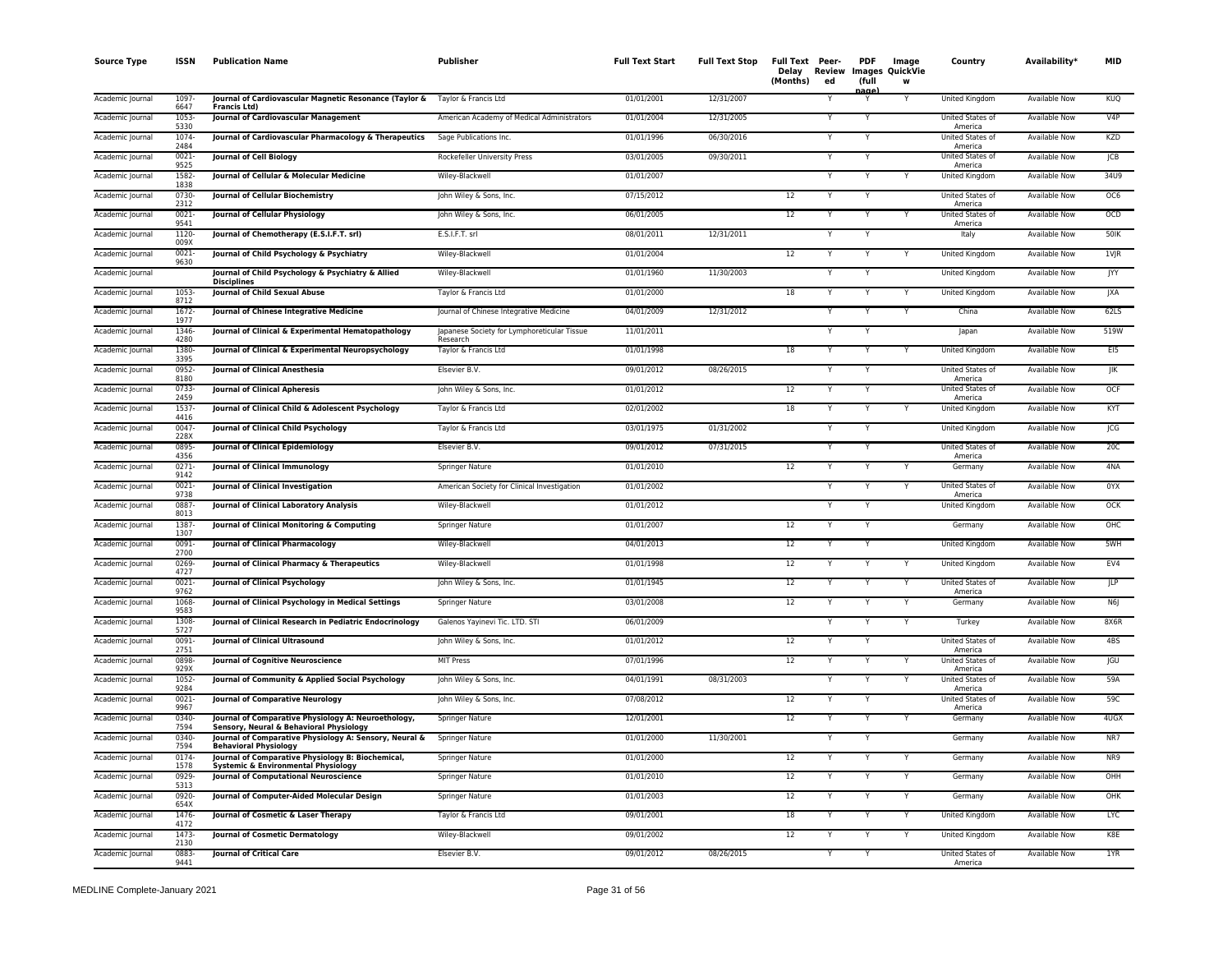| <b>Source Type</b> | <b>ISSN</b>      | <b>Publication Name</b>                                                                                      | Publisher                                 | <b>Full Text Start</b> | <b>Full Text Stop</b> | Full Text Peer-<br>Delay Review<br>(Months) | ed           | <b>PDF</b><br>(full | Image<br><b>Images QuickVie</b><br>W | Country                            | Availability*        | <b>MID</b>       |
|--------------------|------------------|--------------------------------------------------------------------------------------------------------------|-------------------------------------------|------------------------|-----------------------|---------------------------------------------|--------------|---------------------|--------------------------------------|------------------------------------|----------------------|------------------|
| Academic Journal   | 0169<br>3816     | Journal of Cross-Cultural Gerontology                                                                        | Springer Nature                           | 03/01/2003             |                       | 12                                          |              | nage                |                                      | Germany                            | <b>Available Now</b> | <b>LTS</b>       |
| Academic Journal   | $1071 -$<br>5568 | Journal of Cultural Diversity                                                                                | Tucker Publications, Inc.                 | 11/01/2002             |                       |                                             |              | Y                   |                                      | <b>United States of</b><br>America | <b>Available Now</b> | H7M              |
| Academic Journal   | 1462<br>883X     | Journal of Cutaneous Laser Therapy                                                                           | Taylor & Francis Ltd                      | 01/01/1999             | 08/31/2001            |                                             |              | Y                   |                                      | <b>United Kingdom</b>              | <b>Available Now</b> | B <sub>9</sub> K |
| Academic Journal   | 1203<br>4754     | Journal of Cutaneous Medicine & Surgery                                                                      | Sage Publications Inc.                    | 01/01/2012             | 06/30/2016            |                                             |              |                     |                                      | United Kingdom                     | <b>Available Now</b> | $D$ $6$          |
| Academic Journal   | 0303<br>6987     | Journal of Cutaneous Pathology                                                                               | Wiley-Blackwell                           | 02/01/1974             |                       | 12                                          |              |                     |                                      | United Kingdom                     | Available Now        | 8E5              |
| Academic Journal   | 0008<br>7335     | Journal of Czech Physicians / Casopis Lekaru Ceskych                                                         | Czech Medical Association of JE Purkyne   | 01/01/2011             |                       |                                             | $\checkmark$ |                     |                                      | Czech Republic                     | Available Now        | 5090             |
| Academic Journal   | $0022 -$<br>0302 | <b>Journal of Dairy Science</b>                                                                              | Elsevier B.V.                             | 01/01/2009             |                       |                                             |              |                     |                                      | <b>United Kingdom</b>              | <b>Available Now</b> | QO1              |
| Academic Journal   | 1081<br>4159     | Journal of Deaf Studies & Deaf Education                                                                     | <b>Oxford University Press</b>            | 01/01/2004             |                       | 12                                          |              |                     |                                      | United Kingdom                     | <b>Available Now</b> | <b>BIG</b>       |
| Academic Journal   | 0097<br>9716     | Journal of Dermatologic Surgery                                                                              | Wiley-Blackwell                           | 03/01/1975             | 12/31/1976            |                                             |              |                     |                                      | United Kingdom                     | Available Now        | MEO              |
| Academic Journal   | 0148<br>0812     | Journal of Dermatologic Surgery & Oncology                                                                   | Decker Medicine LLC                       | 01/01/1977             | 12/31/1994            |                                             |              |                     |                                      | Canada                             | <b>Available Now</b> | MEI              |
| Academic Journal   | 0954-<br>6634    | Journal of Dermatological Treatment                                                                          | Taylor & Francis Ltd                      | 03/01/1999             |                       | 18                                          |              | Y                   |                                      | United Kingdom                     | <b>Available Now</b> | B <sub>9L</sub>  |
| Academic Journal   | 0385<br>2407     | <b>Journal of Dermatology</b>                                                                                | Wiley-Blackwell                           | 01/01/2006             |                       | 12                                          |              |                     |                                      | United Kingdom                     | <b>Available Now</b> | 1WQG             |
| Academic Journal   | 1753<br>0393     | <b>Journal of Diabetes</b>                                                                                   | Wiley-Blackwell                           | 03/01/2009             |                       | 12                                          |              |                     |                                      | United Kingdom                     | Available Now        | 55QH             |
| Academic Journal   | 1056<br>8727     | Journal of Diabetes & its Complications                                                                      | Elsevier B.V.                             | 09/01/2012             | 07/31/2015            |                                             |              |                     |                                      | United States of<br>America        | Available Now        | $J_{\text{IW}}$  |
| Academic Journal   | 2314-<br>6745    | <b>Journal of Diabetes Research</b>                                                                          | Hindawi Limited                           | 01/01/2013             |                       |                                             |              | Y                   |                                      | United Kingdom                     | Available Now        | G5G3             |
| Academic Journal   | 1939<br>0211     | Journal of Dietary Supplements                                                                               | Taylor & Francis Ltd                      | 01/01/2008             |                       | 18                                          |              |                     |                                      | United Kingdom                     | <b>Available Now</b> | 2Y62             |
| Academic Journal   | 1751<br>2972     | <b>Journal of Digestive Diseases</b>                                                                         | Wiley-Blackwell                           | 01/01/2007             |                       | 12                                          |              |                     |                                      | United Kingdom                     | Available Now        | 47E9             |
| Academic Journal   | 0897<br>1889     | Journal of Digital Imaging                                                                                   | <b>Springer Nature</b>                    | 03/01/2003             |                       | 12                                          |              |                     |                                      | Germany                            | <b>Available Now</b> | <b>DOQ</b>       |
| Academic Journal   | $0047 -$<br>2379 | Journal of Drug Education                                                                                    | Sage Publications Inc.                    | 09/01/1998             | 06/30/2016            |                                             |              |                     |                                      | United Kingdom                     | <b>Available Now</b> | <b>JDR</b>       |
| Academic Journal   | 1061<br>186X     | Journal of Drug Targeting                                                                                    | Taylor & Francis Ltd                      | 01/01/2002             |                       | 18                                          |              |                     | Y                                    | United Kingdom                     | Available Now        | J45              |
| Academic Journal   | 0022<br>0744     | Journal of Electron Microscopy                                                                               | <b>Oxford University Press</b>            | 01/01/1996             | 12/31/2012            |                                             |              |                     |                                      | <b>United Kingdom</b>              | <b>Available Now</b> | N <sub>5</sub> P |
| Academic Journal   | 0968<br>0519     | Journal of Endotoxin Research                                                                                | Sage Publications, Ltd.                   | 02/01/2003             | 12/31/2006            |                                             |              |                     |                                      | United Kingdom                     | Available Now        | PKA              |
| Academic Journal   | 1687<br>9805     | Journal of Environmental & Public Health                                                                     | Hindawi Limited                           | 01/01/2008             |                       |                                             |              |                     |                                      | United Kingdom                     | Available Now        | 9034             |
| Academic Journal   | $0022 -$<br>0892 | Journal of Environmental Health                                                                              | National Environmental Health Association | 07/01/1993             |                       |                                             |              |                     |                                      | United States of<br>America        | <b>Available Now</b> | <b>EVH</b>       |
| Academic Journal   | 0360-<br>1234    | Journal of Environmental Science & Health, Part B --<br>Pesticides, Food Contaminants, & Agricultural Wastes | Taylor & Francis Ltd                      | 01/01/2001             |                       | 18                                          |              |                     |                                      | United Kingdom                     | <b>Available Now</b> | KO4              |
| Academic Journal   | 1001<br>0742     | Journal of Environmental Sciences (IOS Press)                                                                | <b>IOS Press</b>                          | 03/01/1996             | 07/31/2006            |                                             |              |                     |                                      | Netherlands                        | <b>Available Now</b> | LES              |
| Academic Journal   | $1475 -$<br>6366 | Journal of Enzyme Inhibition & Medicinal Chemistry                                                           | Taylor & Francis Ltd                      | 01/01/2007             |                       |                                             |              | Y                   |                                      | United Kingdom                     | <b>Available Now</b> | J47              |
| Academic Journal   | 1533<br>2640     | Journal of Ethnicity in Substance Abuse                                                                      | Taylor & Francis Ltd                      | 01/01/2005             |                       | 18                                          |              |                     |                                      | United Kingdom                     | <b>Available Now</b> | 86Q              |
| Academic Journal   | 1746-<br>4269    | Journal of Ethnobiology & Ethnomedicine                                                                      | <b>BioMed Central</b>                     | 07/01/2005             |                       |                                             |              |                     |                                      | United Kingdom                     | Available Now        | 38N4             |
| Academic Journal   | 1066<br>5234     | Journal of Eukaryotic Microbiology                                                                           | Wiley-Blackwell                           | 08/01/2004             |                       | 12                                          |              |                     | Y                                    | United Kingdom                     | <b>Available Now</b> | 2VK              |
| Academic Journal   | 1356<br>1294     | Journal of Evaluation in Clinical Practice                                                                   | Wiley-Blackwell                           | 01/01/1998             |                       | 12                                          | Ŷ            | Y                   | Y                                    | United Kingdom                     | Available Now        | EV1              |
| Academic Journal   | 1756-<br>5383    | Journal of Evidence-Based Medicine                                                                           | Wiley-Blackwell                           | 01/01/2011             |                       | 12                                          |              |                     |                                      | <b>United Kingdom</b>              | <b>Available Now</b> | 8W7Q             |
| Academic Journal   | 1009<br>2137     | Journal of Experimental Hematology / Zhongguo Shiyan<br>Xuevexue Zazhi                                       | Journal of Experimental Hematology        | 01/01/2001             |                       |                                             |              | Y                   |                                      | China                              | <b>Available Now</b> | 62MF             |
| Academic Journal   | 0022<br>1007     | Journal of Experimental Medicine                                                                             | Rockefeller University Press              | 03/01/2005             | 09/30/2011            |                                             |              |                     |                                      | United States of<br>America        | Available Now        | 108              |
| Academic Journal   | 1359<br>4117     | Journal of Experimental Therapeutics & Oncology                                                              | Old City Publishing, Inc.                 | 01/01/2003             |                       |                                             |              |                     |                                      | United States of<br>America        | <b>Available Now</b> | <b>HYE</b>       |
| Academic Journal   | 1932-<br>5223    | Journal of Experimental Zoology Part A: Ecological<br><b>Genetics &amp; Physiology</b>                       | John Wiley & Sons, Inc.                   | 07/01/2012             | 12/30/2016            |                                             |              | Y                   |                                      | United States of<br>America        | <b>Available Now</b> | 8AVH             |
| Academic Journal   | $1552 -$<br>5007 | Journal of Experimental Zoology Part B: Molecular &<br><b>Developmental Evolution</b>                        | John Wiley & Sons, Inc.                   | 05/15/2012             |                       | 12                                          |              |                     |                                      | United States of<br>America        | <b>Available Now</b> | 65MV             |
| Academic Journal   | 2471<br>5638     | Journal of Experimental Zoology: Part A Ecological &<br><b>Integrative Physiology</b>                        | John Wiley & Sons, Inc.                   | 01/01/2017             |                       | 12                                          |              |                     |                                      | United States of<br>America        | Available Now        | LE50             |
| Academic Journal   | 1053-<br>4245    | Journal of Exposure Analysis & Environmental<br>Epidemiology                                                 | Springer Nature                           | 01/01/1999             | 11/30/2005            |                                             |              |                     |                                      | United Kingdom                     | <b>Available Now</b> | LK9              |
| Academic Journal   | 1559<br>0631     | Journal of Exposure Science & Environmental<br>Epidemiology                                                  | Springer Nature                           | 01/01/2006             | 11/30/2015            |                                             |              |                     |                                      | United Kingdom                     | <b>Available Now</b> | 1HO <sub>8</sub> |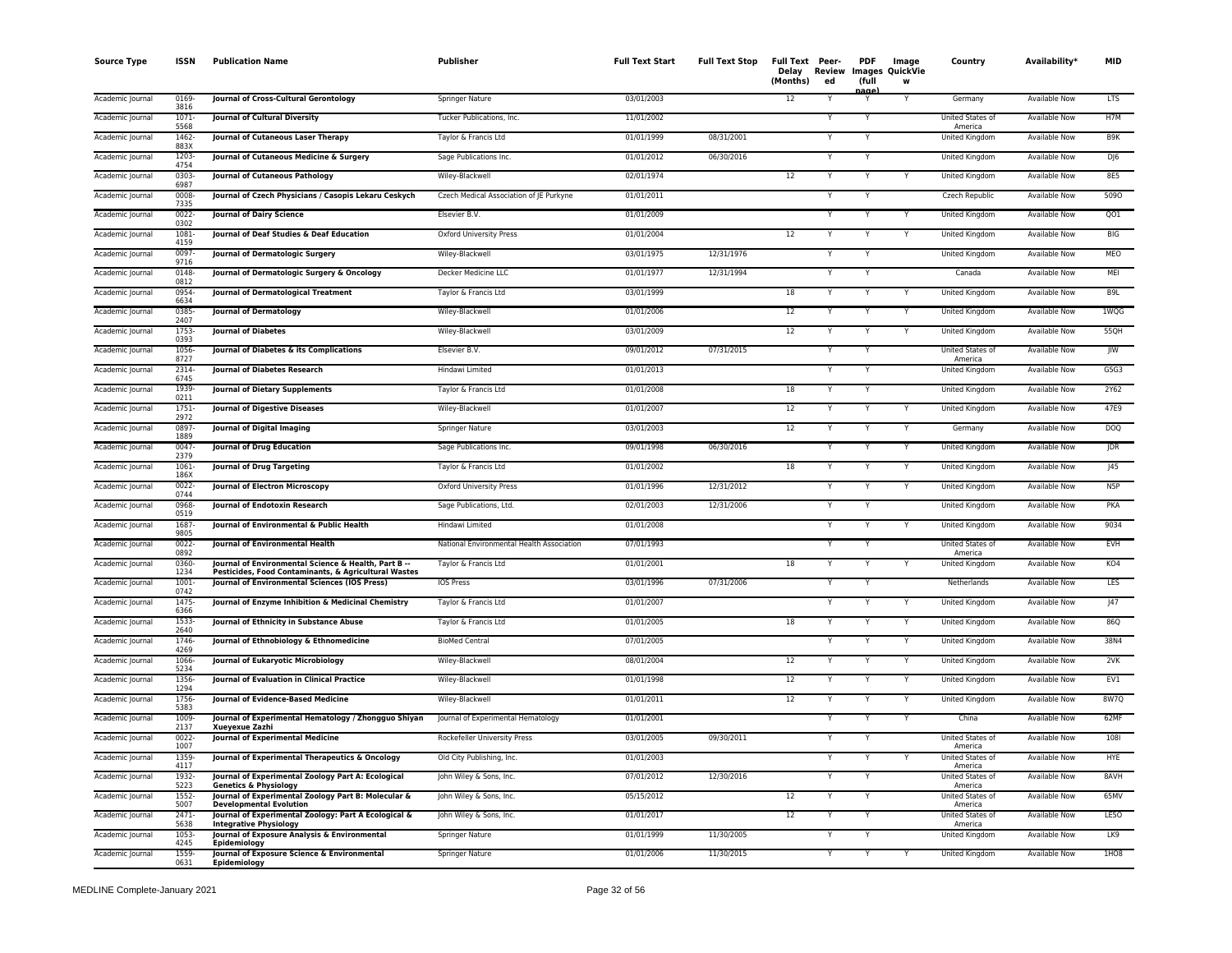| <b>Source Type</b> | <b>ISSN</b>              | <b>Publication Name</b>                                                                                | Publisher                                              | <b>Full Text Start</b> | <b>Full Text Stop</b> | Full Text Peer-<br>Delay Review<br>(Months) | ed | <b>PDF</b><br>(full<br>nage. | Image<br><b>Images QuickVie</b><br>w | Country                     | Availability*        | <b>MID</b>  |
|--------------------|--------------------------|--------------------------------------------------------------------------------------------------------|--------------------------------------------------------|------------------------|-----------------------|---------------------------------------------|----|------------------------------|--------------------------------------|-----------------------------|----------------------|-------------|
| Academic Journal   | 2058-<br>7554            | <b>Journal of Family Health</b>                                                                        | Pavilion Publishing & Media Ltd                        | 03/01/2015             |                       |                                             |    |                              |                                      | United Kingdom              | <b>Available Now</b> | <b>JEUA</b> |
| Academic Journal   | $1474-$<br>9114          | Journal of Family Health Care                                                                          | Pavilion Publishing & Media Ltd                        | 01/01/2013             | 02/28/2015            |                                             | Y  | Y                            |                                      | <b>United Kingdom</b>       | <b>Available Now</b> | YZ0         |
| Academic Journal   | 0094<br>3509             | <b>Journal of Family Practice</b>                                                                      | Frontline Medical Communications                       | 01/01/2000             |                       |                                             |    | Y                            |                                      | United States of<br>America | <b>Available Now</b> | JFP         |
| Academic Journal   | 0362-<br>028X            | Journal of Food Protection                                                                             | Allen Press Publishing Services Inc.                   | 05/01/2011             |                       | 6                                           |    |                              |                                      | United States of<br>America | Available Now        | QOJ         |
| Academic Journal   | 0022-<br>1198            | Journal of Forensic Sciences                                                                           | Wiley-Blackwell                                        | 01/01/2006             |                       | 12                                          | Y  |                              |                                      | United Kingdom              | Available Now        | DJB         |
| Academic Journal   | 0944-<br>1174            | <b>Journal of Gastroenterology</b>                                                                     | <b>Springer Nature</b>                                 | 02/01/1998             |                       | 12                                          | Y  | Y                            | Y                                    | Germany                     | <b>Available Now</b> | EJ          |
| Academic Journal   | $1841 -$<br>8724         | Journal of Gastrointestinal & Liver Diseases                                                           | Romanian Societies of Gastroenterology                 | 09/01/2009             |                       |                                             |    |                              |                                      | Romania                     | <b>Available Now</b> | AWDP        |
| Academic Journal   | 1091-<br>255X            | Journal of Gastrointestinal Surgery                                                                    | Springer Nature                                        | 01/01/2010             |                       | 12                                          |    |                              |                                      | Germany                     | <b>Available Now</b> | KIT         |
| Academic Journal   | 1099-<br>498X            | <b>Journal of Gene Medicine</b>                                                                        | John Wiley & Sons, Inc.                                | 01/01/2012             |                       | 12                                          |    |                              |                                      | United States of<br>America | Available Now        | O8Q         |
| Academic Journal   | $0022 -$<br>1295         | <b>Journal of General Physiology</b>                                                                   | Rockefeller University Press                           | 03/01/2005             | 09/30/2011            |                                             | Y  |                              |                                      | United States of<br>America | <b>Available Now</b> | GPH         |
| Academic Journal   | 0022-<br>1309            | Journal of General Psychology                                                                          | Taylor & Francis Ltd                                   | 01/01/1975             |                       | 18                                          |    | Y                            |                                      | United Kingdom              | <b>Available Now</b> | <b>JGP</b>  |
| Academic Journal   | $0022 -$<br>1325         | Journal of Genetic Psychology                                                                          | Taylor & Francis Ltd                                   | 03/01/1975             |                       | 18                                          |    |                              |                                      | United Kingdom              | Available Now        | GNP         |
| Academic Journal   | $0022 -$<br>1333         | <b>Journal of Genetics</b>                                                                             | Springer Nature                                        | 04/01/2006             |                       |                                             | Y  |                              |                                      | Germany                     | Available Now        | 1H4I        |
| Academic Journal   | 2424-<br>8355            | Journal of Hand Surgery (Asian-Pacific Volume)                                                         | World Scientific Publishing Company                    | 01/01/2016             |                       | 12                                          |    |                              |                                      | Singapore                   | Available Now        | <b>KGTN</b> |
| Academic Journal   | 1129-<br>2369            | Journal of Headache & Pain                                                                             | Springer Nature                                        | 04/01/2003             |                       |                                             |    |                              |                                      | Germany                     | Available Now        | O3T         |
| Academic Journal   | 1079-<br>3739            | Journal of Health & Human Services Administration                                                      | Southern Public Administration Education<br>Foundation | 06/01/2001             |                       |                                             |    |                              |                                      | United States of<br>America | Available Now        | 7BU         |
| Academic Journal   | 0897<br>7186             | Journal of Health & Social Policy                                                                      | Taylor & Francis Ltd                                   | 01/01/2000             | 12/31/2006            |                                             |    |                              |                                      | <b>United Kingdom</b>       | <b>Available Now</b> | <b>HSP</b>  |
| Academic Journal   | 0737-<br>3252            | Journal of Health Care Marketing                                                                       | American Marketing Association                         | 12/01/1980             | 12/31/1996            |                                             | Y  | Y                            |                                      | United States of<br>America | <b>Available Now</b> | <b>MRK</b>  |
| Academic Journal   | 1081<br>0730             | Journal of Health Communication                                                                        | Routledge                                              | 02/01/1996             |                       | 18                                          |    | Y                            |                                      | United Kingdom              | <b>Available Now</b> | 1HT         |
| Academic Journal   | $0361 -$<br>6878         | Journal of Health Politics, Policy & Law                                                               | <b>Duke University Press</b>                           | 01/01/1997             |                       | 12                                          | Y  | Y                            |                                      | United States of<br>America | <b>Available Now</b> | <b>HPP</b>  |
| Academic Journal   | $1671 -$<br>167X         | Journal of Health Sciences of Peking University / Beijing<br>Daxue Xuebao (Yixue Ban)                  | Peking University Health Science Center                | 11/01/2011             |                       |                                             | Y  |                              |                                      | China                       | <b>Available Now</b> | 4ZT5        |
| Academic Journal   | 1355-<br>8196            | Journal of Health Services Research & Policy                                                           | Sage Publications, Ltd.                                | 01/01/2001             | 06/30/2015            |                                             |    |                              |                                      | United Kingdom              | Available Now        | 80E         |
| Academic Journal   | 1606-<br>0997            | Journal of Health, Population & Nutrition                                                              | <b>BioMed Central</b>                                  | 12/01/2007             |                       |                                             |    |                              |                                      | <b>United Kingdom</b>       | <b>Available Now</b> | HII         |
| Academic Journal   | 2040-<br>2295            | Journal of Healthcare Engineering                                                                      | Hindawi Limited                                        | 12/01/2015             |                       |                                             |    |                              |                                      | United Kingdom              | <b>Available Now</b> | B6VE        |
| Academic Journal   | 1096-<br>9012            | <b>Journal of Healthcare Management</b>                                                                | Lippincott Williams & Wilkins                          | 01/01/2000             | 12/31/2016            |                                             |    | Y                            |                                      | United States of<br>America | <b>Available Now</b> | 371         |
| Academic Journal   | 1074-<br>4797            | Journal of Healthcare Risk Management                                                                  | John Wiley & Sons, Inc.                                | 01/01/2010             |                       | 12                                          |    |                              |                                      | United States of<br>America | <b>Available Now</b> | $53$ UI     |
| Academic Journal   | 1756-<br>8722            | Journal of Hematology & Oncology                                                                       | <b>BioMed Central</b>                                  | 01/01/2009             |                       |                                             | Y  | $\mathsf{v}$                 | Y                                    | United Kingdom              | <b>Available Now</b> | <b>86WP</b> |
| Academic Journal   | 1868-<br>6974            | Journal of Hepato -- Biliary -- Pancreatic Sciences                                                    | Wiley-Blackwell                                        | 01/01/2010             |                       | 12                                          |    |                              |                                      | United Kingdom              | Available Now        | <b>B223</b> |
| Academic Journal   | 1522-<br>8940            | Journal of Herbal Pharmacotherapy                                                                      | Taylor & Francis Ltd                                   | 03/01/2001             | 09/30/2007            |                                             | Y  |                              |                                      | United Kingdom              | Available Now        | 87P         |
| Academic Journal   | 1462-<br>0308            | Journal of HIV Therapy                                                                                 | Mediscript Ltd.                                        | 11/01/2009             | 03/31/2010            |                                             |    |                              | Y                                    | United Kingdom              | <b>Available Now</b> | 53UK        |
| Academic Journal   | 1539<br>0942             | Journal of Hospital Marketing & Public Relations                                                       | Taylor & Francis Ltd                                   | 12/01/2003             | 07/31/2010            |                                             |    |                              | Y                                    | United Kingdom              | <b>Available Now</b> | 1XIA        |
| Academic Journal   | 1434-<br>5161            | <b>Journal of Human Genetics</b>                                                                       | Springer Nature                                        | 01/01/1998             | 10/31/2015            |                                             |    |                              |                                      | United Kingdom              | <b>Available Now</b> | EJ9         |
| Academic Journal   | 0950-<br>9240            | Journal of Human Hypertension                                                                          | <b>Springer Nature</b>                                 | 01/01/1997             | 12/31/2015            |                                             |    |                              |                                      | <b>United Kingdom</b>       | <b>Available Now</b> | <b>DZD</b>  |
| Academic Journal   | $1532 -$<br>1819         | Journal of Immunoassay & Immunochemistry                                                               | Taylor & Francis Ltd                                   | 02/01/2001             |                       | 18                                          |    |                              | Y                                    | United Kingdom              | <b>Available Now</b> | KUT         |
| Academic Journal   | 2314<br>8861             | Journal of Immunology Research                                                                         | Hindawi Limited                                        | 01/01/2014             |                       |                                             |    |                              |                                      | <b>United Kingdom</b>       | <b>Available Now</b> | GZMW        |
| Academic Journal   | 1547<br>691 <sup>X</sup> | Journal of Immunotoxicology                                                                            | Taylor & Francis Ltd                                   | 01/01/2008             |                       |                                             | Y  |                              | Y                                    | United Kingdom              | Available Now        | A9M         |
| Academic Journal   | 1367-<br>5435            | Journal of Industrial Microbiology & Biotechnology                                                     | Springer Nature                                        | 01/01/1997             |                       | 12                                          | Y  |                              |                                      | Germany                     | <b>Available Now</b> | <b>LKA</b>  |
| Academic Journal   | 1341-<br>321X            | Journal of Infection & Chemotherapy (Springer Science & Springer Nature<br><b>Business Media B.V.)</b> |                                                        | 01/01/2007             | 12/31/2013            |                                             | Y  |                              |                                      | Germany                     | Available Now        | 087         |
| Academic Journal   | 2036<br>6590             | Journal of Infection in Developing Countries                                                           | Journal of Infection in Developing Countries           | 10/01/2008             |                       |                                             |    |                              |                                      | Italy                       | Available Now        | 4U6Y        |
| Academic Journal   | 1476-<br>9255            | <b>Journal of Inflammation</b>                                                                         | <b>BioMed Central</b>                                  | 01/01/2004             |                       |                                             |    |                              |                                      | United Kingdom              | <b>Available Now</b> | 1CTU        |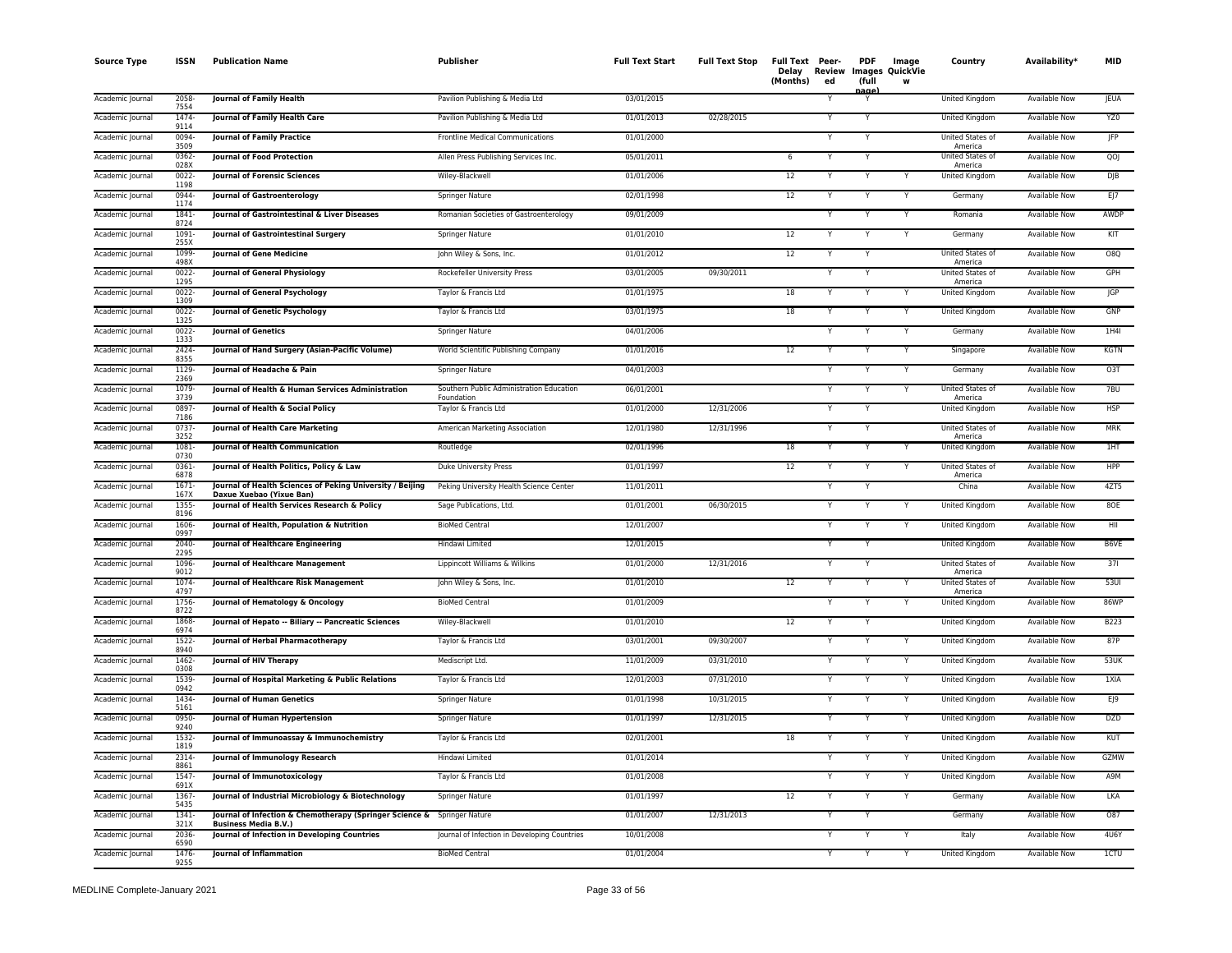| <b>Source Type</b> | <b>ISSN</b>      | <b>Publication Name</b>                                       | <b>Publisher</b>                              | <b>Full Text Start</b> | <b>Full Text Stop</b> | Full Text Peer-<br>Delay<br>(Months) | Review<br>ed            | <b>PDF</b><br>(full | Image<br>Images QuickVie<br>w | Country                            | Availability*        | <b>MID</b>      |
|--------------------|------------------|---------------------------------------------------------------|-----------------------------------------------|------------------------|-----------------------|--------------------------------------|-------------------------|---------------------|-------------------------------|------------------------------------|----------------------|-----------------|
| Academic Journal   | $0141 -$<br>8955 | Journal of Inherited Metabolic Disease                        | Wiley-Blackwell                               | 07/01/2009             |                       | 12                                   | Y                       | nage                | Y                             | United Kingdom                     | Available Now        | O <sub>0</sub>  |
| Academic Journal   | 2008<br>2053     | Journal of Injury & Violence Research                         | Kermanshah University of Medical Sciences     | 06/01/2010             |                       |                                      |                         |                     |                               | Iran (Islamic Republic<br>of)      | <b>Available Now</b> | <b>BOCJ</b>     |
| Academic Journal   | 1672-<br>9072    | Journal of Integrative Plant Biology                          | Wiley-Blackwell                               | 01/01/2008             |                       | 12                                   | Y                       | Y                   |                               | United Kingdom                     | <b>Available Now</b> | 172C            |
| Academic Journal   | 0964-<br>2633    | Journal of Intellectual Disability Research                   | Wiley-Blackwell                               | 02/01/1992             |                       | 12                                   | Y                       | Y                   | Y                             | United Kingdom                     | <b>Available Now</b> | <b>EUL</b>      |
| Academic Journal   | $1351 -$<br>0886 | Journal of Intellectual Disability Research. Supplement       | Wiley-Blackwell                               | 03/01/2010             | 03/31/2010            |                                      | Y                       | $\mathsf{v}$        |                               | <b>United Kingdom</b>              | Available Now        | 6N6A            |
| Academic Journal   | 0300<br>0605     | Journal of International Medical Research                     | Sage Publications                             | 04/01/2011             | 05/31/2016            |                                      |                         |                     |                               | United Kingdom                     | Available Now        | 53UL            |
| Academic Journal   | 1356-<br>1820    | Journal of Interprofessional Care                             | Taylor & Francis Ltd                          | 02/01/1999             |                       | 18                                   | Y                       |                     |                               | <b>United Kingdom</b>              | <b>Available Now</b> | 57N             |
| Academic Journal   | 1383-<br>875X    | Journal of Interventional Cardiac Electrophysiology           | Springer Nature                               | 01/01/2011             |                       | 12                                   | Y                       |                     |                               | Germany                            | Available Now        | 019             |
| Academic Journal   | 0896-<br>4327    | Journal of Interventional Cardiology                          | Hindawi Limited                               | 01/01/2003             |                       |                                      |                         |                     |                               | United Kingdom                     | Available Now        | Q0V             |
| Academic Journal   | 1087<br>0024     | Journal of Investigative Dermatology Symposium<br>Proceedinas | Springer Nature                               | 01/01/2003             | 12/31/2009            |                                      | $\overline{\mathsf{Y}}$ |                     |                               | United Kingdom                     | <b>Available Now</b> | Q19             |
| Academic Journal   | 1081-<br>5589    | Journal of Investigative Medicine (Decker Publishing)         | Decker Medicine LLC                           | 01/01/2004             | 12/31/2007            |                                      |                         | Y                   |                               | Canada                             | <b>Available Now</b> | 2TE             |
| Academic Journal   | 0894<br>1939     | Journal of Investigative Surgery                              | Taylor & Francis Ltd                          | 01/01/1999             |                       | 18                                   |                         |                     |                               | <b>United Kingdom</b>              | <b>Available Now</b> | <b>B90</b>      |
| Academic Journal   | 1538-<br>8506    | Journal of Knee Surgery (SLACK Incorporated)                  | <b>SLACK Incorporated</b>                     | 01/01/2003             | 12/31/2009            |                                      |                         |                     | Y                             | United States of<br>America        | <b>Available Now</b> | 1VP5            |
| Academic Journal   | 1044<br>6419     | Journal of Law & Health                                       | Cleveland State University                    | 01/01/2009             |                       |                                      | Y                       |                     |                               | United States of<br>America        | Available Now        | <b>JLH</b>      |
| Academic Journal   | 1073-<br>1105    | Journal of Law, Medicine & Ethics                             | Sage Publications                             | 03/01/1995             |                       |                                      | Y                       | Y                   | Y                             | United States of<br>America        | Available Now        | <b>IME</b>      |
| Academic Journal   | 0194-<br>7648    | Journal of Legal Medicine                                     | Routledge                                     | 03/01/1999             |                       | 18                                   |                         |                     |                               | <b>United Kingdom</b>              | <b>Available Now</b> | B <sub>9P</sub> |
| Academic Journal   | 0898<br>2104     | Journal of Liposome Research                                  | Taylor & Francis Ltd                          | 01/01/2002             |                       | 18                                   | Y                       |                     |                               | <b>United Kingdom</b>              | <b>Available Now</b> | KUU             |
| Academic Journal   | 1053-<br>1807    | Journal of Magnetic Resonance Imaging                         | John Wiley & Sons, Inc.                       | 01/01/2012             |                       | 12                                   |                         |                     |                               | United States of<br>America        | <b>Available Now</b> | 063             |
| Academic Journal   | 1083-<br>3021    | Journal of Mammary Gland Biology & Neoplasia                  | <b>Springer Nature</b>                        | 01/01/2011             |                       | 12                                   |                         |                     |                               | Germany                            | <b>Available Now</b> | <b>N6O</b>      |
| Academic Journal   | 0194<br>472X     | Journal of Marital & Family Therapy                           | Wiley-Blackwell                               | 01/01/2006             |                       | 12                                   |                         |                     |                               | United Kingdom                     | Available Now        | JMF             |
| Academic Journal   | 0957<br>4530     | Journal of Materials Science: Materials in Medicine           | Springer Nature                               | 11/01/2007             |                       | 12                                   | Y                       |                     | Y                             | Germany                            | <b>Available Now</b> | OIE             |
| Academic Journal   | 0303-<br>6812    | Journal of Mathematical Biology                               | Springer Nature                               | 01/01/2005             |                       | 12                                   | Y                       |                     | Y                             | Germany                            | Available Now        | <b>NRH</b>      |
| Academic Journal   | 0967-<br>7720    | Journal of Medical Biography                                  | Sage Publications, Ltd.                       | 01/01/2009             | 06/30/2015            |                                      |                         |                     |                               | United Kingdom                     | Available Now        | 8OH             |
| Academic Journal   | 0309<br>1902     | Journal of Medical Engineering & Technology                   | Taylor & Francis Ltd                          | 07/01/1998             |                       | 18                                   |                         |                     |                               | United Kingdom                     | <b>Available Now</b> | B <sub>9Q</sub> |
| Academic Journal   | $1041 -$<br>3545 | <b>Journal of Medical Humanities</b>                          | Springer Nature                               | 03/01/1997             | 06/30/2011            |                                      |                         |                     |                               | Germany                            | <b>Available Now</b> | 3Y6             |
| Academic Journal   | 1754<br>9477     | Journal of Medical Imaging & Radiation Oncology               | Wiley-Blackwell                               | 02/01/2008             |                       | $\overline{12}$                      |                         | Y                   |                               | <b>United Kingdom</b>              | <b>Available Now</b> | 6MOB            |
| Academic Journal   | 1438-<br>8871    | Journal of Medical Internet Research                          | JMIR Publications Inc.                        | 01/01/2005             |                       |                                      | ٧                       |                     |                               | Canada                             | <b>Available Now</b> | DNC             |
| Academic Journal   | 8755-<br>0229    | Journal of Medical Practice Management                        | American Association for Physician Leadership | 06/01/2009             | 06/30/2017            |                                      | Y                       |                     |                               | United States of<br>America        | <b>Available Now</b> | 53UT            |
| Academic Journal   | 0047-<br>2565    | Journal of Medical Primatology                                | Wiley-Blackwell                               | 02/01/1998             |                       | 12                                   |                         |                     |                               | United Kingdom                     | Available Now        | 8E7             |
| Academic Journal   | 0969-<br>1413    | <b>Journal of Medical Screening</b>                           | Sage Publications, Ltd.                       | 03/01/1998             | 06/30/2015            |                                      |                         |                     |                               | United Kingdom                     | <b>Available Now</b> | COI             |
| Academic Journal   | 0148<br>5598     | <b>Journal of Medical Systems</b>                             | Springer Nature                               | 02/01/2000             |                       | 12                                   |                         | $\mathsf{v}$        |                               | Germany                            | <b>Available Now</b> | 4N <sub>0</sub> |
| Academic Journal   | 1556-<br>9039    | <b>Journal of Medical Toxicology</b>                          | <b>Springer Nature</b>                        | 12/01/2005             | 06/30/2011            |                                      |                         |                     |                               | Germany                            | <b>Available Now</b> | <b>IVOY</b>     |
| Academic Journal   | $0146 -$<br>6615 | <b>Journal of Medical Virology</b>                            | John Wiley & Sons, Inc.                       | 01/01/2012             |                       | 12                                   |                         |                     |                               | <b>United States of</b><br>America | <b>Available Now</b> | OCQ             |
| Academic Journal   | 1844<br>122X     | Journal of Medicine & Life                                    | SC Jurnalul pentru Medicina si Viata SRL      | 10/01/2009             |                       |                                      |                         |                     |                               | Romania                            | <b>Available Now</b> | ATI6            |
| Academic Journal   | 0360-<br>5310    | Journal of Medicine & Philosophy                              | <b>Oxford University Press</b>                | 01/01/1996             |                       | 12                                   |                         |                     |                               | <b>United Kingdom</b>              | <b>Available Now</b> | <b>MPS</b>      |
| Academic Journal   | $0022 -$<br>2631 | <b>Journal of Membrane Biology</b>                            | Springer Nature                               | 01/01/2000             |                       | 12                                   | Y                       | $\mathsf{v}$        | Y                             | Germany                            | Available Now        | O6G             |
| Academic Journal   | 0022-<br>264X    | Journal of Mental Deficiency Research                         | Wiley-Blackwell                               | 07/01/1957             | 12/31/1991            |                                      | Y                       |                     |                               | United Kingdom                     | Available Now        | MC4             |
| Academic Journal   | 1225-<br>8873    | <b>Journal of Microbiology</b>                                | Springer Nature                               | 01/01/2011             |                       | 12                                   |                         |                     |                               | Germany                            | <b>Available Now</b> | 53UU            |
| Academic Journal   | 0265<br>2048     | Journal of Microencapsulation                                 | Taylor & Francis Ltd                          | 01/01/1999             |                       | 18                                   |                         |                     |                               | United Kingdom                     | Available Now        | B9R             |
| Academic Journal   | $0022 -$<br>2720 | <b>Journal of Microscopy</b>                                  | Wiley-Blackwell                               | 01/01/1998             |                       | 12                                   | Ŷ                       | Y                   |                               | <b>United Kingdom</b>              | <b>Available Now</b> | 81T             |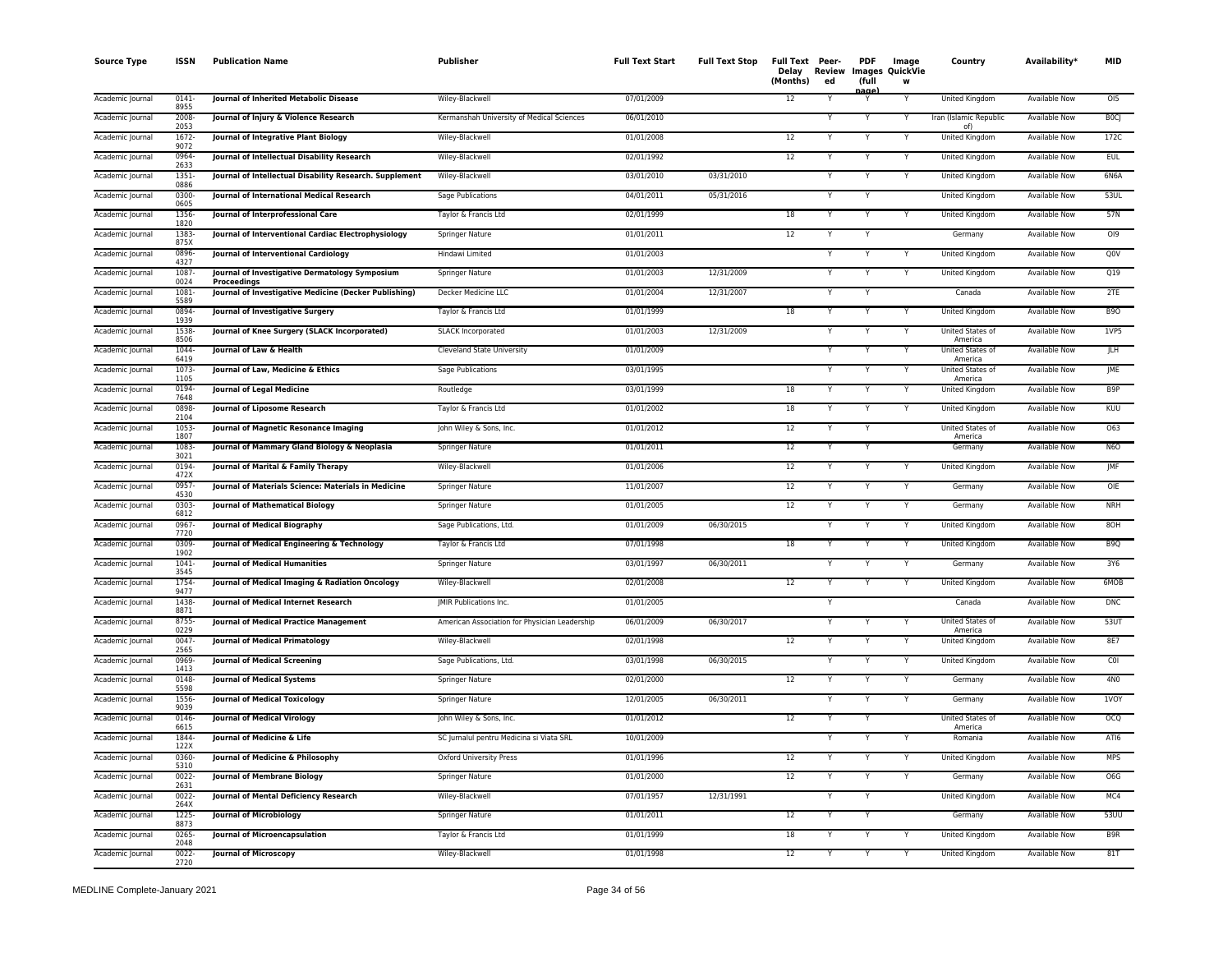| <b>Source Type</b> | <b>ISSN</b>      | <b>Publication Name</b>                                                               | Publisher                                  | <b>Full Text Start</b> | <b>Full Text Stop</b> | Full Text Peer-<br>Delav<br>(Months) | Review<br>ed | <b>PDF</b><br>(full | Image<br>Images QuickVie<br>w | Country                     | Availability*        | MID               |
|--------------------|------------------|---------------------------------------------------------------------------------------|--------------------------------------------|------------------------|-----------------------|--------------------------------------|--------------|---------------------|-------------------------------|-----------------------------|----------------------|-------------------|
| Academic Journal   | 1674<br>2788     | Journal of Molecular Cell Biology                                                     | Oxford University Press                    | 10/01/2009             |                       |                                      |              | aαe<br>Y            | Y                             | <b>United Kingdom</b>       | <b>Available Now</b> | 8P <sub>2</sub> P |
| Academic Journal   | 0022-<br>2844    | Journal of Molecular Evolution                                                        | Springer Nature                            | 01/01/2000             |                       | 12                                   |              | Y                   |                               | Germany                     | Available Now        | O6I               |
| Academic Journal   | 1567<br>2379     | Journal of Molecular Histology                                                        | Springer Nature                            | 01/01/2011             |                       | 12                                   |              |                     |                               | Germany                     | <b>Available Now</b> | <b>46EO</b>       |
| Academic Journal   | 0946-<br>2716    | <b>Journal of Molecular Medicine</b>                                                  | <b>Springer Nature</b>                     | 01/01/2000             |                       | 12                                   |              |                     |                               | Germany                     | <b>Available Now</b> | <b>NRI</b>        |
| Academic Journal   | 1464<br>1801     | Journal of Molecular Microbiology & Biotechnology                                     | Karger AG                                  | 01/01/2003             | 12/31/2011            |                                      |              | Y                   | Y                             | Switzerland                 | Available Now        | <b>RMD</b>        |
| Academic Journal   | 1610-<br>2940    | Journal of Molecular Modeling                                                         | Springer Nature                            | 01/01/2007             |                       | 12                                   |              | Y                   |                               | Germany                     | <b>Available Now</b> | 33L               |
| Academic Journal   | 0895<br>8696     | Journal of Molecular Neuroscience                                                     | Springer Nature                            | 01/01/1997             |                       | 12                                   |              | Y                   |                               | Germany                     | Available Now        | <b>TOU</b>        |
| Academic Journal   | 0952<br>3499     | Journal of Molecular Recognition                                                      | John Wiley & Sons, Inc.                    | 09/01/2012             |                       | 12                                   |              |                     |                               | United States of<br>America | Available Now        | <b>BWV</b>        |
| Academic Journal   |                  | Journal of Mother & Child                                                             | Institute of Mother & Child                | 07/01/2020             |                       |                                      |              |                     |                               | Poland                      | <b>Available Now</b> | <b>MHZV</b>       |
| Academic Journal   | 0142<br>4319     | Journal of Muscle Research & Cell Motility                                            | <b>Springer Nature</b>                     | 01/01/2011             |                       | 12                                   |              |                     |                               | Germany                     | <b>Available Now</b> | OII               |
| Academic Journal   | $1477 -$<br>3155 | Journal of Nanobiotechnology                                                          | <b>BioMed Central</b>                      | 01/01/2003             |                       |                                      |              | Y                   | Y                             | <b>United Kingdom</b>       | <b>Available Now</b> | 1CU9              |
| Academic Journal   | 1340-<br>3443    | <b>Journal of Natural Medicines</b>                                                   | Springer Nature                            | 01/01/2006             |                       | 12                                   |              |                     |                               | Germany                     | Available Now        | 46EQ              |
| Academic Journal   | 1477-<br>5751    | Journal of Negative Results in Biomedicine                                            | <b>BioMed Central</b>                      | 01/01/2002             |                       |                                      |              |                     |                               | United Kingdom              | Available Now        | <b>1CUA</b>       |
| Academic Journal   | $1727 -$<br>5482 | Journal of Nepal Health Research Council                                              | Nepal Health Research Council              | 01/01/2012             |                       |                                      |              |                     |                               | Nepal                       | <b>Available Now</b> | F2MH              |
| Academic Journal   | $1121 -$<br>8428 | Journal of Nephrology (JNonline)                                                      | Springer Nature                            | 01/01/2008             |                       | 12                                   |              | Y                   |                               | Germany                     | <b>Available Now</b> | 1CUB              |
| Academic Journal   | 0300-<br>9564    | <b>Journal of Neural Transmission</b>                                                 | <b>Springer Nature</b>                     | 01/01/2000             |                       | 12                                   |              | Y                   | Y                             | Germany                     | <b>Available Now</b> | 2U6               |
| Academic Journal   | $0167 -$<br>594X | Journal of Neuro-Oncology                                                             | Springer Nature                            | 07/01/2009             |                       | 12                                   |              | Y                   | Y                             | Germany                     | Available Now        | OIM               |
| Academic Journal   | 0953-<br>8194    | <b>Journal of Neuroendocrinology</b>                                                  | Wiley-Blackwell                            | 01/01/1998             |                       | 12                                   |              |                     | Y                             | United Kingdom              | Available Now        | F <sub>0</sub>    |
| Academic Journal   | 0167<br>7063     | <b>Journal of Neurogenetics</b>                                                       | Taylor & Francis Ltd                       | 01/01/2002             |                       | 18                                   |              |                     |                               | <b>United Kingdom</b>       | <b>Available Now</b> | 4D                |
| Academic Journal   | 1051<br>2284     | <b>Journal of Neuroimaging</b>                                                        | Wiley-Blackwell                            | 01/01/2006             |                       | 12                                   |              | Y                   | Y                             | United Kingdom              | <b>Available Now</b> | L2W               |
| Academic Journal   | 1557<br>1890     | Journal of NeuroImmune Pharmacology                                                   | Springer Nature                            | 01/01/2010             |                       | 12                                   |              | Y                   | Y                             | Germany                     | <b>Available Now</b> | 46EX              |
| Academic Journal   | 0340<br>5354     | Journal of Neurology                                                                  | Springer Nature                            | 01/01/2000             |                       | 12                                   |              | Y                   | Y                             | Germany                     | Available Now        | 04Q               |
| Academic Journal   | 1748-<br>6645    | Journal of Neuropsychology                                                            | Wiley-Blackwell                            | 03/01/2007             |                       | 12                                   |              | Y                   |                               | United Kingdom              | Available Now        | 38A0              |
| Academic Journal   | 0360-<br>4012    | <b>Journal of Neuroscience Research</b>                                               | John Wiley & Sons, Inc.                    | 08/01/2012             |                       | 12                                   |              |                     |                               | United States of<br>America | <b>Available Now</b> | 59G               |
| Academic Journal   | 1355-<br>0284    | <b>Journal of NeuroVirology</b>                                                       | Springer Nature                            | 02/01/2001             |                       | 12                                   |              | Y                   |                               | Germany                     | <b>Available Now</b> | <b>DZE</b>        |
| Academic Journal   | 1345-<br>4676    | Journal of Nippon Medical School                                                      | Association of Nippon Medical School       | 02/01/2007             |                       |                                      |              | Y                   | Y                             | Japan                       | <b>Available Now</b> | 1CUF              |
| Academic Journal   | 1071-<br>3581    | <b>Journal of Nuclear Cardiology</b>                                                  | Springer Nature                            | 01/01/2010             |                       | 12                                   |              |                     |                               | Germany                     | Available Now        | 1YCL              |
| Academic Journal   | 0161-<br>5505    | <b>Journal of Nuclear Medicine</b>                                                    | Society of Nuclear Medicine                | 01/01/1978             |                       |                                      |              |                     |                               | United States of<br>America | Available Now        | 1HC               |
| Academic Journal   |                  | Journal of Nuclear Medicine (Society of Nuclear Medicine) Society of Nuclear Medicine |                                            | 01/01/1960             | 12/31/1967            |                                      |              |                     |                               | United States of<br>America | <b>Available Now</b> | EUV <sub>6</sub>  |
| Academic Journal   | 0091-<br>4916    | <b>Journal of Nuclear Medicine Technology</b>                                         | Society of Nuclear Medicine                | 04/01/2012             |                       |                                      |              | Y                   |                               | United States of<br>America | Available Now        | H7Q               |
| Academic Journal   | $0022 -$<br>3166 | <b>Journal of Nutrition</b>                                                           | Oxford University Press                    | 01/01/1996             |                       |                                      |              | Y                   |                               | United Kingdom              | <b>Available Now</b> | <b>NUI</b>        |
| Academic Journal   | $0022 -$<br>3182 | <b>Journal of Nutrition Education</b>                                                 | Elsevier B.V.                              | 01/01/2001             | 12/31/2001            |                                      | Y            | Y                   |                               | United Kingdom              | Available Now        | <b>NUJ</b>        |
| Academic Journal   | 1499<br>4046     | Journal of Nutrition Education & Behavior                                             | Elsevier B.V.                              | 01/01/2002             | 11/30/2005            |                                      |              | Y                   |                               | United Kingdom              | Available Now        | IXG               |
| Academic Journal   | 2090-<br>0708    | <b>Journal of Obesity</b>                                                             | Hindawi Limited                            | 01/01/2010             |                       |                                      |              |                     |                               | United Kingdom              | <b>Available Now</b> | B6DA              |
| Academic Journal   | $1061 -$<br>9364 | <b>Journal of Oncology Management</b>                                                 | American Academy of Medical Administrators | 01/01/2004             | 12/31/2005            |                                      |              | Y                   |                               | United States of<br>America | <b>Available Now</b> | V4O               |
| Academic Journal   | 0736<br>0266     | Journal of Orthopaedic Research                                                       | John Wiley & Sons, Inc.                    | 07/01/2012             |                       | $\overline{12}$                      |              | Y                   |                               | United States of<br>America | <b>Available Now</b> | 1YO               |
| Academic Journal   | 0949-<br>2658    | Journal of Orthopaedic Science                                                        | Elsevier B.V.                              | 01/01/2011             | 12/31/2015            |                                      |              |                     |                               | United Kingdom              | Available Now        | <b>NRL</b>        |
| Academic Journal   | 1749-<br>799X    | Journal of Orthopaedic Surgery & Research                                             | <b>BioMed Central</b>                      | 01/01/2006             |                       |                                      |              | $\checkmark$        | Y                             | United Kingdom              | Available Now        | 38N9              |
| Academic Journal   | 1022-<br>5536    | Journal of Orthopaedic Surgery (10225536)                                             | Sage Publications Inc.                     | 12/01/2006             | 09/12/2017            |                                      |              |                     |                               | United Kingdom              | <b>Available Now</b> | <b>ICUK</b>       |
| Academic Journal   | 1590-<br>9921    | Journal of Orthopaedics & Traumatology                                                | Springer Nature                            | 01/01/2007             |                       |                                      |              | Y                   |                               | Germany                     | <b>Available Now</b> | O3V               |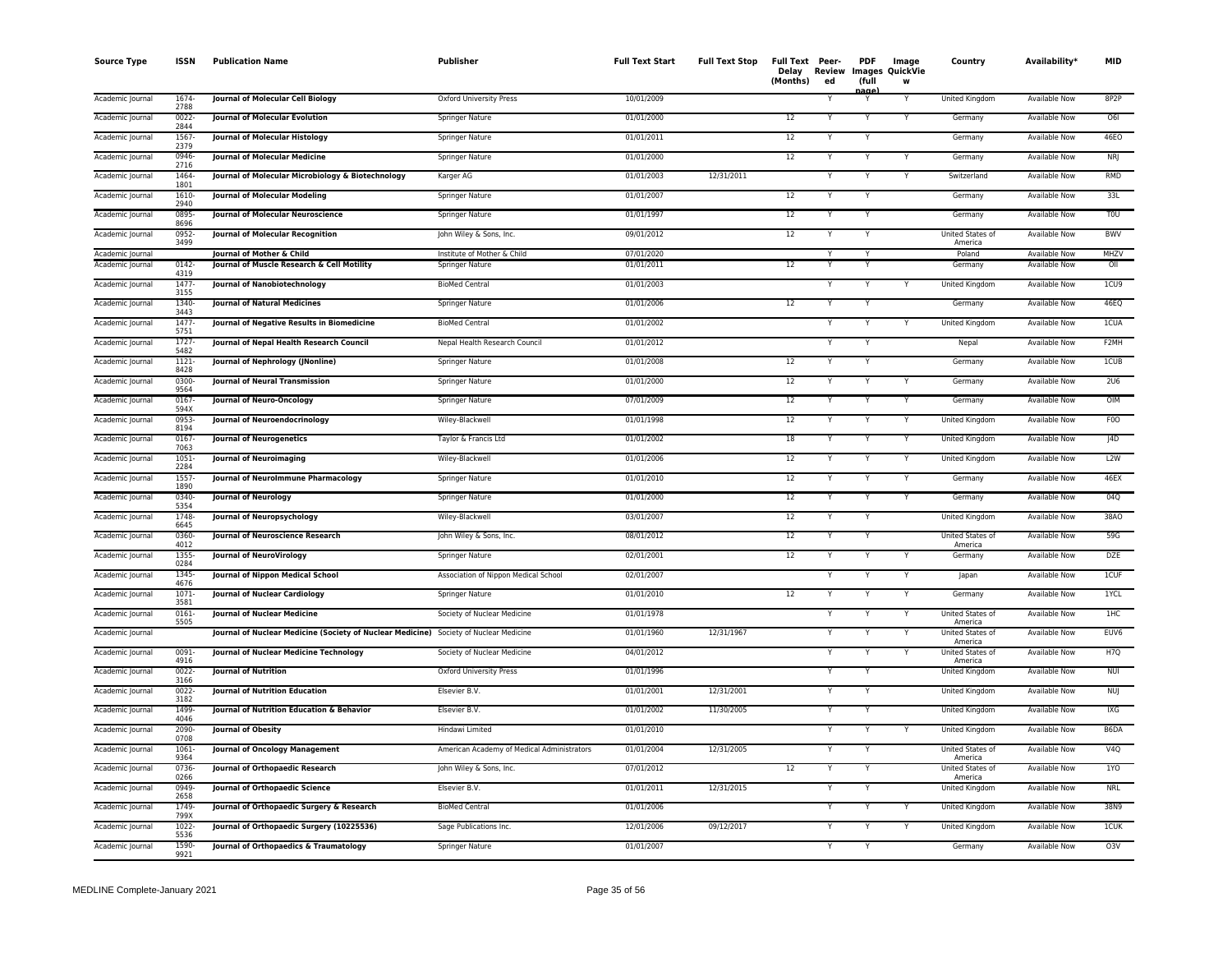| <b>Source Type</b> | <b>ISSN</b>      | <b>Publication Name</b>                                                       | <b>Publisher</b>                                                                     | <b>Full Text Start</b> | <b>Full Text Stop</b> | Full Text Peer-<br>Delay<br>(Months) | Review<br>ed | <b>PDF</b><br>(full<br>nage <sup>1</sup> | Image<br><b>Images QuickVie</b><br>W | Country                       | Availability <sup>*</sup> | <b>MID</b>        |
|--------------------|------------------|-------------------------------------------------------------------------------|--------------------------------------------------------------------------------------|------------------------|-----------------------|--------------------------------------|--------------|------------------------------------------|--------------------------------------|-------------------------------|---------------------------|-------------------|
| Academic Journal   | 0381<br>6605     | Journal of Otolaryngology                                                     | Decker Medicine LLC                                                                  | 01/01/1997             | 12/31/2007            |                                      |              |                                          |                                      | Canada                        | <b>Available Now</b>      | 902               |
| Academic Journal   | $0707 -$<br>7270 | Journal of Otolaryngology -- Head & Neck Surgery                              | <b>BioMed Central</b>                                                                | 02/01/2008             |                       |                                      |              | Υ                                        |                                      | <b>United Kingdom</b>         | <b>Available Now</b>      | 8B4Q              |
| Academic Journal   | 1536-<br>0288    | Journal of Pain & Palliative Care Pharmacotherapy                             | Taylor & Francis Ltd                                                                 | 03/01/2002             |                       | 18                                   | Y            | Y                                        | $\overline{\mathsf{Y}}$              | <b>United Kingdom</b>         | <b>Available Now</b>      | HC <sub>9</sub>   |
| Academic Journal   | $0022 -$<br>3395 | Journal of Parasitology                                                       | Allen Press Publishing Services Inc.                                                 | 06/01/2007             |                       | 6                                    | Y            | Y                                        | Y                                    | United States of<br>America   | <b>Available Now</b>      | 1HD               |
| Academic Journal   | $0022 -$<br>3417 | <b>Journal of Pathology</b>                                                   | John Wiley & Sons, Inc.                                                              | 01/01/2012             |                       | 12                                   |              |                                          |                                      | United States of<br>America   | Available Now             | 1Z8               |
| Academic Journal   | 0191-<br>3913    | Journal of Pediatric Ophthalmology & Strabismus                               | SLACK Incorporated                                                                   | 01/01/2003             | 12/31/2010            |                                      |              | Υ                                        | Y                                    | United States of<br>America   | Available Now             | 710               |
| Academic Journal   | 0146<br>8693     | Journal of Pediatric Psychology                                               | Oxford University Press                                                              | 01/01/1996             |                       | 12                                   |              |                                          | Y                                    | United Kingdom                | <b>Available Now</b>      | 3YD               |
| Academic Journal   | 1874<br>5393     | Journal of Pediatric Rehabilitation Medicine                                  | <b>IOS Press</b>                                                                     | 01/01/2011             |                       | 12                                   |              |                                          | Y                                    | Netherlands                   | <b>Available Now</b>      | B <sub>2</sub> KR |
| Academic Journal   | 1397<br>002X     | Journal of Peptide Research                                                   | Wiley-Blackwell                                                                      | 01/01/1999             | 12/31/2005            |                                      |              |                                          |                                      | United Kingdom                | Available Now             | 2TS               |
| Academic Journal   | 1075<br>2617     | <b>Journal of Peptide Science</b>                                             | John Wiley & Sons, Inc.                                                              | 07/01/2012             |                       | 12                                   |              | Y                                        |                                      | United States of<br>America   | <b>Available Now</b>      | <b>BWX</b>        |
| Academic Journal   | $0743 -$<br>8346 | <b>Journal of Perinatology</b>                                                | <b>Springer Nature</b>                                                               | 01/01/1999             | 11/30/2015            |                                      |              | Υ                                        | Υ                                    | <b>United Kingdom</b>         | <b>Available Now</b>      | <b>DZF</b>        |
| Academic Journal   | $0022 -$<br>3506 | Journal of Personality                                                        | Wiley-Blackwell                                                                      | 09/01/1945             |                       | 12                                   |              |                                          | Y                                    | United Kingdom                | <b>Available Now</b>      | <b>JPS</b>        |
| Academic Journal   | 0022-<br>3891    | Journal of Personality Assessment                                             | Taylor & Francis Ltd                                                                 | 02/01/1975             |                       | 18                                   |              | Y                                        | Y                                    | United Kingdom                | Available Now             | 4N3               |
| Academic Journal   | 0022<br>3549     | <b>Journal of Pharmaceutical Sciences</b>                                     | Elsevier B.V.                                                                        | 06/01/2005             | 12/31/2015            |                                      |              |                                          | Y                                    | United Kingdom                | Available Now             | 1BQ               |
| Academic Journal   | 1567-<br>567X    | Journal of Pharmacokinetics & Pharmacodynamics                                | Springer Nature                                                                      | 01/01/2011             |                       | 12                                   |              | Y                                        |                                      | Germany                       | Available Now             | P6E               |
| Academic Journal   | 1482<br>1826     | Journal of Pharmacy & Pharmaceutical Sciences                                 | Canadian Society for Pharmaceutical Sciences                                         | 07/01/2011             |                       |                                      |              |                                          |                                      | Canada                        | Available Now             | 1 <sub>C</sub>    |
| Academic Journal   | 1880-<br>6546    | <b>Journal of Physiological Sciences</b>                                      | <b>Springer Nature</b>                                                               | 01/01/2009             |                       | 12                                   |              | Y                                        |                                      | Germany                       | <b>Available Now</b>      | 8YY8              |
| Academic Journal   | 1138<br>7548     | Journal of Physiology & Biochemistry                                          | <b>Springer Nature</b>                                                               | 01/01/2000             |                       | 12                                   |              | Y                                        |                                      | Germany                       | <b>Available Now</b>      | AWSF              |
| Academic Journal   | 0742<br>3098     | Journal of Pineal Research                                                    | Wiley-Blackwell                                                                      | 08/01/2002             |                       | 12                                   |              |                                          | Y                                    | United Kingdom                | Available Now             | 8EA               |
| Academic Journal   | $0721 -$<br>7595 | Journal of Plant Growth Regulation                                            | Springer Nature                                                                      | 03/01/1997             | 06/30/2002            |                                      | Y            | Y                                        | Y                                    | Germany                       | Available Now             | <b>LNK</b>        |
| Academic Journal   | 0918<br>9440     | Journal of Plant Research                                                     | Springer Nature                                                                      | 02/01/2003             |                       | 12                                   |              |                                          | Y                                    | Germany                       | Available Now             | O8C               |
| Academic Journal   | 2000-<br>656X    | Journal of Plastic Surgery & Hand Surgery                                     | Taylor & Francis Ltd                                                                 | 01/01/2010             |                       | 18                                   | Y            | Y                                        | Y                                    | United Kingdom                | Available Now             | B7JT              |
| Academic Journal   | 0276<br>8739     | Journal of Policy Analysis & Management                                       | John Wiley & Sons, Inc.                                                              | 01/01/1982             |                       | 12                                   |              |                                          |                                      | United States of<br>America   | <b>Available Now</b>      | JPA               |
| Academic Journal   | 0022-<br>3859    | Journal of Postgraduate Medicine                                              | Wolters Kluwer India Pvt Ltd                                                         | 07/01/2003             |                       |                                      |              |                                          |                                      | India                         | Available Now             | SUZ               |
| Academic Journal   | 1975-<br>8375    | Journal of Preventive Medicine & Public Health                                | Korean Society for Preventive Medicine                                               | 03/01/2012             |                       |                                      | Y            | Y                                        |                                      | Korea, Republic of<br>(South) | Available Now             | 5G2I              |
| Academic Journal   | 0278<br>095X     | <b>Journal of Primary Prevention</b>                                          | <b>Springer Nature</b>                                                               | 01/01/2011             |                       | $\overline{12}$                      | Y            | Y                                        |                                      | Germany                       | <b>Available Now</b>      | 4NG               |
| Academic Journal   | 1180<br>4882     | Journal of Psychiatry & Neuroscience                                          | Joule Inc.                                                                           | 07/01/1999             |                       |                                      |              | Υ                                        | Υ                                    | Canada                        | <b>Available Now</b>      | 2YT               |
| Academic Journal   | 0279<br>1072     | Journal of Psychoactive Drugs                                                 | Routledge                                                                            | 03/01/2005             |                       | 18                                   |              |                                          |                                      | United Kingdom                | Available Now             | L87               |
| Academic Journal   | 0090-<br>6905    | Journal of Psycholinguistic Research                                          | Springer Nature                                                                      | 01/01/1997             |                       | 12                                   |              |                                          | Y                                    | Germany                       | Available Now             | 41P               |
| Academic Journal   | 0167<br>482X     | Journal of Psychosomatic Obstetrics & Gynecology                              | Taylor & Francis Ltd                                                                 | 03/01/2004             |                       | 18                                   |              |                                          | Y                                    | United Kingdom                | Available Now             | GM9               |
| Academic Journal   | 0197<br>5897     | Journal of Public Health Policy                                               | Palgrave Macmillan Ltd.                                                              | 03/01/2006             | 12/09/2010            |                                      |              |                                          | Y                                    | United Kingdom                | Available Now             | G3V               |
| Academic Journal   | 1320-<br>5455    | Journal of Quality in Clinical Practice                                       | Wiley-Blackwell                                                                      | 03/01/1998             | 12/31/2001            |                                      |              | Y                                        |                                      | <b>United Kingdom</b>         | <b>Available Now</b>      | FR8               |
| Academic Journal   | 1079<br>9893     | Journal of Receptors & Signal Transduction                                    | Taylor & Francis Ltd                                                                 | 01/01/2002             |                       | 18                                   |              |                                          | Y                                    | <b>United Kingdom</b>         | <b>Available Now</b>      | MW6               |
| Academic Journal   | 1081<br>597X     | Journal of Refractive Surgery                                                 | <b>SLACK Incorporated</b>                                                            | 01/01/2003             | 12/31/2010            |                                      |              | Y                                        | Υ                                    | United States of<br>America   | <b>Available Now</b>      | 7IP               |
| Academic Journal   | 1945-<br>6123    | <b>Journal of Registry Management</b>                                         | National Cancer Registrars Association                                               | 08/01/2012             |                       |                                      |              |                                          |                                      | United States of<br>America   | <b>Available Now</b>      | <b>B57Y</b>       |
| Academic Journal   | 1650-<br>1977    | Journal of Rehabilitation Medicine (Stiftelsen<br>Rehabiliteringsinformation) | Foundation for Rehabilitation Information<br>(Stiftelsen Rehabiliteringsinformation) | 11/01/2012             |                       |                                      | $\checkmark$ | Υ                                        |                                      | Sweden                        | Available Now             | AWMH              |
| Academic Journal   | 0022-<br>4197    | Journal of Religion & Health                                                  | Springer Nature                                                                      | 03/01/2008             |                       | 12                                   |              |                                          |                                      | Germany                       | Available Now             | 3XR               |
| Academic Journal   | 0890-<br>765X    | Journal of Rural Health                                                       | Wiley-Blackwell                                                                      | 01/01/2006             |                       | 12                                   |              |                                          | Y                                    | United Kingdom                | <b>Available Now</b>      | GIO               |
| Academic Journal   | 0092-<br>623X    | Journal of Sex & Marital Therapy                                              | Routledge                                                                            | 04/01/1999             |                       | 18                                   |              |                                          | Y                                    | United Kingdom                | Available Now             | B <sub>9</sub> V  |
| Academic Journal   | $0022 -$<br>4499 | <b>Journal of Sex Research</b>                                                | Routledge                                                                            | 02/01/1975             |                       | 18                                   | Y            | Y                                        | $\overline{Y}$                       | <b>United Kingdom</b>         | <b>Available Now</b>      | <b>SEX</b>        |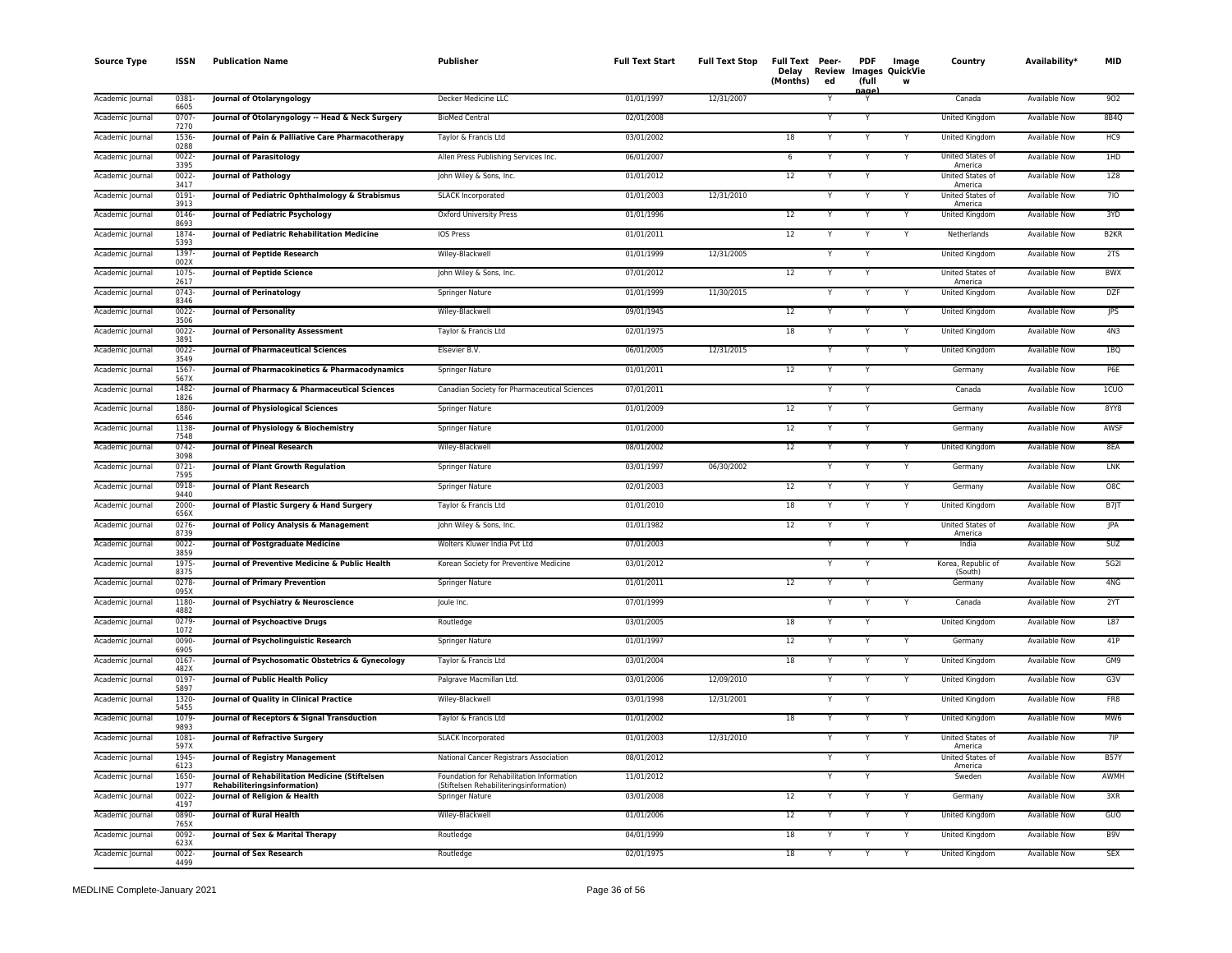| <b>Source Type</b> | <b>ISSN</b>      | <b>Publication Name</b>                                                                                                             | <b>Publisher</b>                                               | <b>Full Text Start</b> | <b>Full Text Stop</b> | Full Text Peer-<br>Delay<br>(Months) | Review<br>ed | <b>PDF</b><br>(full | Image<br><b>Images QuickVie</b><br>W | Country                            | Availability*        | <b>MID</b>  |
|--------------------|------------------|-------------------------------------------------------------------------------------------------------------------------------------|----------------------------------------------------------------|------------------------|-----------------------|--------------------------------------|--------------|---------------------|--------------------------------------|------------------------------------|----------------------|-------------|
| Academic Journal   | $0022 -$<br>4545 | Journal of Social Psychology                                                                                                        | Taylor & Francis Ltd                                           | 02/01/1930             |                       | 18                                   |              | aage                |                                      | United Kingdom                     | <b>Available Now</b> | <b>JSY</b>  |
| Academic Journal   | 1552<br>4256     | Journal of Social Work in End-of-Life & Palliative Care                                                                             | Taylor & Francis Ltd                                           | 03/01/2005             |                       | 18                                   | Y            | $\checkmark$        | Y                                    | United Kingdom                     | Available Now        | 1DKM        |
| Academic Journal   | 1553<br>9768     | Journal of Special Operations Medicine                                                                                              | Breakaway Media, LLC                                           | 01/01/2010             | 07/23/2018            |                                      |              |                     |                                      | United States of<br>America        | <b>Available Now</b> | <b>B57Z</b> |
| Academic Journal   | 0022-<br>4685    | Journal of Speech & Hearing Research                                                                                                | American Speech-Language-Hearing Association                   | 02/01/1992             | 01/31/1997            |                                      | $\checkmark$ |                     |                                      | United States of<br>America        | <b>Available Now</b> | <b>ISR</b>  |
| Academic Journal   | 1092<br>4388     | Journal of Speech, Language & Hearing Research                                                                                      | American Speech-Language-Hearing Association                   | 02/01/1997             |                       |                                      |              |                     |                                      | United States of<br>America        | <b>Available Now</b> | 1SM         |
| Academic Journal   | 1079<br>0268     | <b>Journal of Spinal Cord Medicine</b>                                                                                              | Taylor & Francis Ltd                                           | 03/01/2012             |                       | 12                                   |              | Y                   |                                      | <b>United Kingdom</b>              | <b>Available Now</b> | <b>IKH</b>  |
| Academic Journal   | 1556-<br>8539    | <b>Journal of Stem Cells</b>                                                                                                        | Nova Science Publishers, Inc.                                  | 01/01/2015             |                       |                                      |              | Y                   |                                      | United States of<br>America        | <b>Available Now</b> | B8WW        |
| Academic Journal   | 1345<br>711X     | Journal of Structural & Functional Genomics                                                                                         | Springer Nature                                                | 01/01/2000             | 12/31/2015            |                                      |              |                     |                                      | Germany                            | <b>Available Now</b> | OJ1         |
| Academic Journal   | 0022-<br>4790    | Journal of Surgical Oncology                                                                                                        | John Wiley & Sons, Inc.                                        | 01/01/2012             |                       | 12                                   |              |                     |                                      | United States of<br>America        | <b>Available Now</b> | <b>OCV</b>  |
| Academic Journal   | 1096<br>2247     | Journal of the Air & Waste Management Association (Air & Air & Waste Management Association<br><b>Waste Management Association)</b> |                                                                | 01/01/2004             | 12/31/2011            |                                      |              |                     |                                      | United States of<br>America        | Available Now        | 16VX        |
| Academic Journal   | 1067<br>151X     | Journal of the American Academy of Orthopaedic<br><b>Surgeons</b>                                                                   | Lippincott Williams & Wilkins                                  | 03/01/2010             | 01/13/2016            |                                      | Y            | $\checkmark$        | Y                                    | United States of<br>America        | Available Now        | 541Z        |
| Academic Journal   | 0587<br>2871     | Journal of the American Animal Hospital Association                                                                                 | American Animal Hospital Association                           | 01/01/2007             |                       |                                      |              |                     |                                      | United States of<br>America        | Available Now        | QO0         |
| Academic Journal   | 1067<br>5027     | Journal of the American Medical Informatics Association                                                                             | Oxford University Press                                        | 09/01/1996             |                       | 12                                   |              | Y                   | $\checkmark$                         | United Kingdom                     | <b>Available Now</b> | FZ9         |
| Academic Journal   | 8756<br>971X     | Journal of the American Mosquito Control Association                                                                                | American Mosquito Control Association                          | 03/01/2005             |                       | 6                                    |              |                     |                                      | United States of<br>America        | <b>Available Now</b> | 16XN        |
| Academic Journal   | 8750-<br>7315    | Journal of the American Podiatric Medical Association                                                                               | American Podiatric Medical Association, Inc.                   | 03/01/2012             |                       |                                      |              | Y                   |                                      | United States of<br>America        | <b>Available Now</b> | 20R         |
| Academic Journal   | 1362-<br>1807    | Journal of the British Menopause Society                                                                                            | Sage Publications, Ltd.                                        | 03/01/2000             | 02/28/2007            |                                      |              |                     |                                      | <b>United Kingdom</b>              | <b>Available Now</b> | 2SCC        |
| Academic Journal   | 1022<br>386X     | Journal of the College of Physicians & Surgeons Pakistan                                                                            | College of Physicians & Surgeons Pakistan                      | 09/01/2010             |                       |                                      |              |                     |                                      | Pakistan                           | <b>Available Now</b> | 5422        |
| Academic Journal   | 0022-<br>5002    | Journal of the Experimental Analysis of Behavior                                                                                    | Wiley-Blackwell                                                | 11/01/2012             |                       | 12                                   | Y            |                     |                                      | United Kingdom                     | Available Now        | JOE         |
| Academic Journal   | 0022<br>5061     | Journal of the History of the Behavioral Sciences                                                                                   | John Wiley & Sons, Inc.                                        | 01/01/1989             |                       | 12                                   |              |                     |                                      | United States of<br>America        | Available Now        | JHB         |
| Academic Journal   | 0964-<br>704X    | Journal of the History of the Neurosciences                                                                                         | Taylor & Francis Ltd                                           | 01/01/1997             |                       | 18                                   | Y            | $\checkmark$        | Y                                    | <b>United Kingdom</b>              | Available Now        | E18         |
| Academic Journal   | 1758<br>2652     | Journal of the International AIDS Society                                                                                           | Wiley-Blackwell                                                | 01/01/2010             |                       |                                      |              |                     |                                      | United Kingdom                     | <b>Available Now</b> | 96HG        |
| Academic Journal   | 0024<br>6921     | Journal of the Louisiana State Medical Society                                                                                      | Journal of the Louisiana State Medical Society,                | 01/01/2011             |                       |                                      |              |                     |                                      | United States of<br>America        | <b>Available Now</b> | 1VE3        |
| Academic Journal   | 1536<br>5050     | Journal of the Medical Library Association                                                                                          | University of Pittsburgh, University Library<br>System         | 01/01/2003             |                       |                                      |              |                     |                                      | United States of<br>America        | Available Now        | PI8         |
| Academic Journal   | 0028<br>2715     | Journal of the Nepal Medical Association                                                                                            | Nepal Medical Association                                      | 01/01/2004             |                       |                                      |              |                     |                                      | Nepal                              | <b>Available Now</b> | <b>UHY</b>  |
| Magazine           | 0030<br>1876     | Journal of the Oklahoma State Medical Association                                                                                   | Oklahoma State Medical Association                             | 01/01/2013             |                       |                                      |              | Y                   |                                      | United States of<br>America        | Available Now        | 5427        |
| Academic Journal   | 0030<br>9982     | Journal of the Pakistan Medical Association                                                                                         | Pakistan Medical Association                                   | 10/01/2011             |                       |                                      |              |                     |                                      | Pakistan                           | <b>Available Now</b> | 542N        |
| Academic Journal   | 1085<br>9489     | Journal of the Peripheral Nervous System                                                                                            | Wiley-Blackwell                                                | 03/01/2001             |                       | $\overline{12}$                      | Υ            | Y                   |                                      | United Kingdom                     | Available Now        | HYG         |
| Academic Journal   | 0031<br>9341     | Journal of the Physiological Society of Japan/ Nihon<br>Seirigaku Zasshi                                                            | Japan Physiological Society                                    | 08/01/2012             |                       |                                      |              |                     |                                      | Japan                              | <b>Available Now</b> | 55MV        |
| Academic Journal   | 0035<br>8835     | Journal of the Royal College of Surgeons of Edinburgh                                                                               | <b>Edinburgh University Press</b>                              | 02/01/1998             | 12/31/2002            |                                      |              |                     |                                      | United Kingdom                     | Available Now        | 8N3         |
| Academic Journal   | 0267<br>5331     | Journal of the Royal Society of Medicine (Supplement)                                                                               | Sage Publications, Ltd.                                        | 01/01/1982             | 06/30/2015            |                                      |              |                     |                                      | United Kingdom                     | <b>Available Now</b> | 1XIU        |
| Academic Journal   | 1086<br>8089     | Journal of the Society of Laparoendoscopic Surgeons<br>(ISLS)                                                                       | Society of Laparoendoscopic Surgeons                           | 04/01/2012             |                       |                                      |              |                     |                                      | United States of<br>America        | <b>Available Now</b> | AWM2        |
| Academic Journal   | 1019-<br>9128    | Journal of the South African Veterinary Association                                                                                 | African Online Scientific Information System PTY<br><b>LTD</b> | 03/01/2009             |                       |                                      |              |                     |                                      | South Africa                       | <b>Available Now</b> | 65OF        |
| Academic Journal   | 0148<br>4893     | Journal of the Western Society of Periodontology                                                                                    | Western Society of Periodontology                              | 03/01/2013             |                       |                                      |              |                     |                                      | <b>United States of</b><br>America | <b>Available Now</b> | 2W9         |
| Academic Journal   | 1538<br>7933     | Journal of Thrombosis & Haemostasis                                                                                                 | Wiley-Blackwell                                                | 01/01/2003             |                       | 12                                   |              |                     |                                      | United Kingdom                     | <b>Available Now</b> | Q0W         |
| Academic Journal   | 0929<br>5305     | Journal of Thrombosis & Thrombolysis                                                                                                | Springer Nature                                                | 01/01/2011             |                       | 12                                   |              |                     |                                      | Germany                            | <b>Available Now</b> | OJ          |
| Academic Journal   | 1932<br>6254     | Journal of Tissue Engineering & Regenerative Medicine                                                                               | John Wiley & Sons, Inc.                                        | 01/01/2012             |                       | 12                                   | Υ            |                     |                                      | <b>United States of</b><br>America | Available Now        | AWNG        |
| Academic Journal   | 0388<br>1350     | Journal of Toxicological Sciences                                                                                                   | Japanese Society of Toxicology                                 | 10/01/2006             |                       |                                      |              |                     |                                      | Japan                              | Available Now        | 1D52        |
| Academic Journal   | 0731-<br>3810    | Journal of Toxicology -- Clinical Toxicology                                                                                        | Taylor & Francis Ltd                                           | 01/01/1999             | 12/31/2004            |                                      |              |                     |                                      | United Kingdom                     | Available Now        | <b>TOX</b>  |
| Academic Journal   | 1529<br>9732     | Journal of Trauma & Dissociation                                                                                                    | Taylor & Francis Ltd                                           | 01/01/2000             |                       | 18                                   |              |                     |                                      | United Kingdom                     | Available Now        | 8CI         |
| Academic Journal   | 0894<br>9867     | <b>Journal of Traumatic Stress</b>                                                                                                  | John Wiley & Sons, Inc.                                        | 01/01/1988             |                       | $\overline{12}$                      |              |                     |                                      | United States of<br>America        | <b>Available Now</b> | <b>TST</b>  |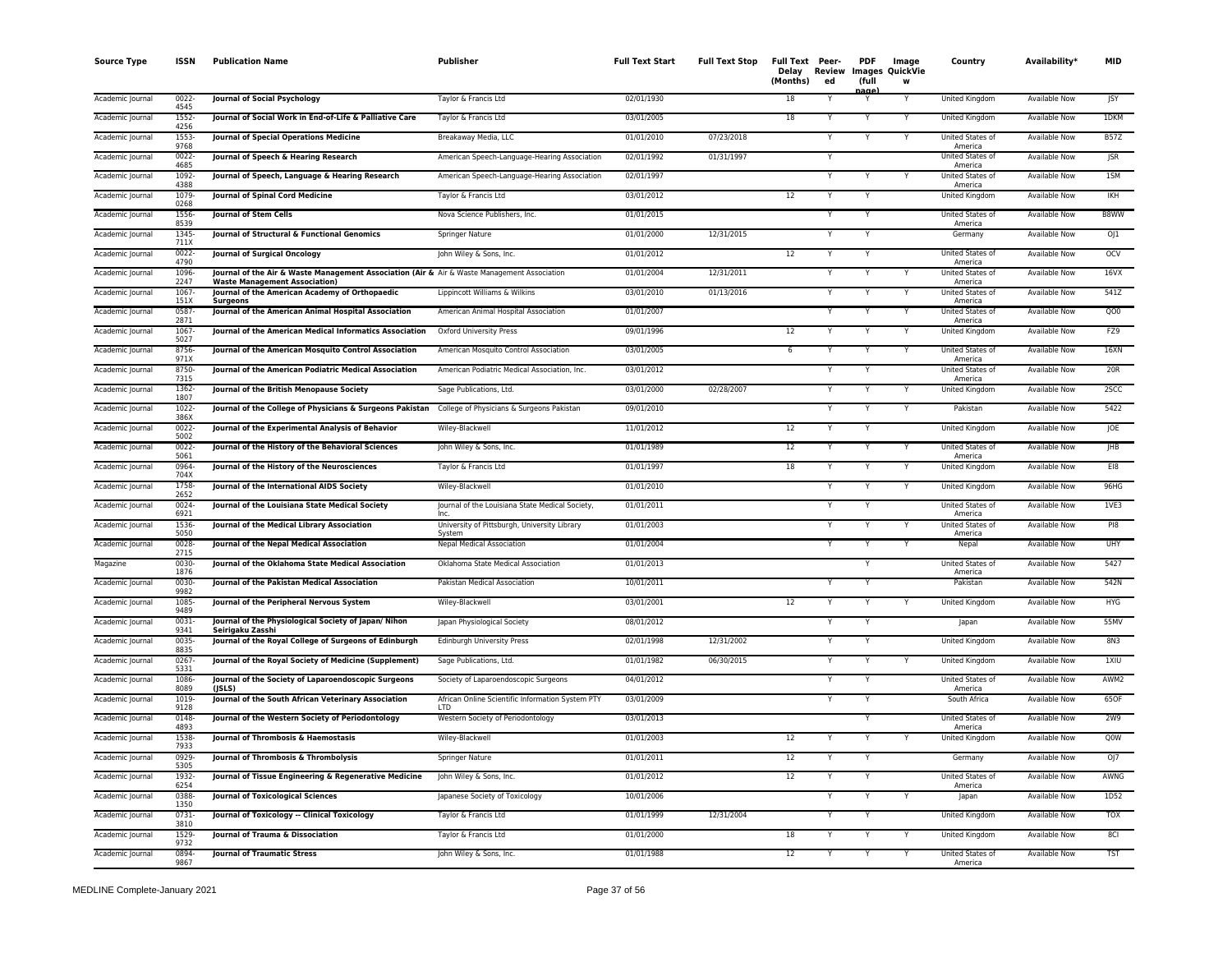| <b>Source Type</b> | <b>ISSN</b>      | <b>Publication Name</b>                                                                                 | Publisher                                                                  | <b>Full Text Start</b> | <b>Full Text Stop</b> | Full Text Peer-<br>Delay<br>(Months) | <b>Review</b><br>ed | <b>PDF</b><br>(full<br>aac | Image<br>Images QuickVie<br>w | Country                       | Availability <sup>*</sup> | <b>MID</b>      |
|--------------------|------------------|---------------------------------------------------------------------------------------------------------|----------------------------------------------------------------------------|------------------------|-----------------------|--------------------------------------|---------------------|----------------------------|-------------------------------|-------------------------------|---------------------------|-----------------|
| Academic Journal   | 1195<br>1982     | <b>Journal of Travel Medicine</b>                                                                       | Oxford University Press / USA                                              | 01/01/2001             | 05/31/2005            |                                      |                     |                            | $\overline{\mathsf{Y}}$       | United States of<br>America   | <b>Available Now</b>      | 909             |
| Academic Journal   | 0142<br>6338     | <b>Journal of Tropical Pediatrics</b>                                                                   | <b>Oxford University Press</b>                                             | 01/01/1996             |                       | $\overline{12}$                      |                     | Υ                          | Y                             | United Kingdom                | Available Now             | N5V             |
| Academic Journal   | 1099<br>3460     | Journal of Urban Health                                                                                 | Springer Nature                                                            | 01/01/2006             |                       | $\overline{12}$                      |                     | Y                          | Y                             | Germany                       | <b>Available Now</b>      | GMF             |
| Academic Journal   | 0972-<br>9062    | Journal of Vector Borne Diseases                                                                        | National Institute of Malaria Research (ICMR)                              | 09/01/2009             |                       |                                      |                     |                            | Y                             | India                         | Available Now             | 542L            |
| Academic Journal   | 1081<br>1710     | <b>Journal of Vector Ecology</b>                                                                        | Society for Vector Ecology                                                 | 12/01/2006             |                       |                                      |                     |                            | Y                             | United States of<br>America   | Available Now             | H5T             |
| Academic Journal   | 0957<br>4271     | Journal of Vestibular Research: Equilibrium & Orientation IOS Press                                     |                                                                            | 01/01/1999             |                       | 9                                    |                     |                            | Y                             | Netherlands                   | <b>Available Now</b>      | <b>FLE</b>      |
| Academic Journal   | 0748-<br>321X    | Journal of Veterinary Medical Education                                                                 | University of Toronto Press                                                | 01/01/2010             |                       | 6                                    |                     |                            |                               | Canada                        | <b>Available Now</b>      | 5420            |
| Academic Journal   | 0931-<br>184X    | Journal of Veterinary Medicine Series A                                                                 | Wiley-Blackwell                                                            | 01/01/1998             | 12/31/2007            |                                      |                     |                            | Y                             | United Kingdom                | Available Now             | ES <sub>6</sub> |
| Academic Journal   | 0931-<br>1793    | Journal of Veterinary Medicine Series B                                                                 | Wiley-Blackwell                                                            | 01/01/1998             | 12/31/2006            |                                      |                     | Y                          |                               | United Kingdom                | <b>Available Now</b>      | ES7             |
| Academic Journal   | 1229<br>845X     | <b>Journal of Veterinary Science</b>                                                                    | Korean Society of Veterinary Science                                       | 01/01/2005             |                       |                                      |                     |                            | Y                             | Korea, Republic of<br>(South) | <b>Available Now</b>      | <b>YRK</b>      |
| Academic Journal   | 1352<br>0504     | Journal of Viral Hepatitis                                                                              | Wiley-Blackwell                                                            | 01/01/1998             |                       | 12                                   |                     | Y                          | Y                             | United Kingdom                | Available Now             | ES9             |
| Academic Journal   | 1745-<br>3054    | Journal of Visual Communication in Medicine                                                             | Taylor & Francis Ltd                                                       | 01/01/2005             |                       | 18                                   |                     |                            | Y                             | United Kingdom                | <b>Available Now</b>      | E1C             |
| Academic Journal   | 0895<br>2841     | Journal of Women & Aging                                                                                | Taylor & Francis Ltd                                                       | 01/01/2000             |                       | 18                                   |                     |                            | Υ                             | United Kingdom                | Available Now             | JWG             |
| Academic Journal   | 0895<br>3996     | Journal of X-Ray Science & Technology                                                                   | IOS Press                                                                  | 01/01/2009             |                       | 6                                    |                     |                            |                               | Netherlands                   | Available Now             | FLW             |
| Academic Journal   | 0047-<br>2891    | Journal of Youth & Adolescence                                                                          | Springer Nature                                                            | 01/01/2009             |                       | 12                                   |                     |                            | Y                             | Germany                       | Available Now             | <b>JYA</b>      |
| Academic Journal   | 0022<br>7854     | KAKU IGAKU / Japanese Journal of Nuclear Medicine                                                       | Japanese Society of Nuclear Medicine                                       | 03/01/2011             |                       |                                      |                     | Y                          |                               | Japan                         | <b>Available Now</b>      | GDB             |
| Academic Journal   | 1812-<br>2027    | Kathmandu University Medical Journal                                                                    | Kathmandu University, Kathmandu Medical<br>College                         | 04/01/2010             |                       |                                      |                     | Y                          | $\overline{\mathsf{Y}}$       | Nepal                         | <b>Available Now</b>      | 4ZTE            |
| Academic Journal   | 0022<br>9717     | <b>Keio Journal of Medicine</b>                                                                         | Keio University, School of Medicine                                        | 01/01/2009             |                       |                                      |                     | Υ                          | Y                             | Japan                         | <b>Available Now</b>      | 0SE             |
| Academic Journal   | 0023<br>1207     | Khirurgiya: Zhurnal im. N.I. Pirogova                                                                   | Media Sphere Publishing Group                                              | 01/01/2014             |                       |                                      |                     |                            |                               | <b>Russian Federation</b>     | <b>Available Now</b>      | 501Q            |
| Academic Journal   | 1420-<br>4096    | Kidney & Blood Pressure Research                                                                        | Karger AG                                                                  | 01/01/2005             |                       |                                      |                     | Υ                          | Y                             | Switzerland                   | Available Now             | <b>DJX</b>      |
| Academic Journal   | 0023<br>2130     | Klinichna Khirurhiya / Ministerstvo Okhorony Zdorov'ia<br>Ukraïny, Naukove Tovarystvo Khirurhiv Ukraïny | Klinichna Khirurhiya                                                       | 11/01/2012             |                       |                                      |                     | Υ                          |                               | Ukraine                       | <b>Available Now</b>      | AWM3            |
| Academic Journal   | 0862-<br>495X    | Klinicka Onkologie                                                                                      | Czech Medical Association of JE Purkyne                                    | 01/01/2011             |                       |                                      |                     |                            |                               | Czech Republic                | <b>Available Now</b>      | 8Z9B            |
| Academic Journal   | 0968-<br>0160    | Knee                                                                                                    | Elsevier B.V.                                                              | 09/01/2012             | 08/26/2015            |                                      |                     |                            |                               | United States of<br>America   | Available Now             | JLZ             |
| Academic Journal   | 1598<br>9992     | <b>Korean Journal of Gastroenterology</b>                                                               | Korean Society of Gastroenterology                                         | 07/01/2011             |                       |                                      |                     |                            |                               | Korea, Republic of<br>(South) | Available Now             | 50C0            |
| Academic Journal   | 1738-<br>222X    | Korean Journal of Hepatology                                                                            | Korean Association for the Study of the Liver<br>(Daehan gan Haghoe)       | 09/01/2010             | 05/30/2012            |                                      |                     | Y                          | Y                             | Korea, Republic of<br>(South) | Available Now             | 1CWQ            |
| Academic Journal   | 0023<br>4001     | Korean Journal of Parasitology                                                                          | Korean Society for Parasitology                                            | 12/01/2006             |                       |                                      |                     |                            | Y                             | Korea, Republic of<br>(South) | <b>Available Now</b>      | GBT             |
| Academic Journal   | 1229<br>6929     | Korean Journal of Radiology                                                                             | Korean Society of Radiology                                                | 07/01/2009             |                       |                                      |                     | Y                          | Y                             | Korea, Republic of<br>(South) | Available Now             | 1CWR            |
| Academic Journal   | 0033-<br>8362    | La Radiologia Medica                                                                                    | Springer Nature                                                            | 01/01/2006             |                       | 12                                   |                     |                            |                               | Germany                       | Available Now             | 46MM            |
| Academic Journal   | 0023-<br>6772    | <b>Laboratory Animals</b>                                                                               | Sage Publications, Ltd.                                                    | 01/01/2001             | 06/30/2015            |                                      | $\checkmark$        | v                          | Υ                             | United Kingdom                | Available Now             | 2D <sub>0</sub> |
| Magazine           | 0023-<br>6837    | Laboratory Investigation (00236837)                                                                     | Springer Nature                                                            | 01/01/2000             | 11/30/2015            |                                      |                     |                            |                               | United Kingdom                | Available Now             | UN9             |
| Academic Journal   | 0099-<br>5355    | Lancet                                                                                                  | Lancet                                                                     | 01/01/1991             | 12/31/2006            |                                      |                     | Ÿ                          |                               | United States of<br>America   | <b>Available Now</b>      | LAN             |
| Academic Journal   | 1435<br>2443     | <b>Langenbeck's Archives of Surgery</b>                                                                 | <b>Springer Nature</b>                                                     | 01/01/2000             |                       | 12                                   |                     | Y                          | Y                             | Germany                       | <b>Available Now</b>      | <b>NRW</b>      |
| Academic Journal   | 0268<br>8921     | <b>Lasers in Medical Science</b>                                                                        | Springer Nature                                                            | 05/01/2003             |                       | 12                                   |                     | Υ                          | Υ                             | Germany                       | <b>Available Now</b>      | O4P             |
| Academic Journal   | 0196-<br>8092    | Lasers in Surgery & Medicine                                                                            | John Wiley & Sons, Inc.                                                    | 01/01/2012             |                       | 12                                   |                     | Y                          |                               | United States of<br>America   | <b>Available Now</b>      | <b>OCY</b>      |
| Academic Journal   | 1357-<br>650X    | Laterality                                                                                              | Taylor & Francis Ltd                                                       | 03/01/1996             |                       | 18                                   |                     |                            |                               | United Kingdom                | Available Now             | BAE             |
| Magazine           | 1553<br>0671     | <b>LDI Issue Brief</b>                                                                                  | University of Pennsylvania, Leonard Davis<br>Institute of Health Economics | 04/01/2012             |                       |                                      |                     | Υ                          |                               | United States of<br>America   | Available Now             | 50C1            |
| Academic Journal   | 1124-<br>9390    | Le Infezioni in Medicina                                                                                | <b>EDIMES</b>                                                              | 01/01/2011             |                       |                                      |                     |                            |                               | Italy                         | <b>Available Now</b>      | 527X            |
| Academic Journal   | 1543<br>4494     | <b>Learning &amp; Behavior</b>                                                                          | Springer Nature                                                            | 01/01/2011             |                       | 12                                   |                     |                            |                               | Germany                       | <b>Available Now</b>      | PQ7             |
| Academic Journal   | 0023<br>9852     | <b>Lebanese Medical Journal</b>                                                                         | Lebanese Order of Physicians                                               | 01/01/2011             |                       |                                      |                     |                            |                               | Lebanon                       | Available Now             | 46MO            |
| Academic Journal   | $0305 -$<br>7518 | <b>Leprosy Review</b>                                                                                   | British Leprosy Relief Association (LEPRA)                                 | 09/01/2006             |                       |                                      |                     | Y                          | Y                             | <b>United Kingdom</b>         | <b>Available Now</b>      | 1CWZ            |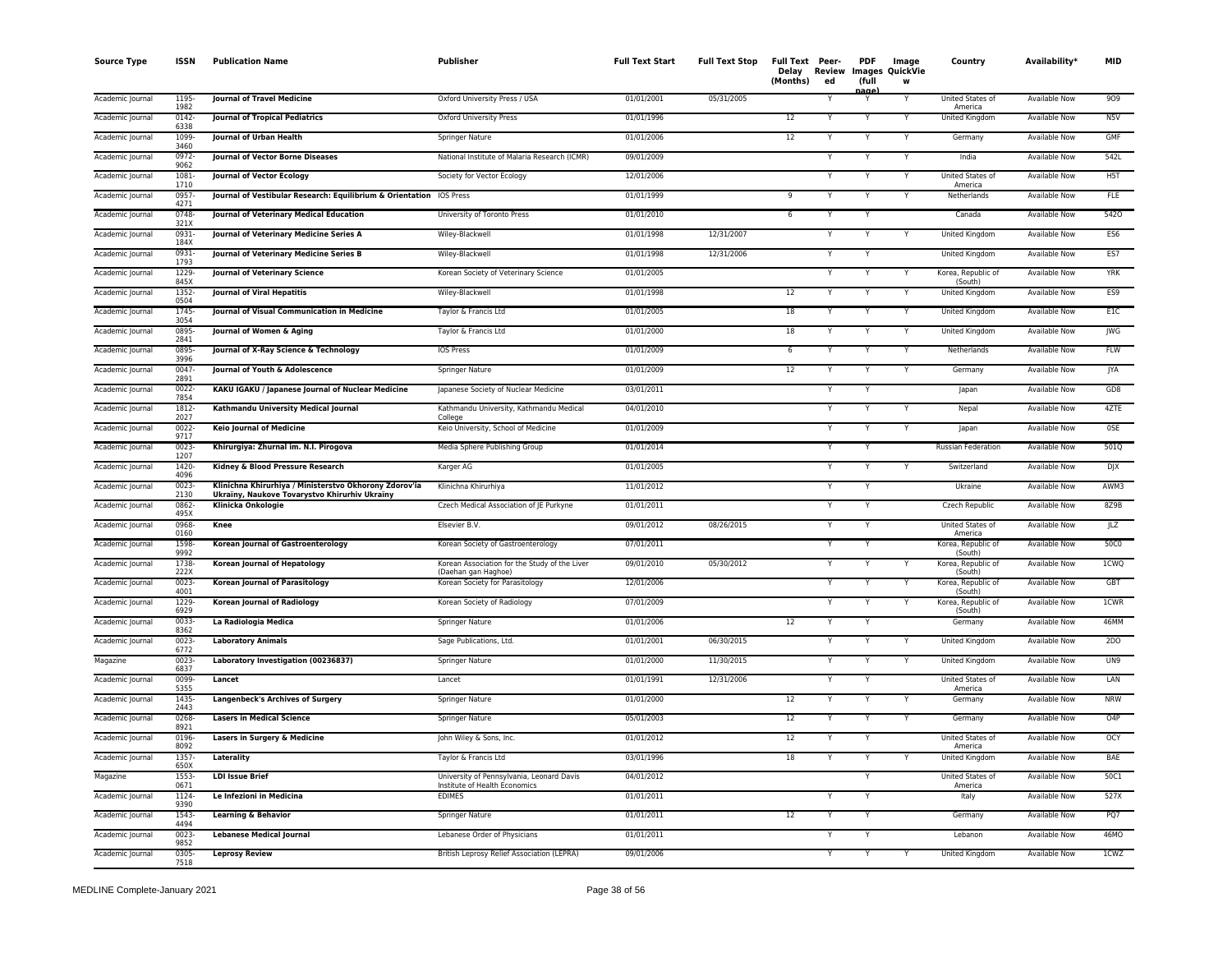| <b>Source Type</b>       | <b>ISSN</b>      | <b>Publication Name</b>                                                          | <b>Publisher</b>                                                            | <b>Full Text Start</b> | <b>Full Text Stop</b> | Full Text Peer-<br>Delay<br>(Months) | Review<br>ed | <b>PDF</b><br>(full<br>nage | Image<br><b>Images QuickVie</b><br>W | Country                            | Availability <sup>*</sup> | <b>MID</b>                   |
|--------------------------|------------------|----------------------------------------------------------------------------------|-----------------------------------------------------------------------------|------------------------|-----------------------|--------------------------------------|--------------|-----------------------------|--------------------------------------|------------------------------------|---------------------------|------------------------------|
| Academic Journal         | 1042<br>8194     | Leukemia & Lymphoma                                                              | Taylor & Francis Ltd                                                        | 01/01/1998             |                       | 18                                   |              |                             | Y                                    | United Kingdom                     | <b>Available Now</b>      | <b>BJL</b>                   |
| Academic Journal         | 0887<br>6924     | Leukemia (08876924)                                                              | <b>Springer Nature</b>                                                      | 01/01/1997             | 11/30/2015            |                                      |              | Υ                           | Y                                    | <b>United Kingdom</b>              | <b>Available Now</b>      | <b>DZG</b>                   |
| Academic Journal         | 1993-<br>2820    | <b>Libyan Journal of Medicine</b>                                                | Taylor & Francis Ltd                                                        | 01/01/2012             |                       |                                      |              | Y                           | Y                                    | <b>United Kingdom</b>              | <b>Available Now</b>      | <b>786T</b>                  |
| Academic Journal         | 1380-<br>7870    | <b>Lifetime Data Analysis</b>                                                    | Springer Nature                                                             | 03/01/2005             |                       | 12                                   |              | Y                           | Y                                    | Germany                            | <b>Available Now</b>      | OJH                          |
| Academic Journal         | 1476<br>511X     | Lipids in Health & Disease                                                       | <b>BioMed Central</b>                                                       | 01/01/2002             |                       |                                      |              | Y                           | Υ                                    | United Kingdom                     | Available Now             | 1 <sub>C</sub> <sub>X1</sub> |
| Academic Journal         | 0106<br>9543     | Liver                                                                            | Wiley-Blackwell                                                             | 01/01/2000             | 12/31/2002            |                                      |              | Υ                           |                                      | United Kingdom                     | Available Now             | 8EC                          |
| Academic Journal         | 1478<br>3223     | <b>Liver International</b>                                                       | Wiley-Blackwell                                                             | 01/01/2003             |                       | 12                                   |              | Υ                           | Y                                    | United Kingdom                     | Available Now             | Q18                          |
| Academic Journal         | 1527<br>6465     | <b>Liver Transplantation</b>                                                     | John Wiley & Sons, Inc.                                                     | 06/01/2012             |                       | 12                                   |              |                             |                                      | United States of<br>America        | <b>Available Now</b>      | DSI7                         |
| Academic Journal         | 1522<br>7235     | Luminescence: Journal of Biological & Chemical<br>Luminescence                   | John Wiley & Sons, Inc.                                                     | 05/01/2012             |                       | 12                                   |              |                             |                                      | United States of<br>America        | <b>Available Now</b>      | O8Z                          |
| Academic Journal         | 0341-<br>2040    | Lung                                                                             | Springer Nature                                                             | 01/01/1997             |                       | 12                                   |              | Y                           | Y                                    | Germany                            | <b>Available Now</b>      | EF3                          |
| Academic Journal         | 0961<br>2033     | Lupus                                                                            | Sage Publications                                                           | 01/01/1998             |                       |                                      |              | Y                           | Y                                    | <b>United States of</b><br>America | <b>Available Now</b>      | DZH                          |
| Academic Journal         | 1942<br>0862     | mAbs                                                                             | Taylor & Francis Ltd                                                        | 01/01/2011             | 07/25/2015            |                                      |              | v                           |                                      | United Kingdom                     | <b>Available Now</b>      | B <sub>2HL</sub>             |
| Academic Journal         | 1616<br>5187     | <b>Macromolecular Bioscience</b>                                                 | John Wiley & Sons, Inc.                                                     | 06/01/2012             |                       | 12                                   |              | Y                           |                                      | United States of<br>America        | Available Now             | OLO                          |
| Academic Journal         | 0968-<br>5243    | MAGMA: Magnetic Resonance Materials in Physics,<br><b>Biology &amp; Medicine</b> | Springer Nature                                                             | 01/01/2011             |                       | 12                                   |              |                             |                                      | Germany                            | Available Now             | S1A                          |
| Academic Journal         | 0953<br>1424     | <b>Magnesium Research</b>                                                        | John Libbey Eurotext Ltd.                                                   | 05/01/2016             |                       |                                      | Y            | Y                           |                                      | France                             | Available Now             | 2YEE                         |
| Academic Journal         | 0740-<br>3194    | <b>Magnetic Resonance in Medicine</b>                                            | John Wiley & Sons, Inc.                                                     | 01/01/2012             |                       | 12                                   |              |                             |                                      | United States of<br>America        | Available Now             | O6T                          |
| Academic Journal         | 1475-<br>2875    | <b>Malaria Journal</b>                                                           | <b>BioMed Central</b>                                                       | 01/01/2002             |                       |                                      |              |                             | Y                                    | <b>United Kingdom</b>              | <b>Available Now</b>      | 1CXA                         |
| Academic Journal         | 1995-<br>7262    | <b>Malawi Medical Journal</b>                                                    | Medical Association of Malawi                                               | 10/01/2010             |                       |                                      |              | Y                           | Y                                    | Malawi                             | <b>Available Now</b>      | 8Z9C                         |
| Academic Journal         | 0126<br>8635     | <b>Malaysian Journal of Pathology</b>                                            | College of Pathologists, Academy of Medicine of<br>Malaysia                 | 06/01/2007             |                       |                                      |              |                             |                                      | Malaysia                           | Available Now             | H75                          |
| Academic Journal         | 0464<br>7874     | <b>Mali Médical</b>                                                              | Mali Medical, Faculte de Medecine, de<br>Pharmacie et d'Odonto-stomatologie | 01/01/2013             |                       |                                      |              | Y                           |                                      | United States of<br>America        | Available Now             | <b>B8I4</b>                  |
| Academic Journal         | 0938<br>8990     | <b>Mammalian Genome</b>                                                          | Springer Nature                                                             | 01/01/2000             |                       | 12                                   | Y            | Υ                           |                                      | Germany                            | Available Now             | O6K                          |
| Magazine                 | 1062<br>3388     | <b>Managed Care</b>                                                              | MediMedia Managed Markets, an ICON Company                                  | 08/01/2015             |                       |                                      |              | Y                           |                                      | United States of<br>America        | Available Now             | 4ZYZ                         |
| Academic Journal         | 1436<br>2228     | <b>Marine Biotechnology</b>                                                      | Springer Nature                                                             | 01/01/1999             |                       | 12                                   |              |                             |                                      | Germany                            | <b>Available Now</b>      | LNL                          |
| Academic Journal         | 1094<br>1304     | <b>Marketing Health Services</b>                                                 | American Marketing Association                                              | 01/01/1997             |                       |                                      |              | Y                           | Y                                    | United States of<br>America        | Available Now             | 25G                          |
| Academic Journal         | 1538<br>2656     | <b>Maryland Medicine</b>                                                         | MedChi, The Maryland State Medical Society                                  | 01/01/2016             |                       |                                      | Y            | Y                           |                                      | United States of<br>America        | Available Now             | 65GV                         |
| <b>Trade Publication</b> | 1059<br>4531     | <b>Materials Management in Health Care</b>                                       | <b>Health Forum</b>                                                         | 01/01/1995             | 06/30/2010            |                                      |              | Y                           |                                      | United States of<br>America        | <b>Available Now</b>      | <b>MMC</b>                   |
| Academic Journal         | 1092-<br>7875    | Maternal & Child Health Journal                                                  | Springer Nature                                                             | 12/01/1997             |                       | 12                                   |              | Υ                           | Υ                                    | Germany                            | Available Now             | N <sub>9</sub>               |
| Academic Journal         | 1740-<br>8695    | <b>Maternal &amp; Child Nutrition</b>                                            | Wiley-Blackwell                                                             | 01/01/2005             |                       |                                      |              |                             | Y                                    | United Kingdom                     | Available Now             | <b>OLU</b>                   |
| Academic Journal         | 1547<br>1063     | Mathematical Biosciences & Engineering                                           | American Institute of Mathematical Sciences                                 | 01/01/2012             |                       |                                      |              |                             |                                      | United States of<br>America        | Available Now             | AWSG                         |
| Academic Journal         | 1477<br>8599     | Mathematical Medicine & Biology: A Journal of the IMA                            | <b>Oxford University Press</b>                                              | 03/01/2003             |                       | 12                                   |              |                             |                                      | United Kingdom                     | Available Now             | N5I                          |
| Academic Journa          | 1937<br>0660     | MDAdvisor: A Journal for the New Jersey Medical<br>Community                     | MDAdvantage Insurance Company of New<br>lersey                              | 01/01/2008             |                       |                                      | Y            | Y                           |                                      | United States of<br>America        | Available Now             | <b>BGTA</b>                  |
| Academic Journal         | $0767 -$<br>0974 | <b>Médecine Sciences</b>                                                         | <b>EDP Sciences</b>                                                         | 01/01/2012             |                       | 12                                   |              | Y                           |                                      | France                             | <b>Available Now</b>      | 4U07                         |
| Academic Journal         | $0962 -$<br>9351 | <b>Mediators of Inflammation</b>                                                 | Hindawi Limited                                                             | 02/01/1997             |                       |                                      |              |                             | Υ                                    | <b>United Kingdom</b>              | <b>Available Now</b>      | 36                           |
| Academic Journal         | 0140<br>0118     | Medical & Biological Engineering & Computing                                     | Springer Nature                                                             | 01/01/2003             |                       | 12                                   |              | Y                           | Υ                                    | Germany                            | <b>Available Now</b>      | PO <sub>0</sub>              |
| Academic Journal         | 0269<br>283X     | <b>Medical &amp; Veterinary Entomology</b>                                       | Wiley-Blackwell                                                             | 01/01/1998             |                       | 12                                   |              |                             | Y                                    | United Kingdom                     | Available Now             | ESE                          |
| Academic Journal         | 0745<br>5194     | <b>Medical Anthropology Quarterly</b>                                            | Wiley-Blackwell                                                             | 01/01/2008             |                       | 12                                   |              | Υ                           | Y                                    | United Kingdom                     | Available Now             | GFS                          |
| <b>Trade Publication</b> | 0025-<br>7206    | <b>Medical Economics</b>                                                         | MJH Life Sciences                                                           | 12/01/2004             | 06/30/2016            |                                      |              |                             |                                      | United States of<br>America        | Available Now             | MED                          |
| Academic Journal         | 0308<br>0110     | <b>Medical Education</b>                                                         | Wiley-Blackwell                                                             | 01/01/1998             |                       | 12                                   |              | Y                           |                                      | United Kingdom                     | <b>Available Now</b>      | <b>ESF</b>                   |
| Academic Journal         | 0918<br>4287     | <b>Medical Electron Microscopy</b>                                               | Springer Nature                                                             | 03/01/2003             | 12/31/2004            |                                      |              | Y                           |                                      | Germany                            | Available Now             | O8H                          |
| Academic Journal         | 1476<br>9433     | <b>Medical Immunology</b>                                                        | <b>BioMed Central</b>                                                       | 01/01/2002             | 01/31/2006            |                                      |              | Y                           |                                      | <b>United Kingdom</b>              | <b>Available Now</b>      | 1 <sub>C</sub> <sub>X</sub>  |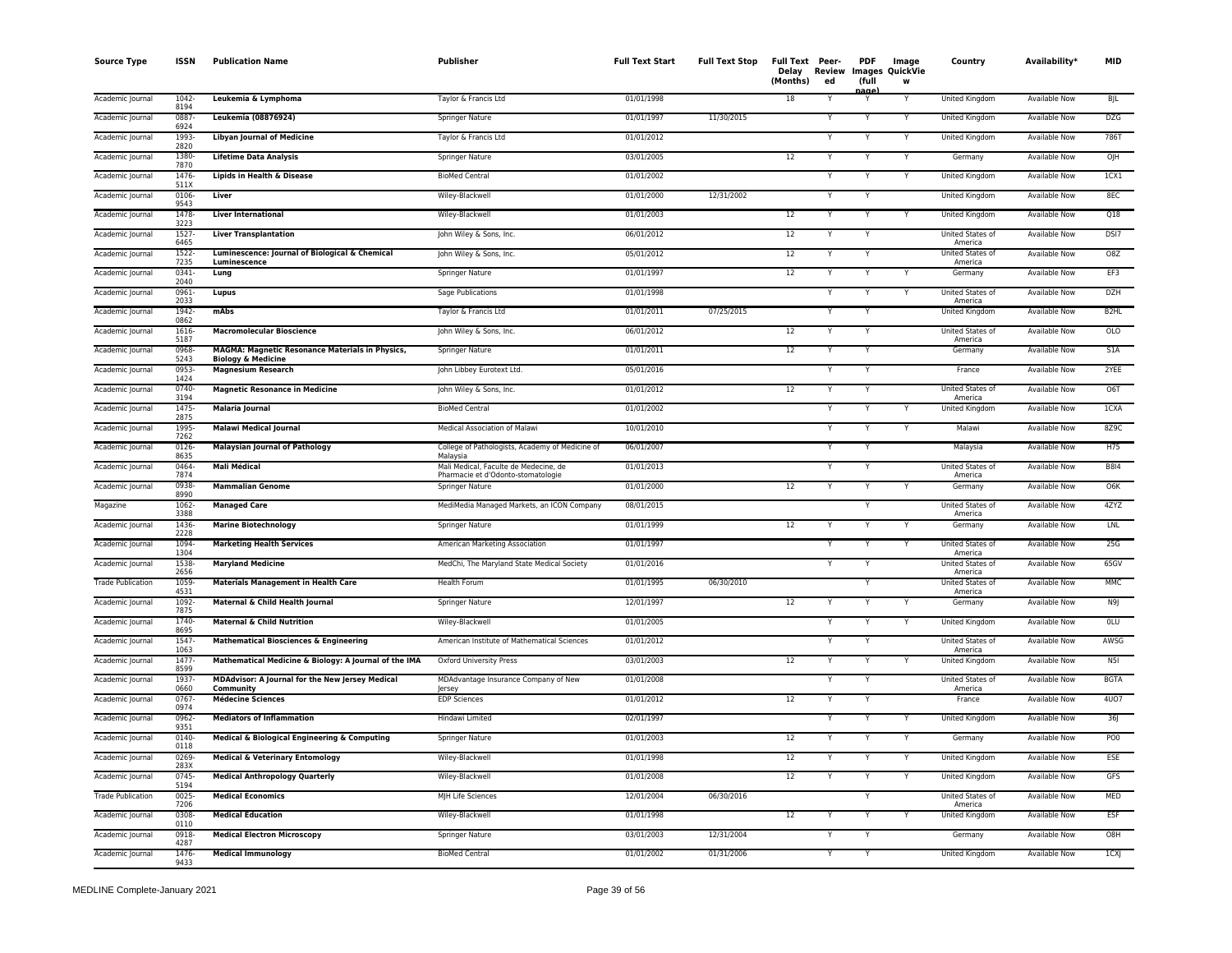| <b>Source Type</b> | <b>ISSN</b>      | <b>Publication Name</b>                                                    | Publisher                                                                      | <b>Full Text Start</b> | <b>Full Text Stop</b> | Full Text Peer-<br>(Months) | Delay Review<br>ed | <b>PDF</b><br>(full<br>nage | Image<br>Images QuickVie<br>W | Country                            | Availability*        | <b>MID</b>       |
|--------------------|------------------|----------------------------------------------------------------------------|--------------------------------------------------------------------------------|------------------------|-----------------------|-----------------------------|--------------------|-----------------------------|-------------------------------|------------------------------------|----------------------|------------------|
| Academic Journal   | 1463-<br>9238    | Medical Informatics & the Internet in Medicine                             | Taylor & Francis Ltd                                                           | 03/01/1999             | 12/31/2007            |                             |                    | Y                           |                               | <b>United Kingdom</b>              | <b>Available Now</b> | <b>BAX</b>       |
| Academic Journal   | 0300-<br>5283    | <b>Medical Journal of Malaysia</b>                                         | Malaysian Medical Association                                                  | 02/01/2011             |                       |                             |                    | Y                           | Y                             | Malaysia                           | <b>Available Now</b> | 50A6             |
| Academic Journal   | 0967<br>0742     | <b>Medical Law Review</b>                                                  | Oxford University Press                                                        | 04/01/2006             |                       | 12                          |                    | Y                           |                               | <b>United Kingdom</b>              | <b>Available Now</b> | B/2              |
| Academic Journal   | 0300-<br>8584    | Medical Microbiology & Immunology                                          | Springer Nature                                                                | 02/01/2003             |                       | 12                          |                    |                             |                               | Germany                            | Available Now        | NS3              |
| Academic Journal   | 1860-<br>1480    | <b>Medical Molecular Morphology</b>                                        | Springer Nature                                                                | 03/01/2005             |                       | 12                          |                    |                             | Y                             | Germany                            | Available Now        | 11IH             |
| Academic Journal   | 1369-<br>3786    | <b>Medical Mycology</b>                                                    | Oxford University Press                                                        | 01/01/2003             |                       | 12                          |                    |                             | Y                             | United Kingdom                     | <b>Available Now</b> | <b>RFR</b>       |
| Academic Journal   | 2185<br>6486     | <b>Medical Mycology Journal</b>                                            | Japanese Society for Medical Mycology                                          | 01/01/2011             |                       |                             |                    |                             |                               | Japan                              | <b>Available Now</b> | EV4W             |
| Academic Journa    | 1357<br>0560     | <b>Medical Oncology</b>                                                    | Springer Nature                                                                | 03/01/2013             |                       | 12                          |                    | Y                           |                               | Germany                            | Available Now        | DZI              |
| Academic Journal   | 0094-<br>2405    | <b>Medical Physics</b>                                                     | John Wiley & Sons, Inc.                                                        | 01/01/2007             |                       | 12                          |                    |                             |                               | United States of<br>America        | <b>Available Now</b> | N <sub>6</sub> X |
| Academic Journal   | $1011 -$<br>7571 | <b>Medical Principles &amp; Practice</b>                                   | Karger AG                                                                      | 01/01/2005             |                       |                             |                    | Y                           |                               | Switzerland                        | <b>Available Now</b> | <b>NJW</b>       |
| Academic Journal   | 1234<br>1010     | <b>Medical Science Monitor</b>                                             | International Scientific Literature, Inc                                       | 01/01/2017             |                       |                             |                    | Y                           |                               | United States of<br>America        | <b>Available Now</b> | TCXL             |
| Academic Journal   | 2325-<br>4394    | <b>Medical Science Monitor: Basic Research</b>                             | International Scientific Literature, Inc.                                      | 08/01/2015             |                       |                             |                    |                             |                               | United States of<br>America        | Available Now        | <b>FSQC</b>      |
| Academic Journal   | 0142<br>159X     | <b>Medical Teacher</b>                                                     | Taylor & Francis Ltd                                                           | 01/01/2002             |                       | 18                          |                    | Y                           | Y                             | United Kingdom                     | Available Now        | <b>MCH</b>       |
| Academic Journal   | 1844-<br>4172    | <b>Medical Ultrasonography</b>                                             | Romanian Society of Ultrasonography in<br>Medicine & Biology                   | 03/01/2010             |                       |                             |                    |                             | Y                             | Romania                            | Available Now        | AX1S             |
| Academic Journal   | 2159<br>0354     | <b>Medicare &amp; Medicaid Research Review</b>                             | <b>HCFA ORDS Publications</b>                                                  | 01/01/2011             | 10/31/2014            |                             |                    | Y                           |                               | United States of<br>America        | Available Now        | <b>BKLB</b>      |
| Academic Journal   | 0025<br>7680     | <b>Medicina (Buenos Aires)</b>                                             | Medicina (Buenos Aires)                                                        | 11/01/2008             |                       |                             |                    | Y                           |                               | Argentina                          | <b>Available Now</b> | 50C2             |
| Academic Journal   | 0198<br>6325     | <b>Medicinal Research Reviews</b>                                          | John Wiley & Sons, Inc.                                                        | 07/01/2012             |                       | 12                          |                    | Y                           |                               | <b>United States of</b><br>America | <b>Available Now</b> | O6Y              |
| Academic Journal   | 1086<br>5462     | Medicine & Health Rhode Island                                             | Rhode Island Medical Society                                                   | 06/01/2009             | 12/31/2012            |                             |                    |                             |                               | United States of<br>America        | <b>Available Now</b> | 1VEX             |
| Academic Journal   | $0723 -$<br>1393 | Medicine & Law (World Association for Medical Law)                         | World Association for Medical Law                                              | 06/01/2006             | 01/30/2015            |                             |                    |                             |                               | South Africa                       | <b>Available Now</b> | L6A              |
| Academic Journal   | 1386-<br>7423    | Medicine, Health Care & Philosophy                                         | Springer Nature                                                                | 06/01/2008             |                       | 12                          |                    | Y                           | Y                             | Germany                            | Available Now        | <b>OJR</b>       |
| Academic Journal   | 0025<br>8024     | Medicine, Science & the Law                                                | Sage Publications, Ltd.                                                        | 01/01/2009             | 06/30/2015            |                             |                    |                             | Y                             | United Kingdom                     | Available Now        | 16PR             |
| Academic Journal   | 1840-<br>0132    | <b>Medicinski Glasnik</b>                                                  | Medical Association of Zenica-Doboj Canton<br>(Liekarska Komora Ze-Do Kantona) | 02/01/2010             |                       |                             |                    | $\checkmark$                | $\checkmark$                  | Bosnia & Herzegovina               | <b>Available Now</b> | 787T             |
| Academic Journal   | 0025<br>8105     | Medicinski Pregled / Medical Review                                        | National Library of Serbia                                                     | 07/01/2006             |                       |                             |                    |                             |                               | Serbia                             | <b>Available Now</b> | 2QVA             |
| Academic Journal   | 0025<br>8172     | <b>Medico-Legal Journal</b>                                                | Sage Publications, Ltd.                                                        | 01/01/2009             | 06/30/2015            |                             |                    |                             |                               | United Kingdom                     | Available Now        | 50G4             |
| Academic Journal   | $0723 -$<br>5003 | Medizinische Klinik (Urban & Vogel)                                        | Springer Nature                                                                | 04/01/2008             | 12/31/2010            |                             |                    | Y                           | Y                             | Germany                            | <b>Available Now</b> | <b>NXR</b>       |
| Academic Journal   | 2193<br>6218     | Medizinische Klinik: Intensivmedizin & Notfallmedizin                      | <b>Springer Nature</b>                                                         | 01/01/2011             |                       | 12                          |                    |                             | $\checkmark$                  | Germany                            | <b>Available Now</b> | <b>ESYC</b>      |
| Magazine           | 0465<br>5893     | Medycyna Pracy                                                             | Instytut Medycyny Pracy im. Jerzego Nofera                                     | 01/01/2004             |                       |                             |                    |                             |                               | Poland                             | Available Now        | J0D              |
| Academic Journal   | 0965<br>8211     | <b>Memory</b>                                                              | Taylor & Francis Ltd                                                           | 01/01/1996             |                       | 18                          |                    |                             |                               | United Kingdom                     | Available Now        | BAY              |
| Academic Journal   | 0090-<br>502X    | <b>Memory &amp; Cognition</b>                                              | Springer Nature                                                                | 01/01/2011             |                       |                             |                    |                             |                               | Germany                            | Available Now        | MEG              |
| Academic Journal   | 1754<br>0453     | <b>Menopause International</b>                                             | Sage Publications, Ltd.                                                        | 03/01/2007             | 12/31/2013            |                             |                    |                             |                               | United Kingdom                     | <b>Available Now</b> | 65HP             |
| Magazine           | 0883<br>7902     | Mental & Physical Disability Law Reporter                                  | American Bar Association                                                       | 01/01/2008             | 12/31/2011            |                             |                    |                             |                               | United States of<br>America        | <b>Available Now</b> | D4               |
| Academic Journal   | 1080-<br>4013    | Mental Retardation & Developmental Disabilities<br><b>Research Reviews</b> | John Wiley & Sons, Inc.                                                        | 02/01/1995             | 01/31/2008            |                             |                    | Y                           |                               | <b>United States of</b><br>America | <b>Available Now</b> | OD <sub>9</sub>  |
| Academic Journal   | 0885<br>7490     | <b>Metabolic Brain Disease</b>                                             | Springer Nature                                                                | 01/01/2011             |                       | 12                          |                    |                             |                               | Germany                            | <b>Available Now</b> | 3ZV              |
| Academic Journal   | 1947<br>6094     | Methodist DeBakey Cardiovascular Journal                                   | Methodist DeBakey Cardiovascular Journal                                       | 12/01/2009             |                       |                             |                    |                             |                               | United States of<br>America        | <b>Available Now</b> | AYP0             |
| Magazine           | 1537<br>0240     | <b>MGMA Connection</b>                                                     | <b>MGMA</b>                                                                    | 01/01/2014             |                       |                             |                    |                             |                               | United States of<br>America        | <b>Available Now</b> | GZZC             |
| Magazine           | 1537<br>0240     | <b>MGMA Connexion</b>                                                      | <b>MGMA</b>                                                                    | 04/01/2004             | 11/30/2013            |                             |                    | Y                           |                               | United States of<br>America        | Available Now        | ST <sub>0</sub>  |
| Academic Journal   | 1360-<br>9947    | MHR: Basic Science of Reproductive Medicine                                | <b>Oxford University Press</b>                                                 | 01/01/1995             |                       | 12                          |                    |                             |                               | <b>United Kingdom</b>              | <b>Available Now</b> | CS7              |
| Academic Journal   | 0026<br>2293     | <b>Michigan Medicine</b>                                                   | Michigan State Medical Society                                                 | 04/01/2016             | 12/31/2017            |                             |                    |                             |                               | United States of<br>America        | <b>Available Now</b> | 1VEB             |
| Academic Journal   | 1751-<br>7907    | <b>Microbial Biotechnology</b>                                             | Wiley-Blackwell                                                                | 01/01/2008             |                       |                             |                    |                             |                               | United Kingdom                     | <b>Available Now</b> | 55QK             |
| Academic Journal   | 0095-<br>3628    | <b>Microbial Ecology</b>                                                   | Springer Nature                                                                | 01/01/2000             |                       | $\overline{12}$             |                    | Y                           |                               | Germany                            | <b>Available Now</b> | O6M              |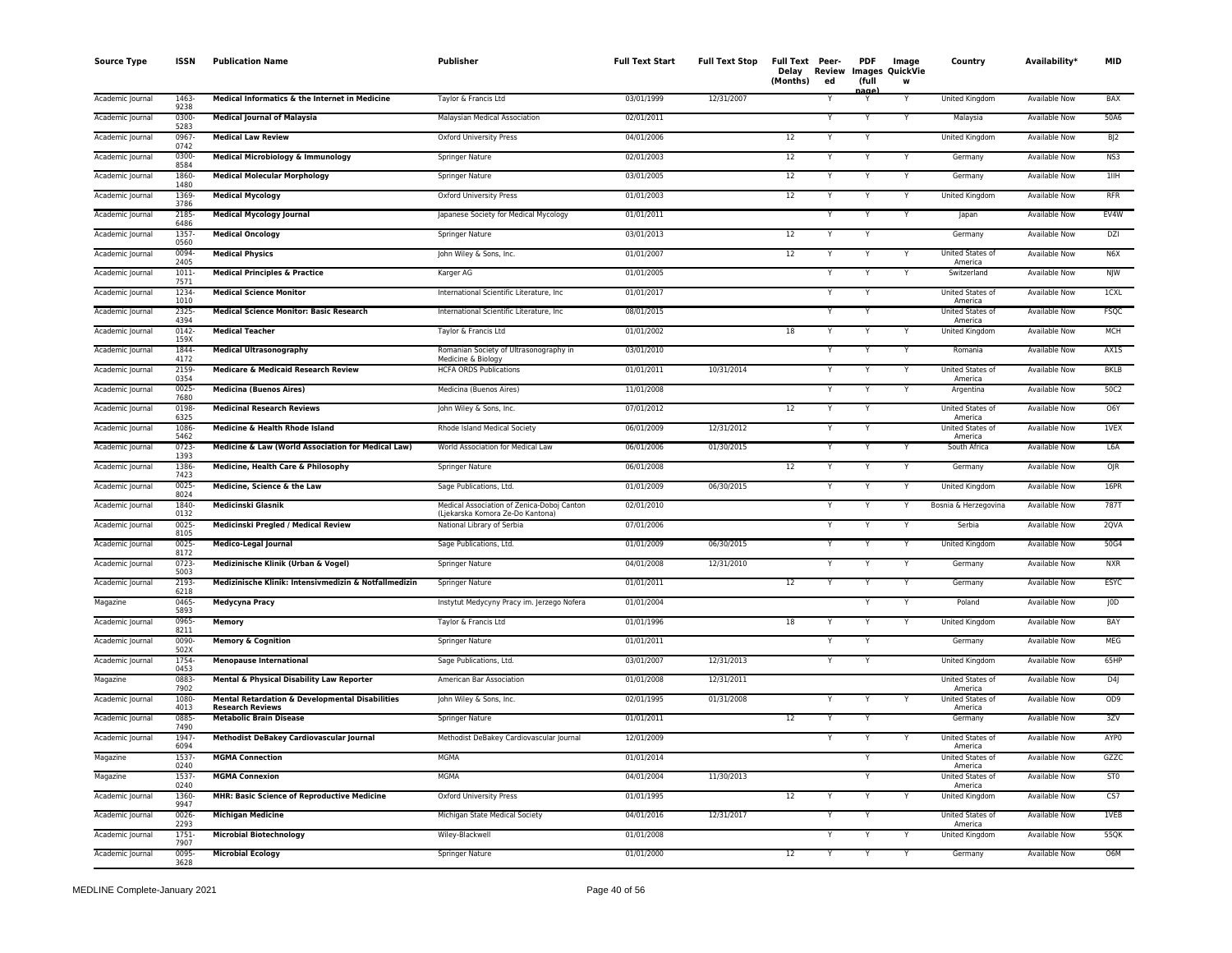| <b>Source Type</b>       | ISSN             | <b>Publication Name</b>                                                            | Publisher                                      | <b>Full Text Start</b> | <b>Full Text Stop</b> | Full Text Peer-<br>Delay<br>(Months) | ed | <b>PDF</b><br>(full<br>nage | Image<br>Review Images QuickVie<br>w | Country                            | Availability*        | MID              |
|--------------------------|------------------|------------------------------------------------------------------------------------|------------------------------------------------|------------------------|-----------------------|--------------------------------------|----|-----------------------------|--------------------------------------|------------------------------------|----------------------|------------------|
| Academic Journal         | 0385-<br>5600    | Microbiology & Immunology                                                          | Wiley-Blackwell                                | 01/01/2008             |                       | 12                                   | Y  |                             |                                      | United Kingdom                     | <b>Available Now</b> | 1BSN             |
| Academic Journal         | 2045-<br>8827    | <b>MicrobiologyOpen</b>                                                            | Wiley-Blackwell                                | 04/01/2014             |                       |                                      |    |                             |                                      | United Kingdom                     | Available Now        | FSQB             |
| Academic Journal         | 1073-<br>9688    | Microcirculation                                                                   | Wiley-Blackwell                                | 01/01/1999             |                       | 12                                   |    |                             |                                      | United Kingdom                     | Available Now        | DZJ              |
| Academic Journal         | 2050-<br>5698    | Microscopy                                                                         | Oxford University Press                        | 01/01/2013             |                       | 12                                   | Y  |                             | Y                                    | United Kingdom                     | <b>Available Now</b> | FBOB             |
| Academic Journal         | 1059<br>910X     | Microscopy Research & Technique                                                    | John Wiley & Sons, Inc.                        | 06/01/2012             |                       | 12                                   | Y  |                             |                                      | United States of<br>America        | <b>Available Now</b> | 2UN              |
| Academic Journal         | 0738-<br>1085    | Microsurgery                                                                       | John Wiley & Sons, Inc.                        | 01/01/2012             |                       | 12                                   | Y  |                             |                                      | <b>United States of</b><br>America | <b>Available Now</b> | ODE              |
| Academic Journal         | 0544<br>0440     | <b>Middle East Journal of Anesthesiology</b>                                       | American University of Beirut, Medical Center  | 09/01/2013             |                       |                                      | Y  | Y                           |                                      | Lebanon                            | Available Now        | 542W             |
| Academic Journal         | 0887-<br>378X    | <b>Milbank Quarterly</b>                                                           | Wiley-Blackwell                                | 01/01/1997             |                       | 12                                   | Y  | Y                           | Y                                    | United Kingdom                     | <b>Available Now</b> | <b>MIQ</b>       |
| Academic Journal         | 0026-<br>4075    | <b>Military Medicine</b>                                                           | Oxford University Press                        | 08/01/2003             |                       | $12 \overline{ }$                    |    |                             |                                      | United Kingdom                     | Available Now        | 4DV              |
| Academic Journal         | 1364-<br>5706    | Minimally Invasive Therapy & Allied Technologies                                   | Taylor & Francis Ltd                           | 01/01/2001             |                       | 18                                   | Y  | Y                           | Y                                    | United Kingdom                     | Available Now        | J4S              |
| Magazine                 | 0026<br>556X     | <b>Minnesota Medicine</b>                                                          | Minnesota Medical Association                  | 11/01/2006             |                       |                                      |    | Y                           | Y                                    | United States of<br>America        | Available Now        | 12Q              |
| Magazine                 | 0026-<br>6620    | <b>Missouri Medicine</b>                                                           | Missouri State Medical Association             | 01/01/2011             |                       |                                      |    |                             | Y                                    | United States of<br>America        | <b>Available Now</b> | 5451             |
| Academic Journal         | 2470-<br>1394    | Mitochondrial DNA. Part A                                                          | Taylor & Francis Ltd                           | 05/01/2016             |                       | 18                                   |    |                             | Y                                    | United Kingdom                     | <b>Available Now</b> | K61A             |
| Academic Journal         | 1940-<br>1736    | Mitochondrial DNA: The Journal of DNA Mapping,<br><b>Sequencing &amp; Analysis</b> | Taylor & Francis Ltd                           | 07/01/2008             | 03/31/2016            |                                      | Y  |                             | Y                                    | United Kingdom                     | Available Now        | 8P2S             |
| Academic Journal         | 0580<br>7247     | <b>MLO: Medical Laboratory Observer</b>                                            | <b>Endeavor Business Media</b>                 | 09/01/2001             |                       | 3                                    | Y  |                             |                                      | United States of<br>America        | Available Now        | MLO              |
| <b>Trade Publication</b> | 1057<br>5987     | <b>MMWR Recommendations &amp; Reports</b>                                          | Centers for Disease Control & Prevention (CDC) | 03/01/2008             |                       |                                      |    |                             |                                      | United States of<br>America        | <b>Available Now</b> | 1CEF             |
| <b>Trade Publication</b> | 1546<br>0738     | <b>MMWR Surveillance Summaries</b>                                                 | Centers for Disease Control & Prevention (CDC) | 01/01/2008             |                       |                                      |    | Y                           |                                      | United States of<br>America        | <b>Available Now</b> | 1CXZ             |
| Magazine                 | 0149<br>2195     | MMWR: Morbidity & Mortality Weekly Report                                          | Centers for Disease Control & Prevention (CDC) | 07/01/1994             |                       |                                      |    | Y                           | Y                                    | United States of<br>America        | Available Now        | MMW              |
| <b>Trade Publication</b> | 0160-<br>7480    | <b>Modern Healthcare</b>                                                           | <b>Crain Communications</b>                    | 07/01/1996             | 06/30/2017            |                                      |    |                             |                                      | <b>United States of</b><br>America | <b>Available Now</b> | MHL              |
| Academic Journal         | 0893-<br>3952    | <b>Modern Pathology</b>                                                            | Springer Nature                                | 01/01/2000             | 11/30/2015            |                                      | Y  |                             | Y                                    | United Kingdom                     | Available Now        | <b>UNB</b>       |
| Academic Journal         | 1439-<br>7595    | Modern Rheumatology (Springer Science & Business<br>Media B.V.)                    | Springer Nature                                | 03/01/2003             | 12/31/2013            |                                      | Y  | Y                           | Y                                    | Germany                            | Available Now        | LEB              |
| Academic Journal         | 0300-<br>8177    | <b>Molecular &amp; Cellular Biochemistry</b>                                       | Springer Nature                                | 01/01/2011             |                       | 12                                   | Y  |                             |                                      | Germany                            | Available Now        | OJW              |
| Academic Journal         | 0301-<br>4851    | <b>Molecular Biology Reports</b>                                                   | Springer Nature                                | 01/01/2011             |                       | 12                                   | Y  |                             |                                      | Germany                            | <b>Available Now</b> | OJX              |
| Academic Journal         | 1073-<br>6085    | <b>Molecular Biotechnology</b>                                                     | Springer Nature                                | 01/01/2011             |                       | 12                                   | Y  | Y                           |                                      | Germany                            | <b>Available Now</b> | T <sub>0</sub> X |
| Academic Journal         | 1756<br>6606     | <b>Molecular Brain</b>                                                             | <b>BioMed Central</b>                          | 01/01/2009             |                       |                                      | Y  | Y                           | Y                                    | United Kingdom                     | <b>Available Now</b> | 86WQ             |
| Academic Journal         | 1476<br>4598     | <b>Molecular Cancer</b>                                                            | <b>BioMed Central</b>                          | 01/01/2002             |                       |                                      | Y  |                             | Y                                    | United Kingdom                     | Available Now        | <b>ICEH</b>      |
| Academic Journal         | 0899<br>1987     | <b>Molecular Carcinogenesis</b>                                                    | John Wiley & Sons, Inc.                        | 01/01/2012             |                       | 12                                   | Y  |                             |                                      | United States of<br>America        | Available Now        | OF <sub>6</sub>  |
| Academic Journal         | 1177-<br>1062    | <b>Molecular Diagnosis &amp; Therapy</b>                                           | Springer Nature                                | 01/01/2006             | 06/30/2015            |                                      | Y  |                             | Y                                    | Germany                            | Available Now        | 2SGU             |
| Academic Journal         | 1381-<br>1991    | <b>Molecular Diversity</b>                                                         | Springer Nature                                | 01/01/2011             |                       | 12                                   |    |                             |                                      | Germany                            | Available Now        | OJZ              |
| Academic Journal         | 1617-<br>4615    | <b>Molecular Genetics &amp; Genomics</b>                                           | Springer Nature                                | 03/01/2005             |                       | 12                                   | Y  | Y                           | Y                                    | Germany                            | Available Now        | NS7              |
| Academic Journal         | 1535<br>3508     | <b>Molecular Imaging</b>                                                           | Hindawi Limited                                | 01/01/2002             | 12/31/2015            |                                      | Y  | Y                           | Y                                    | United Kingdom                     | Available Now        | N3R              |
| Academic Journal         | 1536<br>1632     | <b>Molecular Imaging &amp; Biology</b>                                             | Springer Nature                                | 01/01/2011             |                       | 12                                   | Y  |                             |                                      | Germany                            | Available Now        | KJU              |
| Academic Journal         | 1076<br>1551     | <b>Molecular Medicine</b>                                                          | <b>BioMed Central</b>                          | 08/01/2007             |                       |                                      |    |                             | Y                                    | United Kingdom                     | <b>Available Now</b> | OA5              |
| Academic Journal         | 0968-<br>7688    | <b>Molecular Membrane Biology</b>                                                  | Taylor & Francis Ltd                           | 01/01/1999             | 12/31/2019            |                                      |    |                             | Y                                    | United Kingdom                     | Available Now        | BB4              |
| Academic Journal         | 0893-<br>7648    | <b>Molecular Neurobiology</b>                                                      | Springer Nature                                | 01/01/2010             |                       | 12                                   | Y  | Υ                           | Y                                    | Germany                            | Available Now        | T0Y              |
| Academic Journal         | 1613-<br>4125    | <b>Molecular Nutrition &amp; Food Research</b>                                     | John Wiley & Sons, Inc.                        | 06/01/2012             |                       | 12                                   |    |                             |                                      | United States of<br>America        | <b>Available Now</b> | 39S5             |
| Academic Journal         | 1744-<br>8069    | <b>Molecular Pain</b>                                                              | <b>Sage Publications</b>                       | 01/01/2005             |                       |                                      | Y  | Υ                           | Y                                    | United States of<br>America        | <b>Available Now</b> | 1CEI             |
| Academic Journal         | 1464<br>6722     | <b>Molecular Plant Pathology</b>                                                   | Wiley-Blackwell                                | 01/01/2008             |                       |                                      | Y  | Y                           | Y                                    | <b>United Kingdom</b>              | Available Now        | F <sub>0</sub> Q |
| Academic Journal         | 1359-<br>4184    | <b>Molecular Psychiatry</b>                                                        | Springer Nature                                | 01/01/1997             | 12/31/2015            |                                      | Y  |                             | Y                                    | United Kingdom                     | Available Now        | DZK              |
| Academic Journal         | $1040 -$<br>452X | <b>Molecular Reproduction &amp; Development</b>                                    | John Wiley & Sons, Inc.                        | 06/01/2012             |                       | 12                                   | Y  | Y                           |                                      | United States of<br>America        | <b>Available Now</b> | OFB              |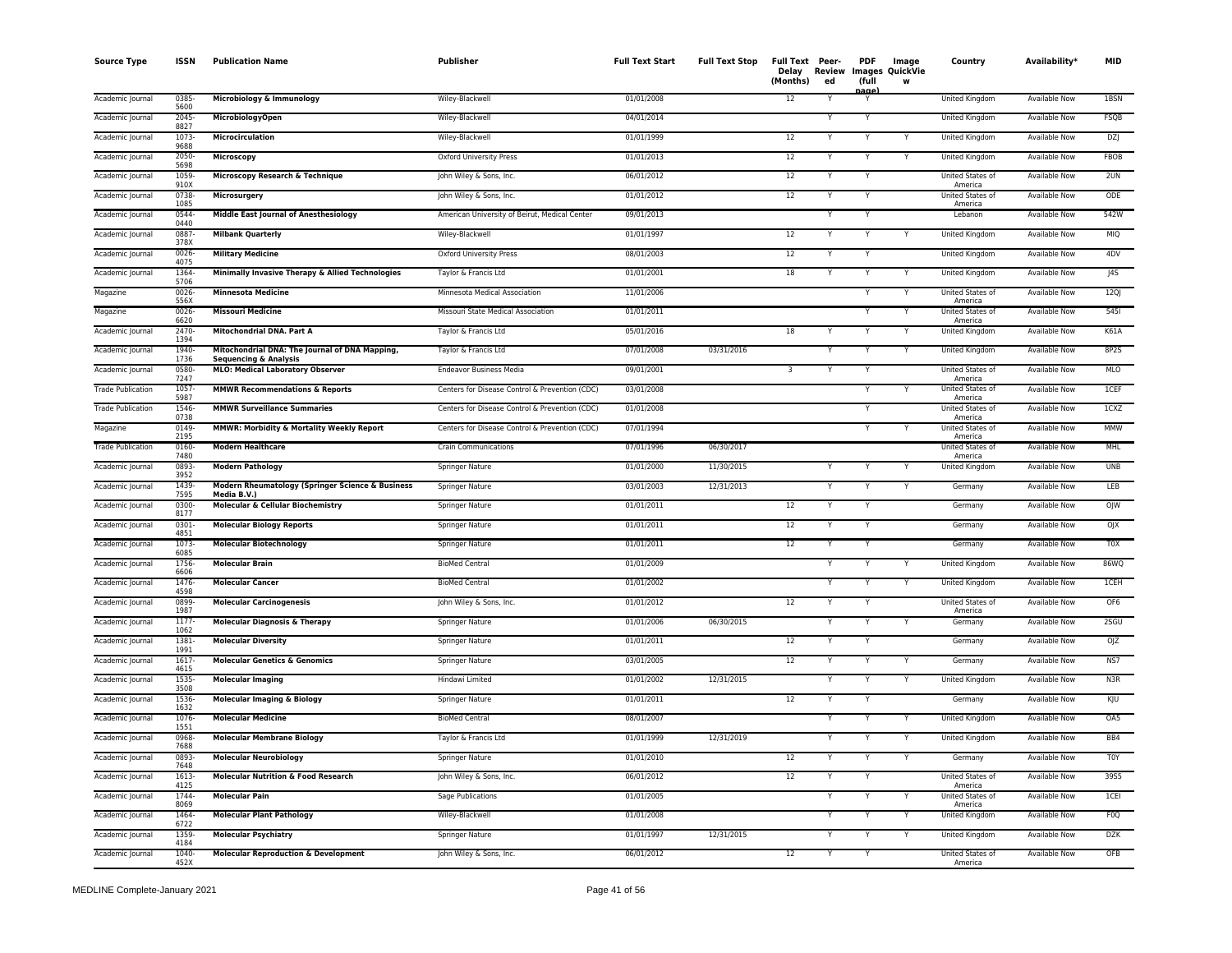| <b>Source Type</b> | <b>ISSN</b>      | <b>Publication Name</b>                                               | <b>Publisher</b>                         | <b>Full Text Start</b> | <b>Full Text Stop</b> | Full Text Peer-<br>Delay<br>(Months) | Review<br>ed | <b>PDF</b><br>(full | Image<br>Images QuickVie<br>W | Country                     | Availability*        | <b>MID</b>       |
|--------------------|------------------|-----------------------------------------------------------------------|------------------------------------------|------------------------|-----------------------|--------------------------------------|--------------|---------------------|-------------------------------|-----------------------------|----------------------|------------------|
| Academic Journal   | 1744<br>4292     | <b>Molecular Systems Biology</b>                                      | Wiley-Blackwell                          | 03/01/2005             |                       |                                      |              | aane<br>Y           |                               | <b>United Kingdom</b>       | <b>Available Now</b> | ICE              |
| Academic Journal   | 1525<br>0016     | <b>Molecular Therapy</b>                                              | Elsevier B.V.                            | 01/01/2006             | 10/31/2015            |                                      |              | Y                   |                               | <b>United Kingdom</b>       | <b>Available Now</b> | L <sub>1</sub> H |
| Academic Journal   | 1420-<br>3049    | <b>Molecules</b>                                                      | <b>MDPI Publishing</b>                   | 03/01/2009             |                       |                                      |              | Y                   | Y                             | Switzerland                 | <b>Available Now</b> | <b>NNV</b>       |
| Academic Journal   | 1016<br>8478     | Molecules & Cells (Springer Science & Business Media<br><b>B.V.)</b>  | Springer Nature                          | 01/01/1992             | 12/31/2013            |                                      |              | Y                   |                               | Germany                     | <b>Available Now</b> | K1G5             |
| Academic Journal   | 0037<br>976X     | Monographs of the Society for Research in Child<br><b>Development</b> | Wiley-Blackwell                          | 01/01/1936             |                       | 12                                   |              | Y                   | Y                             | United Kingdom              | Available Now        | <b>SRC</b>       |
| Academic Journal   | 0027<br>2507     | <b>Mount Sinai Journal of Medicine</b>                                | Wiley-Blackwell                          | 10/01/2002             | 12/31/2012            |                                      |              | Y                   | Y                             | United Kingdom              | Available Now        | LA7              |
| Academic Journal   | 0885<br>3185     | <b>Movement Disorders</b>                                             | John Wiley & Sons, Inc.                  | 01/01/2012             |                       | 12                                   |              |                     |                               | United States of<br>America | <b>Available Now</b> | 071              |
| Magazine           | 2158<br>0111     | <b>MSMR</b>                                                           | Armed Forces Health Surveillance Center  | 06/01/2012             |                       |                                      |              | Y                   |                               | United States of<br>America | <b>Available Now</b> | BOM5             |
| Academic Journal   | 1933<br>0219     | Mucosal Immunology (1933-0219)                                        | Springer Nature                          | 01/01/2009             | 11/30/2015            |                                      |              |                     |                               | United Kingdom              | <b>Available Now</b> | 86XG             |
| Academic Journal   | 2213-<br>4794    | <b>Multisensory Research</b>                                          | <b>Brill Academic Publishers</b>         | 01/01/2013             |                       | 12                                   |              | $\overline{Y}$      |                               | Netherlands                 | <b>Available Now</b> | FR6Q             |
| Academic Journal   | 0148<br>639X     | <b>Muscle &amp; Nerve</b>                                             | John Wiley & Sons, Inc.                  | 01/01/2012             |                       | 12                                   |              | Y                   |                               | United States of<br>America | <b>Available Now</b> | 257              |
| Academic Journal   | 1478<br>2189     | <b>Musculoskeletal Care</b>                                           | John Wiley & Sons, Inc.                  | 03/01/2006             |                       | 12                                   |              | Y                   |                               | United States of<br>America | <b>Available Now</b> | <b>VRY</b>       |
| Academic Journal   | 0267<br>8357     | <b>Mutagenesis</b>                                                    | Oxford University Press                  | 01/01/1996             |                       | 12                                   |              | Y                   | Y                             | United Kingdom              | Available Now        | N5X              |
| Academic Journal   | 0301<br>486X     | Mycopathologia                                                        | Springer Nature                          | 01/01/2011             |                       | 12                                   |              |                     |                               | Germany                     | Available Now        | OK4              |
| Academic Journal   | 0940-<br>6360    | Mycorrhiza                                                            | Springer Nature                          | 01/01/2011             |                       | $12\,$                               |              | Y                   |                               | Germany                     | Available Now        | <b>NSW</b>       |
| Academic Journal   | 0933<br>7407     | Mycoses                                                               | Wiley-Blackwell                          | 01/01/1999             |                       | 12                                   |              |                     |                               | United Kingdom              | <b>Available Now</b> | ESV              |
| Academic Journal   | 0178<br>7888     | <b>Mycotoxin Research</b>                                             | <b>Springer Nature</b>                   | 05/01/2014             |                       | 12                                   |              | Y                   |                               | Germany                     | <b>Available Now</b> | 8A0V             |
| Academic Journal   | 1743<br>5390     | Nanotoxicology                                                        | Taylor & Francis Ltd                     | 03/01/2010             |                       | 18                                   |              | Y                   | Y                             | United Kingdom              | <b>Available Now</b> | AA1              |
| Academic Journal   | 2164<br>8344     | <b>National Health Statistics Reports (NHSR)</b>                      | US Department of Health & Human Services | 06/19/2008             |                       |                                      |              | Y                   | Y                             | United States of<br>America | <b>Available Now</b> | 8YW2             |
| Report             | 2330-<br>1279    | <b>National Toxicology Program Monographs</b>                         | U.S. National Toxicology Program         | 06/01/2012             | 06/30/2012            |                                      |              | Y                   |                               | United States of<br>America | Available Now        | G5G4             |
| Report             | 0888<br>8051     | <b>National Toxicology Program Technical Report Series</b>            | U.S. Public Health Service               | 01/01/2011             |                       |                                      |              | Y                   |                               | United States of<br>America | Available Now        | 4ZQ1             |
| Magazine           | 1551<br>8922     | <b>National Vital Statistics Reports</b>                              | National Center for Health Statistics    | 03/03/2010             |                       |                                      |              | Y                   | Y                             | United States of<br>America | Available Now        | 65GW             |
| Academic Journal   | 1478<br>6419     | <b>Natural Product Research</b>                                       | Taylor & Francis Ltd                     | 01/01/2003             |                       | 18                                   |              |                     |                               | United Kingdom              | <b>Available Now</b> | <b>RFT</b>       |
| Academic Journal   | 0028<br>0836     | <b>Nature</b>                                                         | Springer Nature                          | 06/01/1997             | 11/30/2015            |                                      |              | Y                   |                               | United Kingdom              | Available Now        | <b>NAE</b>       |
| Academic Journal   | 1087<br>0156     | <b>Nature Biotechnology</b>                                           | Springer Nature                          | 11/01/1998             | 11/30/2015            |                                      |              | Y                   | Y                             | United Kingdom              | Available Now        | 4ED              |
| Academic Journal   | 1465<br>7392     | <b>Nature Cell Biology</b>                                            | <b>Springer Nature</b>                   | 05/01/1999             | 11/30/2015            |                                      |              | Y                   | $\overline{Y}$                | <b>United Kingdom</b>       | <b>Available Now</b> | DZY              |
| Academic Journal   | $1552 -$<br>4450 | <b>Nature Chemical Biology</b>                                        | Springer Nature                          | 06/01/2005             | 12/31/2015            |                                      |              | Y                   | Y                             | United Kingdom              | Available Now        | 1E37             |
| Academic Journal   | 1755<br>4330     | <b>Nature Chemistry</b>                                               | Springer Nature                          | 04/01/2009             | 12/31/2015            |                                      |              |                     |                               | United Kingdom              | Available Now        | 8X6G             |
| Academic Journal   | 2041<br>1723     | <b>Nature Communications</b>                                          | Springer Nature                          | 11/01/2012             |                       |                                      |              | Y                   |                               | Germany                     | Available Now        | <b>BNLI</b>      |
| Academic Journal   | 1061<br>4036     | <b>Nature Genetics</b>                                                | Springer Nature                          | 06/01/1998             | 11/30/2015            |                                      |              |                     |                               | United Kingdom              | <b>Available Now</b> | 1HH              |
| Academic Journal   | 1529<br>2908     | <b>Nature Immunology</b>                                              | Springer Nature                          | 07/01/2000             | 12/31/2015            |                                      |              | Y                   | Y                             | United Kingdom              | <b>Available Now</b> | LKB              |
| Academic Journal   | 1476-<br>1122    | <b>Nature Materials</b>                                               | <b>Springer Nature</b>                   | 09/01/2004             | 12/31/2015            |                                      |              | Y                   | Y                             | <b>United Kingdom</b>       | <b>Available Now</b> | 1E38             |
| Academic Journal   | 1078<br>8956     | <b>Nature Medicine</b>                                                | Springer Nature                          | 09/01/1998             | 11/30/2015            |                                      |              | Y                   | Y                             | <b>United Kingdom</b>       | <b>Available Now</b> | 21N              |
| Academic Journal   | 1548<br>7091     | <b>Nature Methods</b>                                                 | Springer Nature                          | 10/01/2004             | 11/30/2015            |                                      |              | Y                   | Y                             | United Kingdom              | <b>Available Now</b> | 1E39             |
| Academic Journal   | 1748<br>3387     | <b>Nature Nanotechnology</b>                                          | Springer Nature                          | 10/01/2006             | 11/30/2015            |                                      |              | N                   | Y                             | United Kingdom              | <b>Available Now</b> | 31WS             |
| Academic Journal   | 1097<br>6256     | <b>Nature Neuroscience</b>                                            | Springer Nature                          | 05/01/1998             | 11/30/2015            |                                      |              | Y                   | Y                             | United Kingdom              | Available Now        | DZM              |
| Academic Journal   | 1754<br>2189     | <b>Nature Protocols</b>                                               | Springer Nature                          | 03/01/2013             | 12/31/2015            |                                      |              |                     |                               | United Kingdom              | Available Now        | 92GA             |
| Academic Journal   | 1474-<br>175X    | <b>Nature Reviews Cancer</b>                                          | Springer Nature                          | 10/01/2001             | 11/30/2015            |                                      |              | Y                   | Y                             | United Kingdom              | <b>Available Now</b> | <b>LKC</b>       |
| Academic Journal   | 1474<br>1776     | <b>Nature Reviews Drug Discovery</b>                                  | Springer Nature                          | 01/01/2002             | 11/30/2015            |                                      |              |                     |                               | United Kingdom              | Available Now        | <b>LKD</b>       |
| Academic Journal   | 1471<br>0056     | <b>Nature Reviews Genetics</b>                                        | Springer Nature                          | 10/01/2000             | 12/31/2015            |                                      |              | Y                   | Y                             | United Kingdom              | <b>Available Now</b> | LKE              |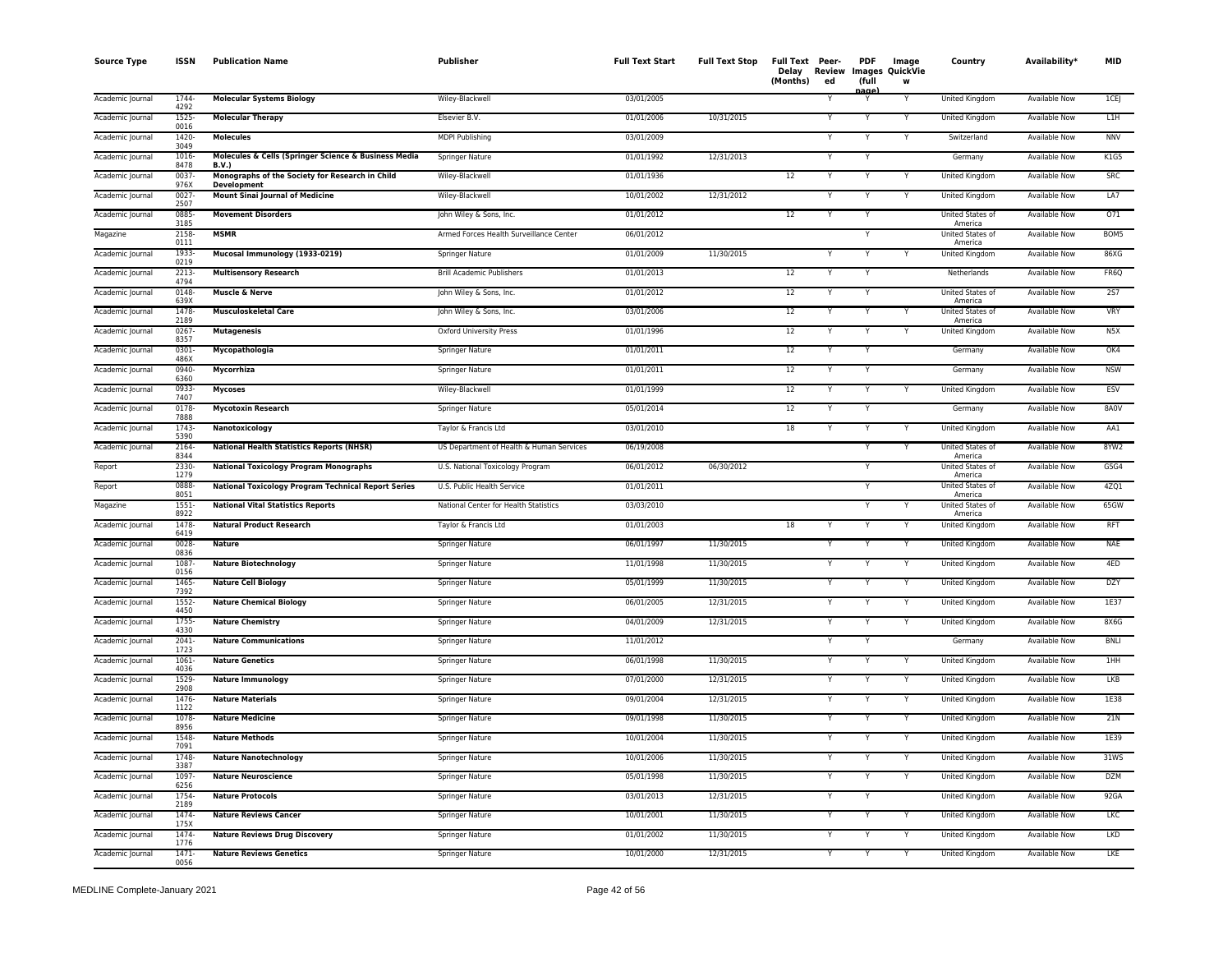| <b>Source Type</b> | <b>ISSN</b>      | <b>Publication Name</b>                          | Publisher                             | <b>Full Text Start</b> | <b>Full Text Stop</b> | Full Text Peer-<br>Review<br>Delay<br>(Months)<br>ed | <b>PDF</b><br>(full | Image<br><b>Images QuickVie</b><br>w | Country                     | Availability*        | <b>MID</b>      |
|--------------------|------------------|--------------------------------------------------|---------------------------------------|------------------------|-----------------------|------------------------------------------------------|---------------------|--------------------------------------|-----------------------------|----------------------|-----------------|
| Academic Journal   | 1474-<br>1733    | <b>Nature Reviews Immunology</b>                 | Springer Nature                       | 10/01/2001             | 11/30/2015            |                                                      | aαe                 | Y                                    | United Kingdom              | Available Now        | LKF             |
| Academic Journal   | 1740-<br>1526    | <b>Nature Reviews Microbiology</b>               | Springer Nature                       | 05/01/2004             | 12/31/2015            |                                                      |                     |                                      | <b>United Kingdom</b>       | <b>Available Now</b> | <b>UND</b>      |
| Academic Journal   | 1471<br>0072     | <b>Nature Reviews Molecular Cell Biology</b>     | Springer Nature                       | 10/01/2000             | 12/31/2015            |                                                      | Y                   | Y                                    | United Kingdom              | <b>Available Now</b> | LKG             |
| Academic Journal   | 1471-<br>003X    | <b>Nature Reviews Neuroscience</b>               | Springer Nature                       | 10/01/2000             | 12/31/2015            |                                                      |                     |                                      | United Kingdom              | Available Now        | LKI             |
| Academic Journal   | $1545 -$<br>9993 | <b>Nature Structural &amp; Molecular Biology</b> | Springer Nature                       | 01/01/2004             | 11/30/2015            |                                                      | Y                   | Y                                    | United Kingdom              | Available Now        | VRQ             |
| Academic Journal   | $1072 -$<br>8368 | <b>Nature Structural Biology</b>                 | Springer Nature                       | 07/01/1998             | 12/31/2003            |                                                      | Y                   |                                      | United Kingdom              | Available Now        | 1H              |
| Academic Journal   | 0028<br>1298     | Naunyn-Schmiedeberg's Archives of Pharmacology   | Springer Nature                       | 01/01/2000             |                       | 12                                                   | Y                   | Y                                    | Germany                     | <b>Available Now</b> | <b>NYN</b>      |
| Magazine           | 1941<br>4927     | <b>NCHS Data Brief</b>                           | National Center for Health Statistics | 09/01/2009             |                       |                                                      | Y                   | Y                                    | United States of<br>America | Available Now        | 8Z9G            |
| Magazine           | $0211 -$<br>6995 | Nefrologia                                       | Revista Nefrologia                    | 12/01/2008             |                       |                                                      |                     | Y                                    | Spain                       | Available Now        | 50C3            |
| Academic Journal   | 1522<br>8002     | Neoplasia                                        | Elsevier B.V.                         | 04/01/1999             | 12/31/2002            |                                                      | Y                   |                                      | United Kingdom              | <b>Available Now</b> | <b>DZN</b>      |
| Academic Journal   | $2072 -$<br>6805 | <b>Nepalese Journal of Ophthalmology</b>         | Nepal Ophthalmic Society              | 10/01/2012             |                       |                                                      | Y                   |                                      | Nepal                       | <b>Available Now</b> | BG1W            |
| Academic Journal   | 1320-<br>5358    | Nephrology                                       | Wiley-Blackwell                       | 01/01/2000             |                       | 12                                                   |                     |                                      | <b>United Kingdom</b>       | <b>Available Now</b> | <b>ESW</b>      |
| Academic Journal   | 0896-<br>1263    | <b>Nephrology News &amp; Issues</b>              | <b>SLACK Incorporated</b>             | 03/01/2010             | 12/31/2017            |                                                      | Y                   |                                      | United States of<br>America | <b>Available Now</b> | 1FVZ            |
| Academic Journal   | 1660-<br>2110    | <b>Nephron Clinical Practice</b>                 | Karger AG                             | 01/01/2003             | 12/31/2011            |                                                      | Y                   | Y                                    | Switzerland                 | <b>Available Now</b> | RME             |
| Academic Journal   | 1660-<br>2129    | <b>Nephron Experimental Nephrology</b>           | Karger AG                             | 01/01/2003             | 11/30/2011            |                                                      | Y                   | Y                                    | Switzerland                 | Available Now        | RMF             |
| Academic Journal   | 1660<br>2137     | <b>Nephron Physiology</b>                        | Karger AG                             | 01/01/2003             | 11/30/2011            |                                                      |                     | Y                                    | Switzerland                 | Available Now        | <b>RMG</b>      |
| Academic Journal   | 0954<br>898X     | <b>Network: Computation in Neural Systems</b>    | Taylor & Francis Ltd                  | 01/01/2005             |                       | 18                                                   | Y                   | $\checkmark$                         | United Kingdom              | <b>Available Now</b> | C6M             |
| Academic Journal   | 0899<br>7667     | <b>Neural Computation</b>                        | <b>MIT Press</b>                      | 01/01/1997             |                       | 12                                                   |                     |                                      | United States of<br>America | <b>Available Now</b> | <b>NEC</b>      |
| Academic Journal   | 1749<br>8104     | <b>Neural Development</b>                        | <b>BioMed Central</b>                 | 01/01/2006             |                       |                                                      |                     |                                      | United Kingdom              | <b>Available Now</b> | 38NM            |
| Academic Journal   | 2090-<br>5904    | <b>Neural Plasticity</b>                         | Hindawi Limited                       | 01/01/2007             |                       |                                                      | N                   | Y                                    | United Kingdom              | <b>Available Now</b> | 2QFE            |
| Academic Journal   | $1522 -$<br>8517 | Neuro-Oncology                                   | Oxford University Press               | 01/01/2004             |                       | 12                                                   | Y                   | Y                                    | United Kingdom              | <b>Available Now</b> | DHE             |
| Academic Journal   | 1355<br>4794     | Neurocase (Taylor & Francis Ltd)                 | Taylor & Francis Ltd                  | 01/01/2003             |                       | 18                                                   | Y                   | Y                                    | <b>United Kingdom</b>       | <b>Available Now</b> | 1118            |
| Academic Journal   | 0364-<br>3190    | <b>Neurochemical Research</b>                    | Springer Nature                       | 08/01/2009             |                       | 12                                                   |                     | Υ                                    | Germany                     | Available Now        | 3XI             |
| Academic Journal   | 1660-<br>2854    | <b>Neurodegenerative Diseases</b>                | Karger AG                             | 01/01/2005             |                       | 12<br>v                                              | Y                   | Y                                    | Switzerland                 | Available Now        | 1WIF            |
| Academic Journal   | 0028<br>3835     | Neuroendocrinology                               | Karger AG                             | 01/01/1998             |                       | 12                                                   |                     |                                      | Switzerland                 | Available Now        | DL3             |
| Academic Journal   | 1350<br>1925     | <b>Neurogastroenterology &amp; Motility</b>      | Wiley-Blackwell                       | 11/01/1998             |                       | 12                                                   | Y                   | Y                                    | United Kingdom              | <b>Available Now</b> | <b>ESX</b>      |
| Academic Journal   | 1364<br>6745     | <b>Neurogenetics</b>                             | Springer Nature                       | 02/01/2004             |                       | 12                                                   | Y                   | Y                                    | Germany                     | <b>Available Now</b> | W3M             |
| Academic Journal   | 1539<br>2791     | <b>NeuroInformatics</b>                          | <b>Springer Nature</b>                | 01/01/2011             | 12/31/2015            |                                                      |                     |                                      | Germany                     | Available Now        | 46OR            |
| Academic Journal   | $0161 -$<br>6412 | <b>Neurological Research</b>                     | Taylor & Francis Ltd                  | 01/01/2005             |                       | 18                                                   | Y                   |                                      | United Kingdom              | Available Now        | 131P            |
| Academic Journal   | 1590<br>1874     | <b>Neurological Sciences</b>                     | Springer Nature                       | 02/01/2000             |                       | 12                                                   |                     | Y                                    | Germany                     | <b>Available Now</b> | HVD             |
| Academic Journal   | 0028<br>3886     | <b>Neurology India</b>                           | Wolters Kluwer India Pvt Ltd          | 03/01/2003             |                       | v                                                    | Y                   | Y                                    | India                       | <b>Available Now</b> | SV <sub>0</sub> |
| Academic Journal   | 1094<br>7159     | <b>Neuromodulation</b>                           | Wiley-Blackwell                       | 01/01/2011             |                       | 12                                                   |                     |                                      | <b>United Kingdom</b>       | <b>Available Now</b> | FRF             |
| Academic Journal   | 1535<br>1084     | <b>NeuroMolecular Medicine</b>                   | Springer Nature                       | 01/01/2002             |                       | 12                                                   |                     |                                      | Germany                     | <b>Available Now</b> | 460S            |
| Academic Journal   | 0919-<br>6544    | Neuropathology                                   | Wiley-Blackwell                       | 01/01/1998             |                       | 12                                                   | Y                   |                                      | United Kingdom              | <b>Available Now</b> | FRH             |
| Academic Journal   | $0305 -$<br>1846 | <b>Neuropathology &amp; Applied Neurobiology</b> | Wiley-Blackwell                       | 01/01/1998             |                       | 12                                                   |                     |                                      | United Kingdom              | <b>Available Now</b> | ESZ             |
| Academic Journal   | 0948<br>6259     | Neuropsychiatrie                                 | Springer Nature                       | 01/01/2010             | 12/31/2012            |                                                      | Y                   | Y                                    | Germany                     | Available Now        | AWM5            |
| Academic Journal   | 0302-<br>282X    | Neuropsychobiology                               | Karger AG                             | 01/01/1998             |                       | 12                                                   |                     | Y                                    | Switzerland                 | <b>Available Now</b> | 8BX             |
| Academic Journal   | 1040-<br>7308    | <b>Neuropsychology Review</b>                    | Springer Nature                       | 03/01/2000             |                       | 12                                                   | $\checkmark$        | Y                                    | Germany                     | Available Now        | 4P4             |
| Academic Journal   | 1419<br>8711     | Neuropsychopharmacologia Hungarica               | Neuropsychopharmacologia Hungarica    | 03/01/2011             |                       |                                                      |                     |                                      | Hungary                     | Available Now        | 5EG7            |
| Academic Journal   | 0893<br>133X     | Neuropsychopharmacology                          | Springer Nature                       | 06/01/2004             | 12/31/2015            |                                                      |                     |                                      | United Kingdom              | <b>Available Now</b> | IP7             |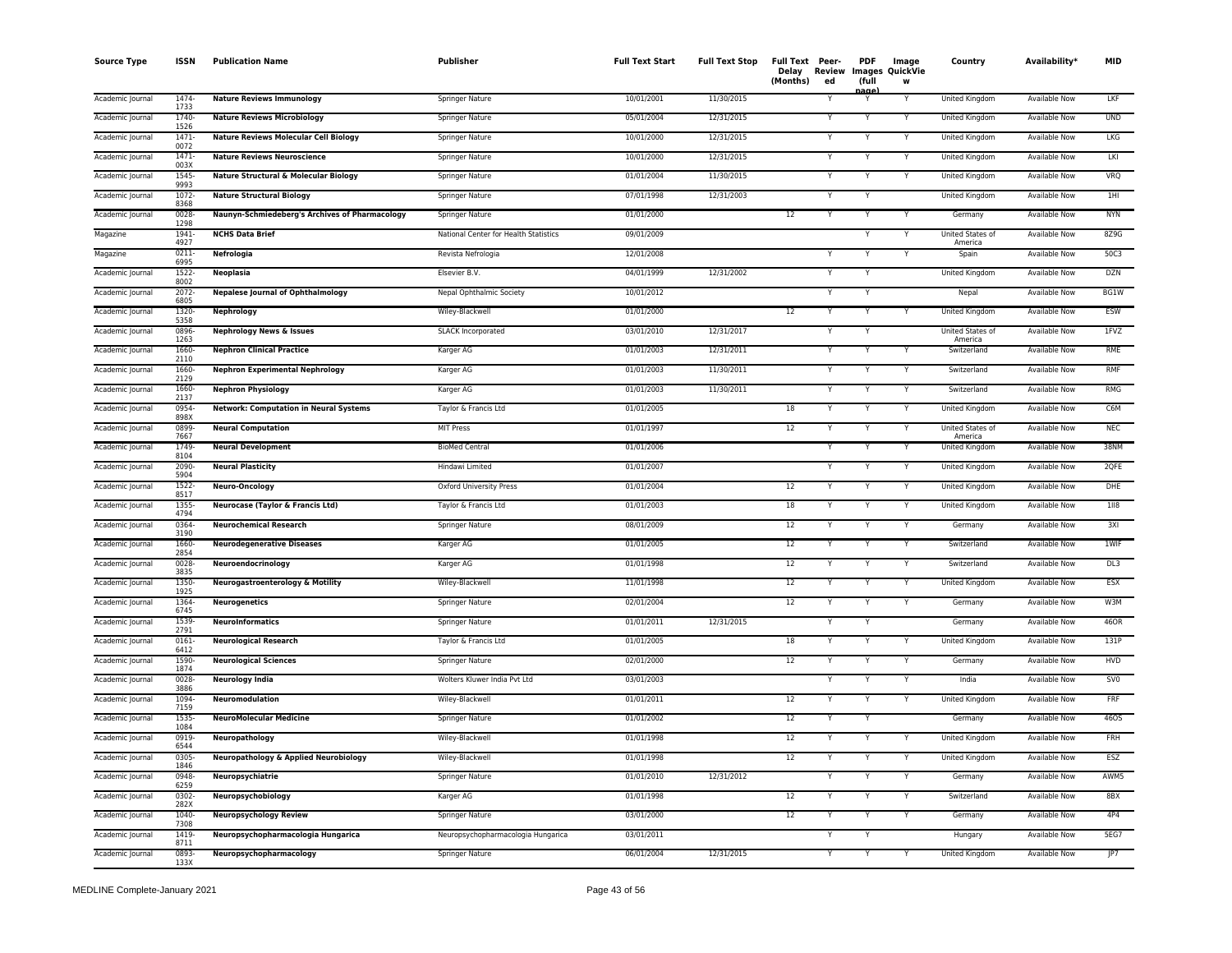| <b>Source Type</b> | <b>ISSN</b>      | <b>Publication Name</b>                                  | <b>Publisher</b>                                                                                 | <b>Full Text Start</b> | <b>Full Text Stop</b> | Full Text Peer-<br>Delay<br>(Months) | Review<br>ed | <b>PDF</b><br>(full | Image<br>Images QuickVie<br>W | Country                     | Availability*        | <b>MID</b>      |
|--------------------|------------------|----------------------------------------------------------|--------------------------------------------------------------------------------------------------|------------------------|-----------------------|--------------------------------------|--------------|---------------------|-------------------------------|-----------------------------|----------------------|-----------------|
| Academic Journal   | $0028 -$<br>3940 | <b>Neuroradiology</b>                                    | Springer Nature                                                                                  | 01/01/2003             |                       | 12                                   |              | anar<br>Y           | Y                             | Germany                     | <b>Available Now</b> | <b>NYZ</b>      |
| Academic Journal   | 1053<br>8135     | <b>NeuroRehabilitation</b>                               | <b>IOS Press</b>                                                                                 | 02/01/1999             |                       | 12                                   |              | Y                   | Y                             | Netherlands                 | <b>Available Now</b> | 3RE             |
| Academic Journal   | 0097<br>0549     | <b>Neuroscience &amp; Behavioral Physiology</b>          | Springer Nature                                                                                  | 01/01/2008             | 12/31/2009            |                                      |              | Y                   | Y                             | Germany                     | <b>Available Now</b> | G4T             |
| Academic Journal   | 1673<br>7067     | <b>Neuroscience Bulletin</b>                             | Springer Nature                                                                                  | 01/01/2007             |                       | 12                                   | v            | Y                   |                               | Germany                     | Available Now        | AWSM            |
| Academic Journal   | 1424<br>862X     | <b>NeuroSignals</b>                                      | Karger AG                                                                                        | 11/01/2014             | 01/31/2018            |                                      |              | Y                   |                               | Switzerland                 | Available Now        | NK1             |
| Academic Journal   | 1092-<br>0684    | <b>Neurosurgical Focus</b>                               | American Association of Neurological Surgeons<br>& the Journal of Neurosurgical Publishing Group | 06/01/2015             |                       |                                      |              | Y                   |                               | United States of<br>America | <b>Available Now</b> | 1CYE            |
| Academic Journal   | 0344-<br>5607    | <b>Neurosurgical Review</b>                              | Springer Nature                                                                                  | 04/01/2000             |                       | 12                                   |              |                     |                               | Germany                     | Available Now        | 0FU             |
| Academic Journal   | 1933<br>7213     | <b>Neurotherapeutics</b>                                 | Springer Nature                                                                                  | 01/01/2011             |                       | 12                                   |              | $\overline{Y}$      |                               | Germany                     | <b>Available Now</b> | 3106            |
| Academic Journal   | 1029<br>8428     | <b>Neurotoxicity Research</b>                            | Springer Nature                                                                                  | 08/01/2006             |                       | 12                                   | Υ            | Y                   | Y                             | Germany                     | <b>Available Now</b> | J4X             |
| Academic Journal   | 2050-<br>2877    | <b>New Bioethics</b>                                     | Taylor & Francis Ltd                                                                             | 03/01/2012             |                       |                                      |              | Y                   |                               | United Kingdom              | <b>Available Now</b> | <b>GUOP</b>     |
| Academic Journal   | 1520<br>3247     | New Directions for Child & Adolescent Development        | John Wiley & Sons, Inc.                                                                          | 12/01/1998             |                       | 12                                   |              | Y                   | Y                             | United States of<br>America | Available Now        | <b>OYE</b>      |
| Academic Journal   | 2373-<br>3349    | <b>New Directions for Student Leadership</b>             | John Wiley & Sons, Inc.                                                                          | 01/01/2015             |                       | 12                                   |              |                     |                               | United States of<br>America | Available Now        | <b>175M</b>     |
| Academic Journal   | 1533<br>8916     | <b>New Directions for Youth Development</b>              | John Wiley & Sons, Inc.                                                                          | 03/01/2002             | 12/31/2014            |                                      |              | Ÿ                   | $\overline{Y}$                | United States of<br>America | <b>Available Now</b> | TR3             |
| Academic Journal   | 1740<br>0287     | <b>New Review of Bioethics</b>                           | Taylor & Francis Ltd                                                                             | 11/01/2003             | 12/31/2003            |                                      |              | Y                   |                               | United Kingdom              | Available Now        | <b>RFX</b>      |
| Academic Journal   | 0028<br>8446     | <b>New Zealand Medical Journal</b>                       | New Zealand Medical Journal                                                                      | 09/01/2011             |                       |                                      |              |                     |                               | New Zealand                 | Available Now        | 22X             |
| Academic Journal   | 1119<br>3077     | <b>Nigerian Journal of Clinical Practice</b>             | Wolters Kluwer India Pvt Ltd                                                                     | 09/01/2008             |                       |                                      |              | Y                   |                               | India                       | <b>Available Now</b> | 54              |
| Academic Journal   | 1115-<br>2613    | <b>Nigerian Journal of Medicine</b>                      | Nigerian Journal of Medicine                                                                     | 01/01/2012             |                       |                                      |              | Y                   |                               | Nigeria                     | <b>Available Now</b> | $54$ JH         |
| Academic Journal   | 0189<br>2657     | Nigerian Quarterly Journal of Hospital Medicine          | Nigerian Quarterly Journal of Hospital Medicine                                                  | 07/01/2012             | 07/31/2015            |                                      |              | Y                   |                               | Nigeria                     | <b>Available Now</b> | AWSN            |
| Report             | 1553<br>0957     | NIH Consensus & State -- of -- the -- Science Statements | National Institutes of Health                                                                    | 01/01/2009             |                       |                                      |              | Y                   | Y                             | United States of<br>America | Available Now        | AWUG            |
| Magazine           | 1050-<br>9364    | <b>NIH Guide for Grants &amp; Contracts</b>              | National Institutes of Health                                                                    | 04/01/2010             |                       |                                      |              |                     |                               | United States of<br>America | <b>Available Now</b> | 10EU            |
| Academic Journal   | 0021<br>5082     | Nihon Eiseigaku Zasshi/Japanese Journal of Hygiene       | Japanese Society for Hygiene                                                                     | 05/01/2014             |                       |                                      |              | Y                   |                               | Japan                       | Available Now        | 55EO            |
| Academic Journal   | 0097<br>9058     | NM: Journal of Nuclear Medicine                          | Society of Nuclear Medicine                                                                      | 01/01/1968             | 02/28/1973            |                                      |              | Y                   |                               | United States of<br>America | <b>Available Now</b> | EUV4            |
| Academic Journal   | 0952-<br>3480    | <b>NMR</b> in Biomedicine                                | John Wiley & Sons, Inc.                                                                          | 08/01/2012             |                       | 12                                   |              | Y                   |                               | United States of<br>America | Available Now        | 093             |
| Academic Journal   | 1463<br>1741     | Noise & Health                                           | Wolters Kluwer India Pvt Ltd                                                                     | 01/01/2007             |                       |                                      | v            | Y                   | Y                             | India                       | <b>Available Now</b> | 39SM            |
| Academic Journal   | 0803-<br>9488    | <b>Nordic Journal of Psychiatry</b>                      | Taylor & Francis Ltd                                                                             | 04/02/1998             |                       | 18                                   |              |                     |                               | United Kingdom              | <b>Available Now</b> | BB9             |
| Academic Journal   | 0029<br>2559     | North Carolina Medical Journal                           | North Carolina Institute of Medicine                                                             | 03/01/2008             |                       |                                      |              |                     |                               | United States of<br>America | <b>Available Now</b> | 1CYR            |
| Academic Journal   | 1506-<br>9680    | <b>Nuclear Medicine Review</b>                           | VM Medica-VM Group (Via Medica)                                                                  | 01/01/2005             |                       |                                      |              | Y                   | Y                             | Poland                      | <b>Available Now</b> | 17K             |
| Academic Journal   | 1550-<br>7629    | <b>Nuclear Receptor Signaling</b>                        | Sage Publications                                                                                | 01/01/2010             |                       |                                      |              |                     |                               | United States of<br>America | Available Now        | 1CYV            |
| Academic Journal   | 0305<br>1048     | <b>Nucleic Acids Research</b>                            | <b>Oxford University Press</b>                                                                   | 01/01/1996             |                       |                                      |              | Y                   | Y                             | United Kingdom              | <b>Available Now</b> | CS8             |
| Academic Journal   | $1525 -$<br>7770 | Nucleosides, Nucleotides & Nucleic Acids                 | Taylor & Francis Ltd                                                                             | 01/01/2001             |                       | 18                                   |              | Y                   | Y                             | United Kingdom              | <b>Available Now</b> | KV <sub>0</sub> |
| Academic Journal   | 1949<br>1034     | Nucleus (1949-1034)                                      | Taylor & Francis Ltd                                                                             | 10/01/2011             |                       |                                      |              | Y                   |                               | <b>United Kingdom</b>       | <b>Available Now</b> | <b>B2I0</b>     |
| Magazine           | 0212-<br>1611    | <b>Nutricion Hospitalaria</b>                            | Sociedad Espanola de Nutricion Parenteral y<br>Enteral                                           | 01/01/2006             |                       |                                      |              | Y                   |                               | Spain                       | Available Now        | 1CYW            |
| Academic Journal   | 0899<br>9007     | <b>Nutrition</b>                                         | Elsevier B.V.                                                                                    | 09/01/2012             | 08/26/2015            |                                      |              |                     |                               | United States of<br>America | Available Now        | KIO             |
| Academic Journal   | $0163 -$<br>5581 | <b>Nutrition &amp; Cancer</b>                            | Taylor & Francis Ltd                                                                             | 01/01/1999             |                       | 18                                   |              | $\overline{Y}$      | $\overline{Y}$                | United Kingdom              | <b>Available Now</b> | 7MS             |
| Academic Journal   | 1743<br>7075     | <b>Nutrition &amp; Metabolism</b>                        | <b>BioMed Central</b>                                                                            | 01/01/2004             |                       |                                      |              | Y                   | Y                             | <b>United Kingdom</b>       | <b>Available Now</b> | 1CYX            |
| Academic Journal   | 1096<br>6781     | <b>Nutrition in Clinical Care</b>                        | International Life Sciences Institute                                                            | 01/01/1998             | 04/30/2005            |                                      |              | Y                   |                               | United States of<br>America | <b>Available Now</b> | <b>FRO</b>      |
| Academic Journal   | 1475<br>2891     | <b>Nutrition Journal</b>                                 | <b>BioMed Central</b>                                                                            | 01/01/2002             |                       |                                      |              | Y                   |                               | United Kingdom              | Available Now        | <b>ICYY</b>     |
| Academic Journal   | 1028<br>415X     | <b>Nutritional Neuroscience</b>                          | Taylor & Francis Ltd                                                                             | 02/01/2002             |                       |                                      |              |                     |                               | United Kingdom              | <b>Available Now</b> | 51              |
| Academic Journal   | 0960-<br>8923    | <b>Obesity Surgery</b>                                   | <b>Springer Nature</b>                                                                           | 01/01/2010             |                       | 12                                   |              | Y                   | Y                             | Germany                     | <b>Available Now</b> | 37MT            |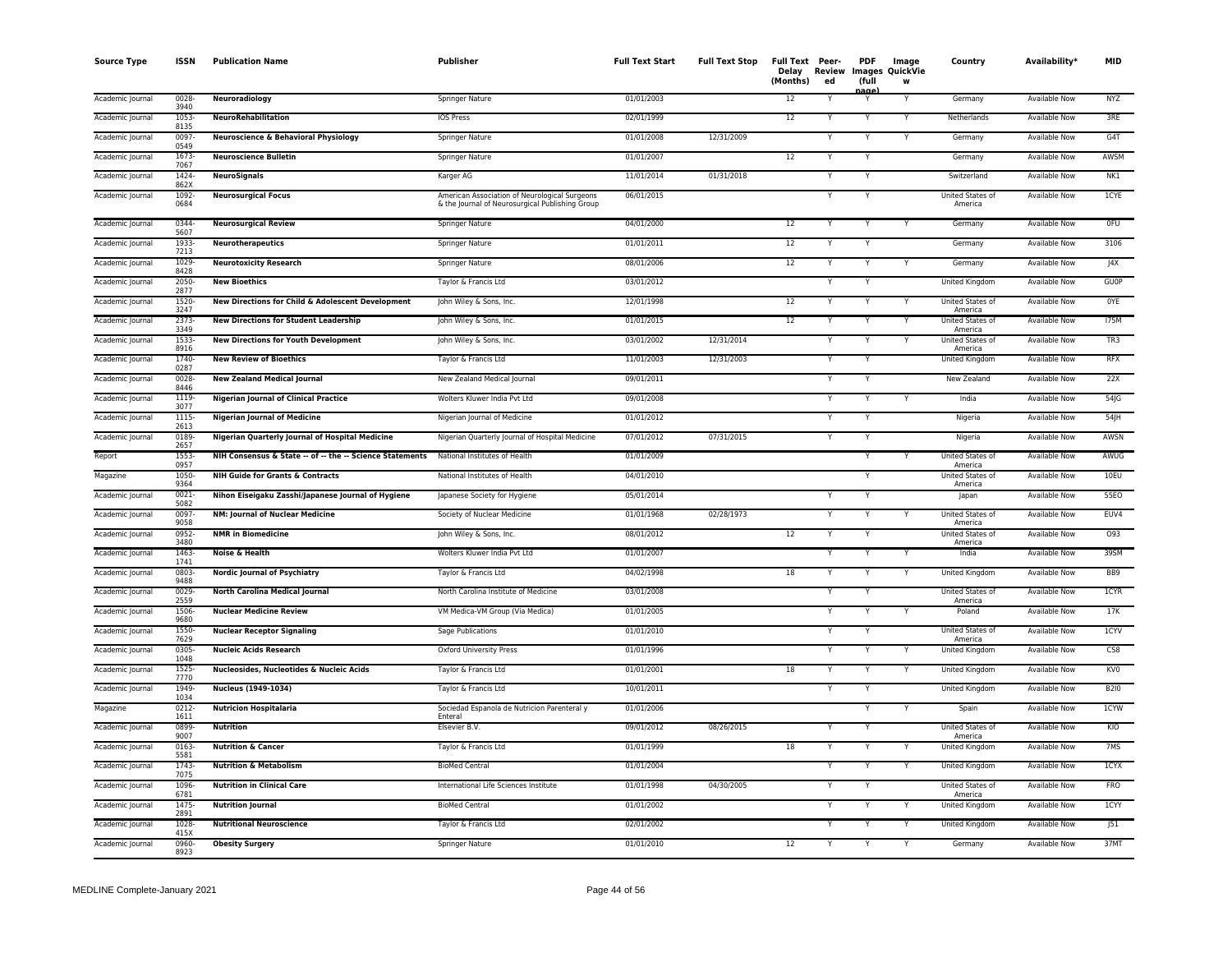| <b>Source Type</b> | <b>ISSN</b>      | <b>Publication Name</b>                                                                 | Publisher                                                      | <b>Full Text Start</b> | <b>Full Text Stop</b> | Full Text Peer-<br>Delay<br>(Months) | Review<br>ed | <b>PDF</b><br>(full<br>nage | Image<br>Images QuickVie<br>w | Country                            | Availability*        | <b>MID</b>        |
|--------------------|------------------|-----------------------------------------------------------------------------------------|----------------------------------------------------------------|------------------------|-----------------------|--------------------------------------|--------------|-----------------------------|-------------------------------|------------------------------------|----------------------|-------------------|
| Academic Journal   | 1352<br>2450     | Occasional Paper of the Royal College of General<br><b>Practitioners</b>                | Royal College of General Practitioners                         | 04/01/2012             | 04/01/2012            |                                      |              | Y                           |                               | United Kingdom                     | <b>Available Now</b> | <b>4U08</b>       |
| Academic Journal   | $0962 -$<br>7480 | <b>Occupational Medicine</b>                                                            | <b>Oxford University Press</b>                                 | 01/01/1996             |                       | 12                                   |              | $\overline{Y}$              |                               | <b>United Kingdom</b>              | <b>Available Now</b> | N5Z               |
| Academic Journal   | 0927-<br>3948    | Ocular Immunology & Inflammation                                                        | Taylor & Francis Ltd                                           | 01/01/1997             |                       | 18                                   |              | Y                           |                               | United Kingdom                     | <b>Available Now</b> | EIG               |
| Academic Journal   | $0029 -$<br>8549 | <b>Oecologia</b>                                                                        | Springer Nature                                                | 01/01/2000             |                       | 12                                   | Y            | Y                           | Y                             | Germany                            | <b>Available Now</b> | NZ9               |
| Academic Journal   | $0253 -$<br>1933 | OIE Revue Scientifique et Technique                                                     | Organisation Mondiale de la Sante Animale                      | 12/01/2008             |                       |                                      |              | Y                           | Y                             | France                             | Available Now        | 59CJ              |
| Academic Journal   | 0030-<br>2228    | Omega: Journal of Death & Dying                                                         | Sage Publications                                              | 06/01/2003             |                       |                                      |              | Y                           | Y                             | <b>United States of</b><br>America | Available Now        | OME               |
| Academic Journal   | 0950-<br>9232    | Oncogene                                                                                | Springer Nature                                                | 01/01/1997             | 11/30/2015            |                                      |              |                             |                               | United Kingdom                     | <b>Available Now</b> | <b>DZO</b>        |
| Academic Journal   | 1083<br>7159     | <b>Oncologist</b>                                                                       | AlphaMed Company, Inc., dba AlphaMed Press                     | 08/01/2006             |                       |                                      |              |                             |                               | United States of<br>America        | <b>Available Now</b> | 117               |
| Academic Journal   | 0030-<br>2414    | Oncology                                                                                | Karger AG                                                      | 01/01/1998             |                       | 12                                   |              |                             |                               | Switzerland                        | <b>Available Now</b> | NK <sub>2</sub>   |
| Academic Journal   | 0890-<br>9091    | Oncology (08909091)                                                                     | MJH Life Sciences                                              | 02/01/2012             |                       |                                      |              | Y                           |                               | United States of<br>America        | <b>Available Now</b> | YYT               |
| Academic Journal   | $1021 -$<br>335X | <b>Oncology Reports</b>                                                                 | Spandidos Publications UK Ltd                                  | 06/01/2014             |                       |                                      |              | Y                           |                               | <b>United Kingdom</b>              | <b>Available Now</b> | 4ZQ2              |
| Academic Journal   | 0030-<br>2465    | <b>Onderstepoort Journal of Veterinary Research</b>                                     | African Online Scientific Information System PTY<br><b>LTD</b> | 06/01/2009             |                       |                                      |              | Y                           |                               | South Africa                       | <b>Available Now</b> | 501S              |
| Academic Journal   | 0934<br>6694     | Operative Orthopädie und Traumatologie                                                  | Springer Nature                                                | 02/01/2005             |                       | $\overline{12}$                      |              | Y                           |                               | Germany                            | <b>Available Now</b> | <b>NTK</b>        |
| Academic Journal   | 0275<br>5408     | <b>Ophthalmic &amp; Physiological Optics</b>                                            | Wiley-Blackwell                                                | 01/01/1981             |                       | 12                                   |              |                             |                               | United Kingdom                     | Available Now        | <b>JRF</b>        |
| Academic Journal   | 0928-<br>6586    | <b>Ophthalmic Epidemiology</b>                                                          | Taylor & Francis Ltd                                           | 01/01/1997             |                       | 18                                   |              |                             |                               | United Kingdom                     | Available Now        | EIH               |
| Academic Journal   | 1381-<br>6810    | <b>Ophthalmic Genetics</b>                                                              | Taylor & Francis Ltd                                           | 01/01/1998             |                       | 18                                   |              |                             |                               | United Kingdom                     | Available Now        | EII               |
| Academic Journal   | 1542-<br>8877    | Ophthalmic Surgery, Lasers & Imaging                                                    | <b>SLACK Incorporated</b>                                      | 01/01/2003             | 12/31/2010            |                                      |              | Y                           |                               | United States of<br>America        | <b>Available Now</b> | 1VP3              |
| Academic Journal   | $0167 -$<br>6830 | Orbit                                                                                   | Taylor & Francis Ltd                                           | 03/01/1997             |                       | 18                                   |              | Y                           | Y                             | United Kingdom                     | <b>Available Now</b> | EIK               |
| Academic Journal   | 0169<br>6149     | Origins of Life & Evolution of the Biosphere                                            | Springer Nature                                                | 01/01/2011             |                       | 12                                   |              | Y                           |                               | Germany                            | <b>Available Now</b> | <b>LZS</b>        |
| Academic Journal   | 1750-<br>1172    | <b>Orphanet Journal of Rare Diseases</b>                                                | <b>BioMed Central</b>                                          | 01/01/2006             |                       |                                      |              | Y                           |                               | United Kingdom                     | Available Now        | 38NP              |
| Academic Journal   | 1757<br>7853     | <b>Orthopaedic Surgery</b>                                                              | Wiley-Blackwell                                                | 01/01/2011             |                       |                                      |              |                             |                               | United Kingdom                     | <b>Available Now</b> | <b>BDCL</b>       |
| Academic Journal   | 1509<br>3492     | Orthopaedics, Traumatology, Rehabilitation / Ortopedia,<br>Traumatologia, Rehabilitacja | Agencja Wydawnicza Medsportpress Sp. z o.o.                    | 07/01/2012             |                       |                                      |              |                             |                               | Poland                             | Available Now        | AWM9              |
| Academic Journal   | 0147<br>7447     | <b>Orthopedics</b>                                                                      | <b>SLACK Incorporated</b>                                      | 01/01/2003             | 12/31/2010            |                                      |              |                             |                               | United States of<br>America        | <b>Available Now</b> | 7IT               |
| Academic Journal   | 0369<br>7827     | <b>Osiris</b>                                                                           | University of Chicago Press                                    | 01/01/1999             |                       | 12                                   |              |                             |                               | United States of<br>America        | <b>Available Now</b> | 29Z               |
| Academic Journal   | 0937-<br>941X    | <b>Osteoporosis International</b>                                                       | Springer Nature                                                | 01/01/2000             |                       | 12                                   |              | Y                           |                               | Germany                            | <b>Available Now</b> | O <sub>4</sub> T  |
| Academic Journal   | 1942-<br>0900    | <b>Oxidative Medicine &amp; Cellular Longevity</b>                                      | Hindawi Limited                                                | 01/01/2011             |                       |                                      |              | Y                           |                               | <b>United Kingdom</b>              | <b>Available Now</b> | B <sub>2</sub> HM |
| Academic Journal   | 1015<br>7867     | <b>Pacific Health Dialog</b>                                                            | Pasifika Medical Association                                   | 09/01/2010             |                       |                                      |              |                             |                               | New Zealand                        | Available Now        | 1XKW              |
| Academic Journal   | 0147<br>8389     | Pacing & Clinical Electrophysiology                                                     | Wiley-Blackwell                                                | 01/01/1978             |                       | 12                                   |              |                             |                               | United Kingdom                     | Available Now        | 4F8               |
| Academic Journal   | 0269-<br>5022    | Paediatric & Perinatal Epidemiology                                                     | Wiley-Blackwell                                                | 01/01/1998             |                       | 12                                   |              |                             |                               | United Kingdom                     | Available Now        | ET <sub>0</sub>   |
| Academic Journal   | 1155<br>5645     | <b>Paediatric Anaesthesia</b>                                                           | Wiley-Blackwell                                                | 01/01/1998             | 12/31/2003            |                                      |              |                             |                               | United Kingdom                     | <b>Available Now</b> | ET1               |
| Academic Journal   | 2046-<br>9047    | Paediatrics & International Child Health                                                | Taylor & Francis Ltd                                           | 01/01/2012             |                       | $\overline{12}$                      |              | Y                           |                               | United Kingdom                     | Available Now        | F <sub>2</sub> QM |
| Academic Journal   | 1526-<br>2375    | <b>Pain Medicine</b>                                                                    | Oxford University Press / USA                                  | 01/01/2000             | 12/31/2015            |                                      |              | Y                           |                               | <b>United States of</b><br>America | <b>Available Now</b> | <b>FRX</b>        |
| Academic Journal   | 1533-<br>3159    | <b>Pain Physician</b>                                                                   | American Society of Interventional Pain<br>Physicians          | 03/01/2011             |                       |                                      |              | Y                           |                               | United States of<br>America        | <b>Available Now</b> | 4Z8E              |
| Academic Journal   | 1203<br>6765     | Pain Research & Management                                                              | Hindawi Limited                                                | 05/01/2011             |                       |                                      |              | Y                           |                               | <b>United Kingdom</b>              | <b>Available Now</b> | 4ZQ3              |
| Academic Journal   | $1011 -$<br>601X | <b>Pakistan Journal of Pharmaceutical Sciences</b>                                      | Pakistan Journal of Pharmaceutical Sciences                    | 04/01/2008             |                       |                                      |              | Y                           |                               | Pakistan                           | <b>Available Now</b> | 4ZZ4              |
| Academic Journal   | 1424-<br>3903    | Pancreatology (Karger AG)                                                               | Karger AG                                                      | 01/01/2005             | 12/31/2011            |                                      |              | Y                           |                               | Switzerland                        | Available Now        | NK8               |
| Academic Journal   | 0031-<br>1480    | Papua New Guinea Medical Journal                                                        | PNG Medical Journal                                            | 09/01/2006             |                       |                                      |              |                             |                               | Papua New Guinea                   | <b>Available Now</b> | 505Y              |
| Academic Journal   | 1252<br>607X     | Parasite (1252607X)                                                                     | <b>EDP Sciences</b>                                            | 12/01/2012             |                       |                                      |              | Y                           |                               | France                             | <b>Available Now</b> | 69RM              |
| Academic Journal   | 0141<br>9838     | <b>Parasite Immunology</b>                                                              | Wiley-Blackwell                                                | 01/01/1998             |                       | 12                                   |              |                             |                               | United Kingdom                     | Available Now        | ET <sub>2</sub>   |
| Academic Journal   | 1756-<br>3305    | <b>Parasites &amp; Vectors</b>                                                          | <b>BioMed Central</b>                                          | 01/01/2009             |                       |                                      |              | Y                           | Y                             | <b>United Kingdom</b>              | <b>Available Now</b> | <b>78AT</b>       |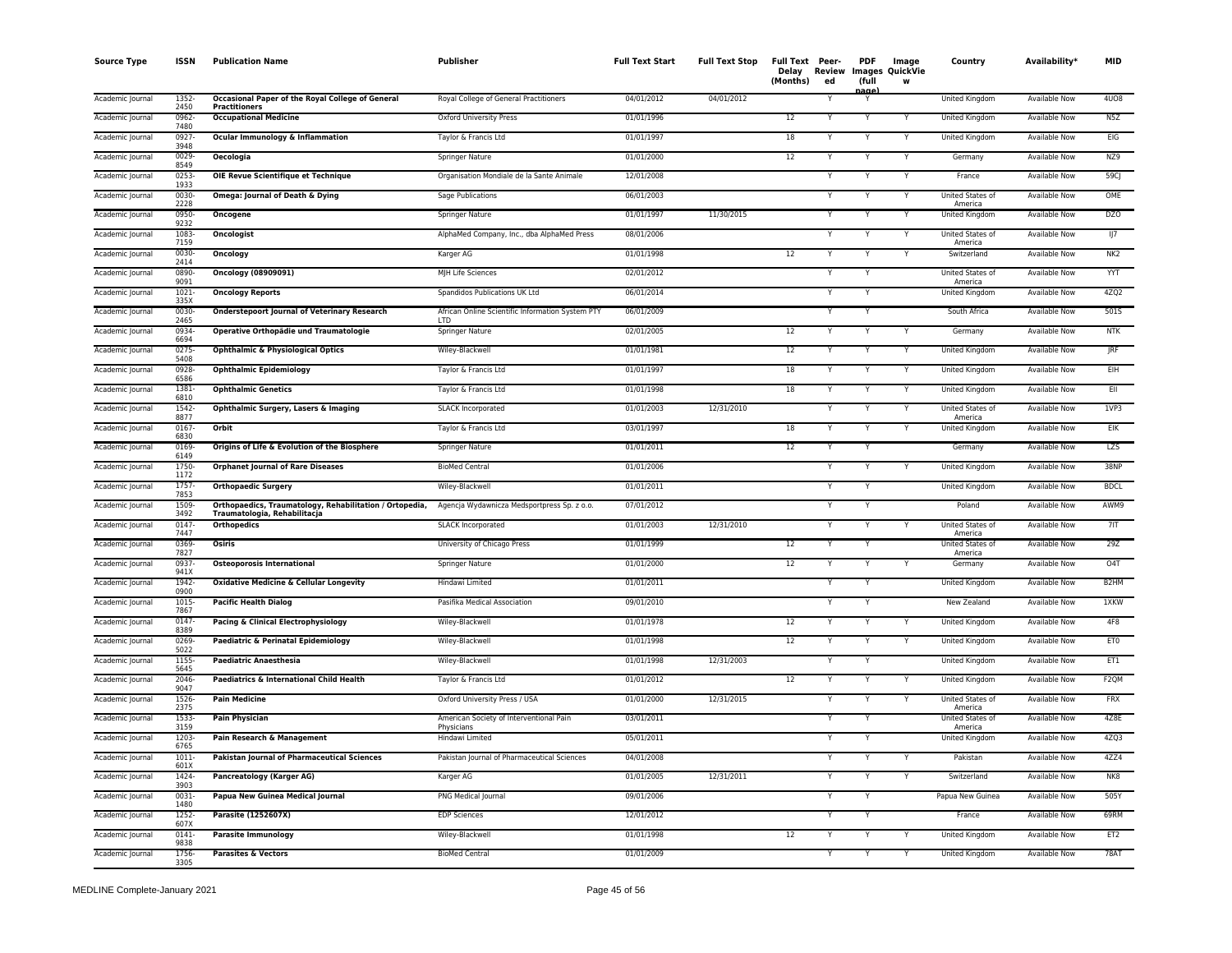| <b>Source Type</b> | <b>ISSN</b>      | <b>Publication Name</b>                                                        | <b>Publisher</b>              | <b>Full Text Start</b> | <b>Full Text Stop</b> | Full Text Peer-<br>Delay<br>(Months) | Review<br>ed | <b>PDF</b><br>(full<br>nage | Image<br>Images QuickVie<br>w | Country                            | Availability*        | <b>MID</b>      |
|--------------------|------------------|--------------------------------------------------------------------------------|-------------------------------|------------------------|-----------------------|--------------------------------------|--------------|-----------------------------|-------------------------------|------------------------------------|----------------------|-----------------|
| Academic Journal   | 0932<br>0113     | <b>Parasitology Research</b>                                                   | Springer Nature               | 01/01/2007             |                       | 12                                   |              | Y                           |                               | Germany                            | <b>Available Now</b> | <b>NZR</b>      |
| Academic Journal   | 2049-<br>632X    | <b>Pathogens &amp; Disease</b>                                                 | Oxford University Press / USA | 01/01/2013             | 12/31/2014            |                                      |              | Y                           |                               | <b>United States of</b><br>America | <b>Available Now</b> | <b>FXJO</b>     |
| Academic Journal   | 1219<br>4956     | Pathology & Oncology Research                                                  | <b>Springer Nature</b>        | 01/01/2014             |                       | 12                                   |              | Y                           |                               | Germany                            | <b>Available Now</b> | <b>NZY</b>      |
| Academic Journal   | 1320<br>5463     | <b>Pathology International</b>                                                 | Wiley-Blackwell               | 01/01/1998             |                       | 12                                   | Y            | Y                           | Y                             | United Kingdom                     | <b>Available Now</b> | <b>FRZ</b>      |
| Academic Journal   | 1424<br>8832     | Pathophysiology of Haemostasis & Thrombosis                                    | Karger AG                     | 01/01/2005             | 12/31/2010            |                                      |              | Y                           | Y                             | Switzerland                        | Available Now        | NK9             |
| Academic Journal   | 1178<br>1653     | Patient                                                                        | Springer Nature               | 01/01/2008             | 06/30/2015            |                                      |              | Y                           |                               | Germany                            | Available Now        | 91S4            |
| Academic Journal   | 0905<br>6157     | Pediatric Allergy & Immunology                                                 | Wiley-Blackwell               | 01/01/1990             |                       | 12                                   |              |                             |                               | United Kingdom                     | <b>Available Now</b> | FS1             |
| Academic Journal   | 1155<br>5645     | <b>Pediatric Anesthesia</b>                                                    | Wiley-Blackwell               | 01/01/2004             |                       | 12                                   |              | Y                           | Y                             | United Kingdom                     | <b>Available Now</b> | U7F             |
| Academic Journal   | 0090-<br>4481    | <b>Pediatric Annals</b>                                                        | <b>SLACK Incorporated</b>     | 01/01/2003             | 12/31/2010            |                                      |              |                             |                               | United States of<br>America        | <b>Available Now</b> | 4FC             |
| Academic Journal   | $1545 -$<br>5009 | Pediatric Blood & Cancer                                                       | John Wiley & Sons, Inc.       | 01/01/2012             |                       | 12                                   |              | Y                           |                               | United States of<br>America        | <b>Available Now</b> | 1XL2            |
| Academic Journal   | $0172 -$<br>0643 | <b>Pediatric Cardiology</b>                                                    | <b>Springer Nature</b>        | 01/01/2003             |                       | 12                                   |              | Y                           | Y                             | Germany                            | <b>Available Now</b> | 06X             |
| Academic Journal   | 1174<br>5878     | <b>Pediatric Drugs</b>                                                         | Springer Nature               | 01/01/1999             | 06/30/2015            |                                      |              | Y                           | Y                             | Germany                            | <b>Available Now</b> | C5F             |
| Academic Journal   | 2081-<br>237X    | Pediatric Endocrinology, Diabetes & Metabolism                                 | Cornetis SP. Z.O.O.           | 03/01/2007             |                       |                                      |              | Y                           | Y                             | Poland                             | Available Now        | 46G0            |
| Academic Journal   | 0888<br>0018     | Pediatric Hematology & Oncology                                                | Taylor & Francis Ltd          | 01/01/1999             |                       | 18                                   |              |                             |                               | United Kingdom                     | Available Now        | BC <sub>2</sub> |
| Academic Journal   | 0931-<br>041X    | <b>Pediatric Nephrology</b>                                                    | Springer Nature               | 08/01/1996             |                       | 12                                   |              | Y                           | Y                             | Germany                            | Available Now        | EF1             |
| Academic Journal   | 1016<br>2291     | <b>Pediatric Neurosurgery</b>                                                  | Karger AG                     | 01/01/1998             |                       | 12                                   |              | Y                           |                               | Switzerland                        | <b>Available Now</b> | <b>NKB</b>      |
| Academic Journal   | $1522 -$<br>7952 | Pediatric Pathology & Molecular Medicine                                       | Taylor & Francis Ltd          | 01/01/1998             | 12/31/2003            |                                      |              | Y                           |                               | <b>United Kingdom</b>              | <b>Available Now</b> | BC4             |
| Academic Journal   | $0301 -$<br>0449 | <b>Pediatric Radiology</b>                                                     | <b>Springer Nature</b>        | 01/01/2000             |                       | 12                                   |              | Y                           | Y                             | Germany                            | <b>Available Now</b> | 003             |
| Academic Journal   | 1363<br>8491     | <b>Pediatric Rehabilitation</b>                                                | Taylor & Francis Ltd          | 01/01/1999             | 12/31/2006            |                                      |              | Y                           |                               | United Kingdom                     | Available Now        | BC5             |
| Academic Journal   | 0179<br>0358     | <b>Pediatric Surgery International</b>                                         | Springer Nature               | 01/01/2000             |                       | 12                                   |              | Y                           | Y                             | Germany                            | Available Now        | 007             |
| Academic Journal   | 1397<br>3142     | <b>Pediatric Transplantation</b>                                               | Wiley-Blackwell               | 01/01/1999             |                       | 12                                   |              | Y                           | Y                             | United Kingdom                     | Available Now        | FS3             |
| Academic Journal   | 1741<br>0126     | PEDS: Protein Engineering, Design & Selection                                  | Oxford University Press       | 01/01/2004             |                       | 12                                   |              | Y                           | Y                             | United Kingdom                     | Available Now        | 2C              |
| Academic Journal   | 0031-<br>5125    | <b>Perceptual &amp; Motor Skills</b>                                           | Sage Publications             | 01/01/2011             |                       |                                      |              |                             |                               | United States of<br>America        | <b>Available Now</b> | PSK             |
| Academic Journal   | 0267<br>6591     | Perfusion                                                                      | Sage Publications, Ltd.       | 01/01/1997             | 05/31/2016            |                                      |              | Y                           |                               | United Kingdom                     | Available Now        | 31              |
| Academic Journal   | 1088<br>8683     | Personality & Social Psychology Review (Lawrence<br><b>Erlbaum Associates)</b> | Taylor & Francis Ltd          | 01/01/1997             | 12/31/2006            |                                      |              | Y                           |                               | <b>United Kingdom</b>              | Available Now        | 7MV             |
| Academic Journal   | 0031<br>5990     | <b>Perspectives in Psychiatric Care</b>                                        | Wiley-Blackwell               | 07/01/1998             |                       | 12                                   |              | Y                           |                               | United Kingdom                     | <b>Available Now</b> | 22L             |
| Academic Journal   | 1531-<br>0035    | Perspectives in Vascular Surgery & Endovascular Therapy Sage Publications Inc. |                               | 01/01/2004             | 12/31/2013            |                                      |              | Y                           |                               | United States of<br>America        | Available Now        | <b>NSB</b>      |
| Academic Journal   | 1538<br>6341     | Perspectives on Sexual & Reproductive Health                                   | Wiley-Blackwell               | 01/01/2002             |                       | 12                                   |              |                             |                               | United Kingdom                     | Available Now        | K87             |
| Academic Journal   | 0031<br>6768     | Pflugers Archiv European Journal of Physiology                                 | Springer Nature               | 01/01/2000             |                       | 12                                   |              | Y                           | Y                             | Germany                            | Available Now        | OOC             |
| Academic Journal   | 1388<br>0209     | <b>Pharmaceutical Biology</b>                                                  | Taylor & Francis Ltd          | 01/01/2010             |                       |                                      |              |                             |                               | United Kingdom                     | <b>Available Now</b> | 8FR             |
| Academic Journal   | 1083<br>7450     | <b>Pharmaceutical Development &amp; Technology</b>                             | Taylor & Francis Ltd          | 01/01/1999             |                       | 18                                   |              | Y                           | Y                             | United Kingdom                     | <b>Available Now</b> | KV2             |
| Academic Journal   | $0724 -$<br>8741 | <b>Pharmaceutical Research</b>                                                 | <b>Springer Nature</b>        | 01/01/2010             |                       | 12                                   |              | Y                           | Y                             | Germany                            | <b>Available Now</b> | 5EE             |
| Academic Journal   | 1539<br>1604     | <b>Pharmaceutical Statistics</b>                                               | John Wiley & Sons, Inc.       | 06/01/2012             |                       | 12                                   |              | Y                           |                               | United States of<br>America        | <b>Available Now</b> | <b>50EN</b>     |
| Academic Journal   | 1053<br>8569     | Pharmacoepidemiology & Drug Safety                                             | John Wiley & Sons, Inc.       | 06/01/2012             |                       | 12                                   |              | Y                           |                               | <b>United States of</b><br>America | <b>Available Now</b> | 098             |
| Academic Journal   | 1470<br>269X     | <b>Pharmacogenomics Journal</b>                                                | <b>Springer Nature</b>        | 01/01/2001             | 12/31/2015            |                                      |              | N                           |                               | United Kingdom                     | <b>Available Now</b> | LKH             |
| Academic Journal   | 0031<br>7012     | Pharmacology                                                                   | Karger AG                     | 01/01/1998             |                       | 12                                   |              | Y                           | Y                             | Switzerland                        | Available Now        | NKC             |
| Academic Journal   | 0901<br>9928     | <b>Pharmacology &amp; Toxicology</b>                                           | Wiley-Blackwell               | 08/01/2002             | 12/31/2003            |                                      |              |                             |                               | United Kingdom                     | Available Now        | HYO             |
| Academic Journal   | $0277 -$<br>0008 | Pharmacotherapy                                                                | Wiley-Blackwell               | 01/01/2012             |                       | 12                                   |              | Y                           |                               | United Kingdom                     | <b>Available Now</b> | Q1H             |
| Academic Journal   | 0928<br>1231     | <b>Pharmacy World &amp; Science</b>                                            | Springer Nature               | 01/01/2007             | 12/31/2010            |                                      |              | Y                           |                               | Germany                            | Available Now        | OKL             |
| Academic Journal   | 1747<br>5341     | Philosophy, Ethics & Humanities in Medicine                                    | <b>BioMed Central</b>         | 01/01/2006             |                       |                                      |              | Y                           |                               | United Kingdom                     | <b>Available Now</b> | 38NS            |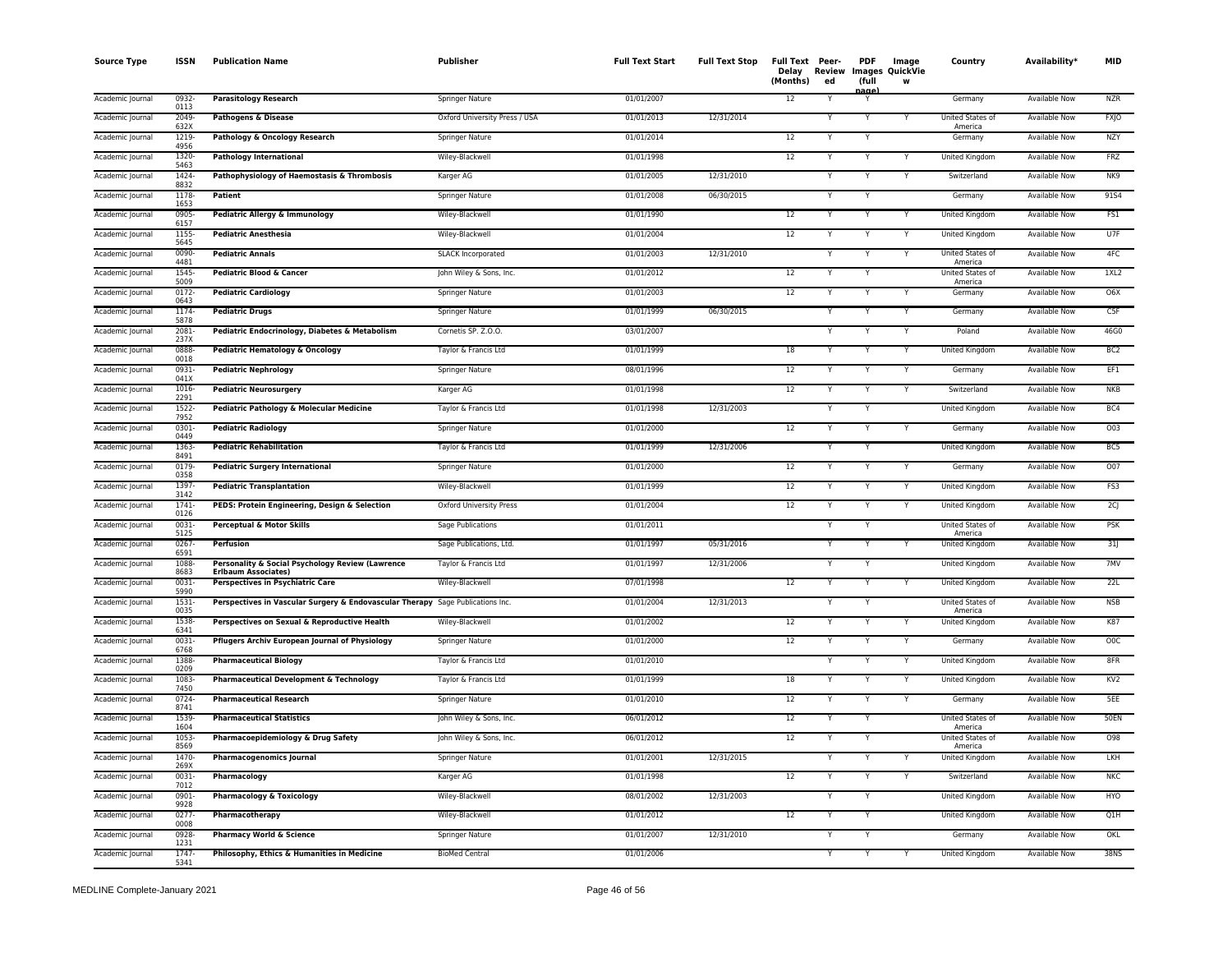| <b>Source Type</b> | ISSN             | <b>Publication Name</b>                                                                       | <b>Publisher</b>                                                      | <b>Full Text Start</b> | <b>Full Text Stop</b> | <b>Full Text Peer-</b><br>Delay<br>(Months) | ed | PDF<br>(full<br>لعمده | Image<br>Review Images QuickVie<br>W | Country                     | Availability*        | <b>MID</b>       |
|--------------------|------------------|-----------------------------------------------------------------------------------------------|-----------------------------------------------------------------------|------------------------|-----------------------|---------------------------------------------|----|-----------------------|--------------------------------------|-----------------------------|----------------------|------------------|
| Academic Journal   | 0905<br>4383     | Photodermatology, Photoimmunology & Photomedicine                                             | Wiley-Blackwell                                                       | 08/01/2002             |                       | 12                                          |    |                       | Y                                    | United Kingdom              | Available Now        | <b>HYQ</b>       |
| Academic Journal   | 0166<br>8595     | <b>Photosynthesis Research</b>                                                                | Springer Nature                                                       | 01/01/2011             |                       | 12                                          | Y  | Y                     |                                      | Germany                     | Available Now        | OKO              |
| Academic Journal   | 0194<br>2638     | Physical & Occupational Therapy in Pediatrics                                                 | Taylor & Francis Ltd                                                  | 01/01/2000             |                       | 18                                          | Υ  | Y                     | Y                                    | United Kingdom              | Available Now        | PTP              |
| Academic Journal   | 0031<br>9023     | <b>Physical Therapy</b>                                                                       | Oxford University Press / USA                                         | 01/01/2000             | 12/31/2016            |                                             | Y  |                       |                                      | United States of<br>America | <b>Available Now</b> | PTH              |
| Academic Journal   | 0091-<br>3847    | Physician & Sportsmedicine                                                                    | Taylor & Francis Ltd                                                  | 02/01/2014             |                       | 18                                          | Υ  |                       |                                      | United Kingdom              | <b>Available Now</b> | PHS              |
| Academic Journal   | 0898<br>2759     | <b>Physician Executive</b>                                                                    | American Association for Physician Leadership                         | 07/01/1994             | 08/31/2014            |                                             | Y  | Y                     | Y                                    | United States of<br>America | Available Now        | PEX              |
| Academic Journal   | 2374<br>4030     | Physician Leadership Journal                                                                  | American Association for Physician Leadership                         | 09/01/2014             |                       |                                             | Υ  |                       | Y                                    | United States of<br>America | Available Now        | IQ32             |
| Academic Journal   | 1522<br>2152     | <b>Physiological &amp; Biochemical Zoology</b>                                                | University of Chicago Press                                           | 01/01/1999             |                       | 12                                          | Y  |                       | Y                                    | United States of<br>America | <b>Available Now</b> | EW <sub>2</sub>  |
| Academic Journal   | 0862<br>8408     | <b>Physiological Research</b>                                                                 | Institute of Physiology, Academy of Sciences of<br>the Czech Republic | 01/01/2006             |                       |                                             | Y  | Y                     | Υ                                    | <b>Czech Republic</b>       | <b>Available Now</b> | 1CVW             |
| Academic Journal   | 1358<br>2267     | <b>Physiotherapy Research International</b>                                                   | John Wiley & Sons, Inc.                                               | 01/01/2000             |                       | 12                                          | Y  | Y                     | Y                                    | United States of<br>America | Available Now        | GPG              |
| Academic Journal   | 0958<br>0344     | <b>Phytochemical Analysis</b>                                                                 | John Wiley & Sons, Inc.                                               | 07/01/2012             |                       | 12                                          | Y  |                       |                                      | United States of<br>America | <b>Available Now</b> | 099              |
| Academic Journal   | 0951<br>418X     | <b>Phytotherapy Research</b>                                                                  | John Wiley & Sons, Inc.                                               | 06/01/2012             |                       | 12                                          | Y  |                       |                                      | United States of<br>America | Available Now        | O <sub>9</sub> B |
| Academic Journal   | 1755<br>1471     | Pigment Cell & Melanoma Research                                                              | Wiley-Blackwell                                                       | 02/01/2008             |                       | 12                                          | Υ  |                       | Y                                    | United Kingdom              | Available Now        | 85T3             |
| Academic Journal   | 0893-<br>5785    | <b>Pigment Cell Research</b>                                                                  | Wiley-Blackwell                                                       | 01/01/1999             | 12/31/2007            |                                             |    |                       |                                      | United Kingdom              | Available Now        | FS7              |
| Academic Journal   | 1386<br>341X     | Pituitary                                                                                     | Springer Nature                                                       | 01/01/2011             |                       | 12                                          | Y  |                       |                                      | Germany                     | Available Now        | OKR              |
| Academic Journal   | 0032<br>0781     | Plant & Cell Physiology                                                                       | <b>Oxford University Press</b>                                        | 01/01/1996             |                       | 12                                          | Υ  |                       |                                      | United Kingdom              | Available Now        | <b>N60</b>       |
| Academic Journal   | 1435<br>8603     | <b>Plant Biology</b>                                                                          | Wiley-Blackwell                                                       | 01/01/2008             |                       | $12 \overline{ }$                           |    |                       | Y                                    | United Kingdom              | Available Now        | NH8              |
| Academic Journal   | 1467<br>7644     | <b>Plant Biotechnology Journal</b>                                                            | Wiley-Blackwell                                                       | 01/01/2006             |                       |                                             | Υ  |                       | Y                                    | <b>United Kingdom</b>       | <b>Available Now</b> | F16              |
| Academic Journal   | $0721 -$<br>7714 | <b>Plant Cell Reports</b>                                                                     | Springer Nature                                                       | 01/01/2011             |                       | 12                                          |    |                       |                                      | Germany                     | Available Now        | O0E              |
| Academic Journal   | 0921<br>9668     | <b>Plant Foods for Human Nutrition</b>                                                        | Springer Nature                                                       | 03/01/2004             |                       | 12                                          | Υ  |                       | Υ                                    | Germany                     | Available Now        | KRL              |
| Academic Journal   | 0167<br>4412     | <b>Plant Molecular Biology</b>                                                                | Springer Nature                                                       | 01/01/2010             |                       | 12                                          | Υ  |                       | Y                                    | Germany                     | Available Now        | 33M              |
| Academic Journal   | 1559<br>2316     | <b>Plant Signaling &amp; Behavior</b>                                                         | Taylor & Francis Ltd                                                  | 01/01/2011             | 07/25/2015            |                                             | Υ  | Y                     |                                      | United Kingdom              | <b>Available Now</b> | 44TX             |
| Academic Journal   | 0032<br>0935     | Planta                                                                                        | Springer Nature                                                       | 11/01/1999             |                       | 12                                          | Y  | Y                     | Y                                    | Germany                     | <b>Available Now</b> | OOF              |
| Academic Journal   | 0953-<br>7104    | <b>Platelets</b>                                                                              | Taylor & Francis Ltd                                                  | 01/01/1999             |                       | 18                                          | Y  | Y                     | Y                                    | United Kingdom              | <b>Available Now</b> | 57Q              |
| Academic Journal   | 1544<br>9173     | <b>PLoS Biology</b>                                                                           | Public Library of Science                                             | 10/01/2003             |                       |                                             | Υ  |                       | Y                                    | United States of<br>America | Available Now        | <b>RXN</b>       |
| Academic Journal   | 1553<br>734X     | <b>PLoS Computational Biology</b>                                                             | Public Library of Science                                             | 06/01/2005             |                       |                                             | Y  | Y                     | Y                                    | United States of<br>America | <b>Available Now</b> | 166P             |
| Academic Journal   | 2157<br>3999     | <b>PLoS Currents</b>                                                                          | Public Library of Science                                             | 01/01/2011             | 09/30/2018            |                                             |    |                       |                                      | United States of<br>America | Available Now        | <b>BCQU</b>      |
| Academic Journal   | 1553<br>7390     | <b>PLoS Genetics</b>                                                                          | Public Library of Science                                             | 07/01/2005             |                       |                                             |    |                       | Y                                    | United States of<br>America | Available Now        | 166Q             |
| Academic Journal   | 1549<br>1277     | <b>PLoS Medicine</b>                                                                          | Public Library of Science                                             | 10/01/2004             |                       |                                             | Y  | Y                     | Y                                    | United States of<br>America | Available Now        | UIH              |
| Academic Journal   | 1935<br>2727     | <b>PLoS Neglected Tropical Diseases</b>                                                       | Public Library of Science                                             | 04/01/2009             |                       |                                             | Y  |                       | Y                                    | United States of<br>America | Available Now        | 8VD3             |
| Academic Journal   | 1932<br>6203     | <b>PLoS ONE</b>                                                                               | Public Library of Science                                             | 01/01/2008             |                       |                                             |    |                       | Y                                    | United States of<br>America | <b>Available Now</b> | 78BE             |
| Academic Journal   | 1553<br>7366     | <b>PLoS Pathogens</b>                                                                         | Public Library of Science                                             | 09/01/2005             |                       |                                             |    |                       | Y                                    | United States of<br>America | <b>Available Now</b> | 166R             |
| Academic Journal   | 2067<br>2993     | Pneumologia                                                                                   | Societatea Romana de Pneumologie                                      | 07/01/2011             |                       |                                             | Υ  |                       |                                      | Romania                     | Available Now        | B8WV             |
| Academic Journal   | 0370-<br>0747    | <b>Polimery w Medycynie</b>                                                                   | <b>Wroclaw Medical University</b>                                     | 01/01/2015             | 08/30/2018            |                                             |    |                       |                                      | Poland                      | <b>Available Now</b> | 52GQ             |
| Academic Journal   | 0032-<br>3772    | <b>Polish Archives of Internal Medicine</b>                                                   | Medycyna Praktyczna                                                   | 07/01/2008             |                       |                                             | Y  | Y                     | Y                                    | Poland                      | <b>Available Now</b> | 50HE             |
| Academic Journal   | 0022<br>9032     | Polish Heart Journal / Kardiologia Polska                                                     | VM Medica-VM Group (Via Medica)                                       | 04/01/2013             |                       |                                             | Y  | Y                     |                                      | Poland                      | Available Now        | 1CZM             |
| Academic Journal   | $0423 -$<br>104X | Polish Journal of Endocrinology / Endokrynologia Polska                                       | VM Medica-VM Group (Via Medica)                                       | 01/01/2010             |                       |                                             | Y  |                       | Y                                    | Poland                      | <b>Available Now</b> | 5057             |
| Academic Journal   | 1233-<br>9687    | Polish Journal of Pathology: Official Journal of the Polish<br><b>Society of Pathologists</b> | Termedia Publishing House                                             | 01/01/2013             |                       |                                             | Y  |                       |                                      | Poland                      | <b>Available Now</b> | AWUK             |
| Academic Journal   | 1505<br>1773     | <b>Polish Journal of Veterinary Sciences</b>                                                  | University of Warmia & Mazury / Polish<br>Academy of Sciences         | 03/01/2008             |                       |                                             |    |                       | Y                                    | Poland                      | Available Now        | 50HD             |
| Academic Journal   | 0867<br>7077     | Polish Pneumonology & Allergology / Pneumonologia i<br>Alergologia Polska                     | VM Medica-VM Group (Via Medica)                                       | 01/01/2010             | 10/31/2016            |                                             | Y  |                       | Y                                    | Poland                      | Available Now        | AWNP             |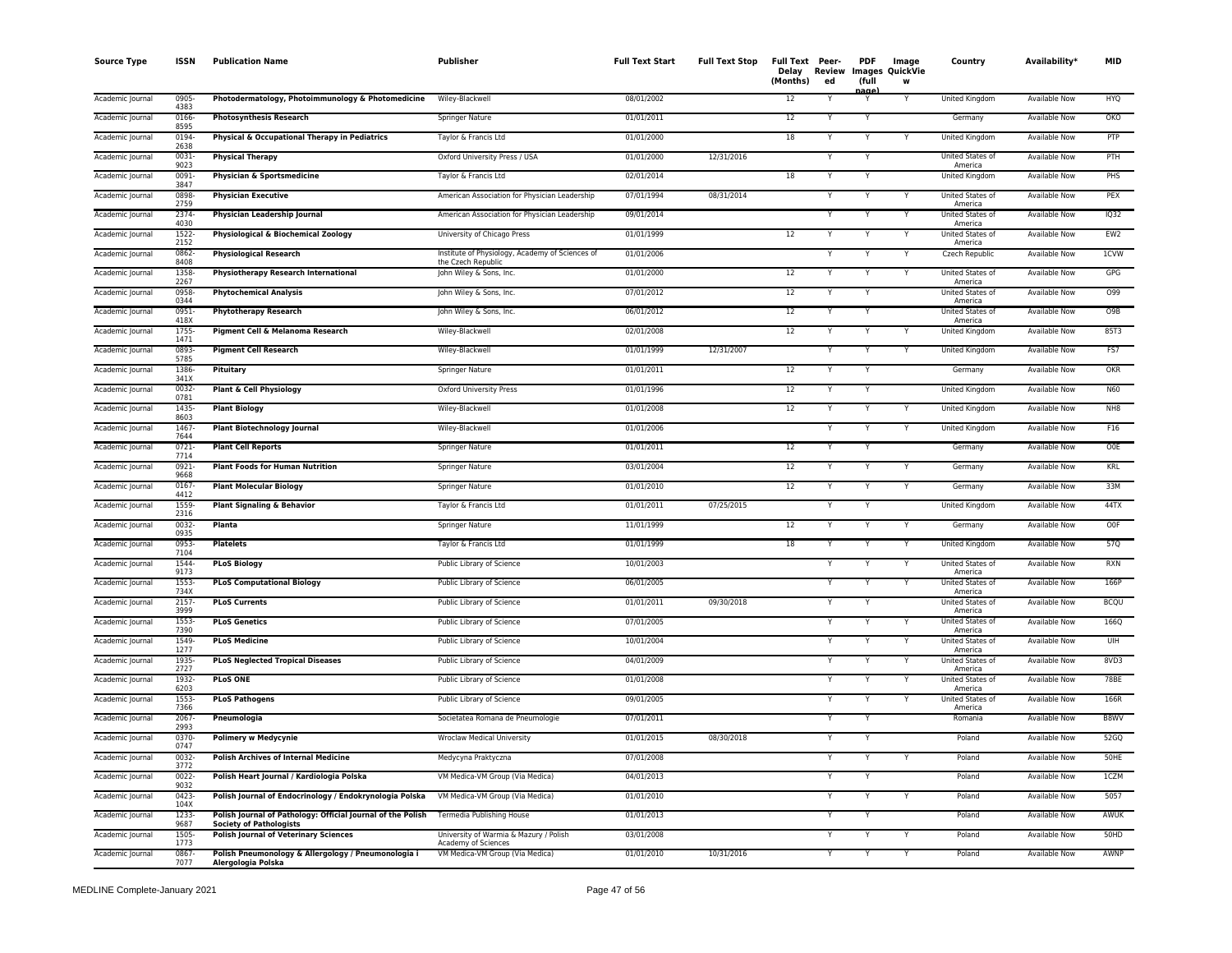| <b>Source Type</b>                        | <b>ISSN</b>           | <b>Publication Name</b>                                                | <b>Publisher</b>                                                     | <b>Full Text Start</b> | <b>Full Text Stop</b> | Full Text Peer-<br>Delay<br>(Months) | Review<br>ed | <b>PDF</b><br>(full     | Image<br><b>Images QuickVie</b><br>W | Country                            | Availability <sup>*</sup> | <b>MID</b>       |
|-------------------------------------------|-----------------------|------------------------------------------------------------------------|----------------------------------------------------------------------|------------------------|-----------------------|--------------------------------------|--------------|-------------------------|--------------------------------------|------------------------------------|---------------------------|------------------|
| Academic Journal                          | $0032 -$<br>4728      | <b>Population Studies</b>                                              | Routledge                                                            | 03/01/2004             |                       | 18                                   | Y            | ane<br>Υ                | $\overline{Y}$                       | United Kingdom                     | <b>Available Now</b>      | PPU              |
| Magazine                                  | $1523 -$<br>2883      | <b>Positively Aware</b>                                                | <b>Test Positive Aware Network</b>                                   | 01/01/2010             |                       |                                      |              | Y                       | Υ                                    | United States of<br>America        | <b>Available Now</b>      | 50IM             |
| Academic Journal                          | 2053-<br>3691         | <b>Post Reproductive Health</b>                                        | Sage Publications, Ltd.                                              | 01/01/2014             | 06/30/2015            |                                      |              | Υ                       |                                      | United Kingdom                     | Available Now             | <b>H0HA</b>      |
| Academic Journal                          | 0032-<br>5481         | <b>Postgraduate Medicine</b>                                           | Taylor & Francis Ltd                                                 | 06/01/2015             |                       | 18                                   | Y            | Y                       |                                      | United Kingdom                     | Available Now             | PMF              |
| Magazine                                  | 0032<br>6518          | Practitioner                                                           | Practitioner Medical Publishing Ltd.                                 | 01/01/2007             | 05/30/2017            |                                      |              | Y                       |                                      | United Kingdom                     | Available Now             | PCT              |
| Academic Journal                          | 1214<br>6994          | <b>Prague Medical Report</b>                                           | Charles University Prague, Karolinum Press                           | 01/01/2012             |                       |                                      | Y            | Υ                       |                                      | Czech Republic                     | <b>Available Now</b>      | AWUP             |
| Academic Journal                          | 0197-<br>3851         | <b>Prenatal Diagnosis</b>                                              | John Wiley & Sons, Inc.                                              | 01/01/2012             |                       | 12                                   |              | Υ                       |                                      | United States of<br>America        | Available Now             | O <sub>9F</sub>  |
| Magazine                                  | 1167<br>7422          | <b>Prescrire International</b>                                         | Association Mieux Prescrire (AMP)                                    | 01/01/2014             | 06/30/2017            |                                      |              | Υ                       |                                      | France                             | Available Now             | 65QP             |
| Academic Journal                          | 1545<br>1151          | <b>Preventing Chronic Disease</b>                                      | National Center for Chronic Disease Prevention<br>& Health Promotion | 01/01/2011             |                       |                                      | Y            | Y                       |                                      | United States of<br>America        | <b>Available Now</b>      | 1CZW             |
| Academic Journal                          | 1389<br>4986          | <b>Prevention Science</b>                                              | Springer Nature                                                      | 03/01/2005             |                       | 12                                   | Y            | Y                       | Y                                    | Germany                            | <b>Available Now</b>      | N <sub>9</sub> P |
| Academic Journal                          | 1520-                 | <b>Preventive Cardiology</b>                                           | Wiley-Blackwell                                                      | 03/01/2003             | 09/30/2010            |                                      | Y            | Υ                       | Υ                                    | United Kingdom                     | Available Now             | VT1              |
| Academic Journal                          | 037X<br>1471-         | <b>Primary Care Respiratory Journal</b>                                | Primary Care Respiratory Society                                     | 01/01/2011             | 03/31/2014            |                                      | Υ            | Y                       |                                      | United Kingdom                     | Available Now             | ECX              |
| Academic Journal                          | 4418<br>2055          | <b>Primary Care Respiratory Society UK</b>                             | Springer Nature                                                      | 05/01/2014             |                       |                                      |              | Y                       |                                      | Germany                            | <b>Available Now</b>      | <b>H97L</b>      |
| Academic Journal                          | 1010<br>0032-         | <b>Primates</b>                                                        | Springer Nature                                                      | 01/01/2004             |                       | 12                                   | Y            | Υ                       |                                      | Germany                            | Available Now             | W3Q              |
| Academic Journal                          | 8332<br>1933-         | Prion                                                                  | Taylor & Francis Ltd                                                 | 01/01/2011             |                       |                                      | Y            | Y                       |                                      | <b>United Kingdom</b>              | Available Now             | 44TY             |
| Academic Journal                          | 6896<br>0386          | Proceedings of the Japan Academy, Series B Physical &                  | Japan Academy                                                        | 04/01/2012             |                       |                                      | Y            | Υ                       |                                      | Japan                              | <b>Available Now</b>      | 1D00             |
| Conference<br>Proceedings Collection 8969 | 2208<br>0083-         | biological sciences<br>Proceedings of the Western Pharmacology Society | Western Pharmacology Society                                         | 01/01/2009             | 01/31/2011            |                                      |              | Y                       | Υ                                    | United States of<br>America        | Available Now             | 550Z             |
| Academic Journal                          | 1526<br>9248          | <b>Progress in Transplantation</b>                                     | Sage Publications Inc.                                               | 12/01/2005             | 12/31/2015            |                                      | Y            | Y                       | Υ                                    | United Kingdom                     | Available Now             | G4M              |
| Academic Journal                          | 0270-                 | Prostate                                                               | John Wiley & Sons, Inc.                                              | 01/01/2012             |                       | 12                                   | Y            | Y                       |                                      | United States of                   | Available Now             | OFJ              |
| Academic Journal                          | 4137<br>1365-<br>7852 | <b>Prostate Cancer &amp; Prostatic Diseases</b>                        | <b>Springer Nature</b>                                               | 01/01/1997             | 12/31/2015            |                                      |              |                         |                                      | America<br><b>United Kingdom</b>   | <b>Available Now</b>      | <b>GNY</b>       |
| Academic Journal                          | 1674<br>800X          | Protein & Cell                                                         | Springer Nature                                                      | 01/01/2010             |                       |                                      | Y            |                         |                                      | Germany                            | Available Now             | <b>B540</b>      |
| Academic Journal                          | $0269 -$<br>2139      | <b>Protein Engineering</b>                                             | <b>Oxford University Press</b>                                       | 01/01/1996             | 12/31/2003            |                                      | Y            | Y                       |                                      | United Kingdom                     | <b>Available Now</b>      | AYOT             |
| Academic Journal                          | $1572 -$              | Protein Journal                                                        | Springer Nature                                                      | 01/01/2011             |                       | 12                                   | Y            | Y                       |                                      | Germany                            | Available Now             | 1W5M             |
| Academic Journal                          | 3887<br>0961<br>8368  | Protein Science: A Publication of the Protein Society                  | Wiley-Blackwell                                                      | 01/01/2010             |                       | 12                                   | Y            | Y                       | Υ                                    | United Kingdom                     | Available Now             | 2CH              |
| Academic Journal                          | 0887-<br>3585         | <b>Proteins</b>                                                        | John Wiley & Sons, Inc.                                              | 06/01/2012             |                       | 12                                   |              |                         |                                      | United States of                   | Available Now             | 2CG              |
| Academic Journal                          | $1615-$<br>9853       | <b>Proteomics</b>                                                      | John Wiley & Sons, Inc.                                              | 09/01/2012             |                       | 12                                   |              | Υ                       |                                      | America<br>United States of        | <b>Available Now</b>      | OLZ              |
| Academic Journal                          | 1862-                 | <b>Proteomics - Clinical Applications</b>                              | John Wiley & Sons, Inc.                                              | 05/01/2012             |                       | $12\,$                               | Y            | Y                       |                                      | America<br>United States of        | Available Now             | <b>BDDA</b>      |
| Academic Journal                          | 8346<br>0033-         | Protoplasma                                                            | Springer Nature                                                      | 01/01/2007             |                       | 12                                   |              | Y                       |                                      | America<br>Germany                 | Available Now             | 2CF              |
| Academic Journal                          | 183X<br>0214          | Psicothema                                                             | Colegio Oficial de Psicologos del Principado de                      | 01/01/2007             |                       |                                      | Y            | Y                       | Y                                    | Spain                              | <b>Available Now</b>      | 23DY             |
| Academic Journal                          | 9915<br>0353-         | Psychiatria Danubina                                                   | Asturias<br>Psychiatria Danubina                                     | 12/01/2011             |                       |                                      | Y            | Y                       |                                      | Croatia                            | <b>Available Now</b>      | <b>55PI</b>      |
| Academic Journal                          | 5053<br>0033-         | Psychiatria Polska                                                     | Editorial Committee of Polish Psychiatric                            | 01/01/2007             |                       |                                      | Y            | Υ                       | Υ                                    | Poland                             | <b>Available Now</b>      | 17YF             |
| Academic Journal                          | 2674<br>0033-         | <b>Psychiatric Quarterly</b>                                           | Association<br>Springer Nature                                       | 03/01/1997             |                       | 12                                   | Y            | Y                       | Y                                    | Germany                            | Available Now             | 4KL              |
| Academic Journal                          | 2720<br>1095          | <b>Psychiatric Rehabilitation Journal</b>                              | American Psychological Association                                   | 06/01/1995             | 08/31/2001            |                                      |              |                         |                                      | United States of                   | Available Now             | PSH              |
| Academic Journal                          | 158X<br>1105          | Psychiatriki                                                           | Hellenic Psychiatric Association                                     | 01/01/2010             |                       |                                      | Y            | Ÿ                       |                                      | America<br>Greece                  | <b>Available Now</b>      | F <sub>2M</sub>  |
| Academic Journal                          | 2333<br>$1323 -$      | <b>Psychiatry &amp; Clinical Neurosciences</b>                         | Wiley-Blackwell                                                      | 01/01/1998             |                       | 12                                   | Y            | Y                       | Y                                    | <b>United Kingdom</b>              | <b>Available Now</b>      | 821              |
| Academic Journal                          | 1316<br>0033          | <b>Psychiatry: Interpersonal &amp; Biological Processes</b>            | Routledge                                                            | 11/01/2003             |                       | 18                                   | Υ            | Y                       | Y                                    | United Kingdom                     | Available Now             | PST              |
| Academic Journal                          | 2747<br>1057          | Psycho-Oncology                                                        | John Wiley & Sons, Inc.                                              | 04/01/1992             |                       | 12                                   |              | Y                       | Y                                    | United States of                   | Available Now             | 09K              |
| Academic Journal                          | 9249<br>1346-         | Psychogeriatrics                                                       | Wiley-Blackwell                                                      | 03/01/2008             |                       | $\overline{12}$                      |              |                         |                                      | America<br>United Kingdom          | Available Now             | Q4N              |
| Academic Journal                          | 3500<br>0033-<br>2941 | <b>Psychological Reports</b>                                           | <b>Sage Publications</b>                                             | 01/01/2011             |                       |                                      | Y            | $\overline{\mathsf{Y}}$ |                                      | <b>United States of</b><br>America | <b>Available Now</b>      | <b>PSR</b>       |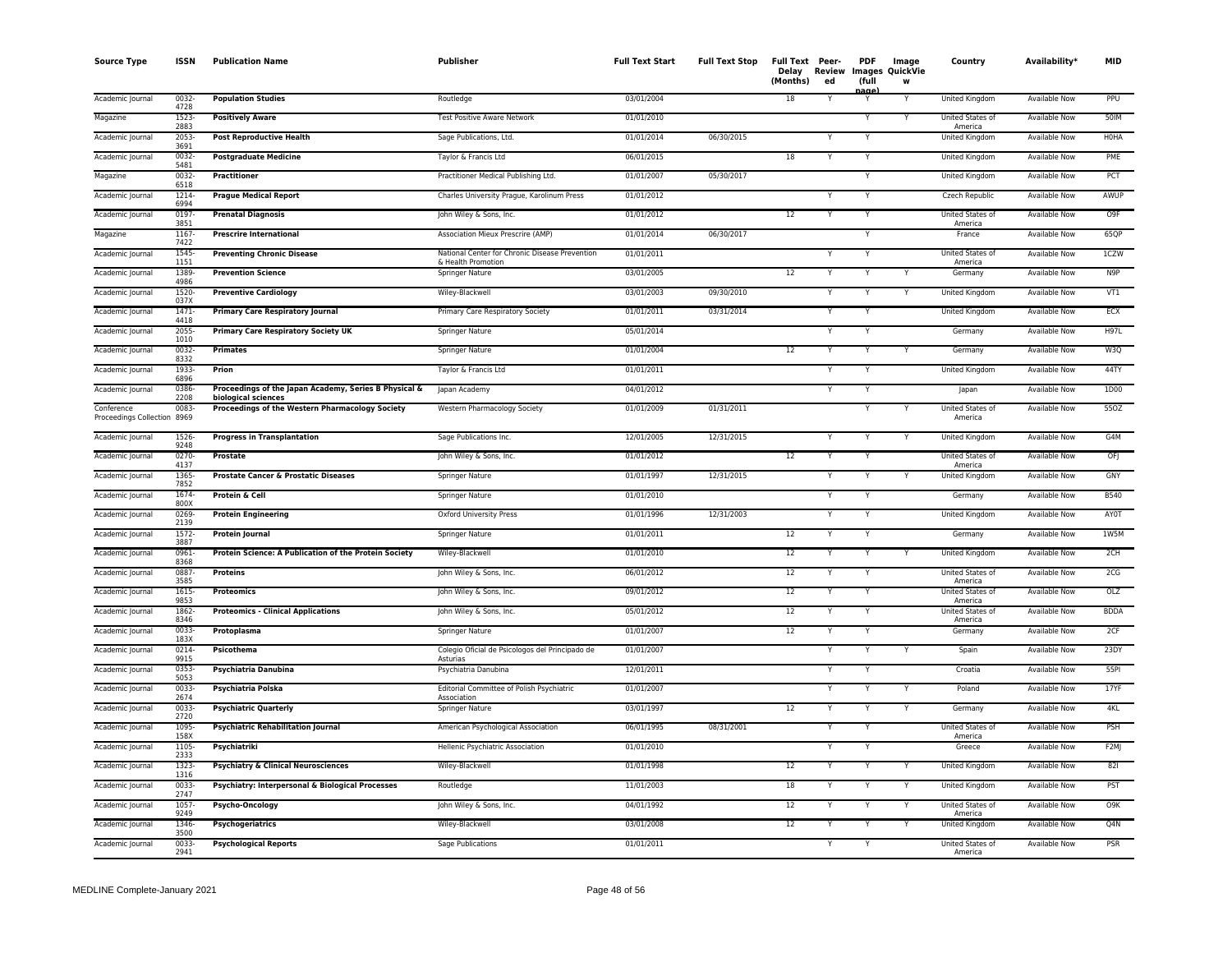| <b>Source Type</b> | <b>ISSN</b>      | <b>Publication Name</b>                                                            | Publisher                                               | <b>Full Text Start</b> | <b>Full Text Stop</b> | Full Text Peer-<br>Delay<br>(Months) | Review<br>ed | <b>PDF</b><br>(full | Image<br><b>Images QuickVie</b><br>W | Country                            | Availability*        | <b>MID</b>        |
|--------------------|------------------|------------------------------------------------------------------------------------|---------------------------------------------------------|------------------------|-----------------------|--------------------------------------|--------------|---------------------|--------------------------------------|------------------------------------|----------------------|-------------------|
| Academic Journal   | 0340-<br>0727    | <b>Psychological Research</b>                                                      | Springer Nature                                         | 01/01/1998             |                       | 12                                   |              | aage                | Y                                    | Germany                            | Available Now        | CR2               |
| Academic Journal   | 0956<br>7976     | Psychological Science (0956-7976)                                                  | Sage Publications Inc.                                  | 01/01/1990             | 12/31/2009            |                                      |              |                     |                                      | <b>United Kingdom</b>              | <b>Available Now</b> | PYS               |
| Academic Journal   | 1476<br>0835     | Psychology & Psychotherapy: Theory, Research & Practice Wiley-Blackwell            |                                                         | 03/01/2002             |                       | 12                                   |              | Y                   |                                      | United Kingdom                     | <b>Available Now</b> | IYJ               |
| Academic Journal   | 1069<br>9384     | Psychonomic Bulletin & Review                                                      | <b>Springer Nature</b>                                  | 01/01/2011             |                       | 12                                   |              | Y                   |                                      | Germany                            | <b>Available Now</b> | 4KI               |
| Academic Journal   | 0033-<br>3158    | Psychopharmacology                                                                 | Springer Nature                                         | 10/01/1996             |                       | 12                                   |              | Y                   |                                      | Germany                            | Available Now        | $E$ <sub>D</sub>  |
| Magazine           | 0048<br>5764     | Psychopharmacology Bulletin                                                        | MedWorks Media LLC                                      | 09/01/1997             |                       |                                      |              | Y                   |                                      | <b>United States of</b><br>America | Available Now        | 2CA               |
| Academic Journal   | 0048<br>5772     | Psychophysiology                                                                   | Wiley-Blackwell                                         | 01/01/1964             |                       | 12                                   |              |                     |                                      | <b>United Kingdom</b>              | <b>Available Now</b> | 2C9               |
| Academic Journal   | 1050-<br>3307    | <b>Psychotherapy Research</b>                                                      | Routledge                                               | 01/01/2007             |                       | 18                                   |              | $\checkmark$        | Y                                    | United Kingdom                     | Available Now        | 10T               |
| Academic Journal   | 1662-<br>4246    | <b>Public Health Genomics</b>                                                      | Karger AG                                               | 01/01/2009             |                       | 12                                   |              |                     | Y                                    | Switzerland                        | Available Now        | 84TD              |
| Academic Journal   | 0738-<br>0658    | <b>Puerto Rico Health Sciences Journal</b>                                         | Universidad de Puerto Rico, Medical Sciences<br>Campus  | 06/01/2009             |                       |                                      |              | Y                   |                                      | Puerto Rico                        | <b>Available Now</b> | 2KT0              |
| Academic Journal   | $1052 -$<br>9411 | <b>Quality Assurance</b>                                                           | Taylor & Francis Ltd                                    | 01/01/1998             | 04/30/2004            |                                      |              | Y                   |                                      | United Kingdom                     | <b>Available Now</b> | <b>BCV</b>        |
| Academic Journal   | 0962<br>9343     | <b>Quality of Life Research</b>                                                    | Springer Nature                                         | 01/01/1997             |                       | $\overline{12}$                      |              | Y                   |                                      | Germany                            | <b>Available Now</b> | GPQ               |
| Academic Journal   | $0272 -$<br>4987 | Quarterly Journal of Experimental Psychology: Section A                            | Taylor & Francis Ltd                                    | 02/01/1996             | 12/31/2005            |                                      |              | N                   |                                      | United Kingdom                     | <b>Available Now</b> | 9EH               |
| Academic Journal   | $0272 -$<br>4995 | Quarterly Journal of Experimental Psychology: Section B                            | Taylor & Francis Ltd                                    | 02/01/1996             | 12/31/2005            |                                      |              |                     |                                      | United Kingdom                     | Available Now        | 9E                |
| Academic Journal   | 0033-<br>5770    | <b>Quarterly Review of Biology</b>                                                 | University of Chicago Press                             | 07/01/1999             |                       | 12                                   |              | Y                   |                                      | United States of<br>America        | Available Now        | QRB               |
| Academic Journal   | 0301-<br>634X    | <b>Radiation &amp; Environmental Biophysics</b>                                    | Springer Nature                                         | 01/01/2011             |                       | 12                                   |              |                     |                                      | Germany                            | <b>Available Now</b> | <b>OOM</b>        |
| Academic Journal   | 1748<br>717X     | <b>Radiation Oncology</b>                                                          | <b>BioMed Central</b>                                   | 01/01/2006             |                       |                                      |              | Y                   | $\checkmark$                         | <b>United Kingdom</b>              | <b>Available Now</b> | 38NX              |
| Academic Journal   | 0144-<br>8420    | <b>Radiation Protection Dosimetry</b>                                              | Oxford University Press                                 | 01/01/1996             |                       | 12                                   |              | Y                   |                                      | United Kingdom                     | <b>Available Now</b> | 1BWF              |
| Magazine           | 0033-<br>7587    | <b>Radiation Research</b>                                                          | Allen Press Publishing Services Inc.                    | 08/01/2011             |                       | 6                                    |              | Y                   |                                      | United States of<br>America        | <b>Available Now</b> | 22A               |
| Academic Journal   | 0198<br>7097     | <b>Radiology Management</b>                                                        | AHRA: The Association for Medical Imaging<br>Management | 03/01/2011             |                       |                                      |              | Y                   |                                      | <b>United States of</b><br>America | Available Now        | 39VR              |
| Academic Journal   | 1060-<br>6823    | <b>Receptors &amp; Channels</b>                                                    | Taylor & Francis Ltd                                    | 01/01/2002             | 12/31/2004            |                                      |              | Y                   |                                      | United Kingdom                     | <b>Available Now</b> | JSK               |
| Academic Journal   | 1351-<br>0002    | <b>Redox Report</b>                                                                | Taylor & Francis Ltd                                    | 02/01/2003             |                       |                                      |              | Y                   | Y                                    | United Kingdom                     | Available Now        | <b>PKF</b>        |
| Academic Journal   | 0886-<br>022X    | <b>Renal Failure</b>                                                               | Taylor & Francis Ltd                                    | 01/01/2007             |                       |                                      |              |                     | Y                                    | United Kingdom                     | Available Now        | KV5               |
| Report             | 1551-<br>8272    | <b>Report on Carcinogens</b>                                                       | U.S. National Toxicology Program                        | 01/01/2005             | 12/31/2011            |                                      |              | $\mathsf{v}$        | Y                                    | United States of<br>America        | <b>Available Now</b> | 509D              |
| Report             | 2331-<br>267X    | Report on Carcinogens. Monograph on                                                | U.S. National Toxicology Program                        | 01/01/2013             |                       |                                      |              | Y                   |                                      | United States of<br>America        | <b>Available Now</b> | <b>H97N</b>       |
| Academic Journal   | 1477<br>7827     | <b>Reproductive Biology &amp; Endocrinology</b>                                    | <b>BioMed Central</b>                                   | 01/01/2003             |                       |                                      |              | Y                   |                                      | <b>United Kingdom</b>              | <b>Available Now</b> | 1D <sub>0</sub> P |
| Academic Journal   | $1472 -$<br>6483 | <b>Reproductive BioMedicine Online (Reproductive</b><br><b>Healthcare Limited)</b> | Reproductive Healthcare Limited                         | 01/01/2002             | 12/31/2011            |                                      |              | Y                   |                                      | <b>United Kingdom</b>              | <b>Available Now</b> | KTS               |
| Academic Journal   | 1742-<br>4755    | <b>Reproductive Health</b>                                                         | <b>BioMed Central</b>                                   | 01/01/2004             |                       |                                      |              |                     |                                      | United Kingdom                     | <b>Available Now</b> | 1D0Q              |
| Academic Journal   | 0034-<br>5288    | <b>Research in Veterinary Science</b>                                              | Elsevier B.V.                                           | 09/01/2012             | 07/31/2015            |                                      |              |                     |                                      | United States of<br>America        | Available Now        | 2B1               |
| Magazine           | 1520-<br>8745    | <b>Research Initiative/Treatment Action!</b>                                       | Center for AIDS Information & Advocacy                  | 01/01/2008             |                       |                                      |              |                     |                                      | United States of<br>America        | <b>Available Now</b> | 38NZ              |
| Academic Journal   | 1041<br>5505     | <b>Research Report / HEI</b>                                                       | Health Effects Institute                                | 01/01/2011             |                       |                                      |              | Y                   |                                      | United States of<br>America        | <b>Available Now</b> | AWU7              |
| Academic Journal   | $0025 -$<br>7931 | <b>Respiration</b>                                                                 | Karger AG                                               | 01/01/2005             |                       | $\overline{12}$                      |              | Y                   |                                      | Switzerland                        | <b>Available Now</b> | <b>NKR</b>        |
| Academic Journal   | 0954-<br>6111    | <b>Respiratory Medicine</b>                                                        | Elsevier B.V.                                           | 09/01/2012             | 07/31/2015            |                                      |              | Y                   |                                      | United States of<br>America        | <b>Available Now</b> | DPI               |
| Academic Journal   | 1465<br>9921     | <b>Respiratory Research</b>                                                        | <b>BioMed Central</b>                                   | 01/01/2000             |                       |                                      |              |                     |                                      | United Kingdom                     | Available Now        | 1D0T              |
| Academic Journal   | 0922-<br>6028    | Restorative Neurology & Neuroscience                                               | <b>IOS Press</b>                                        | 02/01/1998             |                       | 12                                   |              | Y                   |                                      | Netherlands                        | <b>Available Now</b> | 3PP               |
| Academic Journal   | 1742-<br>4690    | Retrovirology                                                                      | <b>BioMed Central</b>                                   | 01/01/2004             |                       |                                      |              | Y                   | Y                                    | United Kingdom                     | Available Now        | 1D <sub>0</sub>   |
| Academic Journal   | 0048-<br>7449    | Reumatismo                                                                         | PAGEPress                                               | 07/01/2012             |                       |                                      |              |                     |                                      | Italy                              | Available Now        | 61MZ              |
| Academic Journal   | 1530-<br>6550    | <b>Reviews in Cardiovascular Medicine</b>                                          | <b>IMR Press</b>                                        | 01/01/2012             |                       |                                      |              |                     |                                      | Hong Kong                          | <b>Available Now</b> | 1D0V              |
| Academic Journal   | 1127<br>0020     | Reviews in Clinical & Experimental Hematology                                      | Accademia Nazionale di Medicina                         | 03/01/2000             | 12/31/2003            |                                      |              | Y                   |                                      | Italy                              | Available Now        | F <sub>0</sub> X  |
| Academic Journal   | 1389<br>9155     | <b>Reviews in Endocrine &amp; Metabolic Disorders</b>                              | Springer Nature                                         | 01/01/2010             |                       | 12                                   |              | Y                   |                                      | Germany                            | <b>Available Now</b> | <b>NMR</b>        |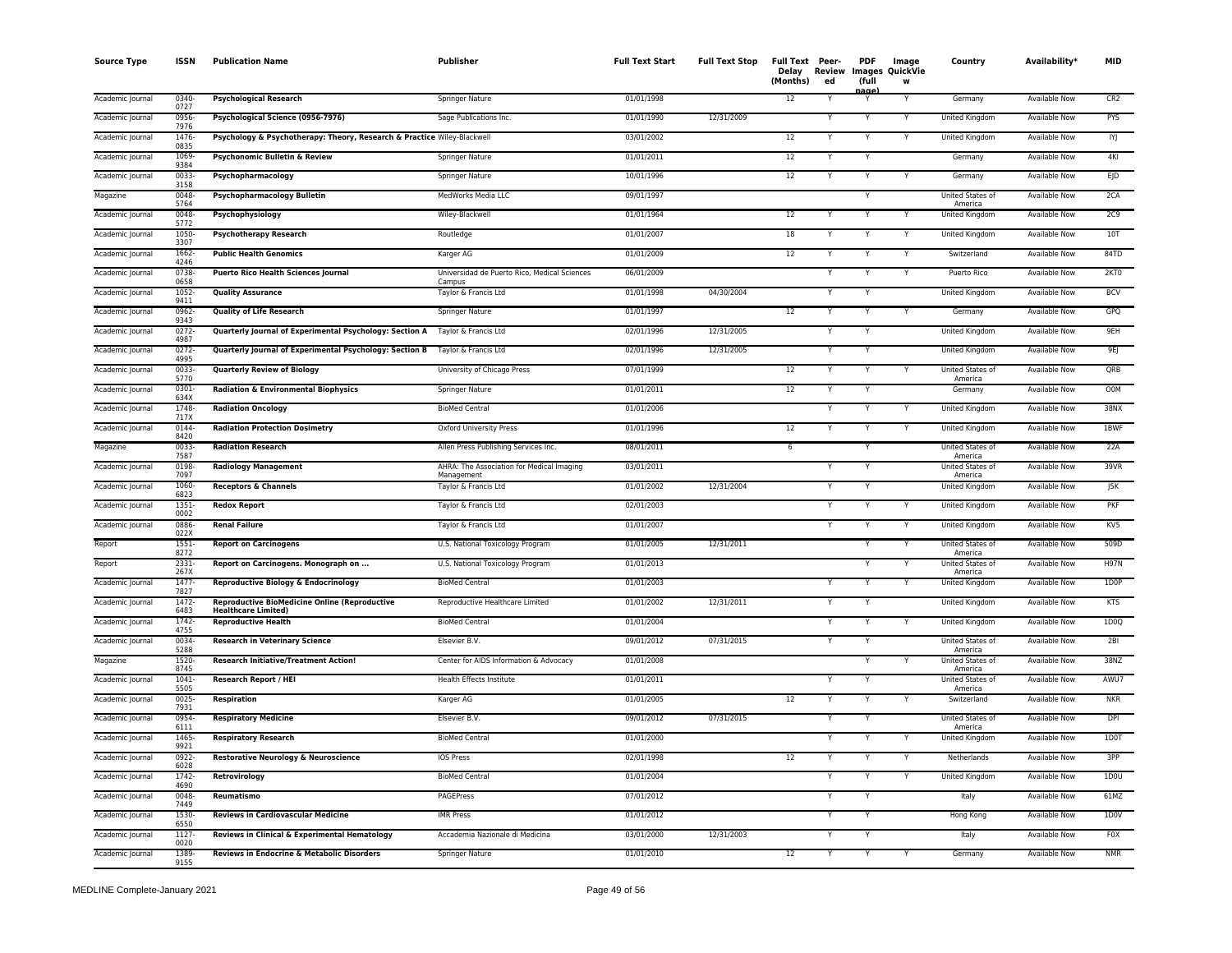| Source Type      | ISSN             | <b>Publication Name</b>                                                           | Publisher                                                                                             | <b>Full Text Start</b> | Full Text Stop | Full Text Peer-<br>Delay<br>(Months) | ed | <b>PDF</b><br>(full | Image<br>Review Images QuickVie | Country                     | Availability*        | <b>MID</b>      |
|------------------|------------------|-----------------------------------------------------------------------------------|-------------------------------------------------------------------------------------------------------|------------------------|----------------|--------------------------------------|----|---------------------|---------------------------------|-----------------------------|----------------------|-----------------|
| Academic Journal | $1052 -$<br>9276 | <b>Reviews in Medical Virology</b>                                                | John Wiley & Sons, Inc.                                                                               | 01/01/2012             |                | 12                                   | Y  | age                 |                                 | United States of<br>America | <b>Available Now</b> | 4UN             |
| Academic Journal | 0002-<br>5151    | Revista Alergia de Mexico                                                         | Coleg. Mexicano de Inmunologia Clinica y<br>Alergia A.C.; Soc. Lat. de Alergia, Asma e<br>Inmunologia | 01/01/1998             |                |                                      | Y  | Y                   |                                 | Mexico                      | Available Now        | 7KT             |
| Academic Journal | 1516-<br>4446    | Revista Brasileira de Psiquiatria                                                 | Revista Brasileira de Psiquiatria                                                                     | 01/01/2007             |                |                                      | Y  |                     |                                 | Brazil                      | <b>Available Now</b> | 1D1H            |
| Academic Journal | 1413<br>8123     | Revista Ciência & Saúde Coletiva                                                  | Associacao Brasileira de Pos-Graduacao em<br>Saude Coletiva                                           | 01/01/2009             |                |                                      | Y  | $\checkmark$        |                                 | Brazil                      | Available Now        | 1CKF            |
| Academic Journal | 0375<br>0760     | Revista Cubana de Medicina Tropical                                               | Centro Nacional de Informacion de Ciencias<br>Medicas                                                 | 01/01/1998             |                |                                      | Υ  |                     |                                 | Cuba                        | Available Now        | <b>HCW</b>      |
| Magazine         | 0034-<br>7744    | Revista de Biología Tropical                                                      | Universidad de Costa Rica                                                                             | 03/01/2003             | 04/08/2010     |                                      |    | $\checkmark$        | Y                               | Costa Rica                  | Available Now        | 2BO             |
| Academic Journal | 0034<br>8376     | Revista de Investigacion Clinica                                                  | Publicidad Permanyer SLU                                                                              | 01/01/1998             |                |                                      |    |                     |                                 | Spain                       | Available Now        | 7KN             |
| Academic Journal | 0124<br>0064     | Revista de Salud Pública                                                          | Universidad Nacional de Colombia                                                                      | 01/01/2006             |                |                                      | Y  |                     |                                 | Colombia                    | <b>Available Now</b> | 1D2F            |
| Academic Journal | 0036-<br>4665    | Revista do Instituto de Medicina Tropical de Sao Paulo                            | Instituto de Medicina Tropical de Sao Paulo                                                           | 01/01/2010             |                |                                      | Y  | Y                   | Y                               | Brazil                      | Available Now        | 1D2J            |
| Academic Journal | 0214-<br>3429    | Revista Española de Quimioterapia                                                 | Sociedad Espanola de Quimioterapia                                                                    | 03/01/2009             |                |                                      | Υ  |                     | Y                               | Spain                       | Available Now        | <b>56RF</b>     |
| Academic Journal | 0102<br>6933     | Revista Gaucha de Enfermagem                                                      | Revista Gaucha de Enfermagem                                                                          | 05/01/2015             |                |                                      | Y  |                     |                                 | Brazil                      | <b>Available Now</b> | 1FYK            |
| Academic Journal | 1130-<br>1406    | Revista Iberoamericana de Micologia                                               | Elsevier B.V.                                                                                         | 03/01/2003             |                |                                      |    |                     |                                 | <b>United Kingdom</b>       | <b>Available Now</b> | <b>PVP</b>      |
| Academic Journal | $0443 -$<br>5117 | <b>Revista Medica del IMSS</b>                                                    | Direccion de Prestaciones Medicas - IMSS                                                              | 01/01/2005             |                |                                      |    | $\checkmark$        |                                 | Mexico                      | Available Now        | 7L1             |
| Magazine         | 1020-<br>4989    | Revista Panamericana de Salud Publica                                             | Pan American Health Organization                                                                      | 01/01/2007             | 09/14/2013     |                                      |    | Y                   |                                 | United States of<br>America | Available Now        | I3S             |
| Academic Journal | 1726-<br>4634    | Revista Peruana de Medicina Experimental y Salud<br>Pública                       | Instituto Nacional de Salud (Peru)                                                                    | 01/01/2010             |                |                                      | Υ  |                     |                                 | Peru                        | <b>Available Now</b> | 2WTO            |
| Academic Journal | 1462<br>0324     | Rheumatology                                                                      | <b>Oxford University Press</b>                                                                        | 01/01/1999             |                | 12                                   | Y  |                     |                                 | United Kingdom              | Available Now        | DN9             |
| Academic Journal | $0172 -$<br>8172 | <b>Rheumatology International</b>                                                 | Springer Nature                                                                                       | 12/01/2000             |                | $12\,$                               | Y  | $\checkmark$        | Υ                               | Germany                     | Available Now        | O0Y             |
| Academic Journal | 0300<br>0729     | Rhinology                                                                         | International Rhinologic Society                                                                      | 12/01/2008             |                |                                      | Y  |                     | Y                               | Netherlands                 | <b>Available Now</b> | 59DI            |
| Academic Journal | 1013<br>0047     | <b>Rhinology Supplement</b>                                                       | International Rhinologic Society                                                                      | 01/01/2008             |                |                                      | Y  | Y                   | Y                               | Netherlands                 | Available Now        | 59DK            |
| Academic Journal | 0363-<br>7913    | <b>Rhode Island Medical Journal</b>                                               | Rhode Island Medical Society                                                                          | 01/01/2013             |                |                                      | Y  |                     |                                 | United States of<br>America | Available Now        | <b>DDNF</b>     |
| Academic Journal | $0272 -$<br>4332 | Risk Analysis: An International Journal                                           | Wiley-Blackwell                                                                                       | 02/01/2000             |                | 12                                   | Y  |                     |                                 | <b>United Kingdom</b>       | <b>Available Now</b> | 2C2             |
| Academic Journal | 0035-<br>7715    | Roczniki Panstwowy Zaklad Higieny                                                 | Roczniki Panstwowy Zaklad Higieny                                                                     | 03/01/2014             |                |                                      | Υ  |                     |                                 | Poland                      | <b>Available Now</b> | 59GC            |
| Academic Journal | 1220-<br>0522    | Romanian Journal of Morphology & Embryology                                       | Romanian Society of Morphology                                                                        | 02/01/2011             |                |                                      |    |                     |                                 | Romania                     | Available Now        | B8WU            |
| Academic Journal | 1445<br>6354     | <b>Rural &amp; Remote Health</b>                                                  | James Cook University, Rural Health Research                                                          | 01/01/2007             |                |                                      | Y  | $\checkmark$        |                                 | Australia                   | <b>Available Now</b> | 1D30            |
| Academic Journal | 0036-<br>3634    | Salud Pública de México                                                           | Instituto Nacional de Salud Publica                                                                   | 01/01/1998             |                |                                      | Υ  |                     |                                 | Mexico                      | Available Now        | 7LC             |
| Academic Journal | 0256<br>9574     | SAMJ: South African Medical Journal                                               | South African Medical Association                                                                     | 09/01/2009             |                |                                      | Υ  |                     |                                 | South Africa                | <b>Available Now</b> | 5D61            |
| Academic Journal | $1341 -$<br>0725 | Sangyo Eiseigaku Zasshi                                                           | Japan Society for Occupational Health                                                                 | 05/01/2012             |                |                                      | Υ  | $\checkmark$        |                                 | Japan                       | Available Now        | AWMA            |
| Academic Journal | 0383<br>6320     | Sante Mentale au Quebec                                                           | Revue Sante Mentale au Quebec                                                                         | 04/01/2010             |                |                                      | Υ  |                     |                                 | Canada                      | <b>Available Now</b> | R9E             |
| Academic Journal | 1516-<br>3180    | Sao Paulo Medical Journal                                                         | Associacao Paulista de Medicina (APM)                                                                 | 11/01/2008             |                |                                      | Y  |                     |                                 | Brazil                      | <b>Available Now</b> | 1D37            |
| Academic Journal | 1319-<br>2442    | Saudi Journal of Kidney Diseases & Transplantation                                | Saudi Center for Organ Transplantation,<br><b>Publication Office</b>                                  | 01/01/2006             |                |                                      | Y  | Y                   |                                 | Saudi Arabia                | <b>Available Now</b> | 4ZRW            |
| Academic Journal | 0379<br>5284     | <b>Saudi Medical Journal</b>                                                      | Saudi Medical Journal                                                                                 | 10/01/2015             |                |                                      | Υ  |                     |                                 | Saudi Arabia                | <b>Available Now</b> | 4ZZB            |
| Academic Journal | 0105<br>0397     | <b>Scandinavian Audiology</b>                                                     | Taylor & Francis Ltd                                                                                  | 04/20/1998             | 12/31/2001     |                                      | Υ  |                     |                                 | United Kingdom              | Available Now        | BD3             |
| Academic Journal | 1401-<br>7431    | Scandinavian Cardiovascular Journal                                               | Taylor & Francis Ltd                                                                                  | 02/01/1998             |                | 18                                   |    |                     |                                 | United Kingdom              | Available Now        | 2UX             |
| Academic Journal | $1401 -$<br>7458 | Scandinavian Cardiovascular Journal. Supplement                                   | Taylor & Francis Ltd                                                                                  | 04/01/1998             | 08/31/2014     |                                      | Y  |                     |                                 | <b>United Kingdom</b>       | <b>Available Now</b> | AWUV            |
| Academic Journal | 0283<br>9318     | <b>Scandinavian Journal of Caring Sciences</b>                                    | Wiley-Blackwell                                                                                       | 01/01/1998             |                | 12                                   | Y  |                     |                                 | United Kingdom              | <b>Available Now</b> | BD4             |
| Academic Journal | 0036<br>5513     | Scandinavian Journal of Clinical & Laboratory<br>Investigation                    | Taylor & Francis Ltd                                                                                  | 05/19/1998             |                | 18                                   |    |                     |                                 | United Kingdom              | Available Now        | BD <sub>5</sub> |
| Academic Journal | 0085<br>591X     | Scandinavian Journal of Clinical & Laboratory<br><b>Investigation. Supplement</b> | Taylor & Francis Ltd                                                                                  | 01/01/2010             |                | 18                                   | Y  |                     |                                 | United Kingdom              | Available Now        | 8ZPW            |
| Academic Journal | 0300-<br>9475    | <b>Scandinavian Journal of Immunology</b>                                         | Wiley-Blackwell                                                                                       | 01/01/1972             |                | $\overline{12}$                      |    |                     |                                 | United Kingdom              | <b>Available Now</b> | 2CR             |
| Academic Journal | 0036-<br>5548    | <b>Scandinavian Journal of Infectious Diseases</b>                                | Taylor & Francis Ltd                                                                                  | 06/24/1998             | 12/31/2014     |                                      | Y  |                     |                                 | United Kingdom              | <b>Available Now</b> | BD <sub>8</sub> |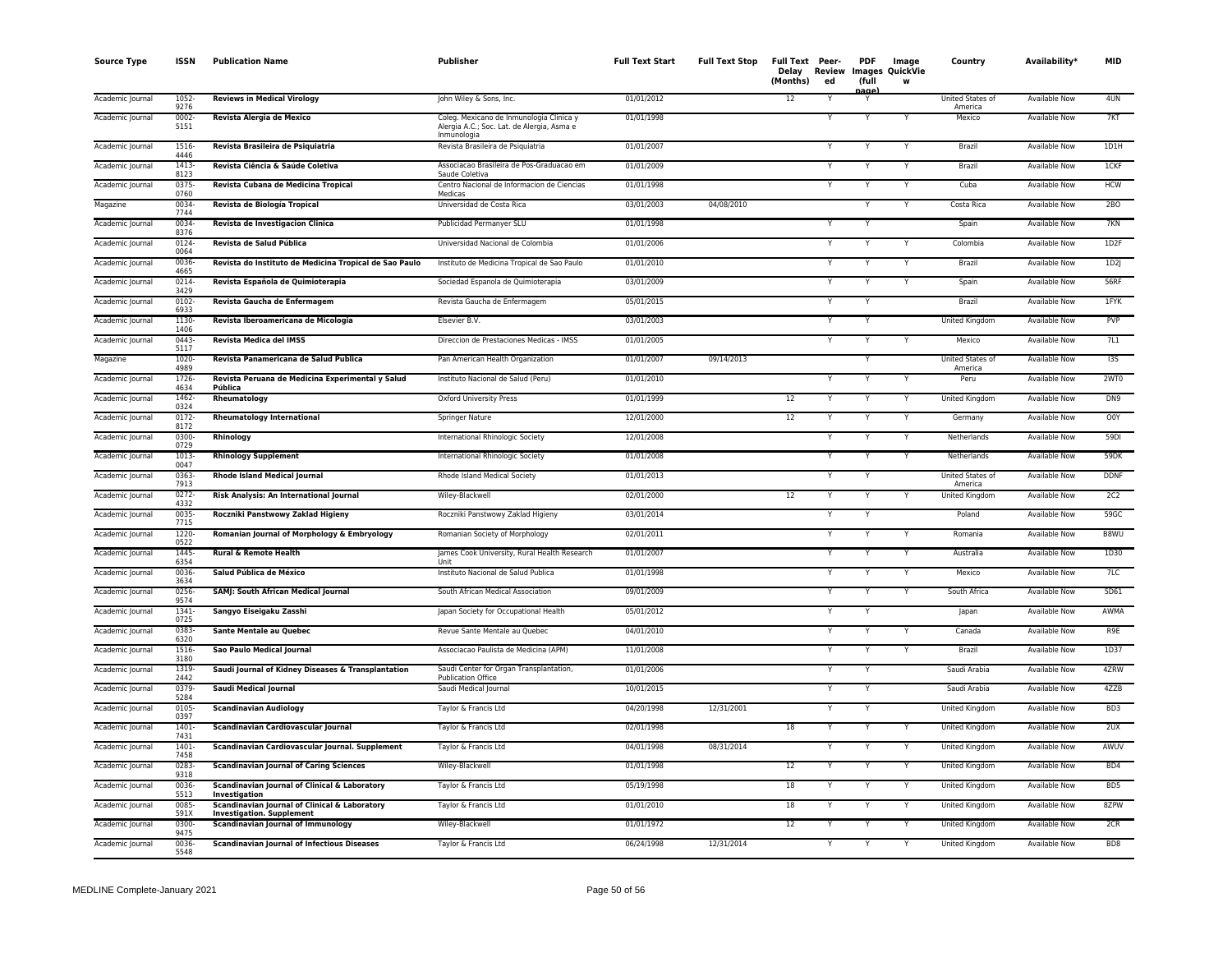| <b>Source Type</b> | <b>ISSN</b>     | <b>Publication Name</b>                                                                         | Publisher                                                      | <b>Full Text Start</b> | <b>Full Text Stop</b> | Full Text Peer-<br>Delay<br>Review<br>(Months)<br>ed | <b>PDF</b><br>(full | Image<br><b>Images QuickVie</b><br>w | Country                            | Availability*        | <b>MID</b>        |
|--------------------|-----------------|-------------------------------------------------------------------------------------------------|----------------------------------------------------------------|------------------------|-----------------------|------------------------------------------------------|---------------------|--------------------------------------|------------------------------------|----------------------|-------------------|
| Academic Journal   | 0300-<br>8878   | Scandinavian Journal of Infectious Diseases. Supplement Taylor & Francis Ltd                    |                                                                | 12/01/2001             | 12/31/2009            |                                                      | aαe                 | Y                                    | United Kingdom                     | Available Now        | Z26               |
| Academic Journal   | 0284<br>4311    | Scandinavian Journal of Plastic & Reconstructive Surgery Taylor & Francis Ltd<br>& Hand Surgery |                                                                | 05/01/1998             | 12/31/2009            |                                                      |                     |                                      | United Kingdom                     | <b>Available Now</b> | <b>BDA</b>        |
| Academic Journal   | 0281<br>3432    | <b>Scandinavian Journal of Primary Health Care</b>                                              | Taylor & Francis Ltd                                           | 05/01/1998             |                       |                                                      | Y                   | Y                                    | United Kingdom                     | <b>Available Now</b> | <b>BDB</b>        |
| Academic Journal   | 0284<br>6020    | Scandinavian Journal of Primary Health Care. Supplement Taylor & Francis Ltd                    |                                                                | 03/01/2002             | 03/30/2002            |                                                      |                     |                                      | United Kingdom                     | <b>Available Now</b> | AWUX              |
| Academic Journal   | 0036-<br>5564   | <b>Scandinavian Journal of Psychology</b>                                                       | Wiley-Blackwell                                                | 01/01/1998             |                       | 12                                                   |                     | Y                                    | United Kingdom                     | <b>Available Now</b> | 2CT               |
| Academic Journal   | 1403<br>4948    | <b>Scandinavian Journal of Public Health</b>                                                    | Sage Publications                                              | 04/15/1999             | 12/31/2007            |                                                      |                     | Y                                    | United Kingdom                     | Available Now        | <b>BDD</b>        |
| Academic Journal   | 0300-<br>9742   | <b>Scandinavian Journal of Rheumatology</b>                                                     | Taylor & Francis Ltd                                           | 05/30/1998             |                       | 18                                                   |                     | Y                                    | <b>United Kingdom</b>              | <b>Available Now</b> | $1$ GI            |
| Academic Journal   | 0301-<br>3847   | Scandinavian Journal of Rheumatology. Supplement                                                | Taylor & Francis Ltd                                           | 03/31/1999             |                       | 18                                                   |                     | Y                                    | United Kingdom                     | Available Now        | AWUY              |
| Academic Journal   | 1757<br>7241    | Scandinavian Journal of Trauma, Resuscitation &<br><b>Emergency Medicine</b>                    | <b>BioMed Central</b>                                          | 01/01/2010             |                       |                                                      |                     | Y                                    | United Kingdom                     | Available Now        | 8Y9G              |
| Academic Journal   | 2168<br>1805    | <b>Scandinavian Journal of Urology</b>                                                          | Taylor & Francis Ltd                                           | 01/01/2013             |                       | 18                                                   |                     |                                      | United Kingdom                     | <b>Available Now</b> | <b>FSQF</b>       |
| Academic Journal   | 0036-<br>5599   | Scandinavian Journal of Urology & Nephrology                                                    | Taylor & Francis Ltd                                           | 01/01/1998             | 12/31/2012            |                                                      |                     | Y                                    | United Kingdom                     | <b>Available Now</b> | 2CU               |
| Academic Journal   | 0300-<br>8886   | Scandinavian Journal of Urology & Nephrology.<br>Supplementum                                   | Taylor & Francis Ltd                                           | 12/01/1998             | 12/31/2008            |                                                      |                     |                                      | <b>United Kingdom</b>              | <b>Available Now</b> | AWUZ              |
| Academic Journal   | 0355-<br>3140   | Scandinavian Journal of Work, Environment & Health                                              | Scandinavian Journal of Work Environment<br>(SIWEH)            | 01/01/2009             |                       |                                                      |                     | Y                                    | Finland                            | <b>Available Now</b> | 2CW               |
| Academic Journal   | 0586-<br>7614   | Schizophrenia Bulletin                                                                          | Oxford University Press                                        | 01/01/1996             |                       | 12                                                   |                     |                                      | United Kingdom                     | Available Now        | 2CZ               |
| Academic Journal   | 0036<br>7281    | Schweizer Archiv für Tierheilkunde                                                              | Gesellschaft Schweizer Tierarztinnen &<br><b>Tierarzte GST</b> | 08/01/2014             |                       |                                                      |                     |                                      | Switzerland                        | Available Now        | 629B              |
| Academic Journal   | 1353-<br>3452   | <b>Science &amp; Engineering Ethics</b>                                                         | <b>Springer Nature</b>                                         | 01/01/2003             |                       | 12                                                   |                     |                                      | Germany                            | <b>Available Now</b> | GNI               |
| Academic Journa    | 1674<br>7305    | <b>SCIENCE CHINA Life Sciences</b>                                                              | Springer Nature                                                | 01/01/2010             |                       | 12                                                   | Y                   |                                      | Germany                            | <b>Available Now</b> | B <sub>2</sub> 2F |
| Academic Journal   | 0036-<br>8504   | <b>Science Progress</b>                                                                         | Sage Publications                                              | 12/01/2009             | 09/01/2013            |                                                      |                     |                                      | United States of<br>America        | <b>Available Now</b> | 15Z3              |
| Academic Journal   | 1537-<br>744X   | <b>Scientific World Journal</b>                                                                 | Hindawi Limited                                                | 01/01/2012             |                       |                                                      |                     |                                      | United Kingdom                     | <b>Available Now</b> | 1BX5              |
| Academic Journal   | 1878<br>4755    | Seeing & Perceiving                                                                             | <b>Brill Academic Publishers</b>                               | 03/01/2010             | 12/31/2012            |                                                      | Y                   |                                      | Netherlands                        | Available Now        | <b>B88F</b>       |
| Academic Journal   | 0894<br>0959    | <b>Seminars in Dialysis</b>                                                                     | Wiley-Blackwell                                                | 01/01/1998             |                       | $\overline{12}$                                      |                     |                                      | United Kingdom                     | <b>Available Now</b> | EU0               |
| Academic Journal   | 1863<br>2297    | Seminars in Immunopathology                                                                     | Springer Nature                                                | 04/01/2007             |                       | 12                                                   | Y                   | Y                                    | Germany                            | Available Now        | 47C7              |
| Academic Journal   | 0882-<br>0538   | <b>Seminars in Ophthalmology</b>                                                                | Taylor & Francis Ltd                                           | 04/01/2003             |                       | 18                                                   |                     | Υ                                    | United Kingdom                     | Available Now        | DQ5               |
| Academic Journal   | 1424<br>8220    | <b>Sensors (14248220)</b>                                                                       | <b>MDPI Publishing</b>                                         | 06/01/2010             |                       |                                                      | $\mathsf{v}$        | $\checkmark$                         | Switzerland                        | <b>Available Now</b> | 1XDI              |
| Academic Journal   | 1079<br>0632    | Sexual Abuse: A Journal of Research & Treatment                                                 | Springer Nature                                                | 01/01/2004             | 12/31/2007            |                                                      | Y                   |                                      | Germany                            | <b>Available Now</b> | G1W               |
| Academic Journal   | 1448<br>5028    | <b>Sexual Health (14485028)</b>                                                                 | <b>CSIRO Publishing</b>                                        | 10/01/2015             |                       |                                                      | Y                   |                                      | Australia                          | <b>Available Now</b> | 50H2              |
| Academic Journal   | 1006<br>7248    | <b>Shanghai Journal of Stomatology</b>                                                          | Shanghai Jiao Tong University, College of<br>Stomatology       | 12/01/2007             |                       |                                                      | Y                   |                                      | China                              | <b>Available Now</b> | 258H              |
| Academic Journal   | 0037-<br>5675   | <b>Singapore Medical Journal</b>                                                                | Singapore Medical Association                                  | 06/01/2012             |                       |                                                      |                     |                                      | Singapore                          | <b>Available Now</b> | 1D3F              |
| Academic Journal   | 0364-<br>2348   | <b>Skeletal Radiology</b>                                                                       | Springer Nature                                                | 01/01/2011             |                       | 12                                                   |                     |                                      | Germany                            | Available Now        | 014               |
| Academic Journal   | 0909-<br>752X   | Skin Research & Technology                                                                      | Wiley-Blackwell                                                | 02/01/1998             |                       | 12                                                   |                     |                                      | United Kingdom                     | <b>Available Now</b> | <b>FSC</b>        |
| Academic Journal   | 1540<br>9740    | SKINmed: Dermatology for the Clinician (Wiley-Blackwell) Wiley-Blackwell                        |                                                                | 01/01/2003             | 03/31/2008            |                                                      | Y                   |                                      | United Kingdom                     | <b>Available Now</b> | VT2               |
| Academic Journal   | 1520-<br>9512   | <b>Sleep &amp; Breathing</b>                                                                    | Springer Nature                                                | 01/01/2007             |                       | 12                                                   | Y                   |                                      | Germany                            | <b>Available Now</b> | NT4               |
| Academic Journal   | $1613-$<br>6810 | <b>Small</b>                                                                                    | John Wiley & Sons, Inc.                                        | 05/13/2012             |                       | 12                                                   | Y                   |                                      | United States of<br>America        | <b>Available Now</b> | AWV <sub>2</sub>  |
| Academic Journal   | 0037<br>766X    | <b>Social Biology</b>                                                                           | Social Biology                                                 | 03/01/2005             | 03/31/2006            |                                                      | Y                   |                                      | <b>United States of</b><br>America | <b>Available Now</b> | SOB               |
| Academic Journal   | 1749<br>5016    | Social Cognitive & Affective Neuroscience                                                       | <b>Oxford University Press</b>                                 | 06/01/2006             |                       |                                                      |                     |                                      | <b>United Kingdom</b>              | <b>Available Now</b> | 530A              |
| Academic Journal   | 1747-<br>0919   | <b>Social Neuroscience</b>                                                                      | Taylor & Francis Ltd                                           | 03/01/2006             |                       | 18                                                   | Y                   | Y                                    | United Kingdom                     | Available Now        | 1X2I              |
| Academic Journal   | 0933-<br>7954   | Social Psychiatry & Psychiatric Epidemiology                                                    | Springer Nature                                                | 01/01/1998             |                       | 12                                                   |                     | Υ                                    | Germany                            | Available Now        | EJG               |
| Academic Journal   | 0037-<br>7910   | <b>Social Security Bulletin</b>                                                                 | Social Security Administration                                 | 01/01/1990             |                       |                                                      |                     | $\checkmark$                         | United States of<br>America        | <b>Available Now</b> | SSB               |
| Academic Journal   | 1937<br>1918    | <b>Social Work in Public Health</b>                                                             | Taylor & Francis Ltd                                           | 03/01/2007             |                       | 18                                                   |                     |                                      | United Kingdom                     | Available Now        | 3PW0              |
| Academic Journal   | 0899<br>0220    | Somatosensory & Motor Research                                                                  | Taylor & Francis Ltd                                           | 01/01/1997             |                       | $\overline{18}$                                      | Y                   | Y                                    | United Kingdom                     | <b>Available Now</b> | 10X               |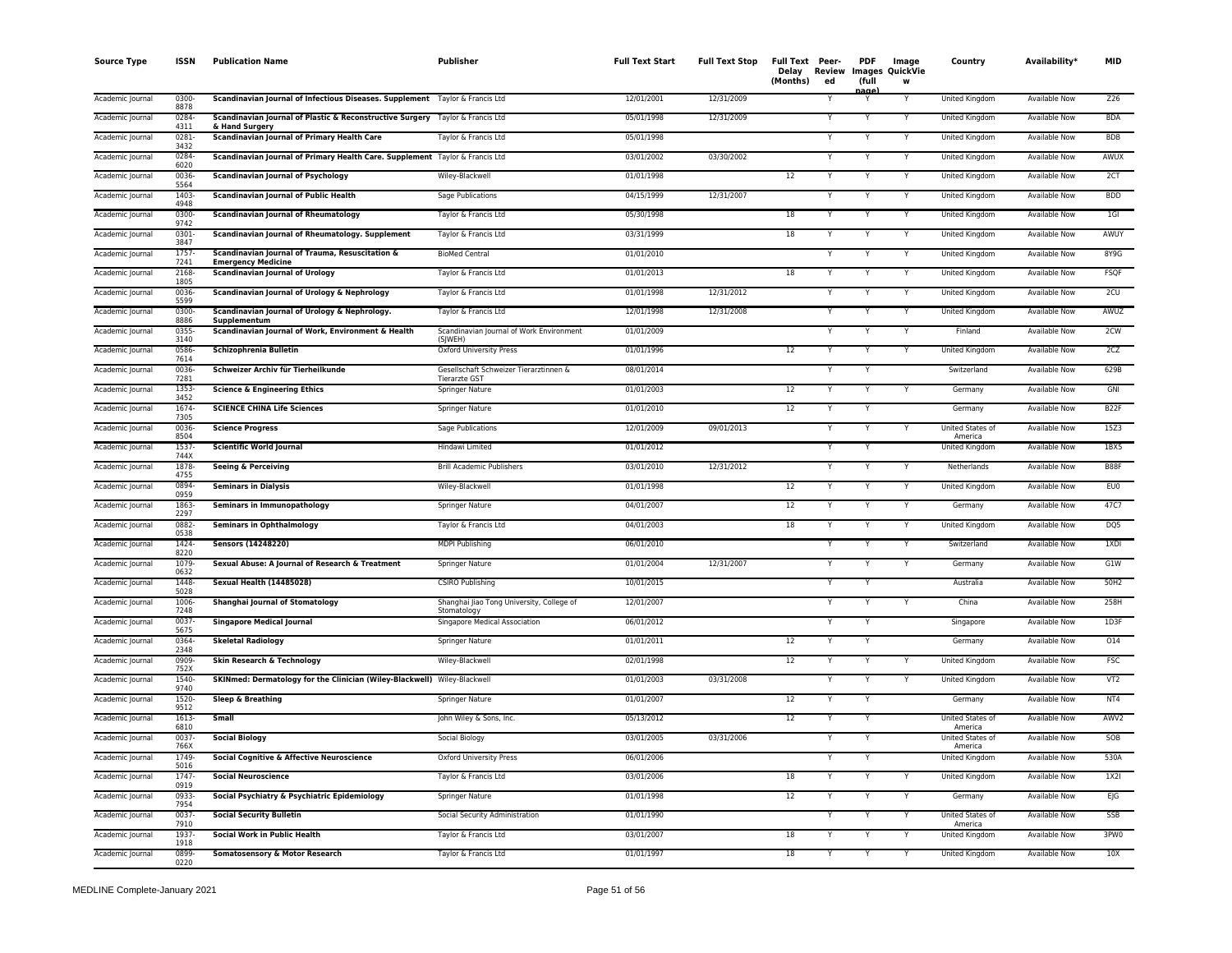| <b>Source Type</b> | ISSN             | <b>Publication Name</b>                                                         | <b>Publisher</b>                                                       | <b>Full Text Start</b> | <b>Full Text Stop</b> | <b>Full Text Peer-</b><br>Delay<br>(Months)<br>ed | PDF<br>(full<br>nage | Image<br>Review Images QuickVie<br>W | Country                         | Availability*        | <b>MID</b> |
|--------------------|------------------|---------------------------------------------------------------------------------|------------------------------------------------------------------------|------------------------|-----------------------|---------------------------------------------------|----------------------|--------------------------------------|---------------------------------|----------------------|------------|
| Academic Journal   | 0379<br>8046     | South African Journal of Communication Disorders                                | African Online Scientific Information System PTY<br>LTD                | 01/01/2007             |                       |                                                   |                      |                                      | South Africa                    | Available Now        | 53S5       |
| Academic Journal   | 0038<br>2361     | South African Journal of Surgery                                                | Medpharm Publications (Pty) Ltd.                                       | 06/01/2011             |                       | Y                                                 | Y                    |                                      | South Africa                    | Available Now        | 5336       |
| Academic Journal   | 0038<br>3317     | <b>South Dakota Medicine</b>                                                    | South Dakota State Medical Association                                 | 04/01/2008             |                       | Y                                                 | Y                    |                                      | United States of<br>America     | Available Now        | 65B3       |
| Academic Journal   | 0125<br>1562     | Southeast Asian Journal of Tropical Medicine & Public<br>Health                 | Southeast Asian Journal of Tropical Medicine &<br><b>Public Health</b> | 02/01/2012             | 03/31/2017            | Υ                                                 |                      |                                      | Thailand                        | <b>Available Now</b> | 5D62       |
| Academic Journal   | 0038<br>4348     | <b>Southern Medical Journal</b>                                                 | Lippincott Williams & Wilkins                                          | 01/01/1994             | 08/24/2007            | Y                                                 |                      |                                      | United States of<br>America     | <b>Available Now</b> | SOU        |
| Academic Journal   | 0169<br>1015     | <b>Spatial Vision</b>                                                           | VSP International Science Publishers                                   | 01/01/1999             | 12/31/2009            | Y                                                 | Y                    | Y                                    | Netherlands                     | <b>Available Now</b> | C5T        |
| Academic Journal   | 1362-<br>4393    | <b>Spinal Cord</b>                                                              | Springer Nature                                                        | 01/01/1997             | 11/30/2015            | Y                                                 | Y                    | Y                                    | United Kingdom                  | Available Now        | <b>DZQ</b> |
| Academic Journal   | 0344<br>4325     | <b>Springer Seminars in Immunopathology</b>                                     | Springer Nature                                                        | 01/01/2000             | 12/31/2006            | Y                                                 |                      |                                      | Germany                         | Available Now        | JOR        |
| Academic Journal   | 0370-<br>8179    | Srpski Arhiv za Celokupno Lekarstvo                                             | Serbian Medical Association                                            | 03/01/2012             |                       | Y                                                 | Y                    |                                      | Serbia                          | Available Now        | 5D72       |
| Academic Journal   | 0277<br>6715     | <b>Statistics in Medicine</b>                                                   | John Wiley & Sons, Inc.                                                | 02/15/2012             |                       | $12 \overline{ }$<br>Y                            | Y                    |                                      | United States of<br>America     | Available Now        | 2DZ        |
| Academic Journal   | 1757<br>6512     | Stem Cell Research & Therapy                                                    | <b>BioMed Central</b>                                                  | 01/01/2010             |                       | Y                                                 |                      | Y                                    | United Kingdom                  | <b>Available Now</b> | BBZ9       |
| Academic Journal   | 1550-<br>8943    | <b>Stem Cell Reviews &amp; Reports</b>                                          | Springer Nature                                                        | 01/01/2009             | 12/31/2015            | Υ                                                 |                      |                                      | Germany                         | Available Now        | AWC7       |
| Academic Journal   | 2157<br>6564     | <b>Stem Cells Translational Medicine</b>                                        | Wiley-Blackwell                                                        | 11/01/2013             |                       | Υ                                                 |                      |                                      | United Kingdom                  | Available Now        | FRVY       |
| Academic Journal   | 0039-<br>1735    | Stomatologiia                                                                   | Media Sphere Publishing Group                                          | 01/01/2014             |                       |                                                   |                      |                                      | Russian Federation              | Available Now        | 5D7N       |
| Academic Journal   | 0927<br>3972     | <b>Strabismus (09273972)</b>                                                    | Taylor & Francis Ltd                                                   | 01/01/1997             |                       | 18<br>Υ                                           |                      | Y                                    | United Kingdom                  | Available Now        | EIO        |
| Academic Journal   | 0179<br>7158     | Strahlentherapie und Onkologie                                                  | Springer Nature                                                        | 08/01/2006             |                       | 12<br>Υ                                           |                      | Y                                    | Germany                         | Available Now        | NZE        |
| Academic Journal   | 1025<br>3890     | Stress: The International Journal on the Biology of Stress Taylor & Francis Ltd |                                                                        | 01/01/2002             |                       | 18                                                |                      | Y                                    | United Kingdom                  | Available Now        | NOY        |
| Academic Journal   | 0039<br>3665     | <b>Studies in Family Planning</b>                                               | Wiley-Blackwell                                                        | 05/01/2004             |                       | 12                                                |                      | Y                                    | United Kingdom                  | <b>Available Now</b> | <b>SFP</b> |
| Academic Journal   | 0926<br>9630     | Studies in Health Technology & Informatics                                      | <b>IOS Press</b>                                                       | 01/01/2005             |                       | 12                                                |                      | Y                                    | Netherlands                     | Available Now        | U1V        |
| Academic Journal   | 0889<br>7077     | <b>Substance Abuse</b>                                                          | Taylor & Francis Ltd                                                   | 03/01/2004             |                       | 18<br>Υ                                           |                      | Y                                    | United Kingdom                  | Available Now        | N9S        |
| Academic Journal   | $1747 -$<br>597X | Substance Abuse Treatment, Prevention & Policy                                  | <b>BioMed Central</b>                                                  | 01/01/2006             |                       | Y                                                 |                      | Y                                    | United Kingdom                  | Available Now        | 3807       |
| Academic Journal   | 1082<br>6084     | <b>Substance Use &amp; Misuse</b>                                               | Taylor & Francis Ltd                                                   | 01/01/2001             |                       | 18<br>Y                                           | Y                    | Υ                                    | United Kingdom                  | <b>Available Now</b> | 2VI        |
| Academic Journal   | 0039-<br>4521    | Sudebno-Meditsinskaya Ekspertiza/Medico-Legal Expert<br>Testimony               | Media Sphere Publishing House                                          | 01/01/2014             |                       | Y                                                 | Y                    |                                      | Russian Federation              | <b>Available Now</b> | 5D8D       |
| Academic Journal   | 0363<br>0234     | Suicide & Life-Threatening Behavior                                             | Wiley-Blackwell                                                        | 01/01/2005             |                       | 12<br>Y                                           |                      | Y                                    | United Kingdom                  | <b>Available Now</b> | SUI        |
| Academic Journal   | 0941<br>4355     | <b>Supportive Care in Cancer</b>                                                | Springer Nature                                                        | 01/01/2007             |                       | 12<br>Y                                           |                      |                                      | Germany                         | Available Now        | O1J        |
| Academic Journal   | 1479<br>666X     | <b>Surgeon (Edinburgh University Press)</b>                                     | <b>Edinburgh University Press</b>                                      | 02/01/2003             | 12/31/2009            | Y                                                 | Y                    |                                      | United Kingdom                  | Available Now        | Q11        |
| Academic Journal   | 0941<br>1291     | <b>Surgery Today</b>                                                            | Springer Nature                                                        | 01/01/2007             |                       | 12                                                |                      |                                      | Germany                         | Available Now        | 01K        |
| Academic Journal   | 0930-<br>1038    | <b>Surgical &amp; Radiologic Anatomy</b>                                        | Springer Nature                                                        | 04/01/2003             |                       | 12                                                |                      | Y                                    | Germany                         | Available Now        | O1L        |
| Academic Journal   | 0930<br>2794     | <b>Surgical Endoscopy</b>                                                       | Springer Nature                                                        | 01/01/2003             |                       | 12<br>Y                                           | Y                    | Y                                    | Germany                         | Available Now        | 073        |
| Academic Journal   | 0960-<br>7404    | <b>Surgical Oncology</b>                                                        | Elsevier B.V.                                                          | 09/01/2012             | 08/26/2015            | Y                                                 | Y                    |                                      | United States of<br>America     | Available Now        | JJW        |
| Academic Journal   | 0035<br>9351     | Surgical Review / Rozhledy v Chirurgii                                          | Czech Medical Association of JE Purkyne                                | 01/01/2011             |                       |                                                   |                      |                                      | Czech Republic                  | <b>Available Now</b> | 59GE       |
| Academic Journal   | 0887<br>4476     | Synapse                                                                         | John Wiley & Sons, Inc.                                                | 08/01/2012             |                       | 12                                                |                      |                                      | United States of<br>America     | <b>Available Now</b> | 2F9        |
| Academic Journal   | 1063<br>5157     | <b>Systematic Biology</b>                                                       | <b>Oxford University Press</b>                                         | 01/01/1996             |                       | 12                                                |                      |                                      | United Kingdom                  | <b>Available Now</b> | 2F3        |
| Academic Journal   | 0165<br>5752     | <b>Systematic Parasitology</b>                                                  | Springer Nature                                                        | 01/01/2011             |                       | $12 \overline{ }$                                 |                      |                                      | Germany                         | <b>Available Now</b> | NM5        |
| Academic Journal   | 1939-<br>6368    | <b>Systems Biology in Reproductive Medicine</b>                                 | Taylor & Francis Ltd                                                   | 01/01/2008             |                       | 18<br>Y                                           | Y                    | Y                                    | United Kingdom                  | <b>Available Now</b> | 86WB       |
| Academic Journal   | 1821<br>6404     | Tanzania Journal of Health Research                                             | Tanzania Health Research User's Trust Fund                             | 01/01/2008             |                       | Y                                                 | Y                    |                                      | Tanzania, United<br>Republic of | Available Now        | 8ZNB       |
| Academic Journal   | 1776-<br>2596    | <b>Targeted Oncology</b>                                                        | <b>Springer Nature</b>                                                 | 01/01/2006             |                       | 12<br>Y                                           |                      |                                      | Germany                         | <b>Available Now</b> | 47DQ       |
| Academic Journal   | 1123<br>6337     | <b>Techniques in Coloproctology</b>                                             | Springer Nature                                                        | 04/01/2003             |                       | 12<br>Y                                           |                      | Y                                    | Germany                         | Available Now        | 042        |
| Academic Journal   | 0928<br>7329     | Technology & Health Care                                                        | IOS Press                                                              | 02/01/1997             |                       | 12                                                |                      | Y                                    | Netherlands                     | Available Now        | 3QT        |
| Magazine           | 1088<br>6222     | <b>Tennessee Medicine</b>                                                       | Tennessee Medical Association                                          | 11/01/2006             |                       |                                                   | Y                    | Y                                    | United States of<br>America     | Available Now        | 12Z3       |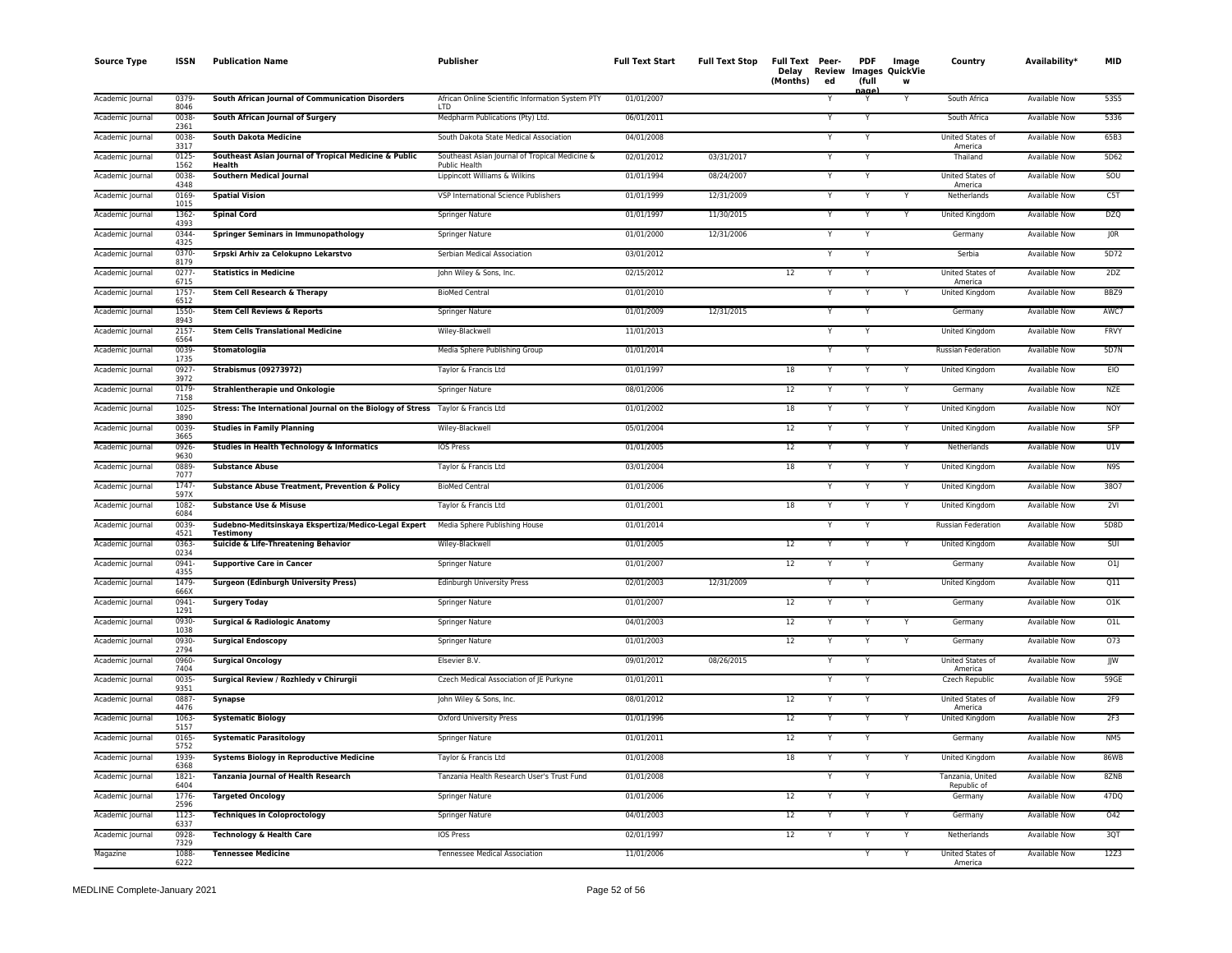| <b>Source Type</b> | <b>ISSN</b>      | <b>Publication Name</b>                                                    | <b>Publisher</b>                                            | <b>Full Text Start</b> | <b>Full Text Stop</b> | Full Text Peer-<br>Delay<br>(Months) | Review<br>ed | <b>PDF</b><br>(full<br>aane | Image<br><b>Images QuickVie</b><br>w | Country                     | Availability*        | <b>MID</b>      |
|--------------------|------------------|----------------------------------------------------------------------------|-------------------------------------------------------------|------------------------|-----------------------|--------------------------------------|--------------|-----------------------------|--------------------------------------|-----------------------------|----------------------|-----------------|
| Academic Journal   | 0040-<br>3660    | Terapevticheskii Arkhiv (Therapeutic Archive)                              | Ob'edinyonnaya Redaktsia                                    | 01/01/2014             |                       |                                      |              |                             |                                      | <b>Russian Federation</b>   | <b>Available Now</b> | 23H9            |
| Academic Journal   | $1526 -$<br>6702 | <b>Texas Heart Institute Journal</b>                                       | <b>Texas Heart Institute</b>                                | 07/01/1999             |                       |                                      | Y            | Y                           | Y                                    | United States of<br>America | <b>Available Now</b> | <b>BKC</b>      |
| Magazine           | 0040-<br>4470    | <b>Texas Medicine</b>                                                      | <b>Texas Medical Association</b>                            | 09/01/2014             |                       |                                      |              | Y                           |                                      | United States of<br>America | <b>Available Now</b> | 12P7            |
| Academic Journal   | 0040-<br>5752    | <b>Theoretical &amp; Applied Genetics</b>                                  | Springer Nature                                             | 01/01/2000             |                       | 12                                   | Y            | Y                           | Υ                                    | Germany                     | <b>Available Now</b> | 217             |
| Academic Journal   | 1742<br>4682     | <b>Theoretical Biology &amp; Medical Modelling</b>                         | <b>BioMed Central</b>                                       | 01/01/2004             |                       |                                      | Y            | Y                           | Y                                    | United Kingdom              | Available Now        | 1D5E            |
| Academic Journal   | 1386-<br>7415    | <b>Theoretical Medicine &amp; Bioethics</b>                                | Springer Nature                                             | 01/01/2007             |                       | 12                                   |              | Y                           |                                      | Germany                     | Available Now        | NM3             |
| Academic Journal   | 1431<br>7613     | <b>Theory in Biosciences</b>                                               | Springer Nature                                             | 01/01/2002             |                       | 12                                   |              | Y                           |                                      | Germany                     | Available Now        | 8D4             |
| Academic Journal   | 1091<br>6660     | <b>Therapeutic Apheresis</b>                                               | Wiley-Blackwell                                             | 01/01/1999             | 12/31/2002            |                                      | Y            | Y                           |                                      | <b>United Kingdom</b>       | <b>Available Now</b> | <b>FSI</b>      |
| Academic Journal   | 1744-<br>9979    | <b>Therapeutic Apheresis &amp; Dialysis</b>                                | Wiley-Blackwell                                             | 05/01/2004             |                       | 12                                   |              |                             |                                      | United Kingdom              | <b>Available Now</b> | TF4             |
| Academic Journal   | 0040-<br>5930    | <b>Therapeutische Umschau</b>                                              | Hogrefe AG                                                  | 01/01/2008             |                       |                                      | Y            | Y                           |                                      | Switzerland                 | <b>Available Now</b> | 23HB            |
| Academic Journal   | 0029<br>2001     | <b>Tidsskrift for Den Norske Laegeforening</b>                             | Norske Laegeforening                                        | 10/02/2012             |                       |                                      |              | Y                           |                                      | Norway                      | <b>Available Now</b> | 1D5I            |
| Academic Journal   | $0001 -$<br>2815 | <b>Tissue Antigens</b>                                                     | Wiley-Blackwell                                             | 01/01/1999             | 12/31/2015            |                                      |              | Υ                           |                                      | United Kingdom              | <b>Available Now</b> | 214             |
| Academic Journal   | 0040-<br>8727    | <b>Tohoku Journal of Experimental Medicine</b>                             | <b>Tohoku University Medical Press</b>                      | 11/01/2006             |                       |                                      | Y            | Y                           | Y                                    | Japan                       | Available Now        | 1D5             |
| Magazine           | 2161-<br>5861    | <b>Topics in Antiviral Medicine</b>                                        | International Antiviral Society - USA                       | 09/01/2013             |                       |                                      |              |                             |                                      | United States of<br>America | Available Now        | F2OE            |
| Academic Journal   | 1756-<br>8757    | <b>Topics in Cognitive Science</b>                                         | Wiley-Blackwell                                             | 01/01/2009             |                       | 12                                   |              | Y                           |                                      | United Kingdom              | Available Now        | 8W7W            |
| Academic Journal   | 1938-<br>9736    | <b>Topics in Companion Animal Medicine</b>                                 | Elsevier B.V.                                               | 09/01/2012             | 08/26/2015            |                                      |              | Y                           |                                      | United States of<br>America | Available Now        | 61F3            |
| Academic Journal   | 1074<br>9357     | <b>Topics in Stroke Rehabilitation</b>                                     | Taylor & Francis Ltd                                        | 01/01/1995             |                       | 18                                   | Ÿ            | Y                           |                                      | <b>United Kingdom</b>       | <b>Available Now</b> | 00G             |
| Academic Journal   | $1543-$<br>3234  | Tort Trial & Insurance Practice Law Journal                                | American Bar Association                                    | 03/01/2008             |                       |                                      | Y            |                             |                                      | United States of<br>America | <b>Available Now</b> | 1GYD            |
| Academic Journal   | 1018<br>8185     | <b>Torture Journal</b>                                                     | International Rehabilitation Council for Torture<br>Victims | 07/01/2010             |                       |                                      |              | Υ                           | Υ                                    | Denmark                     | Available Now        | AWV6            |
| Magazine           | $1521 -$<br>4621 | <b>Toxicity Report Series</b>                                              | U.S. National Toxicology Program                            | 01/01/2010             |                       |                                      |              | Y                           |                                      | United States of<br>America | Available Now        | 50HJ            |
| Academic Journal   | 1176<br>2551     | <b>Toxicological Reviews</b>                                               | Springer Nature                                             | 01/01/2003             | 12/31/2006            |                                      | Y            | Υ                           |                                      | Germany                     | Available Now        | V83             |
| Academic Journal   | 1096-<br>6080    | <b>Toxicological Sciences</b>                                              | Oxford University Press                                     | 01/01/1998             |                       | 12                                   |              | Y                           | Υ                                    | United Kingdom              | Available Now        | N63             |
| Academic Journal   | $1537 -$<br>6516 | <b>Toxicology Mechanisms &amp; Methods</b>                                 | Taylor & Francis Ltd                                        | 01/01/2009             |                       | 18                                   |              |                             |                                      | <b>United Kingdom</b>       | <b>Available Now</b> | J60             |
| Academic Journal   | 2072-<br>6651    | <b>Toxins</b>                                                              | <b>MDPI Publishing</b>                                      | 09/01/2010             |                       |                                      |              | Υ                           | Y                                    | Switzerland                 | Available Now        | <b>B74M</b>     |
| Academic Journal   | 1398-<br>9219    | <b>Traffic</b>                                                             | Wiley-Blackwell                                             | 01/01/2000             |                       | 12                                   | Y            | Y                           | Y                                    | United Kingdom              | Available Now        | FSK             |
| Academic Journal   | 1538-<br>9588    | <b>Traffic Injury Prevention</b>                                           | Taylor & Francis Ltd                                        | 01/01/2002             |                       | 18                                   | Y            | Y                           | Y                                    | <b>United Kingdom</b>       | <b>Available Now</b> | <b>RGF</b>      |
| Academic Journal   | 0065<br>7778     | Transactions of the American Clinical & Climatological<br>Association      | American Clinical & Climatological Association              | 09/01/2014             |                       |                                      |              | Υ                           |                                      | United States of<br>America | Available Now        | 5D8G            |
| Academic Journal   | 0065<br>9533     | <b>Transactions of the American Ophthalmological Society</b>               | American Ophthalmological Society                           | 01/01/2008             |                       |                                      |              |                             |                                      | United States of<br>America | Available Now        | 5D8H            |
| Academic Journal   | 0035<br>9203     | Transactions of the Royal Society of Tropical Medicine &<br><b>Hygiene</b> | Oxford University Press                                     | 06/01/2012             |                       | 12                                   |              | v                           |                                      | United Kingdom              | Available Now        | 2HQ             |
| Academic Journal   | 1865<br>1674     | <b>Transboundary &amp; Emerging Diseases</b>                               | Wiley-Blackwell                                             | 01/01/2008             |                       | 12                                   |              | Y                           |                                      | United Kingdom              | Available Now        | 6MOC            |
| Academic Journal   | 2154<br>1264     | Transcription (2154-1264)                                                  | Taylor & Francis Ltd                                        | 10/01/2011             | 07/25/2015            |                                      | Y            | Y                           |                                      | United Kingdom              | Available Now        | B211            |
| Academic Journal   | 0958-<br>7578    | <b>Transfusion Medicine</b>                                                | Wiley-Blackwell                                             | 01/01/1998             |                       | 12                                   | Y            | Y                           | Ÿ                                    | <b>United Kingdom</b>       | <b>Available Now</b> | EUT             |
| Academic Journal   | $0962 -$<br>8819 | <b>Transgenic Research</b>                                                 | Springer Nature                                             | 01/01/2011             |                       | 12                                   | Y            | Y                           |                                      | Germany                     | <b>Available Now</b> | <b>NLY</b>      |
| Academic Journal   | 0966<br>3274     | <b>Transplant Immunology</b>                                               | Elsevier B.V.                                               | 01/01/2001             |                       |                                      |              | Υ                           |                                      | United Kingdom              | <b>Available Now</b> | 31E             |
| Academic Journal   | 1398-<br>2273    | <b>Transplant Infectious Disease</b>                                       | Wiley-Blackwell                                             | 01/01/1999             |                       | 12                                   | Y            | v                           | v                                    | United Kingdom              | <b>Available Now</b> | <b>FSM</b>      |
| Academic Journal   | 0934<br>0874     | <b>Transplant International</b>                                            | Wiley-Blackwell                                             | 05/01/2004             |                       | 12                                   | Y            | Y                           | Υ                                    | United Kingdom              | Available Now        | O1P             |
| Academic Journal   | 0082-<br>5948    | <b>Transplantation Reviews</b>                                             | Wiley-Blackwell                                             | 01/01/1969             | 12/31/1976            |                                      |              |                             |                                      | United Kingdom              | Available Now        | <b>MDR</b>      |
| Academic Journal   | 1175<br>6349     | <b>Treatments in Endocrinology</b>                                         | <b>Springer Nature</b>                                      | 01/01/2003             | 12/31/2006            |                                      |              |                             |                                      | Germany                     | <b>Available Now</b> | N <sub>6R</sub> |
| Magazine           | 1181<br>7186     | <b>TreatmentUpdate</b>                                                     | Canadian AIDS Treatment Information Exchange<br>(CATIF)     | 08/01/2008             |                       |                                      |              | Y                           |                                      | Canada                      | Available Now        | 5DA5            |
| Academic Journal   | 0829-<br>318X    | <b>Tree Physiology</b>                                                     | Oxford University Press                                     | 01/01/2001             |                       | 12                                   | Y            | Y                           |                                      | <b>United Kingdom</b>       | <b>Available Now</b> | O <sub>OP</sub> |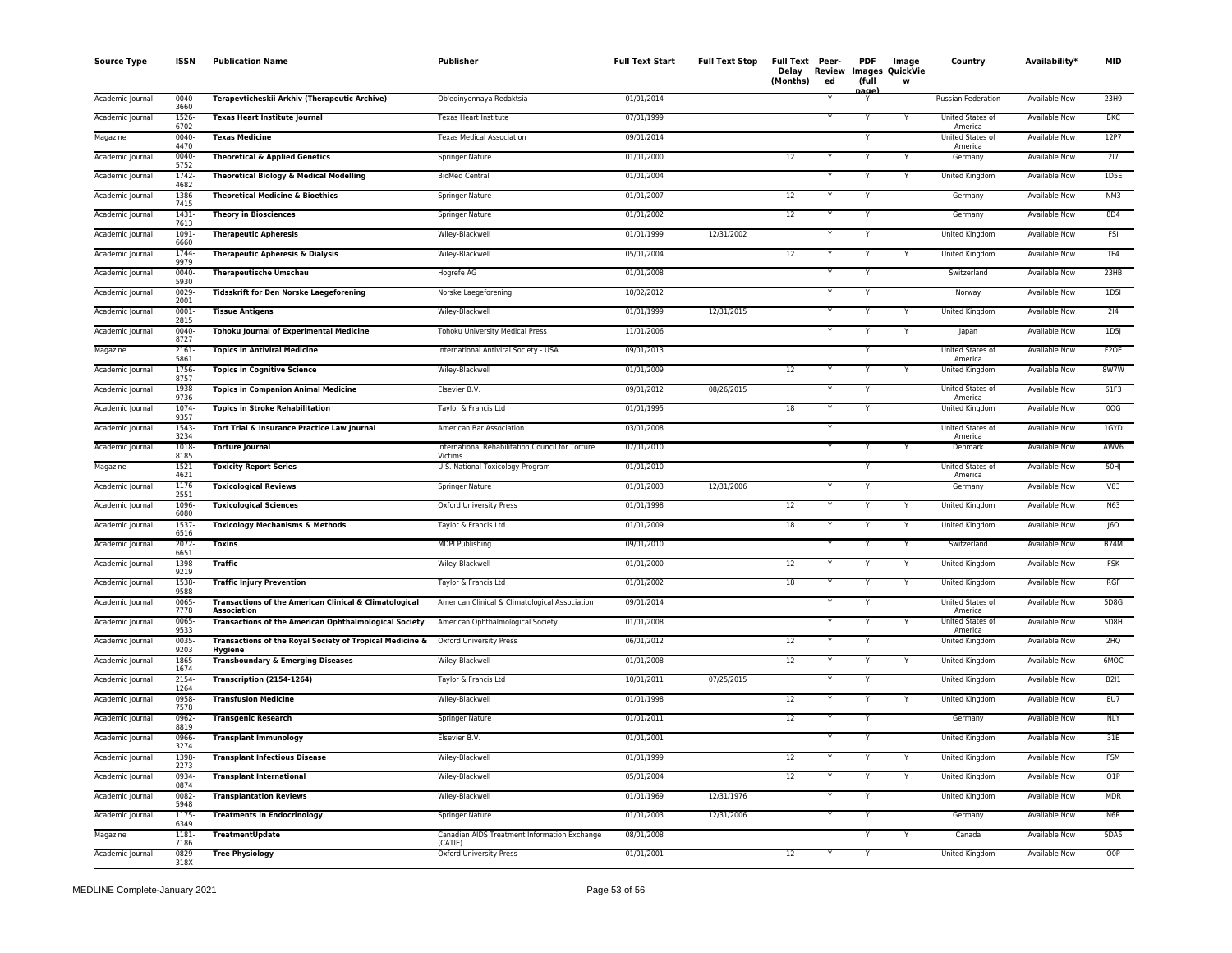| <b>Source Type</b>       | <b>ISSN</b>      | <b>Publication Name</b>                                                                                                 | <b>Publisher</b>                                                                | <b>Full Text Start</b> | <b>Full Text Stop</b> | Full Text Peer-<br>(Months) | Delay Review<br>ed | <b>PDF</b><br>(full | Image<br>Images QuickVie<br>w | Country                            | Availability*        | <b>MID</b>      |
|--------------------------|------------------|-------------------------------------------------------------------------------------------------------------------------|---------------------------------------------------------------------------------|------------------------|-----------------------|-----------------------------|--------------------|---------------------|-------------------------------|------------------------------------|----------------------|-----------------|
| Academic Journal         | 1084<br>7138     | <b>Trends in Amplification</b>                                                                                          | Sage Publications Inc.                                                          | 01/01/1996             | 09/30/2013            |                             |                    | nage<br>Y           |                               | United States of<br>America        | <b>Available Now</b> | KZB             |
| Academic Journal         | 1050-<br>1738    | <b>Trends in Cardiovascular Medicine</b>                                                                                | Elsevier B.V.                                                                   | 09/01/2012             | 07/31/2015            |                             |                    | $\overline{Y}$      |                               | <b>United States of</b><br>America | <b>Available Now</b> | $\overline{10}$ |
| Academic Journal         | 2331-<br>2165    | <b>Trends in Hearing</b>                                                                                                | Sage Publications Inc.                                                          | 09/01/2013             | 06/30/2016            |                             |                    | Y                   |                               | United States of<br>America        | <b>Available Now</b> | <b>HCEJ</b>     |
| Academic Journal         | 1745<br>6215     | <b>Trials</b>                                                                                                           | <b>BioMed Central</b>                                                           | 01/01/2009             |                       |                             |                    | Y                   | Y                             | United Kingdom                     | <b>Available Now</b> | 380C            |
| Academic Journal         | 0049<br>4747     | <b>Tropical Animal Health &amp; Production</b>                                                                          | Springer Nature                                                                 | 01/01/2011             |                       | 12                          |                    | Y                   |                               | Germany                            | Available Now        | <b>NLQ</b>      |
| Academic Journal         | 0127<br>5720     | <b>Tropical Biomedicine</b>                                                                                             | Malaysian Society of Parasitology & Tropical<br>Medicine                        | 04/01/2009             |                       |                             |                    | Y                   |                               | Malaysia                           | Available Now        | 5DCE            |
| Academic Journal         | 0250<br>636X     | <b>Tropical Gastroenterology</b>                                                                                        | <b>Tropical Gastroenterology</b>                                                | 01/01/2012             |                       |                             |                    |                     |                               | India                              | <b>Available Now</b> | 5DCF            |
| <b>Trade Publication</b> | 0041<br>3674     | <b>Trustee</b>                                                                                                          | <b>Health Forum</b>                                                             | 01/01/1995             |                       |                             |                    | Y                   |                               | United States of<br>America        | <b>Available Now</b> | TRU             |
| Academic Journal         | 0041<br>3771     | <b>Tsitologiia</b>                                                                                                      | Nauka Publishers                                                                | 01/01/2013             | 05/28/2019            |                             |                    |                     |                               | Russian Federation                 | <b>Available Now</b> | B8WJ            |
| Academic Journal         | 0494<br>1373     | Tuberculosis & Thorax / Tuberkoloz ve Toraks                                                                            | Turkish Association of Tuberculosis & Thorax                                    | 07/01/2008             |                       |                             |                    | Y                   |                               | Turkey                             | <b>Available Now</b> | 4Z81            |
| Academic Journal         | 1010<br>4283     | Tumor Biology (Springer Science & Business Media B.V.)                                                                  | Springer Nature                                                                 | 01/01/2005             | 12/31/2016            |                             |                    | Y                   |                               | Germany                            | <b>Available Now</b> | <b>NKT</b>      |
| Academic Journal         | 1016<br>5169     | Turk Kardiyoloji Dernegi Arsivi                                                                                         | <b>KARE Publishing</b>                                                          | 06/01/2013             |                       |                             |                    | Y                   |                               | Turkey                             | <b>Available Now</b> | 8Z9K            |
| Academic Journal         | 1300<br>2163     | Turk Psikiyatri Dergisi                                                                                                 | Turk Psikiyatri Dergisi                                                         | 12/01/2007             |                       |                             |                    | Y                   |                               | Turkey                             | <b>Available Now</b> | 3C00            |
| Academic Journal         | 1300-<br>7475    | Turkish Journal of Ear, Nose & Throat / Kulak Burun Bogaz Behbut Cevansir Otorhinolaryngology-Head &<br>ihtisas dergisi | Neck Surgery Society                                                            | 07/01/2011             |                       |                             |                    |                     |                               | Turkey                             | Available Now        | 51A1            |
| Academic Journal         | 1300<br>4948     | <b>Turkish Journal of Gastroenterology</b>                                                                              | Aves Yayincilik Ltd. STI                                                        | 03/01/2015             |                       |                             |                    | Y                   |                               | Turkey                             | Available Now        | 5DGH            |
| Academic Journal         | 1300-<br>6320    | Turkish Journal of Parasitology / Turkiye Parazitoloji<br>Deraisi                                                       | Galenos Yayinevi Tic. LTD. STI                                                  | 07/01/2008             |                       |                             |                    |                     |                               | Turkey                             | <b>Available Now</b> | 629R            |
| Academic Journal         | 1018<br>5615     | <b>Turkish Journal of Pathology</b>                                                                                     | Turkish Journal of Pathology                                                    | 05/01/2009             |                       |                             |                    | Y                   |                               | Turkey                             | <b>Available Now</b> | 90DC            |
| Academic Journal         | $0041 -$<br>4301 | <b>Turkish Journal of Pediatrics</b>                                                                                    | Turkish Journal of Pediatrics                                                   | 10/01/2007             |                       |                             |                    | Y                   | Y                             | Turkey                             | <b>Available Now</b> | 1D5A            |
| Academic Journal         | 1524<br>0436     | <b>U.S. Army Medical Department Journal</b>                                                                             | U.S. Army Medical Department                                                    | 01/01/2008             |                       |                             |                    | Y                   | Y                             | United States of<br>America        | Available Now        | FU8             |
| Academic Journal         | 2409<br>4943     | <b>Ukrainian Biochemical Journal</b>                                                                                    | Palladin Institute of Biochemistry of NASU                                      | 01/01/2014             |                       |                             |                    | Y                   | Y                             | Ukraine                            | <b>Available Now</b> | <b>IQVG</b>     |
| Academic Journal         | 0201<br>8470     | Ukrains'kyi Biokhimichnyi Zhurnal                                                                                       | Palladin Institute of Biochemistry of NASU                                      | 11/01/2010             | 12/31/2013            |                             |                    |                     | Y                             | Ukraine                            | Available Now        | 4ZSS            |
| Academic Journal         | 0041<br>6193     | <b>Ulster Medical Journal</b>                                                                                           | <b>Ulster Medical Society</b>                                                   | 01/01/2008             |                       |                             |                    | Y                   | Y                             | Ireland                            | Available Now        | 1D5C            |
| Academic Journal         | $0191 -$<br>3123 | <b>Ultrastructural Pathology</b>                                                                                        | Taylor & Francis Ltd                                                            | 01/01/1999             |                       | 18                          |                    |                     |                               | United Kingdom                     | <b>Available Now</b> | BE <sub>2</sub> |
| Magazine                 | 1066<br>2936     | Undersea & Hyperbaric Medicine                                                                                          | Undersea & Hyperbaric Medical Society                                           | 11/01/2014             |                       |                             |                    | Y                   |                               | United States of<br>America        | Available Now        | 2VP             |
| Academic Journal         | 2194<br>7228     | Urolithiasis                                                                                                            | Springer Nature                                                                 | 01/01/2013             |                       | 12                          |                    | Y                   |                               | Germany                            | <b>Available Now</b> | FQUP            |
| Academic Journal         | $0042 -$<br>1138 | <b>Urologia Internationalis</b>                                                                                         | Karger AG                                                                       | 01/01/1998             |                       | 12                          |                    | Y                   |                               | Switzerland                        | <b>Available Now</b> | <b>NKU</b>      |
| Academic Journal         | 0300-<br>5623    | <b>Urological Research</b>                                                                                              | Springer Nature                                                                 | 02/01/2000             | 12/31/2011            |                             |                    | Y                   |                               | Germany                            | Available Now        | 01X             |
| Academic Journal         | 1735<br>1308     | <b>Urology Journal</b>                                                                                                  | Urology & Nephrology Research Center                                            | 01/01/2009             |                       |                             |                    |                     |                               | Iran (Islamic Republic<br>of)      | Available Now        | 6PUX            |
| Academic Journal         | 1098<br>3015     | <b>Value in Health</b>                                                                                                  | Elsevier B.V.                                                                   | 01/01/1999             | 12/31/2010            |                             |                    | Y                   |                               | United Kingdom                     | Available Now        | <b>FSN</b>      |
| Academic Journal         | 0301<br>1526     | Vasa: Zeitschrift für Gefaesskrankheiten                                                                                | Hogrefe AG                                                                      | 07/01/2014             |                       |                             |                    |                     |                               | Switzerland                        | <b>Available Now</b> | 4Z8L            |
| Academic Journal         | 1708<br>5381     | Vascular                                                                                                                | Sage Publications, Ltd.                                                         | 05/01/2004             | 06/30/2015            |                             |                    | Y                   |                               | United Kingdom                     | <b>Available Now</b> | 0GN             |
| Academic Journal         | 1538-<br>5744    | Vascular & Endovascular Surgery                                                                                         | Sage Publications                                                               | 07/01/2000             |                       |                             |                    | Y                   |                               | <b>United States of</b><br>America | <b>Available Now</b> | JG4             |
| Academic Journal         | $0042 -$<br>2835 | <b>Vascular Surgery</b>                                                                                                 | Sage Publications                                                               | 04/01/1967             | 12/31/2001            |                             |                    | Y                   |                               | United States of<br>America        | <b>Available Now</b> | 1EA             |
| Academic Journal         | $0042 -$<br>465X | Vestnik Oftal'mologii                                                                                                   | Media Sphere Publishing House                                                   | 01/01/2014             |                       |                             |                    | Y                   |                               | <b>Russian Federation</b>          | <b>Available Now</b> | 50AE            |
| Academic Journal         | $0042 -$<br>4668 | Vestnik Otorinolaringologii                                                                                             | Media Sphere Publishing House                                                   | 01/01/2014             |                       |                             |                    | Y                   |                               | <b>Russian Federation</b>          | <b>Available Now</b> | 50C8            |
| Academic Journal         | 0042<br>4676     | Vestnik Rentgenologii i Radiologii                                                                                      | 000 Luchevaya Diagnostika                                                       | 02/01/2016             |                       |                             |                    | Y                   |                               | Russian Federation                 | Available Now        | 50DU            |
| Academic Journal         | 0869-<br>6047    | Vestnik Rossiiskaya Akademiya Meditsinskikh Nauk                                                                        | Paediatrician Publishers LLC                                                    | 06/01/2015             |                       |                             |                    |                     |                               | Russian Federation                 | Available Now        | 50EE            |
| Academic Journal         | 0505<br>401X     | Veterinaria Italiana                                                                                                    | Instituto Zooprofilattico Sperimentale<br>dell'Abruzzo e del Molise G. Caporale | 10/01/2011             |                       |                             |                    | Y                   |                               | Italy                              | <b>Available Now</b> | B8WQ            |
| Academic Journal         | 1476<br>5810     | <b>Veterinary &amp; Comparative Oncology</b>                                                                            | Wiley-Blackwell                                                                 | 03/01/2008             |                       | 12                          |                    | Y                   |                               | United Kingdom                     | Available Now        | Q14             |
| Academic Journal         | 0928<br>4249     | <b>Veterinary Research</b>                                                                                              | <b>BioMed Central</b>                                                           | 01/01/2015             |                       |                             |                    | Y                   |                               | <b>United Kingdom</b>              | <b>Available Now</b> | C7              |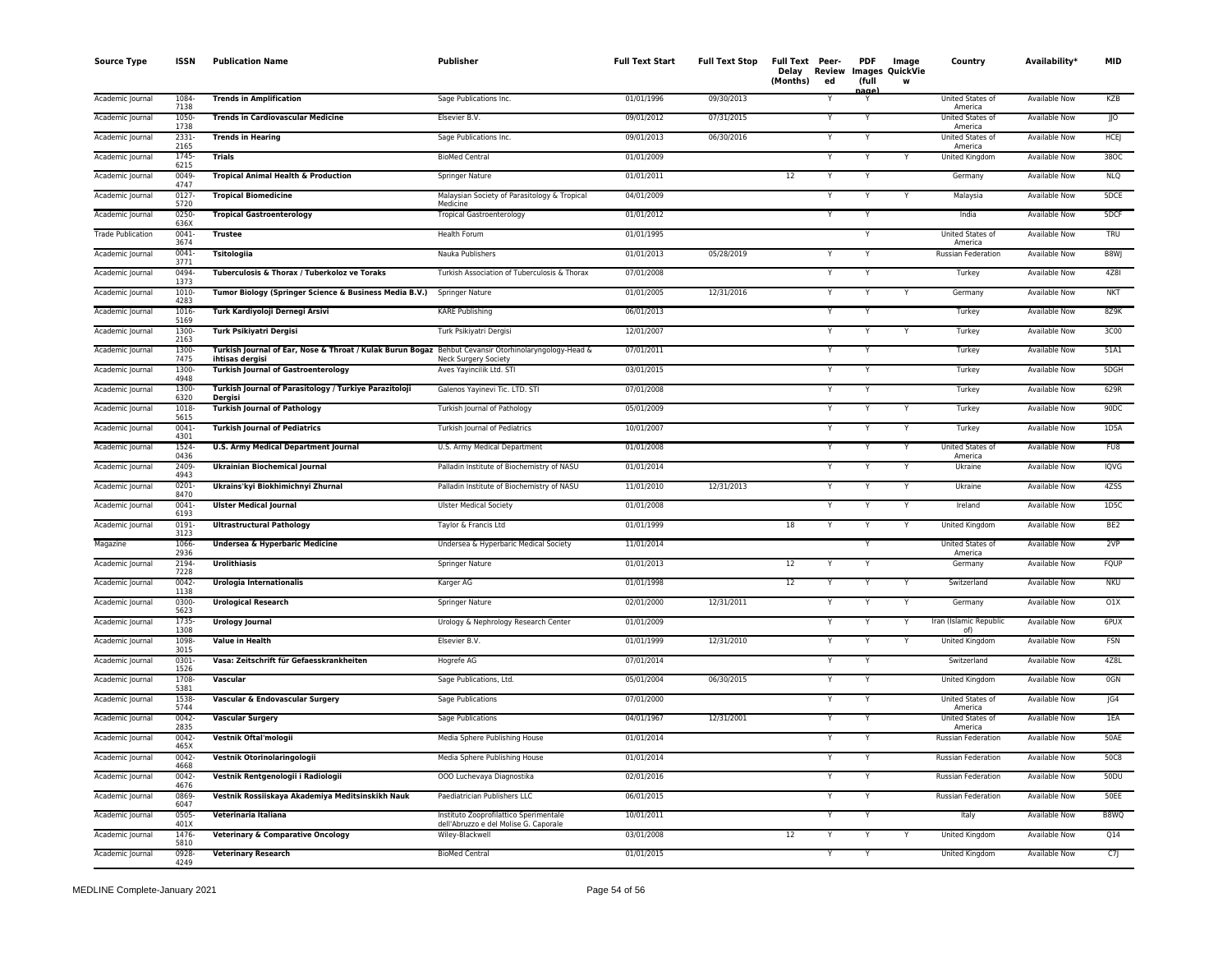| <b>Source Type</b> | <b>ISSN</b>      | <b>Publication Name</b>                                                                                                                                                                                          | Publisher                                | <b>Full Text Start</b> | <b>Full Text Stop</b> | Full Text Peer-<br>(Months) | ed | <b>PDF</b><br>(full | Image<br>Delay Review Images QuickVie<br>W | Country                     | Availability <sup>*</sup> | MID               |
|--------------------|------------------|------------------------------------------------------------------------------------------------------------------------------------------------------------------------------------------------------------------|------------------------------------------|------------------------|-----------------------|-----------------------------|----|---------------------|--------------------------------------------|-----------------------------|---------------------------|-------------------|
| Academic Journal   | 0165<br>7380     | <b>Veterinary Research Communications</b>                                                                                                                                                                        | <b>Springer Nature</b>                   | 01/01/2007             |                       | 12                          |    | aαe<br>Y            |                                            | Germany                     | <b>Available Now</b>      | <b>NLO</b>        |
| Academic Journal   | 0945-<br>6317    | <b>Virchows Archiv</b>                                                                                                                                                                                           | Springer Nature                          | 01/01/2011             |                       | 12                          |    | Y                   |                                            | Germany                     | Available Now             | 01Z               |
| Academic Journal   | 1743-<br>422X    | <b>Virology Journal</b>                                                                                                                                                                                          | <b>BioMed Central</b>                    | 01/01/2004             |                       |                             |    | Υ                   |                                            | United Kingdom              | Available Now             | 1D62              |
| Academic Journal   | 2150-<br>5594    | Virulence                                                                                                                                                                                                        | Taylor & Francis Ltd                     | 10/01/2011             |                       |                             | Y  | Y                   |                                            | United Kingdom              | Available Now             | B <sub>2</sub> HP |
| Academic Journal   | 0920-<br>8569    | <b>Virus Genes</b>                                                                                                                                                                                               | Springer Nature                          | 01/01/2011             |                       | 12                          | Y  | Y                   |                                            | Germany                     | Available Now             | <b>NLN</b>        |
| Report             | $0083 -$<br>1972 | Vital & Health Statistics Series 10: Data from the Health<br><b>Interview Survey</b>                                                                                                                             | US Department of Health & Human Services | 01/01/2008             | 02/28/2014            |                             |    | Y                   |                                            | United States of<br>America | Available Now             | 62BE              |
| Report             | 0083-<br>1980    | Vital & Health Statistics Series 11: Data from the National US Department of Health & Human Services<br>Health Examination Survey, the Health & Nutrition<br><b>Examination Surveys &amp; the Hispanic Healt</b> |                                          | 04/01/2007             | 08/31/2013            |                             |    | Y                   |                                            | United States of<br>America | Available Now             | 62BH              |
| Report             | $0083 -$<br>2006 | Vital & Health Statistics Series 13: Data on Health<br><b>Resources Utilization</b>                                                                                                                              | US Department of Health & Human Services | 12/01/2007             | 04/30/2011            |                             |    | $\overline{Y}$      |                                            | United States of<br>America | <b>Available Now</b>      | 62BK              |
| Report             | 0083-<br>2014    | Vital & Health Statistics Series 1: Programs & Collection<br><b>Procedures</b>                                                                                                                                   | US Department of Health & Human Services | 03/01/2007             |                       |                             |    | Y                   |                                            | United States of<br>America | Available Now             | 62BC              |
| Report             | 0083-<br>2022    | Vital & Health Statistics Series 20: Data on Mortality                                                                                                                                                           | US Department of Health & Human Services | 03/01/2007             | 03/31/2007            |                             |    | Y                   |                                            | United States of<br>America | Available Now             | 62C3              |
| Report             | 1057-<br>7629    | Vital & Health Statistics Series 21: Data on Natality,<br><b>Marriage &amp; Divorce</b>                                                                                                                          | US Department of Health & Human Services | 05/01/2006             | 05/31/2006            |                             |    | Y                   |                                            | United States of<br>America | <b>Available Now</b>      | AWV9              |
| Report             | $0278 -$<br>5234 | Vital & Health Statistics Series 23: Data from the National US Department of Health & Human Services<br><b>Survey of Family Growth</b>                                                                           |                                          | 05/01/2006             | 10/31/2011            |                             |    | Ÿ                   |                                            | United States of<br>America | <b>Available Now</b>      | 62C4              |
| Academic Journal   | $0083 -$<br>2057 | Vital & Health Statistics Series 2: Data Evaluation &<br><b>Methods Research</b>                                                                                                                                 | US Department of Health & Human Services | 01/01/2008             |                       |                             |    | $\mathsf{Y}$        |                                            | United States of<br>America | Available Now             | 62BL              |
| Report             | 0886-<br>4691    | Vital & Health Statistics Series 3: Analytical &<br><b>Epidemiological Studies</b>                                                                                                                               | US Department of Health & Human Services | 02/01/2007             | 02/29/2016            |                             |    | Y                   |                                            | United States of<br>America | Available Now             | 62C5              |
| Report             | 0083<br>2073     | Vital & Health Statistics Series 4: Documents &<br><b>Committee Report</b>                                                                                                                                       | US Department of Health & Human Services | 07/01/2002             | 07/30/2002            |                             |    | Y                   |                                            | United States of<br>America | <b>Available Now</b>      | 62BD              |
| Report             | 0892-<br>8959    | Vital & Health Statistics Series 5: Comparative<br><b>International Vital &amp; Health Statistics Reports</b>                                                                                                    | US Department of Health & Human Services | 06/01/2003             | 06/30/2003            |                             |    | Y                   |                                            | United States of<br>America | Available Now             | 62CK              |
| Academic Journal   | $0042 -$<br>773X | Vnitrni Lekarstvi / Internal Medicine                                                                                                                                                                            | Czech Medical Association of JE Purkyne  | 11/01/2011             |                       |                             |    | $\mathsf{Y}$        |                                            | <b>Czech Republic</b>       | Available Now             | 5DJE              |
| Academic Journal   | $0042 -$<br>8450 | Vojnosanitetski Pregled: Military Medical &<br><b>Pharmaceutical Journal of Serbia</b>                                                                                                                           | Military Medical Academy INI             | 01/01/2002             | 07/31/2017            |                             |    | Y                   |                                            | Serbia                      | <b>Available Now</b>      | VV6               |
| Academic Journal   | 0042-<br>8787    | Voprosy Kurortologii, Fizioterapii i Lechebnoi Fizicheskoi<br>Kul'turv                                                                                                                                           | Media Sphere Publishing House            | 01/01/2014             |                       |                             | Υ  | Y                   |                                            | Russian Federation          | Available Now             | 5DLT              |
| Academic Journal   | 0507<br>3758     | <b>Voprosy Onkologii</b>                                                                                                                                                                                         | Redaktsiya Zhurnala Voprosy Onkologii    | 07/01/2009             | 09/30/2019            |                             |    |                     |                                            | Russian Federation          | Available Now             | 5DLU              |
| Academic Journal   | $0042 -$<br>9007 | <b>Vox Sanguinis</b>                                                                                                                                                                                             | Wiley-Blackwell                          | 01/01/2001             |                       | 12                          |    | Y                   |                                            | <b>United Kingdom</b>       | <b>Available Now</b>      | 2FQ               |
| Magazine           | 0049<br>8114     | <b>Weekly Epidemiological Record</b>                                                                                                                                                                             | World Health Organization                | 01/01/1999             |                       |                             |    | Y                   |                                            | Switzerland                 | Available Now             | <b>DCD</b>        |
| Academic Journal   | 0189<br>160X     | <b>West African Journal of Medicine</b>                                                                                                                                                                          | West African Journal of Medicine         | 01/01/2008             | 09/30/2011            |                             |    | Y                   |                                            | Nigeria                     | Available Now             | H4W               |
| Academic Journal   | $0043 -$<br>3144 | West Indian Medical Journal                                                                                                                                                                                      | West Indian Medical Journal (WIMJ)       | 09/01/2008             | 12/31/2016            |                             |    | Y                   | Y                                          | Jamaica                     | <b>Available Now</b>      | 1XMX              |
| Academic Journal   | $0043 -$<br>3284 | <b>West Virginia Medical Journal</b>                                                                                                                                                                             | West Virginia State Medical Association  | 06/01/2010             | 06/30/2017            |                             |    | Y                   | Υ                                          | United States of<br>America | Available Now             | 1VIV              |
| Academic Journal   | $0512 -$<br>3054 | <b>WHO Technical Report Series</b>                                                                                                                                                                               | World Health Organization                | 07/01/2010             |                       |                             | Y  | Y                   |                                            | Switzerland                 | <b>Available Now</b>      | R8S               |
| Academic Journal   | $0043 -$<br>5147 | Wiadomosci Lekarskie                                                                                                                                                                                             | Wydawnictwo ALUNA                        | 12/01/2015             |                       |                             | Υ  | Y                   |                                            | Poland                      | Available Now             | 506C              |
| Academic Journal   | $0043 -$<br>5163 | Wiadomosci Parazytologiczne                                                                                                                                                                                      | Polish Parasitological Society           | 01/01/2011             | 11/30/2011            |                             |    | Y                   |                                            | Poland                      | <b>Available Now</b>      | 5091              |
| Academic Journal   | $0043 -$<br>5325 | Wiener Klinische Wochenschrift                                                                                                                                                                                   | Springer Nature                          | 01/01/2003             |                       | 12                          |    | Y                   |                                            | Germany                     | <b>Available Now</b>      | W3V               |
| Academic Journal   | 1757-<br>7004    | <b>Wiley Interdisciplinary Reviews: RNA</b>                                                                                                                                                                      | Wiley-Blackwell                          | 07/01/2013             |                       | 12                          | Y  | Y                   |                                            | <b>United Kingdom</b>       | <b>Available Now</b>      | BDD5              |
| Academic Journal   | 1759<br>7684     | <b>WIREs: Developmental Biology</b>                                                                                                                                                                              | Wiley-Blackwell                          | 04/01/2014             |                       | 12                          |    | Y                   |                                            | <b>United Kingdom</b>       | <b>Available Now</b>      | BDD3              |
| Academic Journal   | 1939-<br>5116    | <b>WIREs: Nanomedicine &amp; Nanobiotechnology</b>                                                                                                                                                               | Wiley-Blackwell                          | 01/01/2011             |                       | 12                          |    | Y                   |                                            | United Kingdom              | Available Now             | <b>B8W9</b>       |
| Academic Journal   | 1939-<br>5094    | <b>WIREs: Systems Biology &amp; Medicine</b>                                                                                                                                                                     | Wiley-Blackwell                          | 05/01/2012             |                       | 12                          |    | Y                   |                                            | United Kingdom              | Available Now             | BDD6              |
| Academic Journal   | 1098<br>1861     | <b>Wisconsin Medical Journal</b>                                                                                                                                                                                 | <b>Wisconsin Medical Society</b>         | 04/01/2007             |                       |                             |    | Y                   |                                            | United States of<br>America | <b>Available Now</b>      | LEY               |
| Academic Journal   | 1718-<br>3340    | <b>World Health &amp; Population</b>                                                                                                                                                                             | Longwoods Publishing                     | 02/01/2016             |                       |                             | Y  | Y                   |                                            | Canada                      | <b>Available Now</b>      | 8Z9M              |
| Academic Journal   | 1029-<br>0540    | <b>World Hospitals &amp; Health Services</b>                                                                                                                                                                     | International Hospital Federation        | 11/01/2013             | 08/21/2016            |                             | Υ  | Y                   |                                            | Switzerland                 | Available Now             | AWMD              |
| Academic Journal   | 1562-<br>2975    | <b>World Journal of Biological Psychiatry</b>                                                                                                                                                                    | Taylor & Francis Ltd                     | 01/01/2007             |                       | 18                          |    | Y                   |                                            | United Kingdom              | Available Now             | 3006              |
| Academic Journal   | 1708-<br>8569    | <b>World Journal of Pediatrics</b>                                                                                                                                                                               | Springer Nature                          | 01/01/2008             |                       | $\overline{12}$             |    |                     |                                            | Germany                     | Available Now             | 8YYI              |
| Academic Journal   | 0364<br>2313     | <b>World Journal of Surgery</b>                                                                                                                                                                                  | <b>Springer Nature</b>                   | 04/01/2003             |                       | 12                          | Ŷ  | Y                   | Υ                                          | Germany                     | <b>Available Now</b>      | 4 5               |